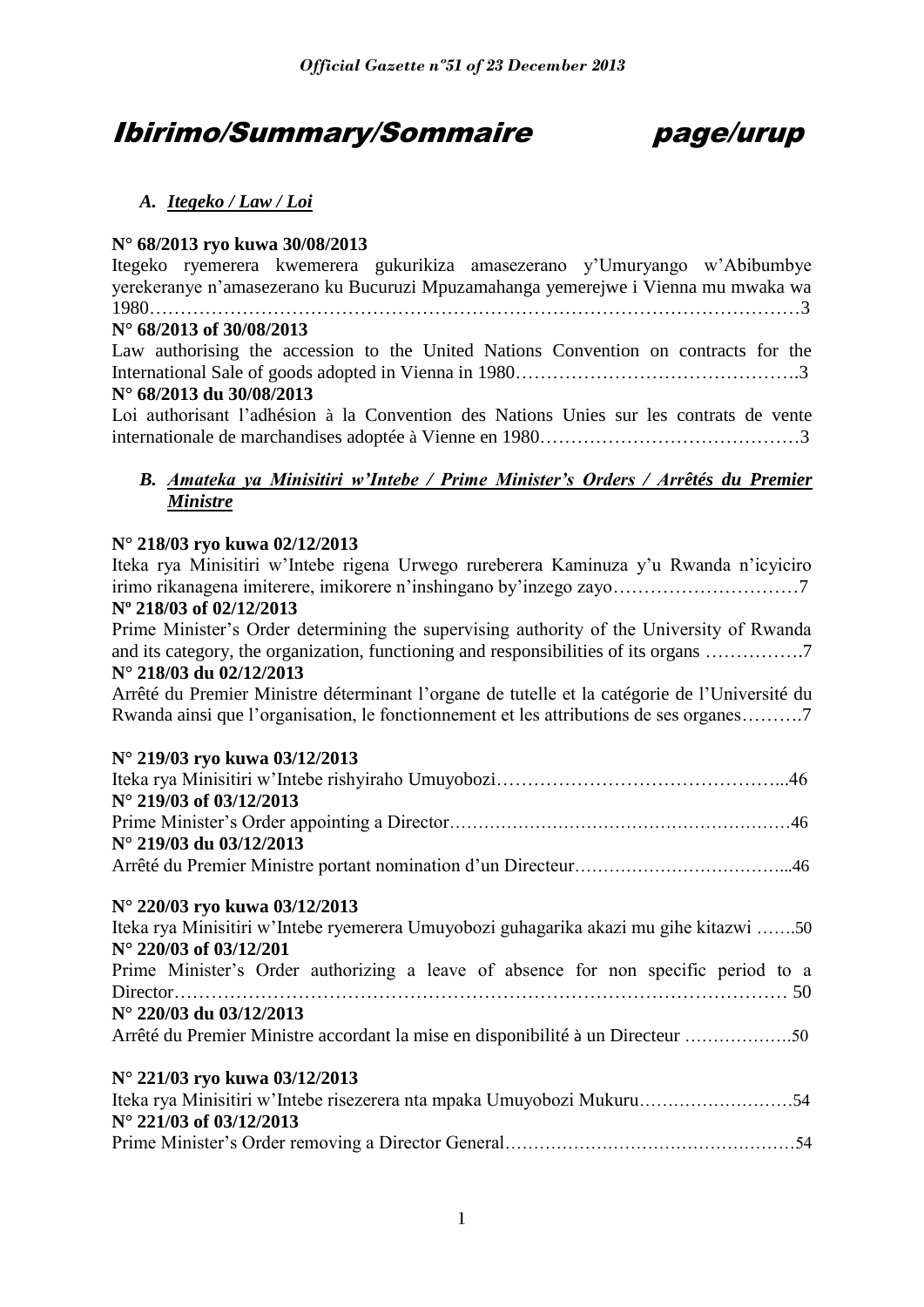### **N° 221/03 du 03/12/2013**

|  | Arrêté du Premier Ministre portant démission d'office d'un Directeur Général54 |
|--|--------------------------------------------------------------------------------|
|--|--------------------------------------------------------------------------------|

### **N° 222/03 ryo kuwa 03/12/2013**

Iteka rya Minisitiri w'Intebe ryemerera Umuyobozi guhagarika akazi mu gihe kitazwi …...58 **N° 222/03 of 03/12/2013**

Prime Minister's Order authorizing a leave of absence for non specific period to a Director 58 **N 222/03 du 03/12/2013**

Arrêté du Premier Ministre accordant la mise en disponibilité à un Directeur ……………...58

### **N° 223/03 ryo kuwa 03/12/2013**

Iteka rya Minisitiri w'Intebe ryemerera Umuyobozi Mukuru guhagarika akazi mu gihe kitazwi ……………………………………………………………………………………….62

### **N° 223/03 of 03/12/2013**

Prime Minister's Order authorizing a leave of absence for non specific period to a Head of Division……………………………………………………………………………………....62

### **N 223/03 du 03/12/2013**

Arrêté du Premier Ministre accordant la mise en disponibilité à un Chef de Division………62

### *C. Iteka rya Minisitiri / Ministerial Order / Arrêté Ministériel*

### **N° 001/MINEDUC/2013 ryo kuwa 15/11/2013**

Iteka rya Minisitiri rigena ibisabwa ishuri rikuru ryigenga kugira ngo ryemererwe gutangira gukora, kuzamura icyiciro cy'inyigisho, gutangiza koleji, ishuri, ishami cyangwa ikigo cy'ubushakashatsi kirishamikiyeho ………………………………………………………….66 **N° 001/MINEDUC/2013 of 15/11/2013**

### Ministerial Order determining the conditions for granting accreditation to a private institution of higher learning, upgrading the level of teaching, opening a college, a school, a faculty or an affiliated research institute………………………………………………………………...66

### **N° 001/MINEDUC/2013 du 15/11/2013**

Arrêté Ministériel déterminant les conditions d'accréditation d'une institution privée d'enseignement supérieur, de rehausser le niveau d'enseignement, créer un collège, une école, une faculté ou un institut de recherche affilié…………………………………………66

### *D. Amakoperative / Cooperatives / Coopératives*

|                          | 75  |
|--------------------------|-----|
|                          |     |
|                          | -77 |
| $\overline{\phantom{0}}$ |     |
| $\sim$                   |     |
|                          |     |
|                          |     |
| $\equiv$                 |     |
|                          |     |
|                          |     |
| $\sim$                   |     |
|                          |     |
|                          |     |
|                          |     |
|                          |     |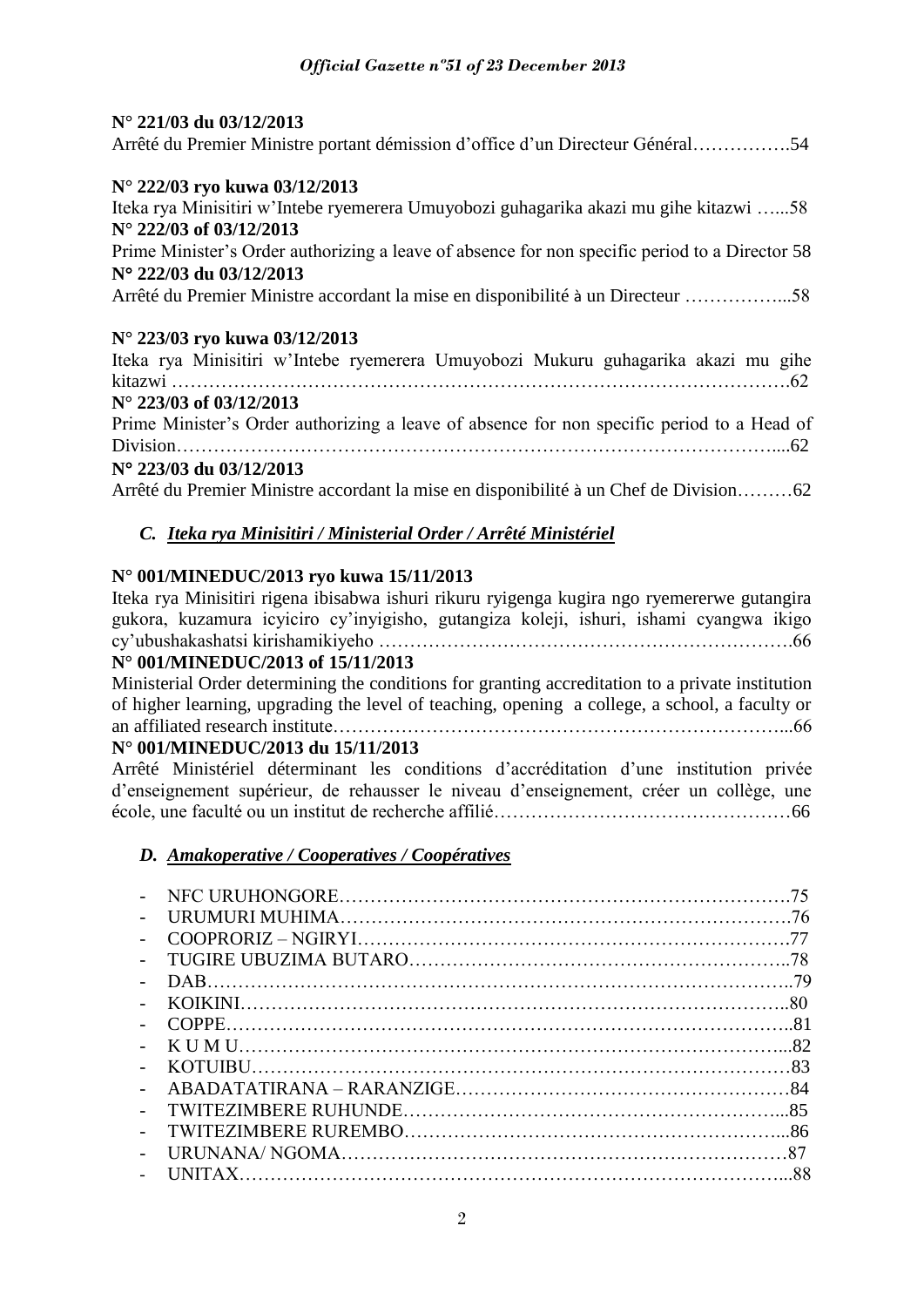**ITEGEKO N° 68/2013 RYO KUWA 30/08/2013 RYEMERERA KWEMERERA GUKURIKIZA AUTHORISING THE ACCESSION TO THE AMASEZERANO Y'UMURYANGO UNITED NATIONS CONVENTION ON W'ABIBUMBYE YEREKERANYE CONTRACTS FOR THE INTERNATIONAL N'AMASEZERANO KU MPUZAMAHANGA YEMEREJWE I VIENNA 1980 MU MWAKA WA 1980 LAW N°68/2013 OF 30/08/2013 SALE OF GOODS ADOPTED IN VIENNA IN INTERNATIONALE DE MARCHANDISES LOI N°68/2013 DU 30/08/2013 AUTHORISANT L'ADHESION A LA CONVENTION DES NATIONS UNIES SUR LES CONTRATS DE VENTE ADOPTEE A VIENNE EN 1980**

#### **ISHAKIRO**

#### **TABLE OF CONTENTS**

#### **TABLE DES MATIERES**

**Ingingo ya mbere: Uruhushya rwo kwemeza Article One: Authorization of accession burundu Article premier: Autorisation d'adhésion**

**Ingingo ya 2: Itegurwa, isuzumwa n'itorwa by'iri Article 2: Drafting, consideration and adoption tegeko of this law Article 2: Initiation, examen et adoption de la présente loi** 

**Ingingo ya 3: Igihe iri tegeko ritangira Article 3: Commencement gukurikizwa** 

**Article 3: Entrée en vigueur**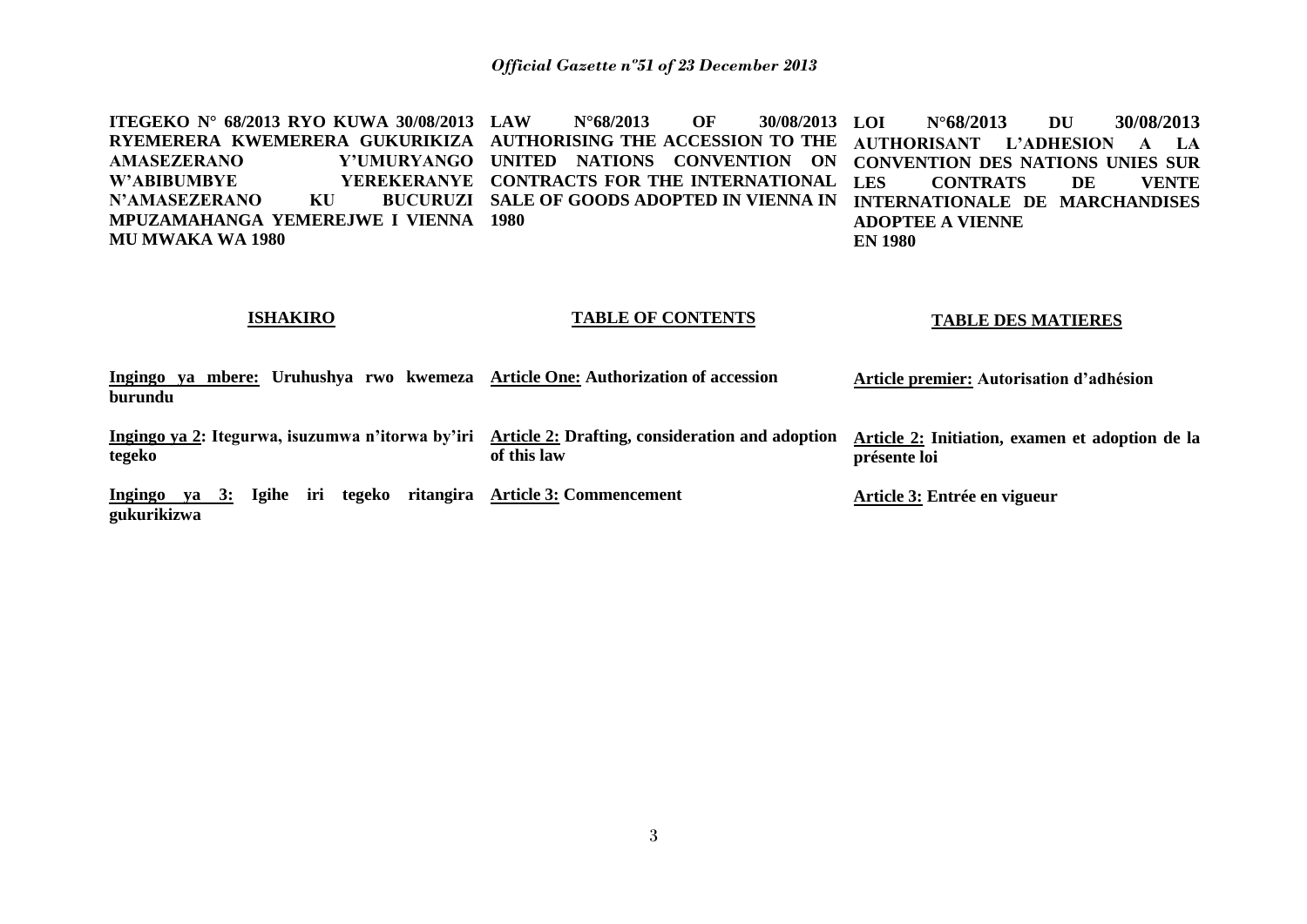**ITEGEKO N° 68/2013 RYO KUWA 30/08/2013 RYEMERERA KWEMERERA GUKURIKIZA AUTHORISING THE ACCESSION TO THE AMASEZERANO Y'UMURYANGO UNITED NATIONS CONVENTION ON W'ABIBUMBYE YEREKERANYE CONTRACTS FOR THE INTERNATIONAL N'AMASEZERANO KU MPUZAMAHANGA YEMEREJWE I VIENNA 1980 MU MWAKA WA 1980 LAW N°68/2013 OF 30/08/2013 SALE OF GOODS ADOPTED IN VIENNA IN LOI N°68/2013 DU 30/08/2013 AUTHORISANT L'ADHESION A LA CONVENTION DES NATIONS UNIES SUR LES CONTRATS DE VENTE INTERNATIONALE DE MARCHANDISES ADOPTEE A VIENNE EN 1980**

**Twebwe, KAGAME Paul,**  Perezida wa Repubulika;

**We, Paul KAGAME,**  President of the Republic;

**INTEKO ISHINGA AMATEGEKO YEMEJE, NONE NATWE DUHAMIJE, DUTANGAJE ITEGEKO RITEYE RITYA DUTEGETSE KO RYANDIKWA MU IGAZETI PUBLISHED IN THE OFFICIAL GAZETTE YA LETA YA REPUBULIKA Y'U RWANDA**.

**THE PARLIAMENT HAS ADOPTED AND WE SANCTION, PROMULGATE THE FOLLOWING LAW AND ORDER IT BE OF THE REPUBLIC OF RWANDA**.

**Nous, Paul KAGAME,** Président de la République;

**LE PARLEMENT A ADOPTE ET NOUS SANCTIONNONS, PROMULGUONS LA LOI DONT LA TENEUR SUIT ET ORDONNONS QU'ELLE SOIT PUBLIEE AU JOURNAL OFFICIEL DE LA REPUBLIQUE DU RWANDA** 

#### **INTEKO ISHINGA AMATEGEKO:**

Kamena 2013;

Umutwe wa Sena, mu nama yawo yo kuwa 11 The Senate, in its session of 11 July 2013; Nyakanga 2013;

Ishingiye ku Itegeko Nshinga rya Repubulika y'u Pursuant to the Constitution of the Republic of Rwanda ryo kuwa 04 Kamena 2003, nk'uko ryavuguruwe kugeza ubu, cyane cyane mu ngingo zaryo, iya 62, iya 66, iya 88, iya 89, iya 90, iya 92, iya 93, iya 94, iya 95, iya 108, iya 189, iya 190 n'iya 201;

#### **THE PARLIAMENT:**

#### **LE PARLEMENT:**

Umutwe w'Abadepite, mu nama yawo yo kuwa 27 The Chamber of Deputies, in its session of 27 La Chambre des Députés, en sa séance du 27 juin June 2013; 2013;

Rwanda of 04 June, 2003, as amended to date, especially in Articles 62, 66, 88, 89, 90, 92, 93, 94, 95, 108, 189, 190 and 201;

Vu la Constitution de la République du Rwanda du 04 juin 2003, telle que révisée à ce jour, spécialement en ses articles 62, 66, 88, 89, 90, 92, 93, 94, 95, 108, 189, 190 et 201;

Le Sénat, réuni en sa séance du 11 juillet 2013;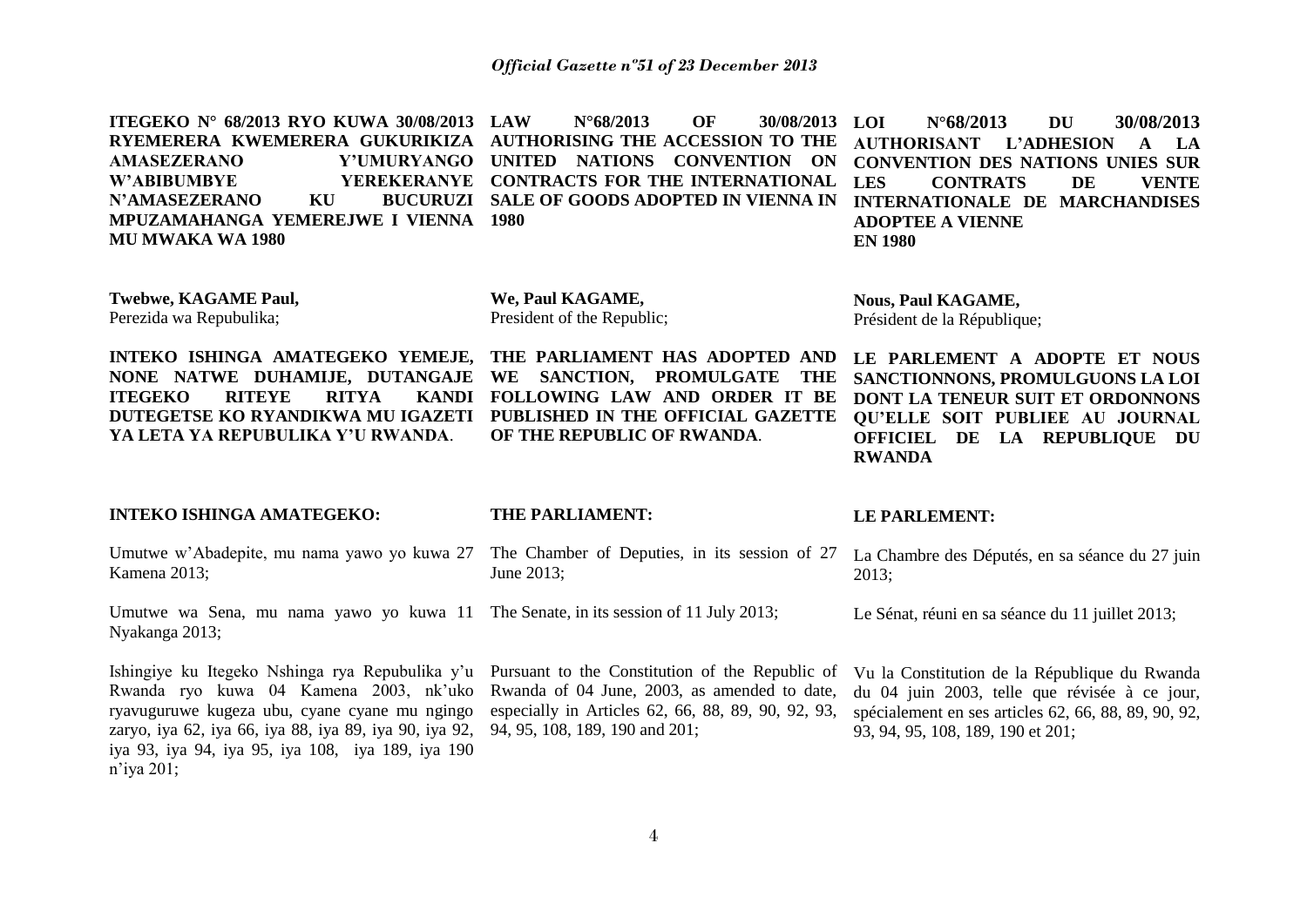Imaze gusuzuma Amasezerano y'Umuryango w'Abibumbye yerekeranye n'amasezerano ku Convention on Contracts for the International Unies sur les Contrats de Vente Internationale de bucuruzi mpuzamahanga yemerejwe i Vienna mu Sale of Goods adopted in Vienna 1980; mwaka wa 1980; After consideration of the United Nations Après examen de la Convention des Nations Marchandises adoptée à Vienne en 1980;

**YEMEJE: Ingingo ya mbere: Uruhushya rwo kwemeza Article One: Authorization of accession burundu**  Amasezerano y'Umuryango w'Abibumbye The United Nations Convention on Contracts for L'adhésion à la Convention des Nations Unies sur yerekeranye n'amasezerano ku mpuzamahanga yemerejwe i Vienna mu mwaka wa 1980 is hereby authorized for accession. 1980 yemerewe gukurikizwa. **Ingingo ya 2: Itegurwa, isuzumwa n'itorwa ry'iri Article 2: Drafting, consideration and adoption tegeko**  Iri tegeko ryateguwe mu rurimi rw'Icyongereza, risuzumwa kandi ritorwa mu rurimi rw'Ikinyarwanda. **Ingingo ya 3: Igihe iri tegeko ritangira Article 3: Commencement gukurikizwa**  Iri tegeko ritangira gukirizwa ku munsi ritangarijweho mu Igazeti ye Leta ya Repubulika y'u Rwanda. Kigali, kuwa 30/8/2013 **ADOPTS:**  bucuruzi the International Sale of Goods adopted in Vienna **of this law**  This law was drafted in English, considered and La présente loi a été initiée en Anglais, examinée adopted in Kinyarwanda. This law shall come into force on the date of its La présente loi entre en vigueur le jour de sa publication in the Official Gazette of the Republic of Rwanda. Kigali, on 30/8/2013 **ADOPTE: Article premier: Autorisation d'adhésion**  les Contrats de Vente Internationale de Marchandises adoptée à Vienne en 1980 est autorisée. **Article 2: Initiation, examen et adoption de la présente loi**  et adoptée en Kinyarwanda. **Article 3: Entrée en vigueur** publication au Journal Officiel de la République du Rwanda. Kigali, le 30/8/2013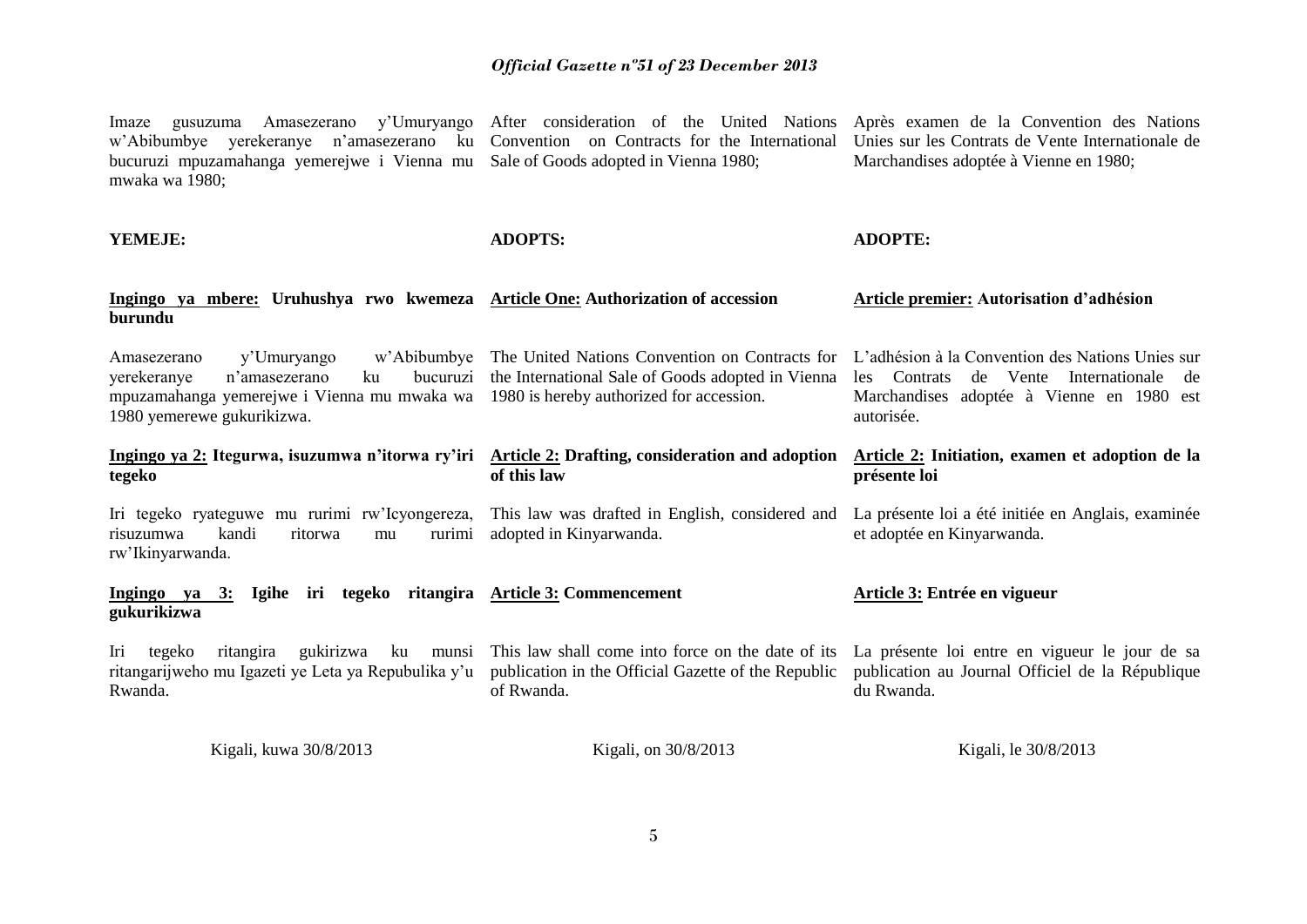(sé) **KAGAME Paul** Perezida wa Repubulika

(sé) **Dr. HABUMUREMYI Pierre Damien** Minisitiri w'Intebe

(sé) **KAGAME Paul,** President of the Republic

(sé) **Dr. HABUMUREMYI Pierre Damien** Prime Minister

(sé) **KAGAME Paul,** Président de la République

(sé) **Dr. HABUMUREMYI Pierre Damien** Premier Ministre

**Bibonywe kandi bishyizweho Ikirango cya Repubulika:**

**Seen and sealed with the Seal of the Republic:**

**Vu et scellé du Sceau de la République**:

(sé) **BUSINGYE Johnston** Minisitiri w'Ubutabera/Intumwa Nkuru ya Leta

(sé) **BUSINGYE Johnston** Minister of Justice/Attorney General

(sé) **BUSINGYE Johnston**

Ministre de la Justice/Garde des Sceaux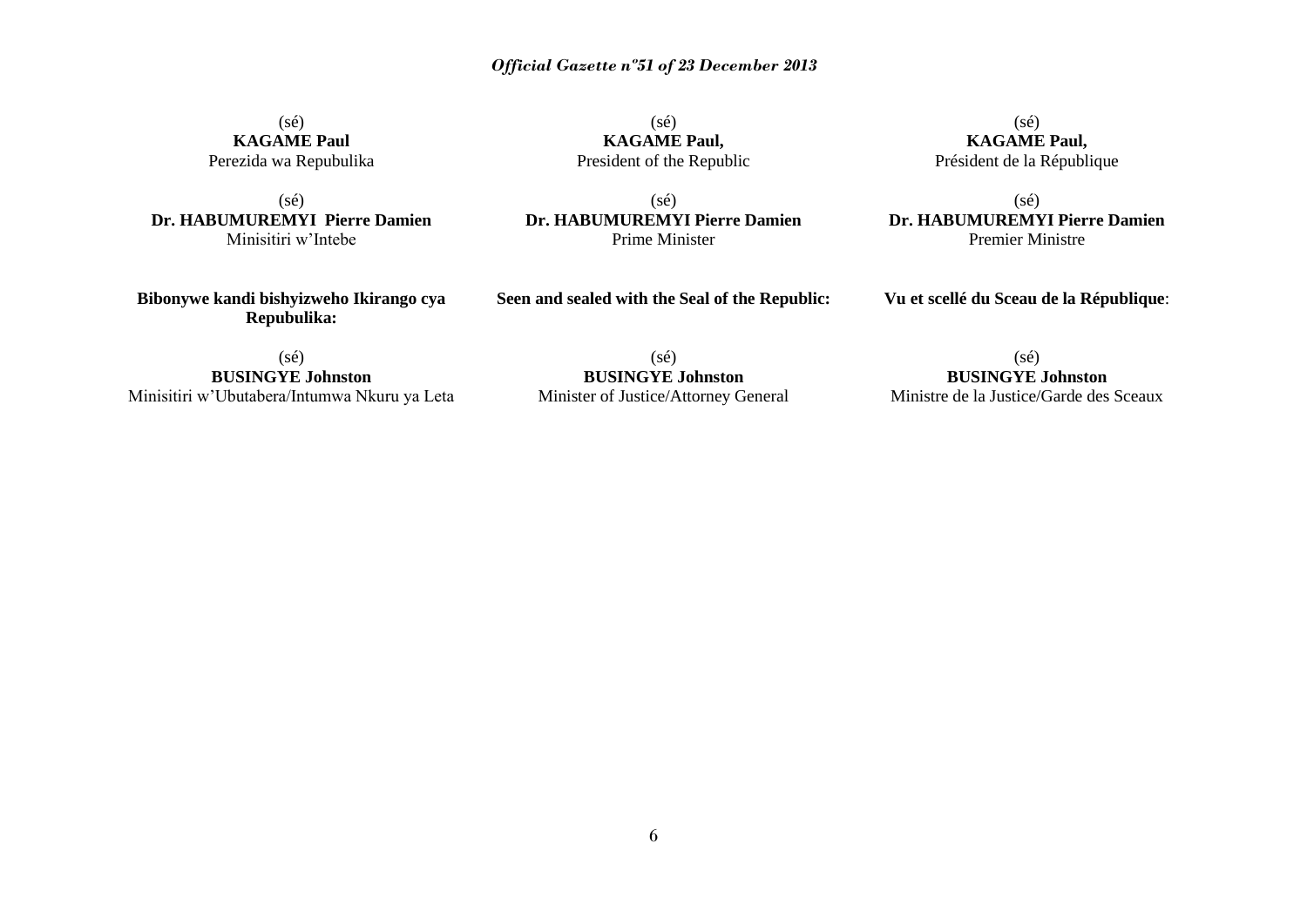| ITEKA RYA MINISITIRI W'INTEBE N°<br>218/03 RYO KUWA 02/12/2013<br>RIGENA<br>URWEGO RUREBERERA KAMINUZA Y'U<br><b>N'ICYICIRO</b><br><b>IRIMO</b><br><b>RWANDA</b><br>RIKANAGENA IMITERERE, IMIKORERE<br>N'INSHINGANO BY'INZEGO ZAYO | PRIME MINISTER'S ORDER Nº 218/03 OF<br>02/12/2013<br><b>DETERMINING</b><br><b>THE</b><br><b>THE</b><br><b>SUPERVISING</b><br><b>AUTHORITY OF</b><br>OF RWANDA AND ITS<br><b>UNIVERSITY</b><br>ORGANIZATION,<br>CATEGORY,<br><b>THE</b><br>FUNCTIONING AND RESPONSIBILITIES<br>OF ITS ORGANS | ARRETE DU PREMIER MINISTRE<br>$N^{\circ}$<br>218/03<br>02/12/2013<br>DU<br><b>DETERMINANT</b><br><b>L'ORGANE</b><br><b>TUTELLE</b><br>DE<br>ET<br>LA<br><b>DU</b><br><b>CATEGORIE</b><br>DE<br><b>L'UNIVERSITE</b><br>RWANDA AINSI QUE L'ORGANISATION,<br><b>FONCTIONNEMENT</b><br>LE<br>ET<br><b>LES</b><br><b>ATTRIBUTIONS DE SES ORGANES</b> |
|------------------------------------------------------------------------------------------------------------------------------------------------------------------------------------------------------------------------------------|---------------------------------------------------------------------------------------------------------------------------------------------------------------------------------------------------------------------------------------------------------------------------------------------|-------------------------------------------------------------------------------------------------------------------------------------------------------------------------------------------------------------------------------------------------------------------------------------------------------------------------------------------------|
| <b>ISHAKIRO</b>                                                                                                                                                                                                                    | <b>TABLE OF CONTENTS</b>                                                                                                                                                                                                                                                                    | <b>TABLE DES MATIERES</b>                                                                                                                                                                                                                                                                                                                       |
| UMUTWE WA MBERE: INGINGO RUSANGE                                                                                                                                                                                                   | <b>CHAPTER ONE: GENERAL PROVISIONS</b>                                                                                                                                                                                                                                                      | <b>CHAPITRE</b><br><b>PREMIER:</b><br><b>DISPOSITIONS</b><br><b>GENERALES</b>                                                                                                                                                                                                                                                                   |
| Ingingo ya mbere: Icyo iri teka rigamije                                                                                                                                                                                           | <b>Article One: Purpose of this Order</b>                                                                                                                                                                                                                                                   | Article premier : Objet du présent arrêté                                                                                                                                                                                                                                                                                                       |
| UMUTWE WA II: URWEGO RUREBERERA<br>UR N'ICYICIRO IRIMO                                                                                                                                                                             | <b>CHAPTER II: SUPERVISING AUTHORITY</b><br>OF UR AND ITS CATEGORY                                                                                                                                                                                                                          | <b>CHAPITRE II : ORGANE DE TUTELLE DE</b><br><b>URET SA CATEGORIE</b>                                                                                                                                                                                                                                                                           |
| Ingingo ya 2: Urwego rureberera UR                                                                                                                                                                                                 | <b>Article 2: UR supervising authority</b>                                                                                                                                                                                                                                                  | Article 2 : Organes de tutelle de UR                                                                                                                                                                                                                                                                                                            |
| Ingingo ya 3: Icyiciro UR irimo                                                                                                                                                                                                    | <b>Article 3: Category of UR</b>                                                                                                                                                                                                                                                            | Article 3 : Catégorie de UR                                                                                                                                                                                                                                                                                                                     |
| UMUTWE WA III: IMITERERE, IMIKORERE<br>N'INSHINGANO BY'INZEGO ZA UR                                                                                                                                                                | <b>CHAPTER</b><br>III:<br>ORGANIZATION,<br>FUNCTIONING AND RESPONSIBILITIES<br>OF UR ORGANS                                                                                                                                                                                                 | <b>CHAPITRE</b><br>III:<br>ORGANISATION,<br>FONCTIONNEMENT ET ATTRIBUTIONS<br>DES ORGANES DE UR                                                                                                                                                                                                                                                 |
| Ingingo ya 4: Inzego za UR                                                                                                                                                                                                         | <b>Article 4: Organs of UR</b>                                                                                                                                                                                                                                                              | Article 4: Organes de UR                                                                                                                                                                                                                                                                                                                        |
| Icyiciro cya mbere: Inzego nkuru za UR                                                                                                                                                                                             | <b>Section One: Senior organs of UR</b>                                                                                                                                                                                                                                                     | Section première : Organes supérieurs d'UR                                                                                                                                                                                                                                                                                                      |
| Akiciro ka mbere: Inama y'Ubuyobozi                                                                                                                                                                                                | <b>Sub-Section One: Board of Governors</b>                                                                                                                                                                                                                                                  | première :<br>section<br><b>Conseil</b><br><b>Sous</b><br>d'Administration                                                                                                                                                                                                                                                                      |
| Ingingo ya 5: Abagize Inama y'Ubuyobozi                                                                                                                                                                                            | Article 5: Membership of the Board of<br><b>Governors</b>                                                                                                                                                                                                                                   | Article 5:<br>Composition<br><b>Conseil</b><br>du<br>d'Administration                                                                                                                                                                                                                                                                           |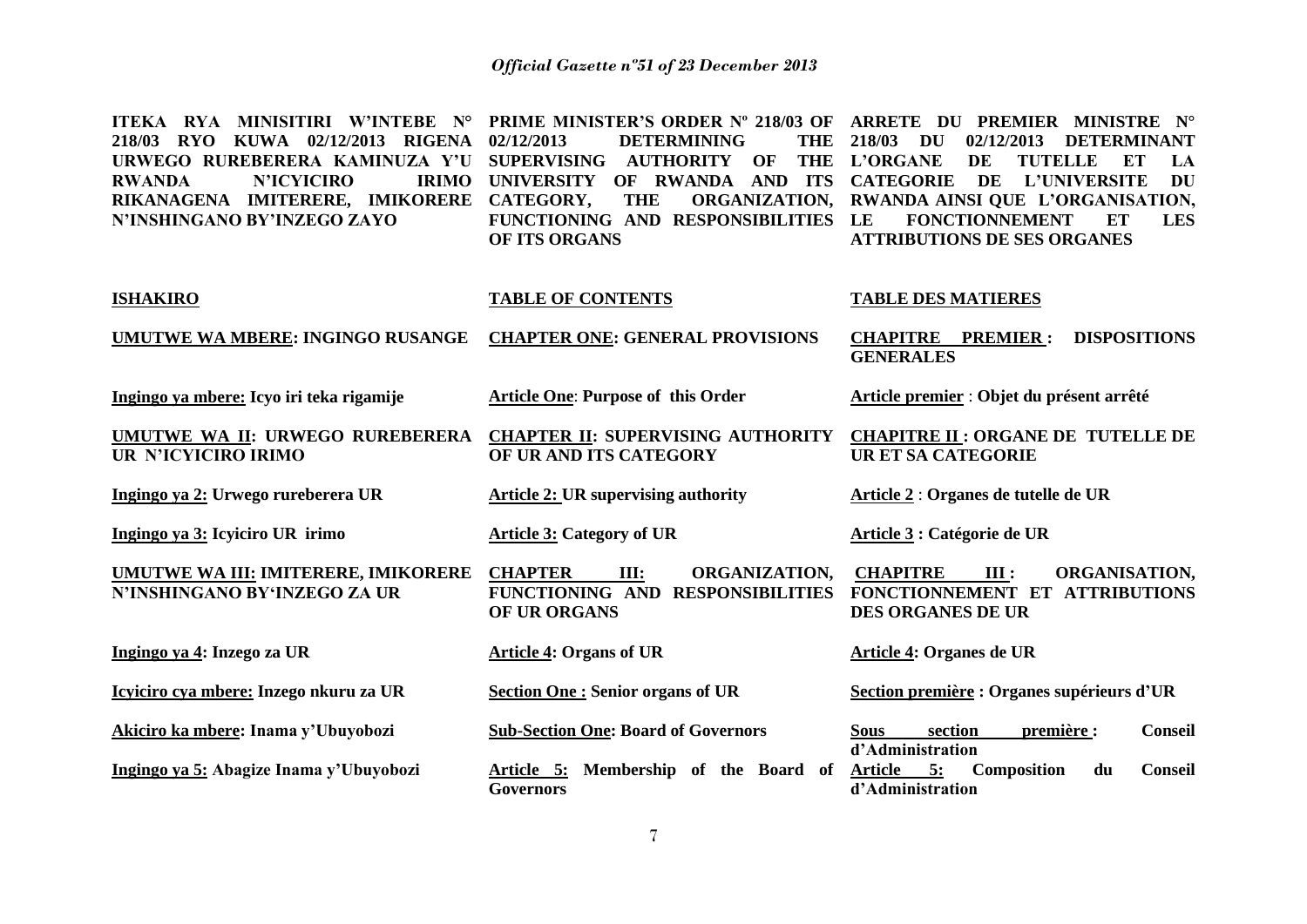| Ingingo ya 6: Igihe abagize Inama y'Ubuyobozi<br>bamara ku mirimo yabo                             | Article 6: Term of office of members of the<br><b>Board of Governors</b>                              | Article 6: Mandat des membres du Conseil<br>d'Administration                                                                         |
|----------------------------------------------------------------------------------------------------|-------------------------------------------------------------------------------------------------------|--------------------------------------------------------------------------------------------------------------------------------------|
| Ingingo ya 7: Ububasha bw'Inama y'Ubuyobozi                                                        | <b>Article 7: Powers of Board of Governors</b>                                                        | Article 7:<br>Compétences<br><b>Conseil</b><br>du<br>d'Administration                                                                |
| Ingingo ya 8: Inshingano z'Inama y'Ubuyobozi                                                       | Responsibilities of Board of<br>Article 8:<br><b>Governors</b>                                        | Article 8:<br><b>Attributions</b><br>du<br><b>Conseil</b><br>d'Administration                                                        |
| Ingingo ya 9: Iterana ry'inama z'Inama Article 9: Board of Governors meetings<br>y'Ubuyobozi       |                                                                                                       | 9:<br><b>Réunions</b><br>du<br><b>Conseil</b><br>Article<br>d'Administration                                                         |
| Ingingo ya 10: Ubwitabire bw'inama                                                                 | <b>Article 10: Quorum for meetings</b>                                                                | Article 10 : Quorum pour les réunions                                                                                                |
| Ingingo ya 11: Itumira<br>mu nama z'Inama<br>y'Ubuyobozi ry'umuntu<br>ushobora kuyungura<br>inama  | Article 11: Invitation of a resourceful person<br>to the Board of Governors' meetings                 | Article 11: Invitation<br>d'une<br>personne<br>du<br><b>Conseil</b><br>réunions<br>ressource<br>aux<br>d'Administration              |
| Ingingo ya 12: Ibyemezo n'inyandikomvugo<br>by'inama z'Inama y'Ubuyobozi                           | Article 12: Resolutions and minutes of the<br>meetings of the Board of Governors                      | Article 12 : Résolutions et procès-verbaux des<br>réunions du Conseil d'Administration                                               |
| Ingingo<br>13:<br><b>Umwanditsi</b><br>w'Inama<br>va<br>y'Ubuyobozi                                | Article 13: Raporteur of the Board of<br><b>Governors</b>                                             | <b>13:</b><br><b>Conseil</b><br>Article<br>Rapporteur<br>du<br>d'Administration                                                      |
| Ingingo ya 14: Gushyiraho amatsinda yihariye<br>y'Inama y'Ubuyobozi ya UR                          | Article 14: Establishment of specialised<br>committees of the Board of Governors of UR                | Article 14:<br><b>Création</b><br>des<br>commissions<br>spécialisées<br>du<br><b>Conseil</b><br>sein<br>au<br>d'Administration de UR |
| Ingingo ya 15: Inyungu bwite mu bibazo Article 15: Personal interest in issues on the<br>bisuzumwa | agenda                                                                                                | Article 15: Intérêt personnel dans les points à<br>l'ordre du jour                                                                   |
| Ingingo ya 16: Impamvu zituma ugize Inama<br>y'Ubuyobozi avanwa muri uwo mwanya n'uko<br>asimburwa | Article 16: Reasons for loss of membership to<br>the Board of Governors and replacement<br>modalities | Article 16 : Causes de perte de la qualité de<br>membre au Conseil d'Administration et<br>modalités de remplacement                  |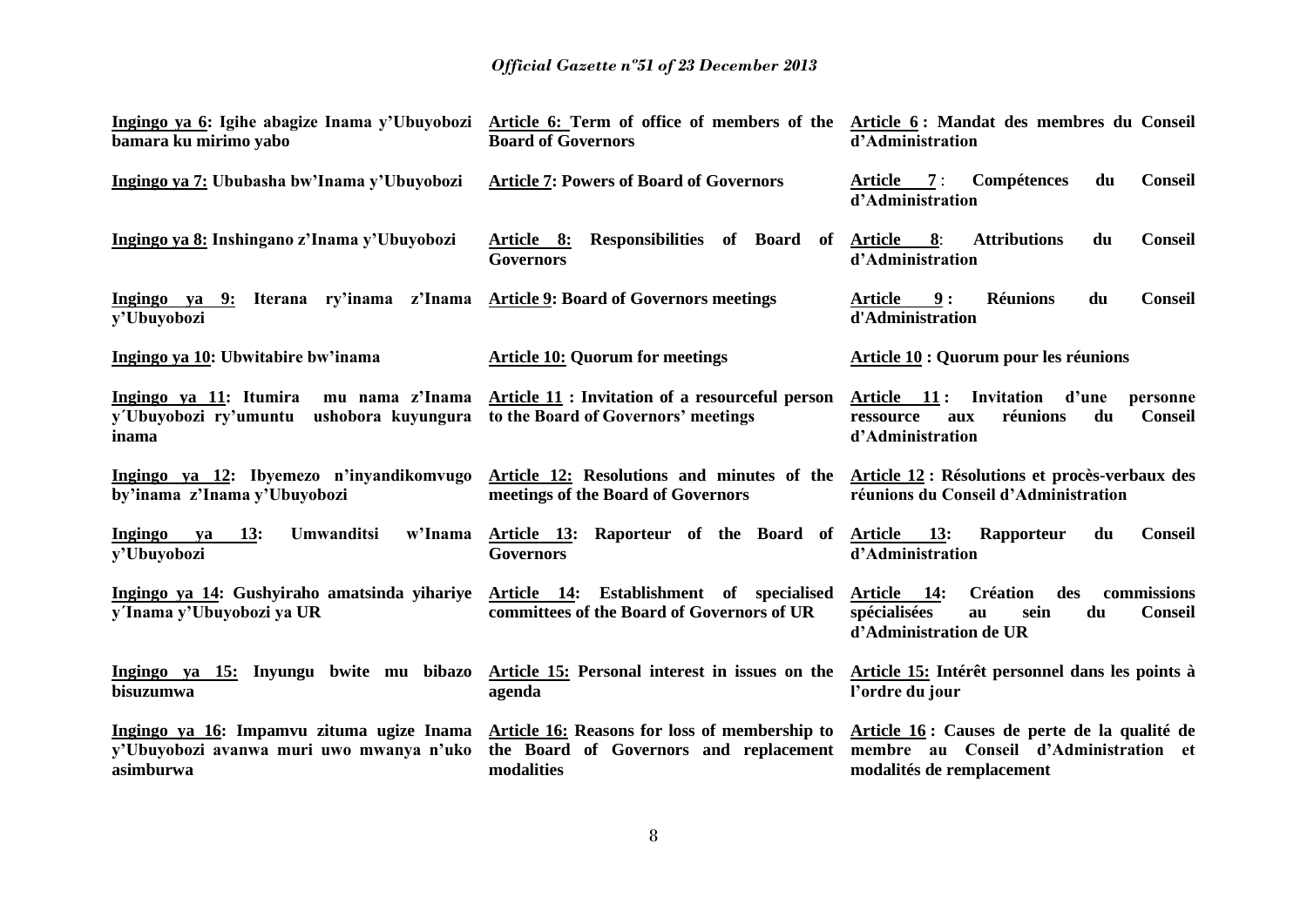| Akiciro ka 2: Ubuyobozi Bukuru                                                                                          | <b>Sub-Section 2: Senior Management</b>                                                                                                                 | <b>Sous section 2: Direction Générale</b>                                                                         |
|-------------------------------------------------------------------------------------------------------------------------|---------------------------------------------------------------------------------------------------------------------------------------------------------|-------------------------------------------------------------------------------------------------------------------|
| Ingingo ya 17: Inshingano z'Umuyobozi Mukuru<br>wa UR                                                                   | Article 17: Responsibilities of the Vice Article 17: Attributions du Vice Chancelier<br><b>Chancellor</b>                                               |                                                                                                                   |
| Ingingo ya 18: Inshingano z'Umuyobozi Mukuru<br>Wungirije ushinzwe imyigire, imyigishirize<br>n'ubushakashatsi          | Article 18: Responsibilities of the Deputy Vice Article 18: Attributions du Vice Chancelier<br>Chancellor in charge of academic affairs and<br>research | Adjoint chargé des affaires académiques et de<br>la recherche                                                     |
| Ingingo ya 19: Inshingano z'Umuyobozi Mukuru<br>Wungirije ushinzwe ubutegetsi n'imari                                   | <b>Article 19: Responsibilities of the Deputy Vice</b><br>Chancellor in charge of administration and<br>finance                                         | Article 19: Attributions du Vice Chancelier<br>Adjoint chargé de l'administration et des<br>finances              |
| Ingingo ya 20: Inshingano z'Umuyobozi Mukuru<br>Wungirije ushinzwe iterambere rya UR                                    | Article 20: Responsibilities of the Deputy Vice<br><b>Chancellor</b><br>of<br>institutional<br>charge<br>in<br>advancement                              | Article 20: Attributions du Vice- Chancelier<br><b>Adjoint</b><br>développement<br>chargé<br>du<br>institutionnel |
| Ingingo ya 21: Imikoranire y'abagize Ubuyobozi<br><b>Bukuru bwa UR</b>                                                  | Article 21: Relationship of the members of the<br><b>Senior Management of UR</b>                                                                        | Article 21: Rapport des membres de la<br>Direction Générale de UR                                                 |
| $Ingingo$ ya 22:<br>Isimburwa ry'Umuyobozi<br>Mukuru wa UR mu gihe adahari                                              | <b>Article 22: Replacement of the Vice Chancellor</b><br>during his/her absence                                                                         | <b>Article 22: Remplacement du Vice Chancelier</b><br>de UR en cas d'absence                                      |
| Ingingo ya 23: Amasezerano yerekeye gahunda<br>y'ibikorwa hagati y'Ubuyobozi Bukuru bwa UR<br>n'Inama y'Ubuyobozi ya UR | Article 23: Performance contract between the<br>Senior Management of UR and the Board of<br><b>Governors of UR</b>                                      | Article 23: Contrat de performance entre la<br>Direction Générale de UR et le Conseil<br>d'Administration de UR   |
| Akiciro ka 3: Urwego rushinzwe imyigire<br>n'imyigishirize                                                              | <b>Sub-Section 3: Academic Senate</b>                                                                                                                   | <b>Sous section 3: Sénat Académique</b>                                                                           |
| Ingingo ya 24: Inshingano z'Urwego rushinzwe<br>imyigire n'imyigishirize                                                | Article 24: Responsibilities of the Academic Article 24: Attributions du Sénat Académique<br><b>Senate</b>                                              |                                                                                                                   |
| Ingingo ya 25: Abagize Urwego rushinzwe<br>imyigire n'imyigishirize                                                     | <b>Article 25: Membership of Academic Senate</b>                                                                                                        | <b>Article 25: Composition du Sénat Académique</b>                                                                |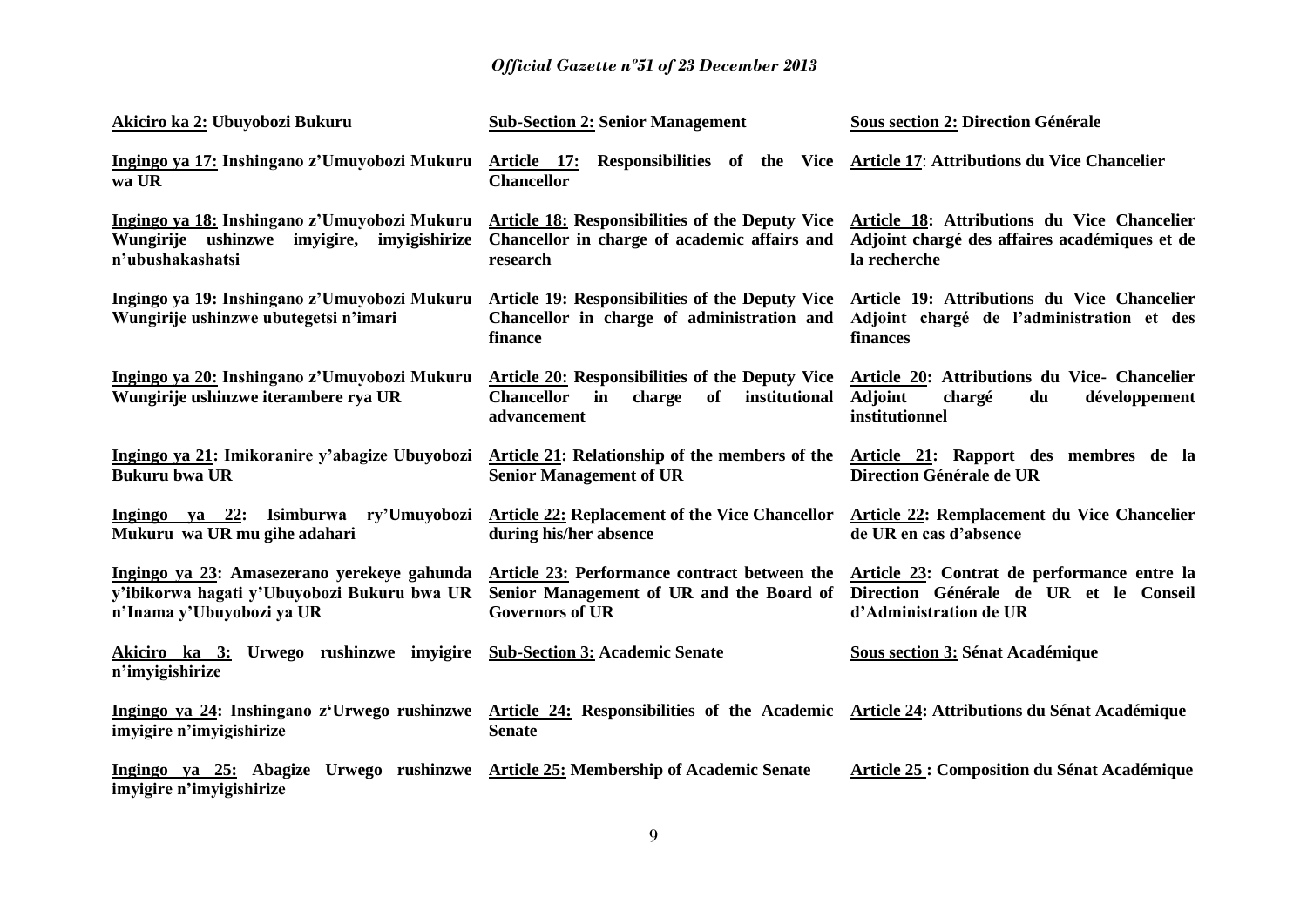| Ingingo ya 26: Iterana ry'Urwego rushinzwe Article 26: Meetings of the Academic Senate<br>imvigire n'imvigishirize                                                                                         |                                                                                          | Article 26 : Tenue des réunions du Sénat<br>Académique                                              |
|------------------------------------------------------------------------------------------------------------------------------------------------------------------------------------------------------------|------------------------------------------------------------------------------------------|-----------------------------------------------------------------------------------------------------|
| Ingingo ya 27: Itumira mu nama y'Urwego Article 27: Invitation of a resourceful person in<br>rushinzwe imyigire n'imyigishirize ry'umuntu the meetings of the Academic Senate<br>ushobora kurwungura inama |                                                                                          | Invitation d'une<br>Article 27:<br>personne<br>ressource aux réunions du Sénat Académique           |
| Ingingo ya 28: Gushyiraho amatsinda yihariye<br>y'Urwego rushinzwe imyigire n'imyigishirize                                                                                                                | Article 28: Establishing specialized committees<br>of the Academic Senate                | Article 28: Création des commissions<br>spécialisées au sein du Sénat Académique                    |
| Icyiciro cya 2: Izindi nzego za UR                                                                                                                                                                         | <b>Section 2: Other Organs of UR</b>                                                     | Section 2: Autres organes de UR                                                                     |
| Akiciro ka mbere: Inama Nshingwabikorwa                                                                                                                                                                    | <b>Sub-section One: Executive Council</b>                                                | Sous section première: Conseil Exécutif                                                             |
| 29:<br>Ingingo<br>Inshingano<br>z'Inama<br>ya<br>Nshingwabikorwa                                                                                                                                           | Article 29: Responsibilities of the Executive<br>Council                                 | Article 29: Attributions du Conseil Exécutif                                                        |
| Ingingo ya 30: Abagize Inama Nshingwabikorwa                                                                                                                                                               | <b>Article 30: Members of the Executive Council</b>                                      | Article 30: Membres du Conseil Exécutif                                                             |
| <b>Ingingo</b><br>31:<br>ry'Inama<br><b>Iterana</b><br>ya<br>Nshingwabikorwa                                                                                                                               | <b>Article 31: Meetings of the Executive Council</b>                                     | Article 31: Tenue des réunions du Conseil<br><b>Exécutif</b>                                        |
| <b>Ingingo</b><br>32:<br>Itumira<br>ya<br>nama<br>mu<br>Nshingwabikorwa<br>ry'umuntu<br>ushobora<br>kuyungura inama                                                                                        | Article 32: Invitation of resourceful person in<br>the meetings of the Executive Council | <b>Article 32: Invitation d'une personne ressource</b><br>aux réunions du Conseil Exécutif          |
| Ingingo ya 33: Gushyiraho amatsinda yihariye<br>y'Inama Nshingwabikorwa                                                                                                                                    | <b>Article 33: Establishing specialized committees</b><br>of the Executive Council       | 33:<br><b>Création</b><br>Article<br>des<br>commissions<br>spécialisées au sein du Conseil Exécutif |
| Akiciro ka 2: Umuyobozi wa Koleji                                                                                                                                                                          | <b>Sub-Section 2: Principal of College</b>                                               | Sous section 2: Directeur de Collège                                                                |
| Ingingo ya 34: Inshingano z'Umuyobozi wa<br>Koleji                                                                                                                                                         | Article 34: Responsibilities of the Principal of<br><b>College</b>                       | Article 34: Attributions du Directeur de<br>Collège                                                 |
| Ingingo ya $35$ :<br>Amasezerano ya gahunda<br>y'ibikorwa hagati y'Umuyobozi Mukuru wa UR                                                                                                                  | Article 35: Performance Contract between the<br>Vice Chancellor of UR and the Principal  | Article 35: Contrat de performance entre le<br>Vice Chancelier de UR et le Directeur de             |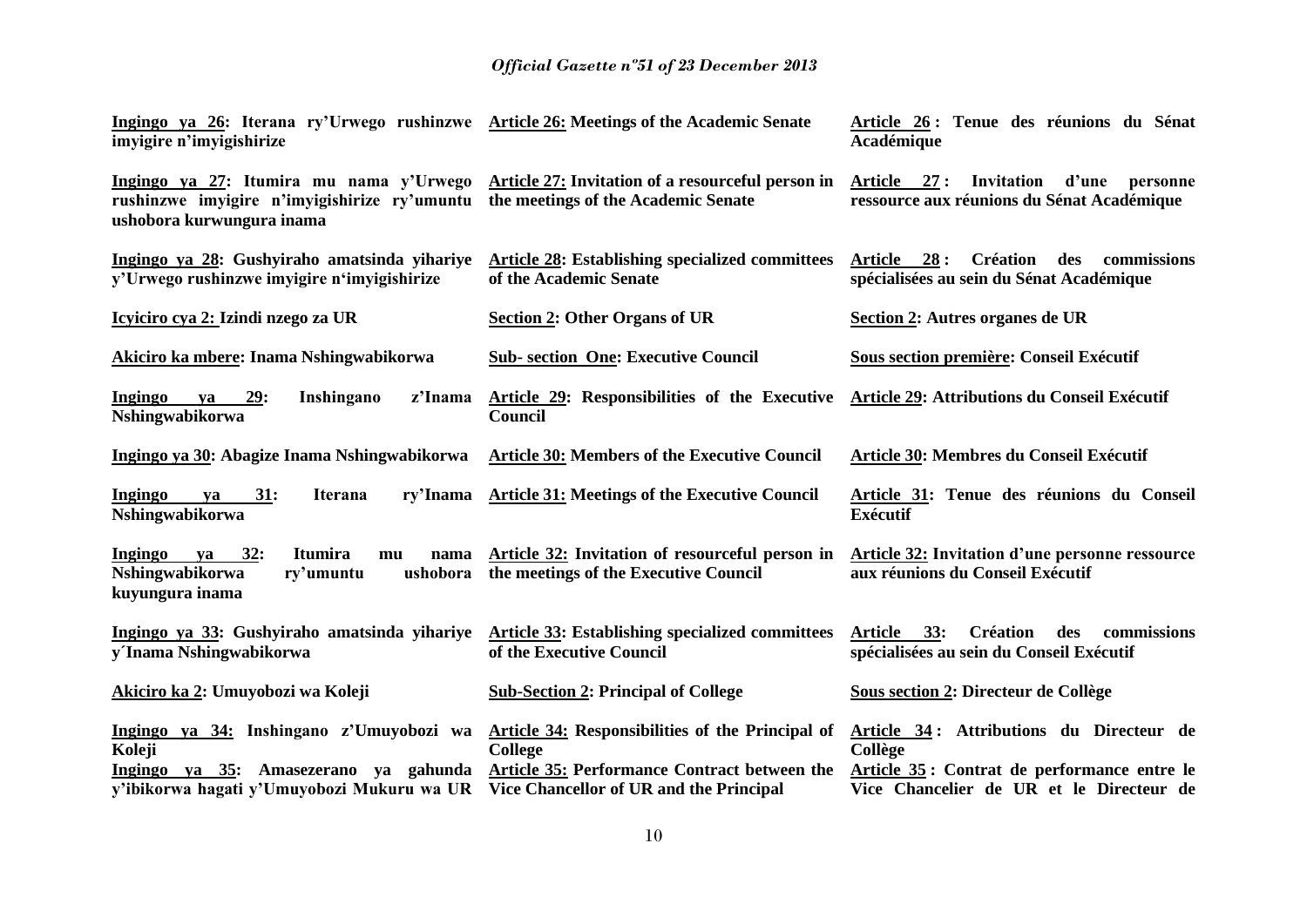### **n'Umuyobozi wa Koleji**

### **Collège**

| Ingingo ya 36: Imikoranire y'Umuyobozi<br>Mukuru wa UR n'Abayobozi ba za Koleji                             | Article 36: Working relationship between the<br><b>Vice Chancellor and Principals</b>      | Article 36: Relation de travail du Vice<br><b>Chancelier et des Directeurs des Collèges</b>            |
|-------------------------------------------------------------------------------------------------------------|--------------------------------------------------------------------------------------------|--------------------------------------------------------------------------------------------------------|
| Akiciro ka 3: Inama ya Koleji                                                                               | <b>Sub-Section 3: College Council</b>                                                      | Sous section 3: Conseil de Collège                                                                     |
| Ingingo ya 37: Inshingano z'Inama ya Koleji                                                                 | Article 37: Responsibilities of the College<br>Council                                     | Article 37 : Attributions du Conseil de Collège                                                        |
| Ingingo ya 38: Abagize Inama ya Koleji                                                                      | <b>Article 38: Membership of the College Council</b>                                       | <b>Article 38: Composition du Conseil de Collège</b>                                                   |
| Ingingo ya 39: Iterana ry'Inama ya Koleji                                                                   | <b>Article 39: Meetings of the College Council</b>                                         | Article 39: Tenue des réunions du Conseil de<br>Collège                                                |
| Ingingo ya 40: Itumira mu nama z'Inama ya<br>Koleji ry'umuntu ushobora kuyungura inama                      | Article 40: Invitation of any resourceful person<br>in the meetings of the College Council | <b>Article 40: Invitation d'une personne ressource</b><br>aux réunions du Conseil de Collège           |
| Ingingo ya 41: Gushyiraho amatsinda yihariye<br>y'Inama ya Koleji                                           | <b>Article 41: Establishing specialised committees</b><br>of the College Council           | <b>Création</b><br>Article<br>41 :<br>des<br>commissions<br>spécialisées au sein du Conseil de Collège |
| Akiciro ka 4: Inama ishinzwe inyigisho                                                                      | <b>Sub-Section 4: Academic Council</b>                                                     | <b>Sous section 4: Conseil Académique</b>                                                              |
| Ingingo ya 42: Inshingano z'Inama ishinzwe<br>inyigisho                                                     | Article 42: Responsibilities of the Academic<br>Council                                    | <b>Attributions</b><br>42:<br><b>Conseil</b><br><b>Article</b><br>du<br>Académique                     |
| Ingingo ya 43: Abagize Inama ishinzwe inyigisho                                                             | Article 43: Membership of the Academic<br>Council                                          | <b>Conseil</b><br>Article<br>43:<br>Composition<br>du<br>Académique                                    |
| Ingingo ya 44:<br>Iterana ry'inama y'Inama<br>ishinzwe inyigisho                                            | <b>Article 44: Meetings of the Academic Council</b>                                        | Article 44 : Tenue des réunions du Conseil<br>Académique                                               |
| Ingingo ya 45: Itumira mu nama z'Inama<br>ishinzwe<br>inyigisho<br>ry'umuntu<br>ushobora<br>kuyungura inama | Article 45: Invitation of a resourceful person in<br>the meetings of the Academic Council  | Article 45: Invitation d'une personne ressource<br>aux réunions du Conseil Académique                  |
| Ingingo ya 46: Gushyiraho amatsinda yihariye Article 46: Establishing specialized committees                |                                                                                            | <b>Article</b><br><b>Création</b><br><b>46:</b><br>des<br>commissions                                  |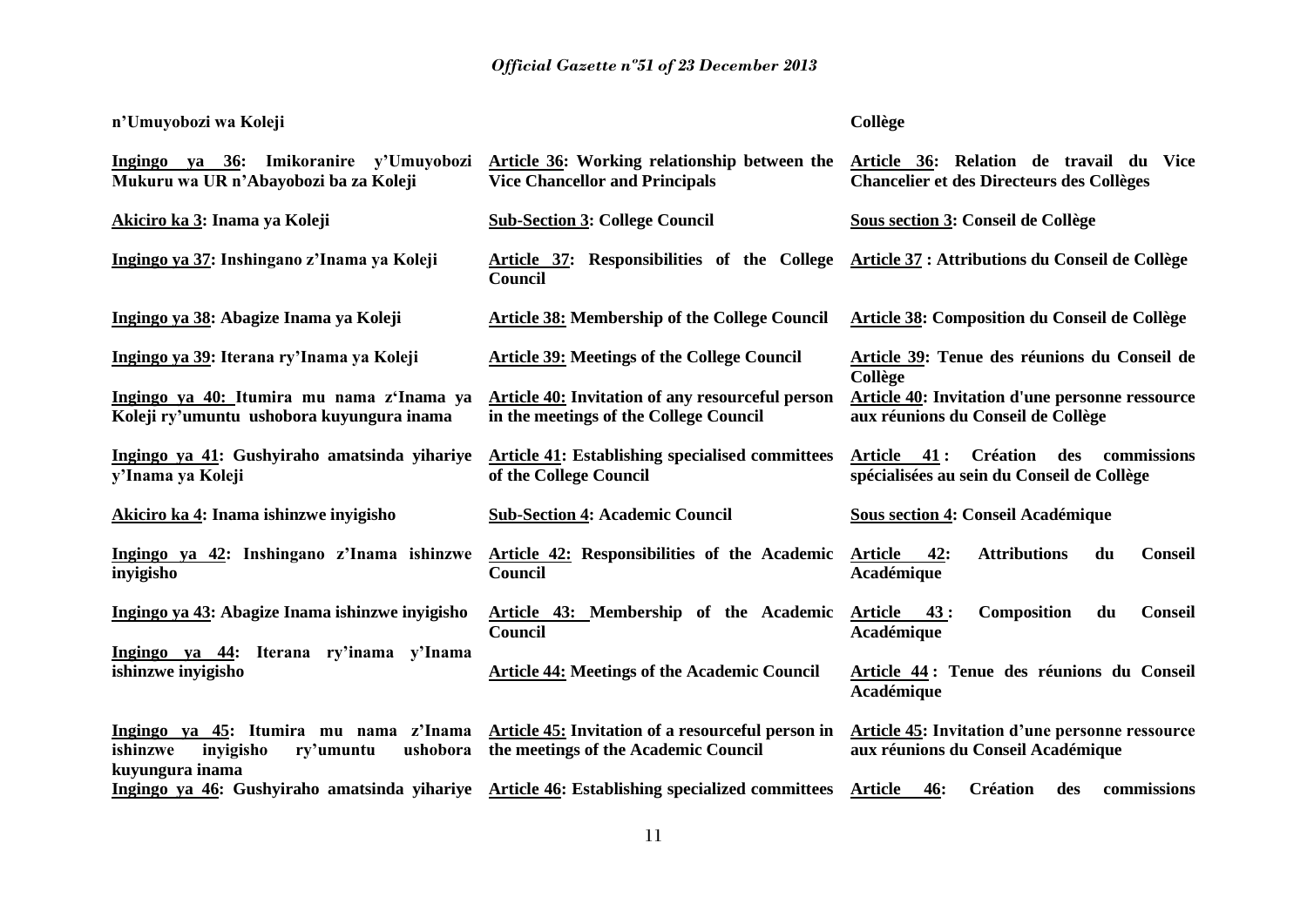| y'Inama ishinzwe inyigisho                                                   | of the Academic Council                                                   | spécialisées au sein du Conseil Académique                                       |
|------------------------------------------------------------------------------|---------------------------------------------------------------------------|----------------------------------------------------------------------------------|
| Akiciro ka 5: Inama y'Ishuri                                                 | <b>Sub-Section 5: School Council</b>                                      | <b>Sous section 5: Conseil d'Ecole</b>                                           |
| Ingingo ya 47: Inshingano z'Inama y'Ishuri                                   | Article 47: Responsibilities of the School<br>Council                     | Article 47 : Attributions du Conseil d'Ecole                                     |
| Ingingo ya 48: Abagize Inama y'Ishuri                                        | <b>Article 48: Membership of the School Council</b>                       | <b>Article 48 : Composition du Conseil d'Ecole</b>                               |
| Ingingo ya 49: Imikorere y'inama y'ishuri                                    | <b>Article 49: Functioning of the School Council</b>                      | Article 49: Fonctionnement du Conseil<br>d'Ecole                                 |
| Akiciro ka 6: Inama y'Ishami                                                 | <b>Sub-Section 6: Department Council</b>                                  | Sous section 6: Conseil de Département                                           |
| Ingingo ya 50: Inshingano z'Inama y'Ishami                                   | <b>Article 50: Responsibilities of the Department</b><br>Council          | <b>Attributions</b><br>Article 50 :<br>du<br>Conseil<br>de<br><b>Département</b> |
| Ingingo ya 51: Abagize Inama y'Ishami                                        | Article 51: Membership of the Department<br>Council                       | Article 51:<br>Composition<br>Conseil de<br>du<br><b>Département</b>             |
| Ingingo ya 52: Imikorere y'Inama y'ishami                                    | Article 52: Functioning of the Department<br>Council                      | Article 52: Fonctionnement du Conseil de<br><b>Département</b>                   |
| Icyiciro cya 3: Amategeko ngengamikorere                                     | <b>Section 3: Internal rules and regulations</b>                          | Section 3 : Règlement d'ordre intérieur                                          |
| Ingingo ya 53: Amategeko ngengamikorere                                      | <b>Article 53: Internal rules and regulations</b>                         | <b>Article 53 : Règlement d'ordre intérieur</b>                                  |
| <b>UMUTWE WA IV: INGINGO ZISOZA</b>                                          | <b>CHAPTER IV: FINAL PROVISIONS</b>                                       | <b>CHAPITRE IV: DISPOSITIONS FINALES</b>                                         |
| Ingingo ya 54: Ushinzwe kubahiriza iri teka                                  | Article 54: Authority responsible for the<br>implementation of this Order | Article 54: Autorité chargée de l'exécution du<br>présent arrêté                 |
| Ingingo ya 55: Ivanwaho ry'ingingo zinyuranyije<br>n'iri teka                | <b>Article 55: Repealing provision</b>                                    | <b>Article 55 : Disposition abrogatoire</b>                                      |
| Igihe<br>iteka<br>ritangirira<br>Ingingo<br><u>56</u> :<br>ya<br>gukurikizwa | <b>Article 56: Commencement</b>                                           | Article 56 : Entrée en vigueur                                                   |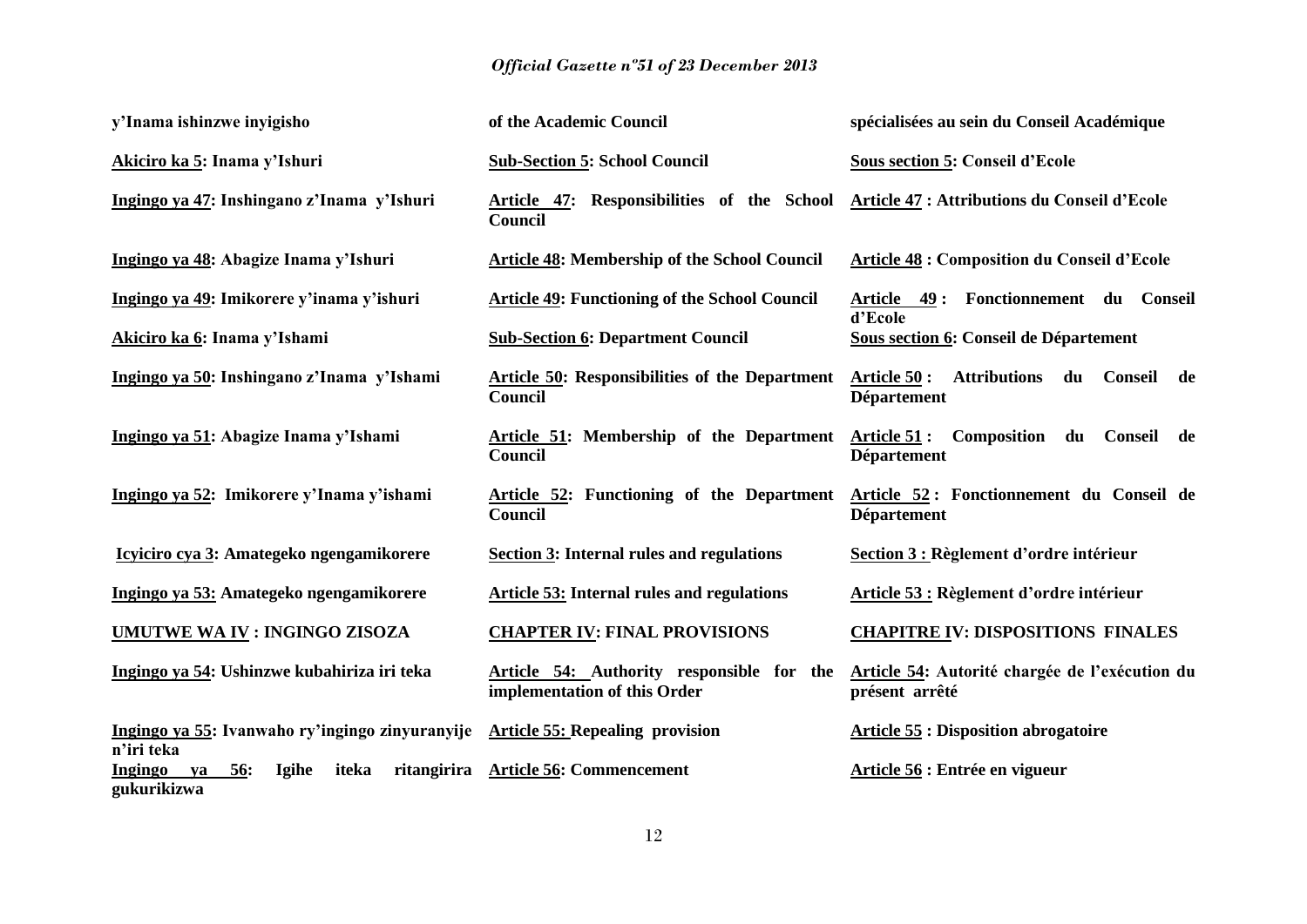| <b>ITEKA RYA MINISITIRI W'INTEBE N°218/03</b><br>RYO KUWA 02/12/2013 RIGENA URWEGO<br>RUREBERERA KAMINUZA Y'U RWANDA<br><b>IRIMO</b><br><b>N'ICYICIRO</b><br><b>RIKANAGENA</b><br>IMITERERE, IMIKORERE N'INSHINGANO<br><b>BY'INZEGO ZAYO</b> | <b>PRIME MINISTER'S ORDER N° 218/03 OF</b><br>02/12/2013<br><b>DETERMINING</b><br><b>THE</b><br><b>THE</b><br><b>SUPERVISING</b><br><b>AUTHORITY</b><br>OF<br><b>UNIVERSITY</b><br>AND ITS<br>OF RWANDA<br>CATEGORY,<br><b>THE</b><br><b>ORGANIZATION,</b><br>FUNCTIONING AND RESPONSIBILITIES<br>OF ITS ORGANS | <b>ARRETE</b><br>DU<br><b>PREMIER</b><br><b>MINISTRE</b><br>02/12/2013 DETERMINANT<br>$N^{\circ}218/03$ DU<br>L'ORGANE<br>DE<br><b>TUTELLE</b><br>LA<br>ET<br><b>CATEGORIE</b><br>DE<br><b>L'UNIVERSITE</b><br><b>DU</b><br>RWANDA AINSI QUE L'ORGANISATION,<br><b>FONCTIONNEMENT</b><br>ET<br>LE<br><b>LES</b><br><b>ATTRIBUTIONS DE SES ORGANES</b> |
|----------------------------------------------------------------------------------------------------------------------------------------------------------------------------------------------------------------------------------------------|-----------------------------------------------------------------------------------------------------------------------------------------------------------------------------------------------------------------------------------------------------------------------------------------------------------------|-------------------------------------------------------------------------------------------------------------------------------------------------------------------------------------------------------------------------------------------------------------------------------------------------------------------------------------------------------|
| Minisitiri w'Intebe;                                                                                                                                                                                                                         | The Prime Minister;                                                                                                                                                                                                                                                                                             | Le Premier Ministre;                                                                                                                                                                                                                                                                                                                                  |
| Ashingiye ku Itegeko Nshinga rya Repubulika y'u<br>Rwanda ryo ku wa 04 Kamena 2003 nk'uko<br>ryavuguruwe kugeza ubu, cyane cyane mu ngingo<br>zaryo, iya 40, iya 119, iya 121 n'iya 201;                                                     | Pursuant to the Constitution of the Republic of<br>Rwanda of 04 June 2003, as amended to date,<br>especially in Articles 40, 119,121 and 201;                                                                                                                                                                   | Vu la Constitution de la République du Rwanda<br>du 04 juin 2003, telle que révisée à ce jour,<br>spécialement en ses articles 40, 119, 121 et 201;                                                                                                                                                                                                   |
| Ashingiye ku Itegeko n° 71/2013 ryo ku wa<br>$10/09/2013$ rishyiraho<br>Kaminuza y'u Rwanda<br>(UR) rikanagena inshingano, ububasha, imiterere<br>n'imikorere byayo, cyane cyane mu ngingo zaryo,<br>iya 8, iya 11, iya 14, iya 16 n'iya 18; | Pursuant to Law n° 71/2013 of 10/09/2013<br>establishing University of Rwanda (UR) and<br>determining its responsibilities, organization and<br>functioning, especially in Articles 8, 11, 14, 16<br>and $18$ ;                                                                                                 | Vu la Loi nº 71/2013 du 10/09/2013 portant<br>création de l'Université du Rwanda (UR) et<br>déterminant ses attributions, son organisation et<br>son fonctionnement, spécialement en ses articles<br>8, 11, 14, 16 et 18;                                                                                                                             |
| Bisabwe na Minisitiri w'Uburezi;                                                                                                                                                                                                             | On proposal by the Minister of Education;                                                                                                                                                                                                                                                                       | Sur proposition du Ministre de l'Education;                                                                                                                                                                                                                                                                                                           |
| Inama y'Abaminisitiri yateranye ku wa 23/10/2013<br>imaze kubisuzuma no kubyemeza;                                                                                                                                                           | After consideration and approval by the Cabinet,<br>in its session of $23/10/2013$ ;                                                                                                                                                                                                                            | Après examen et adoption par le Conseil des<br>Ministres en sa séance du 23/10/2013;                                                                                                                                                                                                                                                                  |

**ATEGETSE:**

**ORDERS:**

**ARRETE :**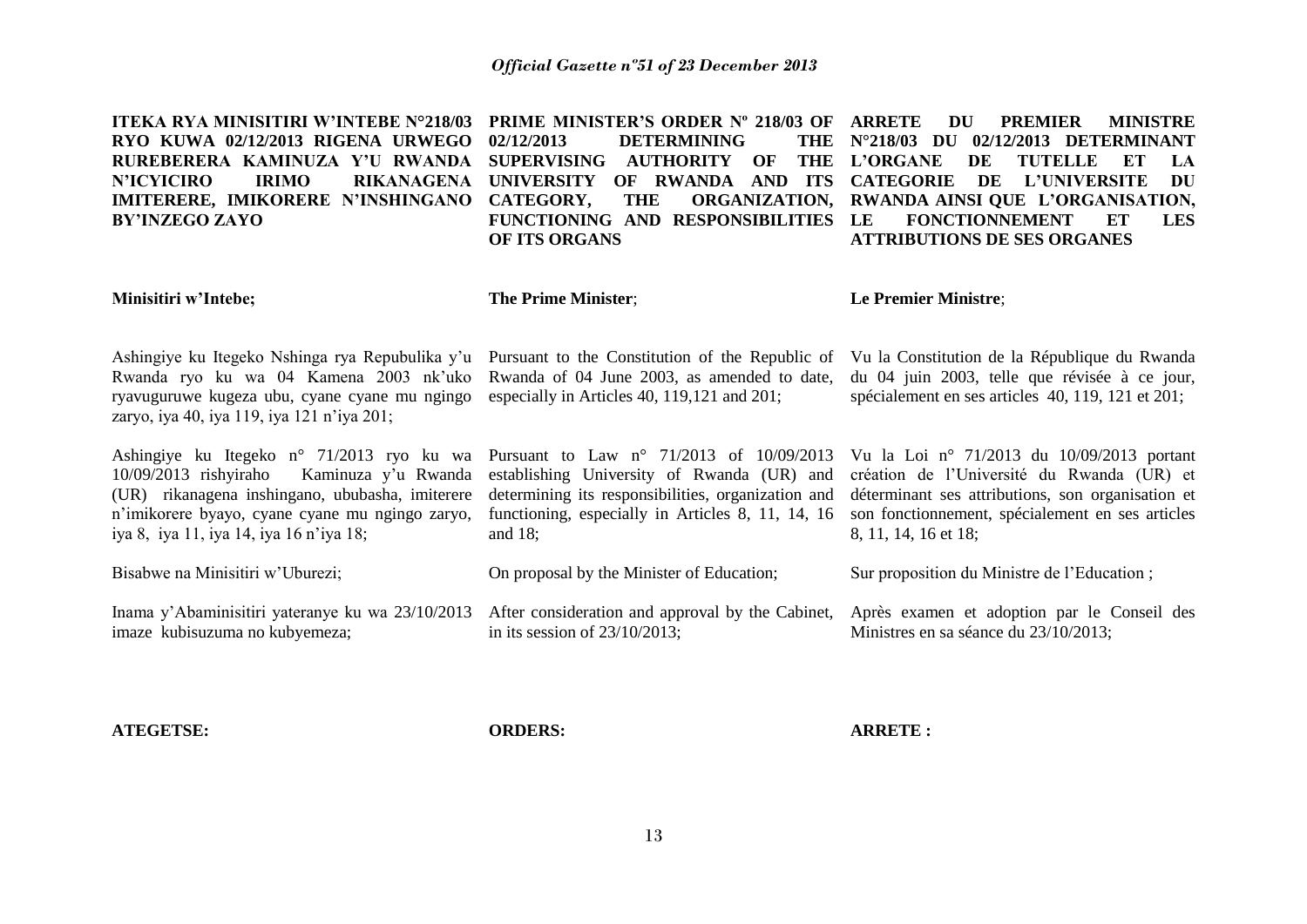#### **UMUTWE WA MBERE: INGINGO RUSANGE CHAPTER ONE: GENERAL PROVISIONS CHAPITRE PREMIER : DISPOSITIONS GENERALES**

#### **Ingingo ya mbere: Icyo iri teka rigamije**

Iri teka rigena urwego rureberera Kaminuza y'u Rwanda (UR) n'icyiciro irimo. Rinagena imiterere, imikorere n'inshingano by'inzego zayo.

# **UR N'ICYICIRO IRIMO**

#### **Ingingo ya 2: Urwego rureberera UR**

UR irebererwa na Minisiteri ifite amashuri makuru mu nshingano zayo.

#### **Ingingo ya 3: Icyiciro UR irimo**

UR iri mu cyiciro cy'inzego zihariye zerekeye inyingisho, ubushakashatsi n'uburezi.

#### **UMUTWE WA III: IMITERERE, IMIKORERE N'INSHINGANO BY'INZEGO ZA UR**

#### **Ingingo ya 4: Inzego za UR**

UR ifite inzego nkuru zikurikira :

1° Umuyobozi w'Icyubahiro;

2° Inama y'Ubuyobozi;

3° Ubuyobozi Bukuru;

#### **Article One**: **Purpose of this Order**

This Order determines the supervising authority and the category of University of Rwanda (UR). It also determines the organization, functioning and responsibilities of its organs.

#### **UMUTWE WA II : URWEGO RUREBERERA CHAPTER II: SUPERVISING AUTHORITY OF UR AND ITS CATEGORY**

#### **Article 2: UR supervising authority**

UR shall be supervised by the Ministry in charge of higher education.

#### **Article 3: Category of UR**

**OF UR ORGANS** 

UR shall be classified in the category of specialized organs of teaching, research and education.

**Article premier** : **Objet du présent arrêté**

Le présent arrêté détermine l'organe de tutelle et la catégorie de l'Université du Rwanda (UR). Il l'organisation, le fonctionnement et les attributions de ses organes.

#### **CHAPITRE II : ORGANE DE TUTELLE DE UR ET SA CATEGORIE**

#### **Article 2** : **Organes de tutelle de UR**

UR est placée sous la tutelle du Ministère ayant l'enseignement supérieur dans ses attributions.

#### **Article 3 : Catégorie de UR**

UR est dans la catégorie d'organes spécialisés d'enseignement, de recherche et d'éducation.

**CHAPTER III: ORGANIZATION, FUNCTIONING AND RESPONSIBILITIES CHAPITRE III : ORGANISATION, FONCTIONNEMENT ET ATTRIBUTIONS DES ORGANES DE UR**

#### **Article 4: Organs of UR**

UR shall be comprised of the following senior UR comprend des organes supérieurs suivants : organs :

1° the Chancellor:

2° the Board of Governors ;

#### **Article 4: Organes de UR**

1° le Chancelier:

2° le Conseil d'Administration;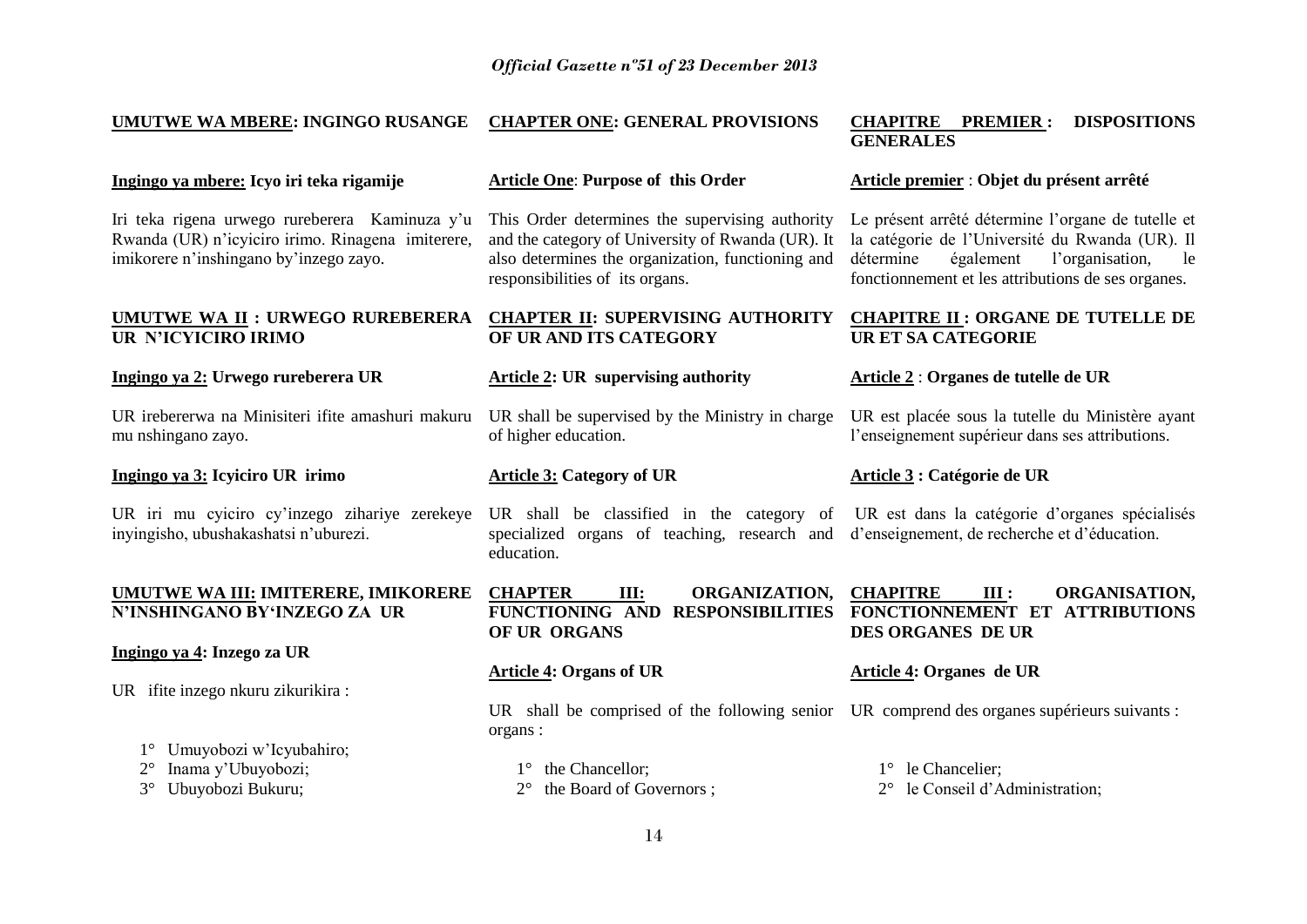| $4^{\circ}$<br>Urwego<br>rushinzwe<br>imyigire<br>n'imyigishirize.                                                                                                                                                            | 3° the Senior Management;<br>the Academic Senate.                                                                                                                                                                                   | 3° la Direction Générale;<br>4° le Sénat Académique.                                                                                                                                                                             |  |  |
|-------------------------------------------------------------------------------------------------------------------------------------------------------------------------------------------------------------------------------|-------------------------------------------------------------------------------------------------------------------------------------------------------------------------------------------------------------------------------------|----------------------------------------------------------------------------------------------------------------------------------------------------------------------------------------------------------------------------------|--|--|
| UR ifite izindi nzego z'ubuyobozi zikurikira:                                                                                                                                                                                 | UR shall be comprised of other following<br>administrative organs:                                                                                                                                                                  | UR comprend d'autres organes administratifs<br>suivants:                                                                                                                                                                         |  |  |
| Inama Nshingwabikorwa;<br>$1^{\circ}$<br>$2^{\circ}$<br>Umuyobozi wa Koleji;<br>Inama ya Koleji;<br>$3^\circ$<br>Inama ishinzwe inyigisho;<br>$4^{\circ}$<br>Inama y'Ishuri;<br>$5^{\circ}$<br>Inama y'Ishami.<br>$6^{\circ}$ | the Executive Council;<br>$1^{\circ}$<br>$2^{\circ}$<br>the Principal;<br>the College Council;<br>$3^\circ$<br>the Academic Council;<br>$4^{\circ}$<br>the School Council;<br>$5^{\circ}$<br>the Department Council.<br>$6^{\circ}$ | le Conseil Exécutif;<br>$1^{\circ}$<br>le Directeur de Collège;<br>$3^\circ$<br>le Conseil de Collège;<br>le Conseil Académique;<br>$4^\circ$<br>le Conseil d'Ecole;<br>$5^{\circ}$<br>le Conseil de Département.<br>$6^{\circ}$ |  |  |
| Ibyerekeye Umuyobozi w'Icyubahiro biteganywa<br>n'Itegeko rishyiraho UR.                                                                                                                                                      | provided for by the law establishing UR.                                                                                                                                                                                            | The provisions on the Chancellor shall be Les dispositions relatives au Chancelier sont<br>prévues par la loi portant création de UR.                                                                                            |  |  |
| Icyiciro cya mbere: Inzego nkuru za UR                                                                                                                                                                                        | <b>Section One: Senior organs of UR</b>                                                                                                                                                                                             | Section première : Organes supérieurs d'UR                                                                                                                                                                                       |  |  |
|                                                                                                                                                                                                                               |                                                                                                                                                                                                                                     |                                                                                                                                                                                                                                  |  |  |
| Akiciro ka mbere: Inama y'Ubuyobozi                                                                                                                                                                                           | <b>Sub-Section One: Board of Governors</b>                                                                                                                                                                                          | section<br><b>Conseil</b><br><b>Sous</b><br>première :<br>d'Administration                                                                                                                                                       |  |  |
| Ingingo ya 5: Abagize Inama y'Ubuyobozi                                                                                                                                                                                       | Article 5: Membership of the Board of<br><b>Governors</b>                                                                                                                                                                           | Article 5:<br>Composition<br><b>Conseil</b><br>du<br>d'Administration                                                                                                                                                            |  |  |
| Inama y'Ubuyobozi ya UR igizwe n'abantu cumi<br>n'icyenda (19) bakurikira:                                                                                                                                                    | The Board of Governors of UR shall be Le Conseil d'Administration de UR est composé<br>composed of nineteen (19) following members<br>persons:                                                                                      | de dix neuf (19) membres suivants :                                                                                                                                                                                              |  |  |
| 1° Perezida;                                                                                                                                                                                                                  | $1^{\circ}$<br>the Chairperson;                                                                                                                                                                                                     | 1° le Président;                                                                                                                                                                                                                 |  |  |
| Visi Perezida;                                                                                                                                                                                                                | $2^{\circ}$<br>the Deputy Chairperson;                                                                                                                                                                                              | $2^{\circ}$ le Vice-président;                                                                                                                                                                                                   |  |  |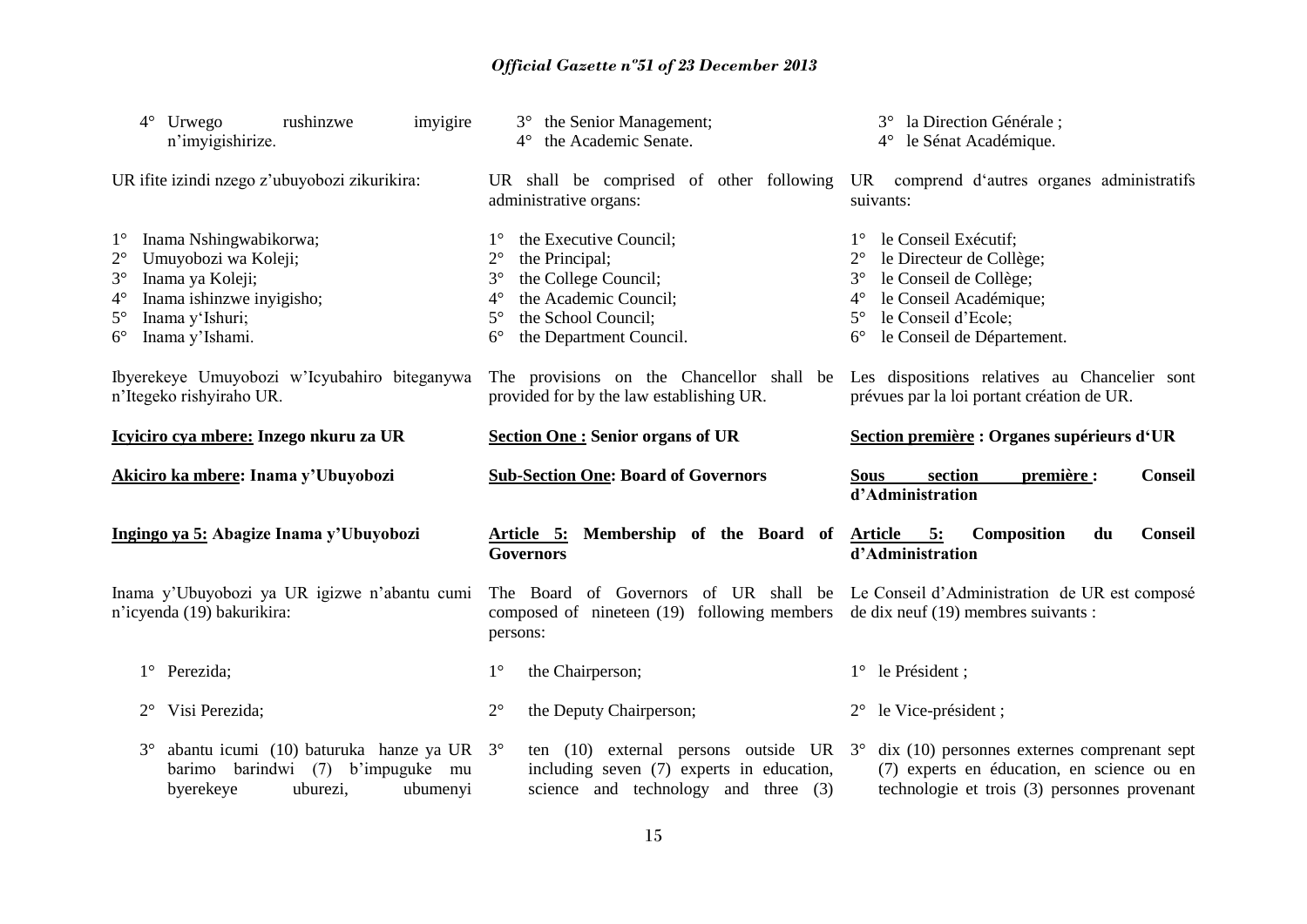|             | n'ikoranabuhanga na batatu (3) baturuka mu<br>bikorera;                                                                               |             | persons from the private sector;                                                                                                                   |             | du secteur privé ;                                                                                                                     |
|-------------|---------------------------------------------------------------------------------------------------------------------------------------|-------------|----------------------------------------------------------------------------------------------------------------------------------------------------|-------------|----------------------------------------------------------------------------------------------------------------------------------------|
| $4^{\circ}$ | Umuyobozi Mukuru wa UR, ari na we 4°<br>mwanditsi w'Inama;                                                                            |             | the Vice-Chancellor of UR, who shall be 4° le Vice-Chancelier de UR,<br>the Rapporteur of the Board;                                               |             | qui est le<br>rapporteur du Conseil;                                                                                                   |
| $5^\circ$   | Umuyobozi wa Koleji umwe (1) utorwa na $5^{\circ}$<br>bagenzi be;                                                                     |             | one (1) Principal, elected by peers;                                                                                                               |             | 5° un (1) Directeur de Collège, élu par les<br>Directeurs des Collèges;                                                                |
| $6^{\circ}$ | Umuyobozi w'Ishuri umwe (1) utorwa na 6°<br>bagenzi be;                                                                               |             | one (1) Dean, elected by peers;                                                                                                                    | $6^{\circ}$ | un (1) Doyen, élu par les Doyens;                                                                                                      |
| $7^{\circ}$ | Umwarimu<br>(1)<br>umwe<br>cyangwa<br>umushakashatsi utorwa na bagenzi be;                                                            | $7^{\circ}$ | reseacher, elected by peers;                                                                                                                       |             | one (1) member of academic staff or $7^{\circ}$ un (1) membre du personnel académique ou<br>de recherche, élu par ses pairs;           |
| $8^{\circ}$ | Umukozi umwe (1) utorwa na bagenzi be;                                                                                                | $8^{\circ}$ | elected by peers;                                                                                                                                  |             | one (1) member of non-academic staff, $8^{\circ}$ un (1) membre du personnel non académique<br>élu par ses pairs;                      |
| $9^{\circ}$ | Abanyeshuri babiri (2) badahuje ibitsina 9°<br>batorwa na bagenzi babo.                                                               |             | two (2) students of opposite sex, elected by<br>peers.                                                                                             | $9^{\circ}$ | deux (2) étudiants de sexes opposés, élus par<br>les étudiants.                                                                        |
|             | Nibura mirongo itatu ku ijana (30%) by'abagize<br>Inana y'Ubuyobozi bagomba kuba ari abagore.                                         |             | At least thirty per cent $(30\%)$ of the members of<br>the Board of Governors shall be females.                                                    |             | Au moins Trente pour cent (30%) des membres<br>du Conseil d'Administration sont de sexe féminin.                                       |
|             | Abayobozi Bakuru Bungirije ba UR bajya mu nama<br>y'Ubuyobozi bagatanga ibitekerezo ariko ntibatora<br>mu gihe cy'ifatwa ry'ibyemezo. | making.     | The Deputy Vice-Chancellors of UR shall<br>participate in the meetings of Board of Governors<br>but not be allowed to vote in the case of decision |             | Les Vice-Chancelier Adjoints de UR participent<br>aux réunions du Conseil mais n'ont pas droit de<br>vote en cas de prise de décision. |
|             | Ingingo ya 6: Igihe abagize Inama y'Ubuyobozi<br>bamara ku mirimo yabo                                                                |             | <b>Board of Governors</b>                                                                                                                          |             | Article 6: Term of office of members of the Article 6: Mandat des membres du Conseil<br>d'Administration                               |
| $(1)$ gusa. | Abagize Inama y'Ubuyobozi ya UR bafite manda<br>y'imyaka ine (4) ishobora kongerwa inshuro imwe                                       | only.       | The term of office of Board members of UR shall<br>be four (4) years which may be renewed once                                                     | Le          | Conseil<br>mandat<br>des<br>membres<br>du<br>d'Administration de UR est de quatre (4) ans<br>renouvelable une (1) seule fois.          |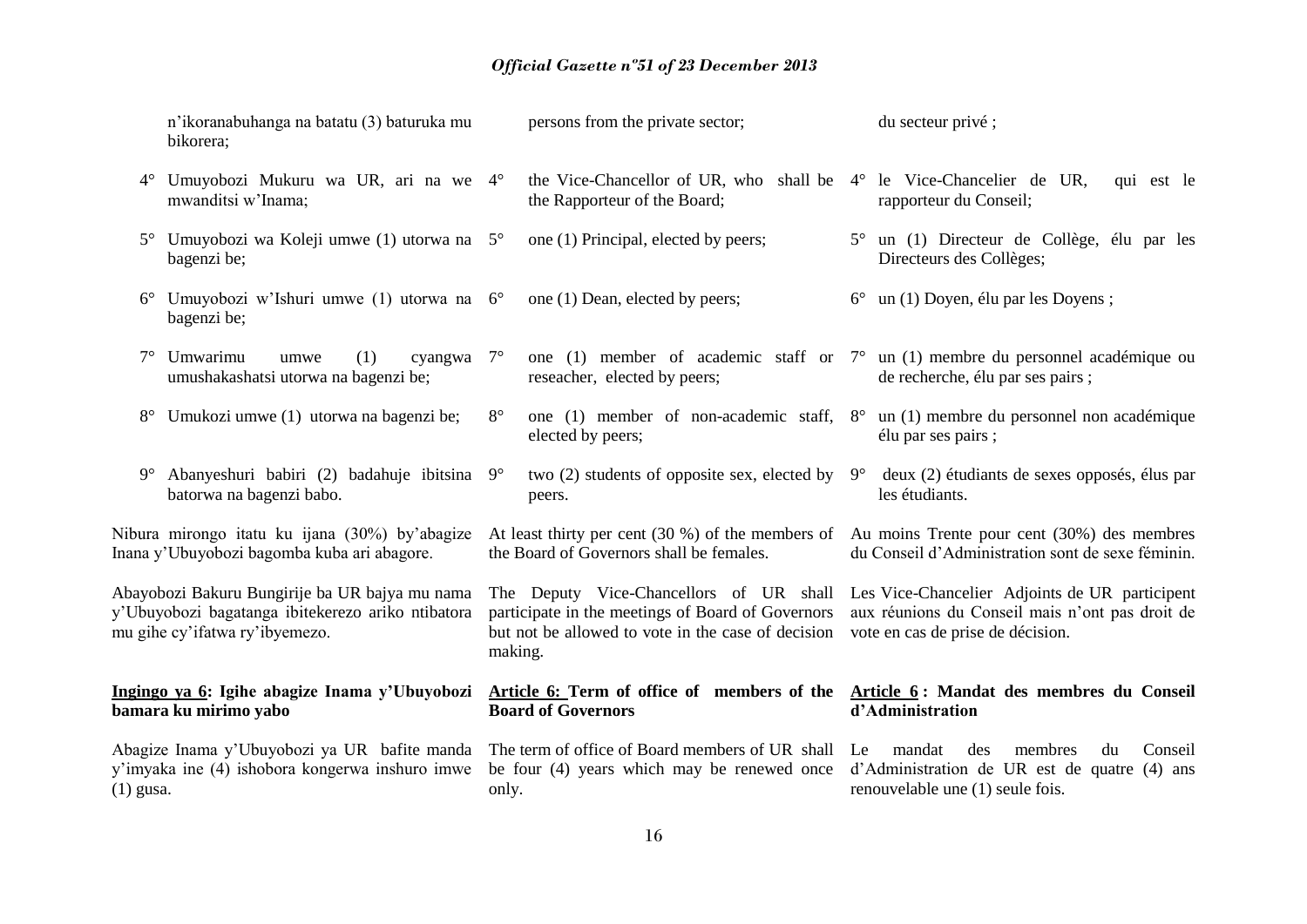|                                                                                                                                                                             | Ingingo ya 7: Ububasha bw'Inama y'Ubuyobozi                                                                                |             | <b>Article 7: Powers of Board of Governors</b>                                                                                                                                                                                                 |             | Compétences<br><b>Conseil</b><br>Article 7:<br>du<br>d'Administration                                                                                                                                                     |
|-----------------------------------------------------------------------------------------------------------------------------------------------------------------------------|----------------------------------------------------------------------------------------------------------------------------|-------------|------------------------------------------------------------------------------------------------------------------------------------------------------------------------------------------------------------------------------------------------|-------------|---------------------------------------------------------------------------------------------------------------------------------------------------------------------------------------------------------------------------|
| Inama y'Ubuyobozi ya UR ifite ububasha busesuye<br>bwo gufata ibyemezo mu byerekeye ubuyobozi,<br>abakozi n'umutungo bya UR kugira ngo ishobore<br>kugera ku nshingano zayo |                                                                                                                            |             | The Board of Governors of UR is the supreme<br>administrative and decision making organ of UR.<br>It shall have full powers and responsibilities in the<br>managing of the staff and assets of UR in order to<br>fulfill its responsibilities. |             | Le Conseil d'Administration de UR est investi<br>des pouvoirs étendus de prise de décision en<br>matière d'administration et de gestion du<br>personnel et du patrimoine de UR en vue de la<br>réalisation de sa mission. |
|                                                                                                                                                                             | Ingingo ya 8: Inshingano z'Inama y'Ubuyobozi                                                                               |             | Article 8: Responsibilities of Board of<br><b>Governors</b>                                                                                                                                                                                    |             | <b>Attributions</b><br>Article 8:<br><b>Conseil</b><br>du<br>d'Administration                                                                                                                                             |
|                                                                                                                                                                             | Inama y'Ubuyobozi ifite inshingano zikurikira:                                                                             |             | The Board of Governors shall have the following<br>responsibilities:                                                                                                                                                                           |             | Le Conseil d'Administration<br>exerce<br>les<br>attributions suivantes :                                                                                                                                                  |
| $1^{\circ}$                                                                                                                                                                 | gutanga icyerekezo cy'ibikorwa bya UR;                                                                                     | $1^{\circ}$ | to provide the strategic vision of UR;                                                                                                                                                                                                         |             | 1° déterminer la vision stratégique de UR ;                                                                                                                                                                               |
| $2^{\circ}$                                                                                                                                                                 | kwemeza igenamigambi rya UR ry'igihe<br>kirekire na gahunda y'ibikorwa bya buri<br>mwaka;                                  | $2^{\circ}$ | to approve the strategic plan of UR and its $2^{\circ}$<br>annual action plan;                                                                                                                                                                 |             | approuver le plan stratégique de UR et le plan<br>d'action annuel;                                                                                                                                                        |
| $3^\circ$                                                                                                                                                                   | ishyirwa<br>gukurikirana<br>bikorwa 3°<br>mu<br>ry'igenamigambi rya UR;                                                    |             | to monitor the implementation of the plan of $3^{\circ}$<br>action of UR;                                                                                                                                                                      |             | faire le suivi de l'exécution du plan d'action<br>$de UR$ ;                                                                                                                                                               |
| $4^\circ$                                                                                                                                                                   | kwemeza amategeko ngengamikorere ya UR;                                                                                    | $4^\circ$   | to approve the internal rules and regulations<br>of UR;                                                                                                                                                                                        | $4^{\circ}$ | approuver le règlement d'ordre intérieur de<br>UR:                                                                                                                                                                        |
| $5^\circ$                                                                                                                                                                   | imbanzirizamushinga<br>kwemeza<br>y'ingengo<br>y'imari ya UR ya buri mwaka, mbere yo<br>kuyishyikiriza inzego zibishinzwe; | $5^\circ$   | to approve the annual budget proposal of UR<br>before it is transmitted to competent relevant<br>authorities;                                                                                                                                  | $5^{\circ}$ | approuver l'avant-projet de budget annuel de<br>UR avant de le transmettre aux organes<br>compétents;                                                                                                                     |
| $6^{\circ}$                                                                                                                                                                 | gusuzuma imikorere ya UR hakurikijwe 6°<br>gahunda y'ibikorwa n'ingengo y'imari;                                           |             | to evaluate the performance of UR in $6^{\circ}$<br>accordance with the plan of action and the<br>budget;                                                                                                                                      |             | évaluer les performances de UR sur base du<br>plan d'action et du budget ;                                                                                                                                                |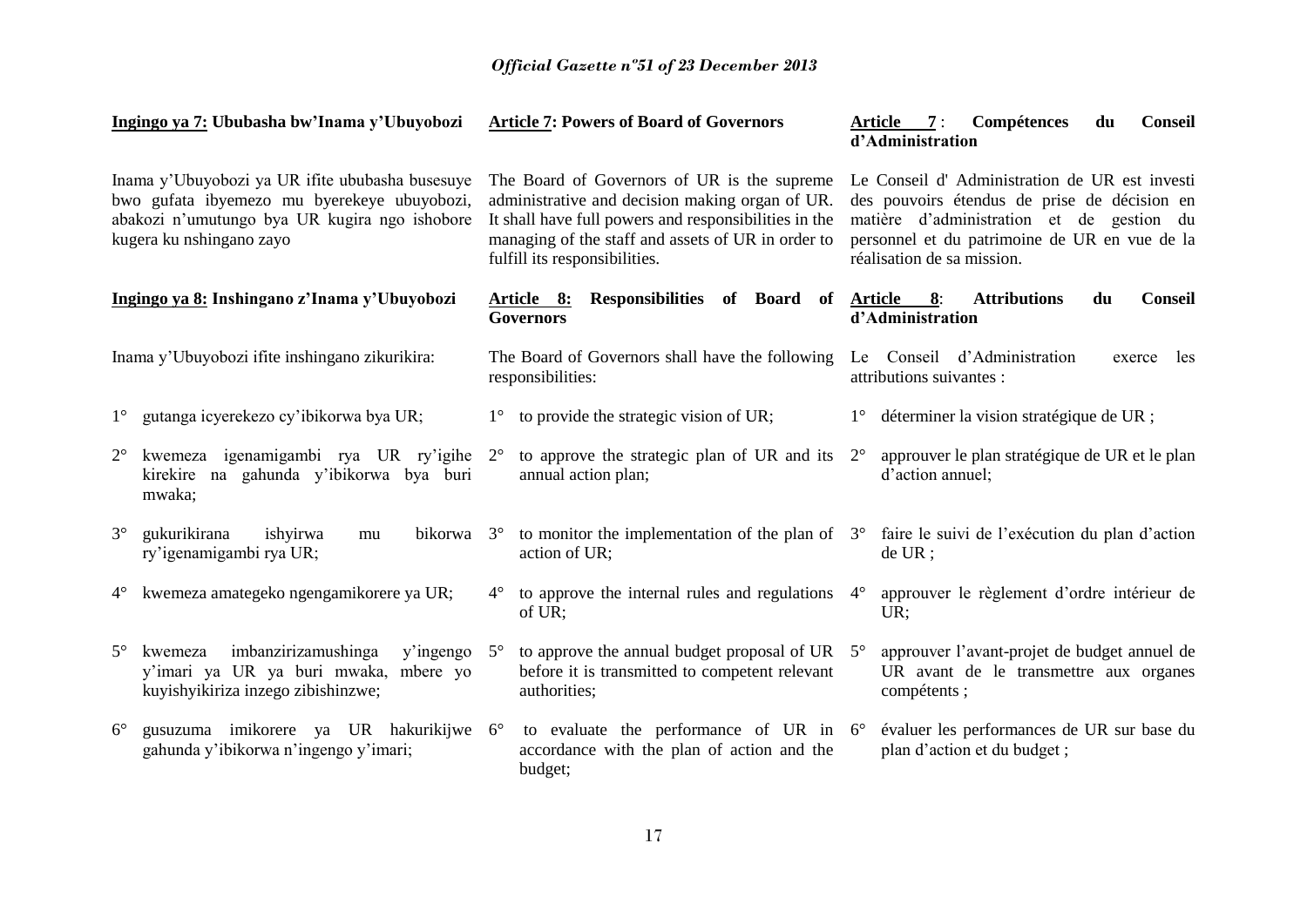- 7° kwemeza raporo y'ibikorwa na raporo y'imikoreshereze y'umutungo z'umwaka urangiye; to approve the activity and financial reports  $7^\circ$ of the previous year; approuver le rapport d'activités et le rapport financier pour l'exercice précédent ;
- 8° kwemeza ishyirwaho, kuzamura mu ntera no gukuraho abayobozi b'amashami muri UR; to approve the appointment, promotion and  $8^\circ$ dismissal of directors of services within UR;

research staff;

regulations of UR;

provided by UR;

supervising Ministry of UR.

colleges;

- 9° gushyiraho, kuzamura mu ntera no gukuraho abarimu n'abashakashatsi;
- 10° kwemeza Abayobozi b'amashuri batoranywa 10° to approve the appointments of the Deans of mu buryo buteganywa n'amategeko ngengamikorere ya UR;
- impamyabushobozi, amashimwe n'ibindi bihembo bitangwa na UR;
- ziyigize;
- 13° gutanga raporo y`ibikorwa ya buri gihembwe 13° to submit a quarterly activity report to the 13° transmettre trimestriellement un rapport kuri Minisiteri ireberera UR.

**Ingingo ya 9: Iterana ry'inama z'Inama Article 9: Board of Governors meetings y'Ubuyobozi** 

Inama y'Ubuyobozi ya UR iterana rimwe mu gihembwe n'igihe cyose bibaye ngombwa itumijwe na Perezida wayo cyangwa Visi-Perezida igihe Perezida adahari, babyibwirije cyangwa bisabwe mu nyandiko nibura na kimwe cya gatatu (1/3) cy'abayigize.

The meeting of the Board of Governors of UR shall be held once in a quarter and whenever necessary upon invitation by its Chairperson or in case of his/her absence, by its Vice Chairperson on their own initiative, or upon request in writing by a third (1/3) of its members.

- 8° approuver la nomination, la promotion et la révocation des directeurs des services au sein de UR ;
- 9° to appoint, promote and dismiss teaching and nommer, promouvoir et révoquer le personnel académique et de recherche ;
- schools selected in accordance with the modalities provided by the internal rules and 10° approuver la nomination des Doyens des écoles sélectionnés conformément aux modalités prévues par le règlement d'ordre intérieur de UR;
- 11° kwemeza abahabwa impamyabumenyi, 11° to approve the recipients of degrees, 11° approuver les bénéficiaires des diplômes, certificates and other academic awards certificats, grades et autres titres académiques décernés par UR ;
- 12° gukurikirana imikorere ya UR na Koleji 12° to monitor the performance of UR and its 12° faire le suivi de la performance de UR et de ses collèges;
	- d`activités au Ministère de tutelle de UR.

#### **Article 9 : Réunions du Conseil d'Administration**

La réunion du Conseil d'Administration de UR se tient une fois par trimestre et à chaque fois que de besoin, sur convocation de son Président ou en cas de son absence, par son Vice-président de leur propre initiative ou sur demande écrite d'un tiers (1/3) de ses membres.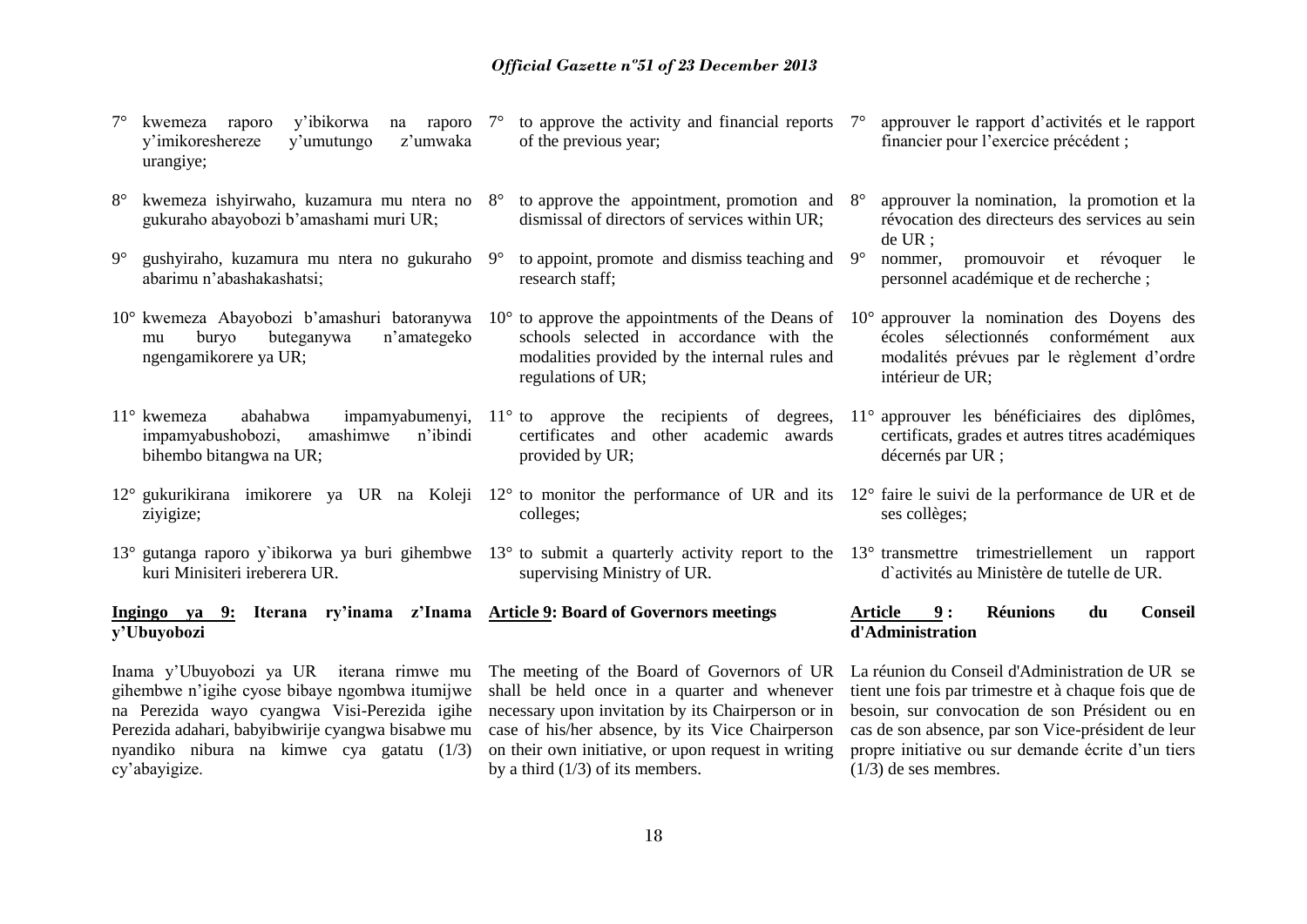Ubutumire bukorwa mu nyandiko ishyikirizwa abagize Inama y'Ubuyobozi hasigaye nibura iminsi mirongo itatu (30) ngo inama iterane. Icyakora, inama idasanzwe itumizwa mu nyandiko hasigaye nibura iminsi cumi n'itanu (15) kugira ngo iterane.

Mu byigwa n'Inama y'Ubuyobozi mu gihembwe cya mbere cy'umwaka w'ingengo y'imari harimo kwemeza raporo y'imari n'iy'ibikorwa mu mwaka urangiye.

Buri gihembwe kandi Inama y'Ubuyobozi igomba gusuzuma raporo y'imari n'iy'ibikorwa byerekeranye n'igihembwe kirangiye igashyikirizwa Minisitiri ureberera UR.

Umuyobozi w'Icyubahiro wa UR amenyeshwa ibiri ku murongo w'ibyigwa n'Inama y'Ubuyobozi hamwe n'ibyemezo byafashwe n'Inama kandi agishwa inama n'Ubuyobozi Bukuru bwa UR mu gihe bibaye ngombwa.

#### **Ingingo ya 10: Ubwitabire bw'inama**

Inama y'Ubuyobozi ya UR iterana iyo hari nibura bibiri bya gatatu (2/3) by'abayigize harimo nibura batanu (5) baturuka hanze ya UR.

members of Board of Governors in writing at least thirty (30) days before the meeting is held. However, an extraordinary meeting shall be convened in writing at least fifteen (15) days before the meeting is held.

Items to be examined by the meeting of the Board of Governors in the first quarter of the fiscal year shall include approval of the financial report and the report of activities of the previous year.

Every quarter, the Board of Governors shall examine the financial and activity reports relating to the previous three months and the report to be submitted to the Minister supervising UR.

The Chancellor of UR shall be informed about the agenda of the Board meeting as well as the resolutions of the meeting and the Senior Management of UR may seek advice from the Chancellor if necessary.

#### **Article 10: Quorum for meetings**

The Board of Governors shall meet if at least the two thirds (2/3) of its members are present including five (5) external members to UR.

The invitation shall be submitted in writting to the L'invitation est adressée par écrit aux membres du Conseil d'Administration au moins trente (30) jours avant la tenue de la réunion. Toutefois, une réunion extraordinaire est convoquée par écrit au moins quinze (15) jours avant la tenue de la réunion.

> Sur les points à examiner par le Conseil d'Administration au cours du premier trimestre de l'année budgétaire figure notamment l'approbation du rapport financier et du rapport d'activités de l'année précédente.

> Tous les trois mois, le Conseil d'Administration examine également le rapport financier et le rapport d'activités relatifs au trimestre précédent et le transmet au Ministre de tutelle de UR.

> Le Chancelier de UR est informé de l'ordre du jour ainsi que des résolutions des réunions du Conseil d'Administration. Il peut être consulté par la Direction Générale de UR en cas de nécessité.

#### **Article 10 : Quorum pour les réunions**

Le Conseil d'Administration de UR se réunit lorsqu'au moins les deux tiers (2/3) de ses membres sont présents y compris cinq (5) des membres externes à UR.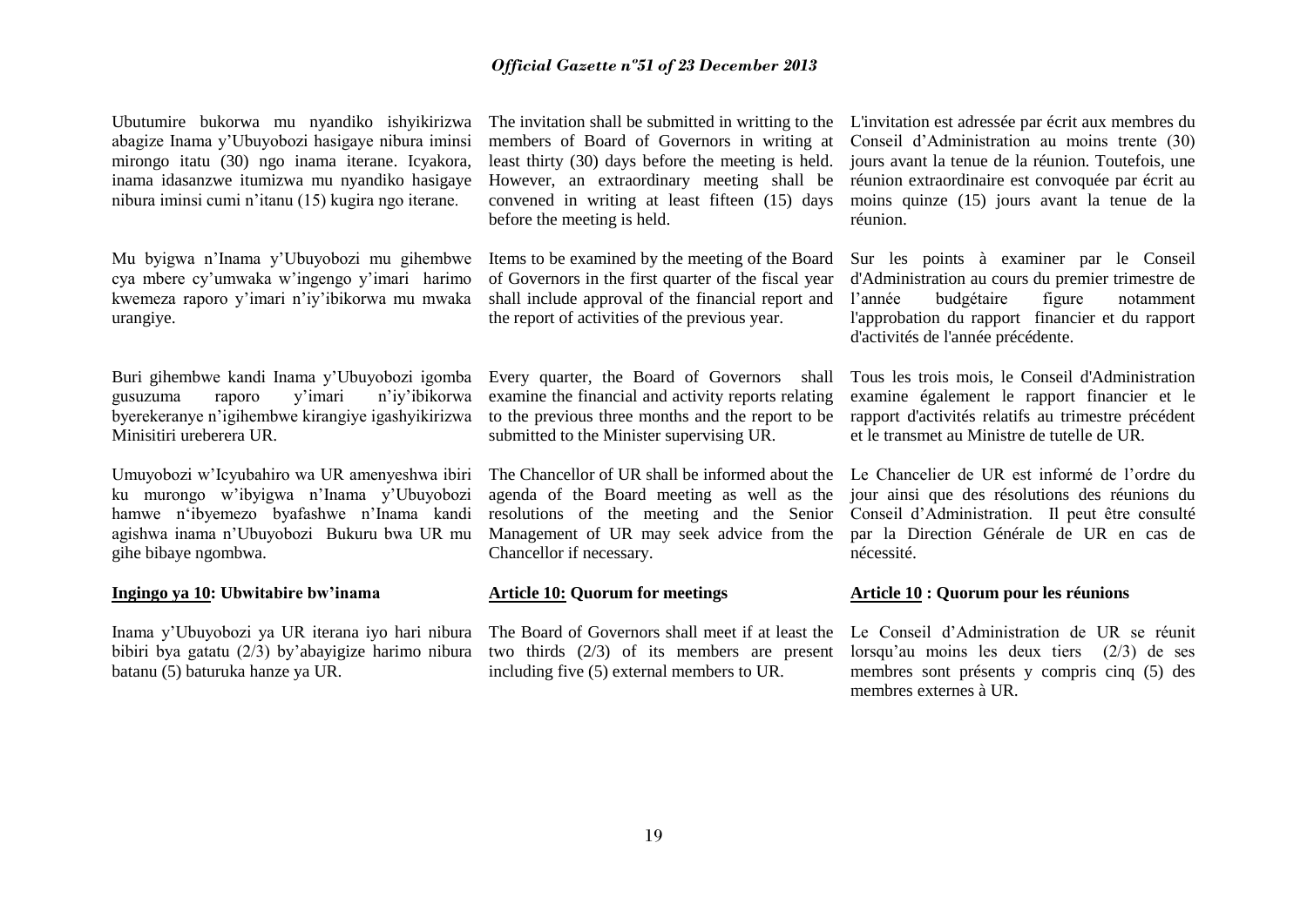**Ingingo ya 11: Itumira mu nama z'Inama y´Ubuyobozi ry'umuntu ushobora kuyungura inama**

Inama y'Ubuyobozi ya UR ishobora gutumira mu nama zayo umuntu wese ibona ashobora kuyungura inama ku ngingo runaka ifite ku murongo w'ibyigwa. Uwatumiwe ntiyemerewe gutora no gukurikirana iyigwa ry'izindi ngingo zitari izo yahamagariwe.

#### **Ingingo ya 12: Ibyemezo n'inyandikomvugo by'inama z'Inama y'Ubuyobozi**

Inyandiko y'ibyemezo by'inama y'Inama y'Ubuyobozi ishyirwaho umukono n'abayigize bitabiriye inama ikirangira, kopi yayo ikohererezwa Minisitiri ureberera UR mu gihe kitarenze iminsi itanu (5) kugira ngo agire icyo abivugaho mu gihe kitarenze iminsi cumi n'itanu (15) kuva ayishyikirijwe. Iyo icyo gihe kirenze ntacyo arabivugaho, ibyemezo by'inama biba byemewe burundu.

Inyandikomvugo y'inama ishyirwaho umukono na Perezida n'Umwanditsi bayo, ikemezwa mu nama ikurikira. Kopi yayo yohererezwa Minisitiri ureberera UR mu gihe kitarenze iminsi (15) guhera umunsi yemerejweho.

**Article 11: Invitation of a resourceful person to the Board of Governors' meetings**

The Board of Governors of UR may invite in its meetings any person from whom it may seek advice on a certain issue on the agenda. The invitee shall not be allowed to vote or to discuss other issues on the agenda for which he/she was not invited for.

#### **Article 12: Resolutions and minutes of the meetings of the Board of Governors**

Resolutions of the meeting of the Board of Governors of UR shall be signed by its members present immediately after its completion, and its copy sent to the Minister supervising UR in a period not exceeding five (5) days in order for him/her to give his/her views within fifteen (15) days upon its reception. If this period expires without the Minister having given his/her views, the resolutions of the meeting shall be presumed definitively approved.

The Chairperson and the raporteur shall sign the minutes of the meeting, which shall be approved in the following meeting. A copy of the minutes shall be sent to the Minister supervising UR in a period not exceeding fifteen (15) days from the date of its approval.

#### **Article 11 : Invitation d'une personne ressource aux réunions du Conseil d'Administration**

Le Conseil d'Administration de UR peut, au cours de ses réunions, inviter toute personne qu'il juge compétente pour l'examen d'un point inscrit à l'ordre du jour. La personne invitée n'a pas de voix délibérative et participe uniquement aux débats concernant le point sur lequel elle est consultée.

#### **Article 12 : Résolutions et procès-verbaux des réunions du Conseil d'Administration**

Les résolutions du Conseil d'Administration sont immédiatement signées par les membres présents après la séance et la copie transmise au Ministre de tutelle de UR dans un délai ne dépassant pas cinq (5) jours pour avis et considérations endéans quinze (15) jours à compter de leur réception. Passé ce délai sans réaction du Ministre, les résolutions du Conseil sont réputées définitives.

Le procès-verbal de la réunion du Conseil d'Administration est signé conjointement par son Président et son rapporteur et soumis à la séance suivante pour approbation. Une copie du procèsverbal est envoyée au Ministre de tutelle de UR dans un délai ne dépassant pas quinze (15) jours à compter du jour de son approbation.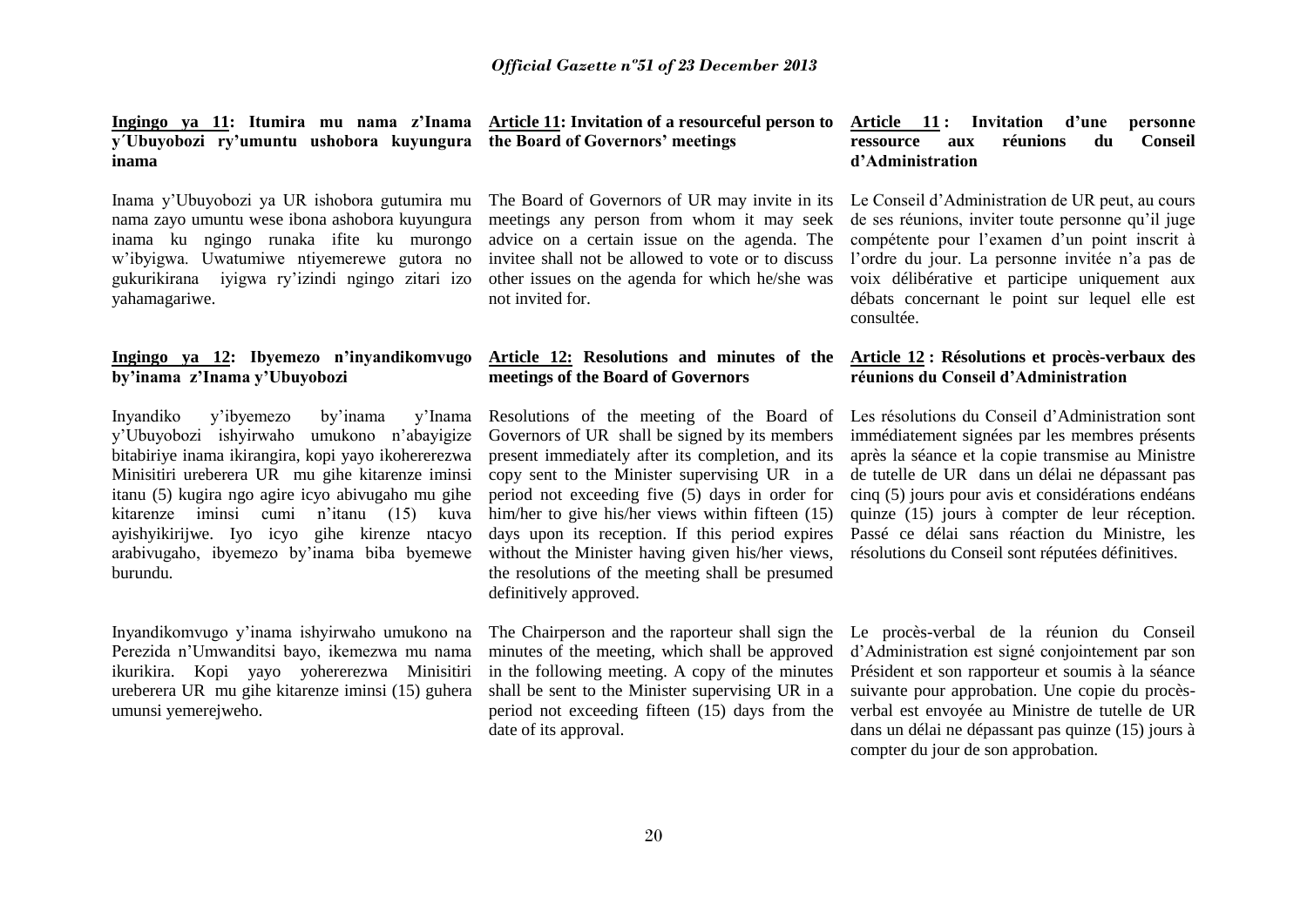| 13:<br>Umwanditsi<br>Ingingo<br>ya<br>y'Ubuyobozi                                                                                                                                                                                                                                                                       | w'Inama Article 13: Raporteur of the Board of Article 13:<br>Governors                                                                                                                                                                                                                                                                                                         | Rapporteur<br><b>Conseil</b><br>du<br>d'Administration                                                                                                                                                                                                                                                                      |
|-------------------------------------------------------------------------------------------------------------------------------------------------------------------------------------------------------------------------------------------------------------------------------------------------------------------------|--------------------------------------------------------------------------------------------------------------------------------------------------------------------------------------------------------------------------------------------------------------------------------------------------------------------------------------------------------------------------------|-----------------------------------------------------------------------------------------------------------------------------------------------------------------------------------------------------------------------------------------------------------------------------------------------------------------------------|
| Umuyobozi Mukuru wa UR<br>niwe mwanditsi<br>w'inama z'Inama y'Ubuyobozi.                                                                                                                                                                                                                                                | The Vice Chancellor of the UR serves as Le Vice Chancelier de UR est le rapporteur des<br>raporteur of the meeting of the Board of réunions du Conseil d'Administration de UR.<br>Governors.                                                                                                                                                                                   |                                                                                                                                                                                                                                                                                                                             |
| ngengamikorere<br>Amategeko<br>UR<br>ya<br>agena<br>umusimbura iyo adahari.                                                                                                                                                                                                                                             | The internal rules and regulations determine the<br>person to replace the Vice Chancellor in case of<br>his/her absence.                                                                                                                                                                                                                                                       | Le règlement d'ordre intérieur de UR détermine<br>le remplaçant du Vice Chancelier en cas de son<br>absence.                                                                                                                                                                                                                |
| Ingingo ya 14: Gushyiraho amatsinda yihariye<br>y'Inama y'Ubuyobozi ya UR                                                                                                                                                                                                                                               | Article 14: Establishment of specialised<br>committees of the Board of Governors of UR                                                                                                                                                                                                                                                                                         | <b>Création</b><br>commissions<br>Article 14:<br>des<br>spécialisées<br>du<br><b>Conseil</b><br>sein<br>au<br>d'Administration de UR                                                                                                                                                                                        |
| Inama y'Ubuyobozi ya UR ishobora gushyiraho<br>amatsinda yihariye ahoraho cyangwa adahoraho<br>agizwe na bamwe mu bayigize n'abandi bantu<br>isanga ari ngombwa, kandi ikagenera buri tsinda<br>umuyobozi.                                                                                                              | The Board of Governors of UR may establish<br>permanent or temporary specialized committees<br>composed of some of its members and other<br>support persons it deems necessary and shall<br>designate a head of each committee.                                                                                                                                                | Le Conseil d'Administration de UR peut créer<br>des commissions spécialisées permanentes ou ad<br>hoc composées de certains de ses membres et<br>d'autres personnes qu'il trouve nécessaires et<br>désigner un responsable pour chaque commission<br>spécialisée.                                                           |
| Ingingo ya 15: Inyungu bwite mu bibazo<br>bisuzumwa                                                                                                                                                                                                                                                                     | Article 15: Personal interest in issues on the<br>agenda                                                                                                                                                                                                                                                                                                                       | Article 15: Intérêt personnel dans les points à<br>l'ordre du jour                                                                                                                                                                                                                                                          |
| Iyo uri mu bagize Inama y'Ubuyobozi afite inyungu<br>bwite itaziguye cyangwa iziguye mu bibazo<br>bisuzumwa, agomba kumenyesha bidatinze Inama<br>zishingiye.<br>y'Ubuyobozi,<br>aho<br>inyungu<br>ze<br>afite ku kibazo cyigwa,<br>Umenyesha inyungu<br>ntashobora gutora mu gihe bafata ibyemezo kuri<br>icyo kibazo. | When a Board of Governors 's member has got a<br>direct or indirect interest in the issue to be<br>examined or issue, he/she must, immediately<br>inform the Board about where his/her interest lies<br>in decision making on the issue. The member<br>informing of interests in the issue to be examined<br>cannot vote when deliberating decisions to take<br>on that issue. | Quand un membre du Conseil d'Administration a<br>un intérêt direct ou indirect dans un point à<br>examiner, il en informe immédiatement le Conseil<br>et montre où ses intérêts reposent. Le membre qui<br>informe de son intérêt dans un point à examiner<br>ne peut pas voter lors de la prise de décision à ce<br>sujet. |

Iyo bigaragaye ko benshi cyangwa bose mu bagize When it happens that many or all Board's Lorsqu'il survient que beaucoup ou tous les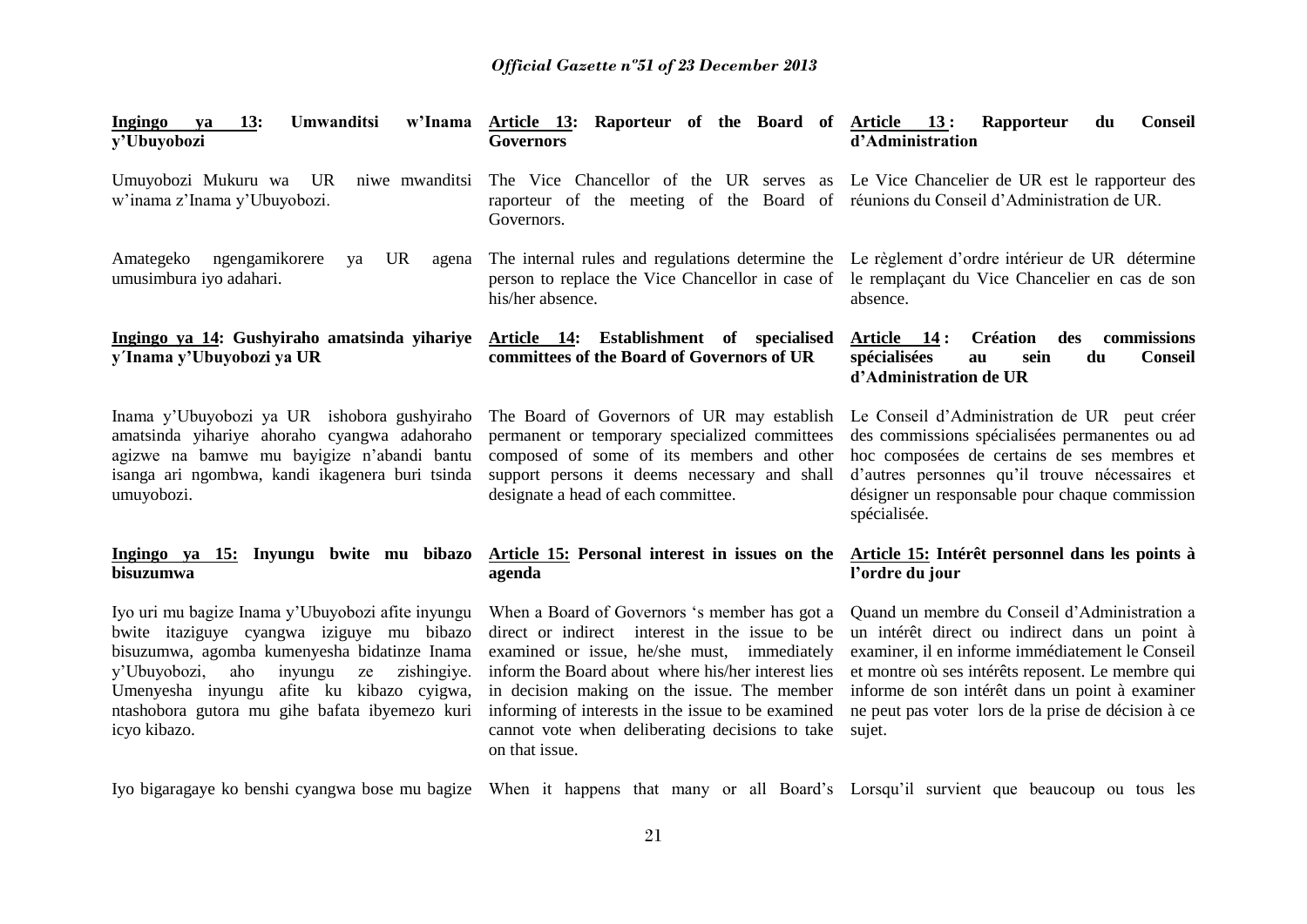Inama y'Ubuyobozi bafite inyungu bwite itaziguye cyangwa iziguye mu bibazo bisuzumwa cyangwa, ku buryo bidashoboka gufata ibyemezo kuri icyo kibazo, ibyo bibazo bishyikirizwa Minisiteri ireberera UR.

#### **Ingingo ya 16: Impamvu zituma ugize Inama y'Ubuyobozi avanwa muri uwo mwanya n'uko asimburwa**

Ugize Inama y'Ubuyobozi ya UR ava muri uwo A member of the Board of Governors shall lose mwanya iyo :

- 1° manda ye irangiye;
- 2° yeguye akoresheje inyandiko;
- 3° atagishoboye gukora imirimo ye kubera ubumuga bw'umubiri cyangwa uburwayi bwo mu mutwe, byemejwe na muganga wemewe na Leta;
- 4° akatiwe burundu igihano cy'igifungo kingana cyangwa kirengeje amezi atandatu (6) nta subikagihano;
- 5° asibye inama inshuro eshatu (3) zikurikirana nta mpamvu zifite ishingiro;
- 6° agaragaje imyitwarire itajyanye n'inshingano ze;
- 7° abangamira inyungu za UR ;
- 8° yireze akemera icyaha cya jenoside;

members have direct or indirect interest in the issue to be examined in such a way that it is impossible to take decision on the issue, the issue shall be submitted to the supervising Ministry of UR.

### **Article 16: Reasons for loss of membership to the Board of Governors and replacement modalities**

membership if:

- 1° the term of office expires;
- 2° he/she resigns in writing;
- 3° he/she is no longer able to perform his/her duties due to physical or mental disability certified by an authorized medical doctor;
- 4° he/she is definitively sentenced to a term of imprisonment equal to or exceeding six (6) months without suspension of the sentence;
- 5° he/she is absent in meeting for three (3) consecutive meetings without valid reasons;
- 6° he/she manifests behaviors contrary to his/her responsibilities;
- 7° he/she jeopardizes interests of UR;
- 8° he/she confesses and pleads guilty to the

membres du Conseil d'Administration ont un intérêt direct ou indirect dans un point inscrit à examiner de sorte que la prise de décision sur ce point devienne impossible, ce point est soumis au Ministère de tutelle de UR.

#### **Article 16 : Causes de perte de la qualité de membre au Conseil d'Administration et modalités de remplacement**

Un membre du Conseil d'Administration cesse d'être membre si:

1° son mandat expire;

- 2° il démissionne par écrit;
- 3° il n'est plus en mesure de remplir ses fonctions pour cause d'incapacité physique ou mentale constatée par un médecin agréé par l'Etat ;
- 4° il est définitivement condamné à une peine d'emprisonnement égale ou supérieure à six (6) mois sans sursis ;
- 5° il s'absente dans les réunions trois (3) fois consécutives sans raisons valables ;
- 6° il manifeste des comportements contraires à ses responsabilités;
- 7° il compromet les intérêts de UR;
- 8° il avoue et plaide coupable pour le crime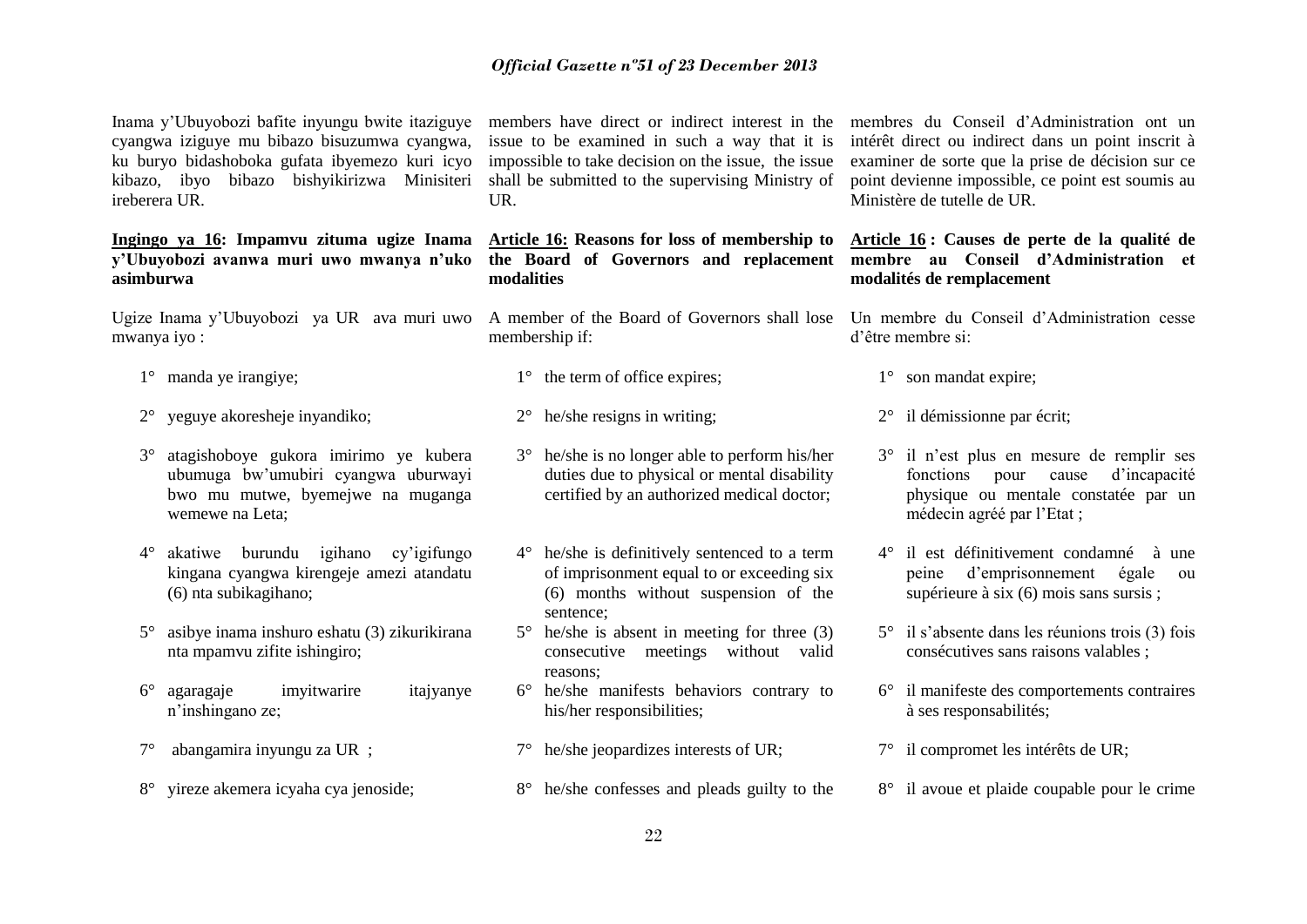|                                                                                                                                                                                           | crime of genocide;                                                                                                                                                                                                         | de génocide;                                                                                                                                                                             |
|-------------------------------------------------------------------------------------------------------------------------------------------------------------------------------------------|----------------------------------------------------------------------------------------------------------------------------------------------------------------------------------------------------------------------------|------------------------------------------------------------------------------------------------------------------------------------------------------------------------------------------|
| iyo agaragaraho ingengabitekerezo<br>$9^{\circ}$<br>ya<br>jenoside;                                                                                                                       | he/she is proven to be propelled by the<br>$9^{\circ}$<br>genocidal ideology;                                                                                                                                              | 9° il est prouvé qu'il est animé de<br>l'idéologie de génocide ;                                                                                                                         |
| $10^{\circ}$ apfuye.                                                                                                                                                                      | $10^{\circ}$ he/she dies.                                                                                                                                                                                                  | 10° il décède.                                                                                                                                                                           |
| Iyo umwe mu bagize Inama y'Ubuyobozi ya UR<br>avuye mu mirimo ye mbere y'uko manda ye<br>irangira, ubuyobozi bubifitiye ububasha bushyiraho<br>umusimbura. Ushyizweho arangiza iyo manda. | In case a member of the Board of Governors<br>leaves his/her duties before the expiration of<br>his/her term of office, the competent authority<br>shall appoint his/her substitute to complete his/her<br>term of office. | Si un membre du Conseil d'Administration de UR<br>perd la qualité de membre avant l'expiration de<br>son mandat, l'autorité compétente nomme son<br>remplaçant pour terminer son mandat. |
| Akiciro ka 2: Ubuyobozi Bukuru                                                                                                                                                            | <b>Sub-Section 2: Senior Management</b>                                                                                                                                                                                    | <b>Sous section 2: Direction Générale</b>                                                                                                                                                |
| Ingingo ya 17: Inshingano z'Umuyobozi Mukuru<br>wa UR                                                                                                                                     | Responsibilities of the Vice<br>Article 17:<br><b>Chancellor</b>                                                                                                                                                           | <b>Article 17: Attributions du Vice Chancelier</b>                                                                                                                                       |
|                                                                                                                                                                                           |                                                                                                                                                                                                                            |                                                                                                                                                                                          |
| Umuyobozi Mukuru wa UR ashinzwe ibi bikurikira:                                                                                                                                           | The Vice Chancellor shall be responsible                                                                                                                                                                                   | Le Vice Chancelier est chargé de:                                                                                                                                                        |
| 1° guhuza ibikorwa bya UR;                                                                                                                                                                | for:<br>$1^{\circ}$ coordinating the activities of UR;                                                                                                                                                                     | 1° coordonner les activités de UR ;                                                                                                                                                      |
| gukurikirana imicungire myiza ya UR;<br>$2^{\circ}$                                                                                                                                       | $2^{\circ}$ ensuring effective management of UR;                                                                                                                                                                           | veiller à la bonne gestion de UR ;<br>$2^{\circ}$                                                                                                                                        |
| imikorere<br>n'imikoranire<br>gutunganya<br>$3^\circ$<br>by'inzego z'imirimo za UR;                                                                                                       | 3° organising the functioning and inter-<br>relation of all the services of UR;                                                                                                                                            | 3° organiser le bon fonctionnement et<br>l'inter-relation de tous les services de                                                                                                        |
| guhagararira UR imbere y'amategeko no<br>$4^{\circ}$<br>kumenyekanisha ibikorwa byayo;                                                                                                    | representing UR before the law and<br>$4^\circ$<br>making its activities public;                                                                                                                                           | UR;<br>4° assurer la représentation légale de UR et<br>la publicité de ses activités;                                                                                                    |
| gushyira<br>bikorwa<br>ibyemezo<br>$5^{\circ}$<br>mu<br>n'amabwiriza ahabwa n'inzego zimukuriye;                                                                                          | implementing<br>decisions<br>the<br>$5^{\circ}$<br>and<br>instructions as assigned to him/her by<br>superior organs;                                                                                                       | 5° mettre en application les décisions et les<br>instructions des instances supérieures;                                                                                                 |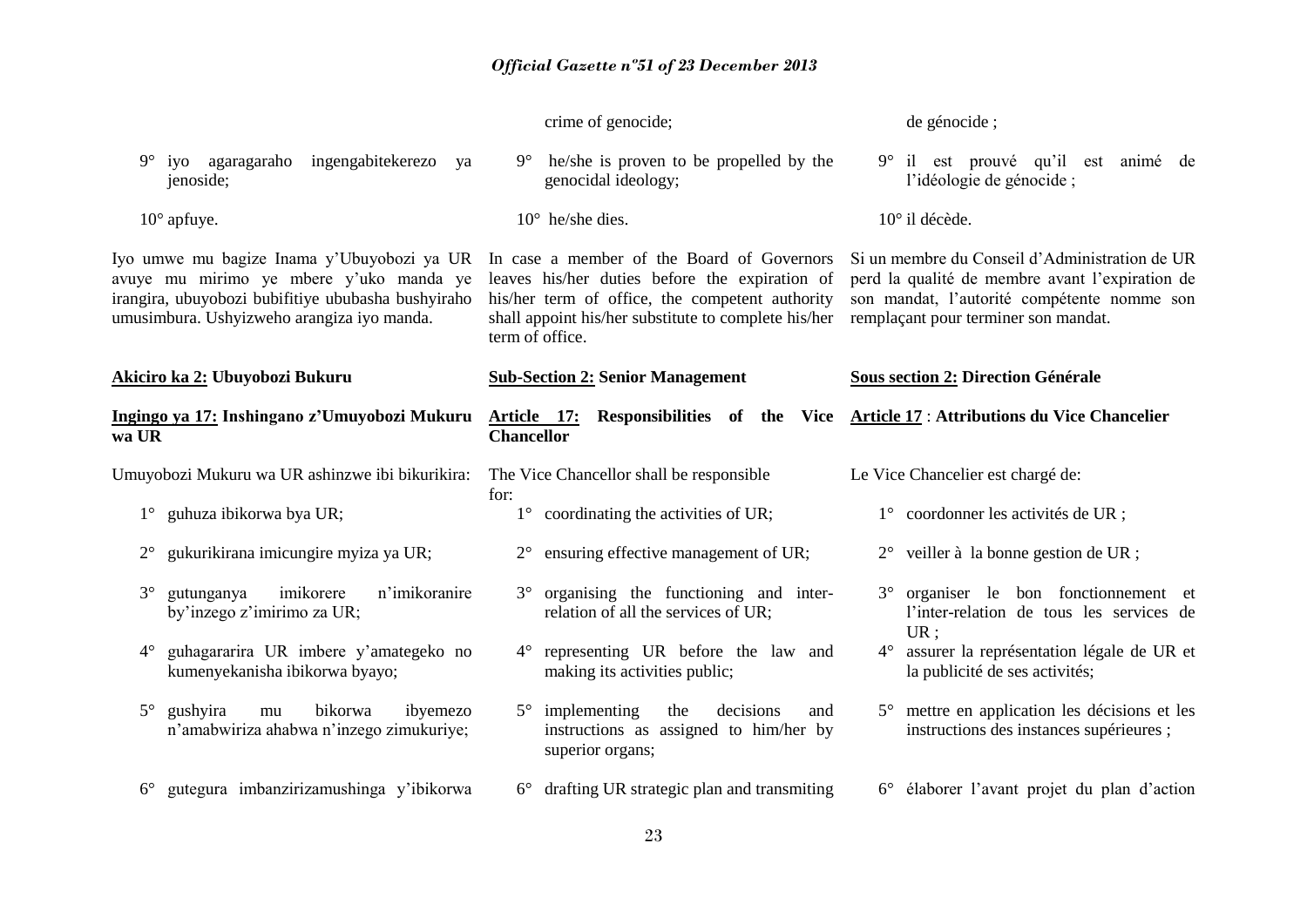| by'igihe kirekire bwa UR no kubishyikiriza<br>Inama y'Ubuyobozi kugira ngo ibyemeze;                                                   | it to the Board of Governors for approval;                                                                                                                    | stratégique de UR et le transmettre au<br>Conseil d'Administration pour<br>son<br>approbation;                                             |
|----------------------------------------------------------------------------------------------------------------------------------------|---------------------------------------------------------------------------------------------------------------------------------------------------------------|--------------------------------------------------------------------------------------------------------------------------------------------|
| gutanga raporo ku bikorwa n'imicungire<br>bya UR;                                                                                      | 7° submiting a report on the activities and<br>management of UR;                                                                                              | transmettre les rapports d'activités et de<br>$7^\circ$<br>gestion de UR ;                                                                 |
| gukora indi mirimo yashingwa n'inzego<br>$8^{\circ}$<br>zimukuriye.                                                                    | 8° carrying out any other activities that may<br>be assigned to him/her by superior<br>organs.                                                                | 8° exécuter toute autre tâche lui assignée par<br>les instances supérieures.                                                               |
| Ingingo ya 18: Inshingano z'Umuyobozi Mukuru<br>Wungirije ushinzwe<br>imyigire, imyigishirize<br>n'ubushakashatsi                      | Article 18: Responsibilities of the Deputy Vice<br>Chancellor in charge of academic affairs and<br>research                                                   | Article 18: Attributions du Vice Chancelier<br>Adjoint chargé des affaires académiques et de<br>la recherche                               |
| Umuyobozi Mukuru Wungirije ushinzwe imyigire,<br>imyigishirize<br>n'ubushakashatsi<br>ashinzwe<br>ibi<br>bikurikira:                   | The Deputy Vice Chancellor in charge of Le Vice Chancelier Adjoint chargé des affaires<br>affairs<br>academic<br>and<br>research<br>shall<br>responsible for: | be académiques et de la recherche est chargé de :                                                                                          |
| guhuza ibikorwa bya UR bijyanye na<br>gahunda z'imirimo yose yerekeye inyigisho,<br>uburere n'ubushakashatsi;                          | 1° coordinating all activities related to<br>academic<br>and<br>educational<br>all-<br>programs and research;                                                 | 1° coordonner toutes les activités et les<br>programmes académiques, d'éducation et<br>de la recherche;                                    |
| inama z'Urwego<br>rushinzwe<br>$2^{\circ}$<br>gutegura<br>imyigire n'imyigishirize no gukurikirana<br>iyubahirizwa ry'ibyemezo byarwo; | organising meetings of the Academic<br>$2^{\circ}$<br>Senate of UR and<br>ensuring the<br>implementation of its decisions;                                    | $2^{\circ}$<br>réunions<br>Sénat<br>préparer<br>les<br>du<br>académique de UR et s'assurer de la mise<br>en application de ses décisions ; |
| gutegura no gukurikirana gahunda yo<br>$3^\circ$<br>ubushobozi<br>bw'abarimu<br>kongera<br>n'abashakashatsi;                           | $3^\circ$<br>organising<br>and<br>monitoring<br>the<br>building<br>capacity<br>program<br>for<br>academic and research staff;                                 | 3° préparer et assurer le suivi du programme<br>de formation du personnel académique et<br>de recherche;                                   |
| gutegura politiki y'imyigire, imyigishirize,<br>$4^\circ$<br>isuzumabumenyi n'ubushakashatsi<br>muri<br>UR:                            | developing educational, academic,<br>$4^{\circ}$<br>examination and research policy<br>within UR;                                                             | 4° élaborer la politique éducationnelle,<br>académique, des examens et de recherche<br>au sein de UR ;                                     |
| gukora indi mirimo ijyanye n'inshingano ze<br>$5^{\circ}$                                                                              | carrying out any other activity in<br>$5^{\circ}$                                                                                                             | 5° exécuter toute autre activité rentrant dans                                                                                             |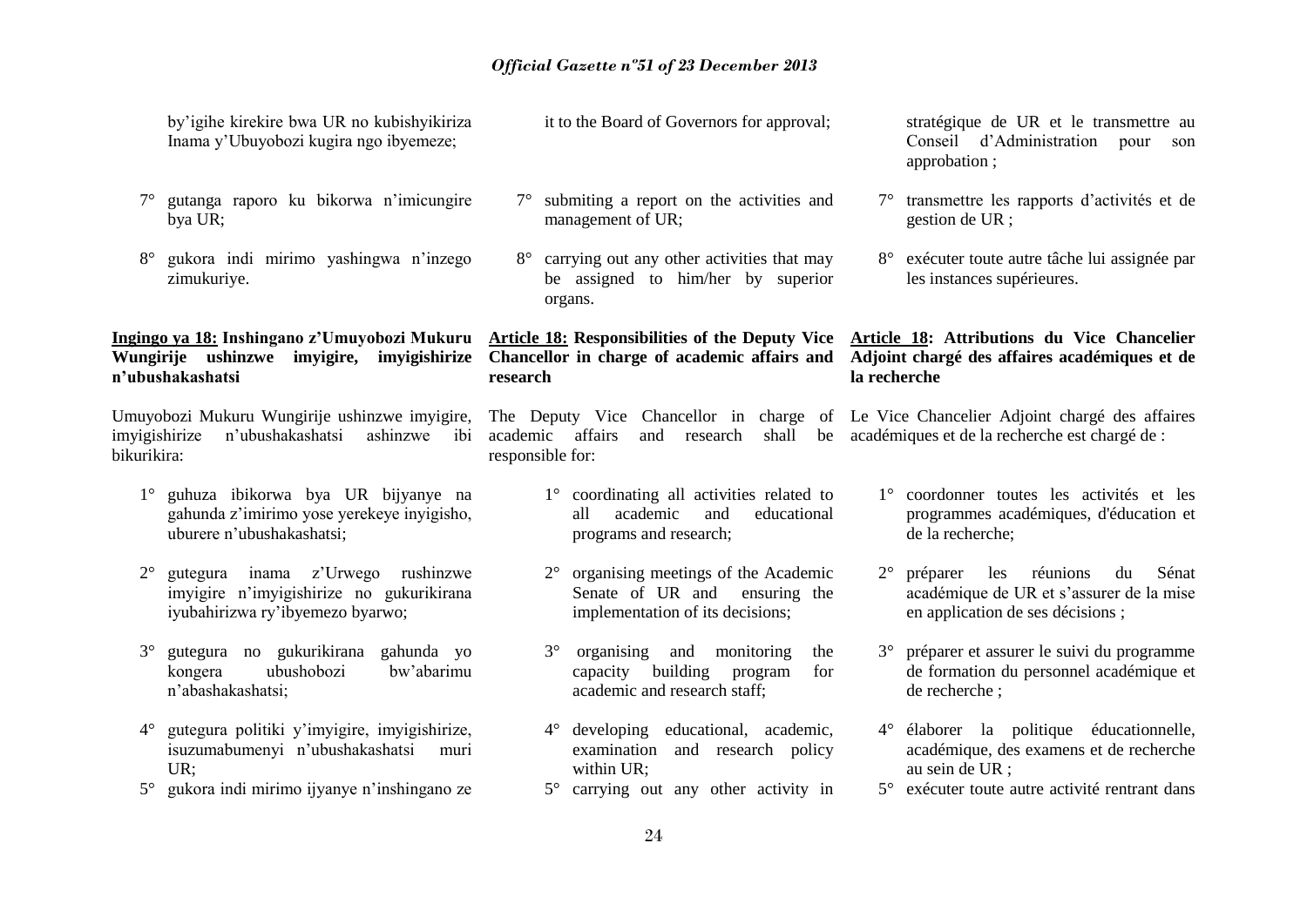|             | ashobora kugenerwa n'Umuyobozi Mukuru<br>wa UR.                                                                         |                                  | Chancellor.                     |        | relation with his/her duties as may be<br>assigned to him/her by the Vice                      |               | ses fonctions pouvant lui être assignée par<br>le Vice Chancelier.                                                                                   |
|-------------|-------------------------------------------------------------------------------------------------------------------------|----------------------------------|---------------------------------|--------|------------------------------------------------------------------------------------------------|---------------|------------------------------------------------------------------------------------------------------------------------------------------------------|
|             | Ingingo ya 19: Inshingano z'Umuyobozi Mukuru<br>Wungirije ushinzwe ubutegetsi n'imari                                   | finance                          |                                 |        | Chancellor in charge of administration and                                                     |               | Article 19: Responsibilities of the Deputy Vice Article 19: Attributions du Vice Chancelier<br>Adjoint chargé de l'administration et des<br>finances |
|             | Umuyobozi Mukuru Wungirije ushinzwe ubutegetsi<br>n'imari ashinzwe ibi bikurikira:                                      | for:                             |                                 |        | administration and finance shall be responsible                                                |               | The Deputy Vice Chancellor in charge of Le Vice Chancelier Adjoint charge<br>de<br>l'administration et des finances est chargé<br>de:                |
| $1^{\circ}$ | ibikorwa<br>bijyanye<br>n'inzego<br>guhuza<br>z'imirimo n'abakozi muri UR;                                              |                                  | the<br>personnel in UR;         |        | 1° coordinating all the activities relating to<br>organisational structure                     | and to        | 1° coordonner toutes les activités relatives au<br>cadre organique et au personnel au sein de<br>UR:                                                 |
| $2^{\circ}$ | gutegura imbanzirizamushinga y'ingengo<br><b>UR</b><br>no<br>kuyishyikiriza<br>y'imari<br>ya<br>Umuyobozi Mukuru wa UR; |                                  |                                 |        | and submiting it to the Vice Chancellor;                                                       |               | elaborating the budget proposal of UR $2^{\circ}$ élaborer l'avant-projet de budget de UR et le<br>transmettre au Vice Chancelier;                   |
| $3^\circ$   | ibyerekeye iyinjira ry'imari<br>gutegura<br>n'umutungo bya UR no gukurikirana uko<br>bikoreshwa;                        | $3^{\circ}$                      | utilization;                    |        | preparing data relating to revenues and<br>other assets of UR and monitoring their             |               | préparer les données relatives aux recettes et<br>$3^\circ$<br>au patrimoine de UR et faire le suivi de leur<br>utilisation;                         |
| $4^{\circ}$ | gukora indi mirimo ijyanye n'inshingano ze<br>ashobora kugenerwa n'Umuyobozi Mukuru<br>wa UR.                           | $4^\circ$                        | him/her by the Vice Chancellor. |        | carrying out any other activity in relation<br>with his/her duties as may be assigned to       |               | exécuter toute autre tâche rentrant dans ses<br>$4^\circ$<br>fonctions pouvant lui être assignée par le Vice<br>Chancelier.                          |
|             | Ingingo ya 20: Inshingano z'Umuyobozi Mukuru<br>Wungirije ushinzwe iterambere rya UR                                    | <b>Chancellor</b><br>advancement | in                              | charge | Article 20: Responsibilities of the Deputy Vice<br>of                                          | institutional | Article 20: Attributions du Vice- Chancelier<br><b>Adjoint</b><br>développement<br>chargé<br>du<br>institutionnel                                    |
|             | Umuyobozi Mukuru Wungirije ushinzwe iterambere<br>ry'inzego ashinzwe ibi bikurikira:                                    |                                  |                                 |        | The Deputy Vice Chancellor in charge of<br>institutional advancement shall be responsible for: |               | Vice-Chancelier<br>Le<br>Adjoint<br>chargé<br>du<br>développement institutionnel est chargé de:                                                      |
|             | 1° gutegura no gukurikirana imishinga igamije                                                                           |                                  | $1^\circ$ developing            | and    | monitoring                                                                                     | <b>UR</b>     | 1° élaborer et faire le suivi des projets de                                                                                                         |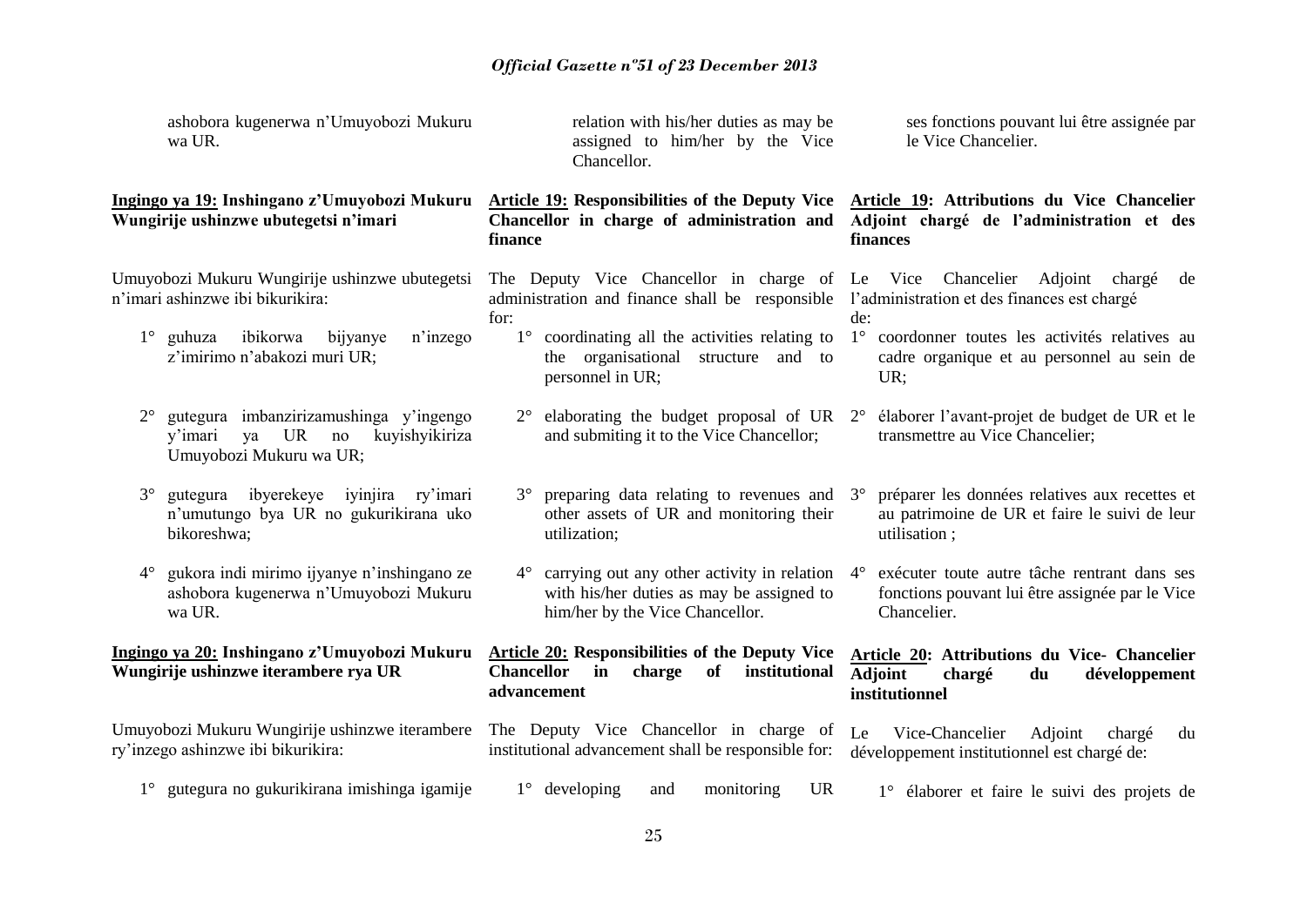kongera ubushobozi bwa UR;

- 2° guhuza ibikorwa birebana n'ubufatanye hagati ya UR n'andi mashuri makuru n'abandi bafatanyabikorwa;
- 3° gutegura gahunda no gukurikirana imikoranire ya UR n'abikorera;
- 4° guteganya, gushyira mu bikorwa no gukurikirana ibirebana no kumenyekanisha UR n'ibikorwa byayo;
- 5° guhuza ibikorwa byose bijyanye na gahunda z'imirimo verekeye iterambere ry'inzego zigize UR;
- 6° gukora indi mirimo ijyanye n'inshingano ze ashobora kugenerwa n'Umuyobozi Mukuru wa UR.

### **Ingingo ya 21: Imikoranire y'abagize Ubuyobozi Bukuru bwa UR**

Umuyobozi Mukuru wa UR ayobora Abayobozi Bakuru Bungirije bakamuha raporo y'ibikorwa bya buri kwezi n'igihe cyose bibaye ngombwa.

#### **Ingingo ya 22: Isimburwa ry'Umuyobozi Mukuru wa UR mu gihe adahari**

development projects;

- 2° coordinating the activities in connection with the cooperation between UR and other higher learning institutions and other partners;
- 3° developing the follow-up programme of cooperation between UR and the private sector;
- 4° planning, implementing and monitoring activities relating to public relations and UR publications programs;
- 5° coordinating all activities relating to institutional advancement;
- 6° to carry out any other activity in relation with his/her duties as may be assigned to him/her by the Vice Chancellor.

### **Article 21: Relationship of the members of the Senior Management of UR**

The Vice Chancellor of UR shall supervise the Deputy Vice Chancellors who shall submit to him/her monthly activity report and at any time it is considered necessary.

#### **Article 22: Replacement of the Vice Chancellor during his/her absence**

développement de UR;

- 2° coordonner les activités en rapport avec la coopération entre UR et les autres institutions d'enseignement supérieur ainsi que d'autres partenaires ;
- 3° élaborer le programme de suivi de la coopération entre UR et le secteur privé ;
- 4° planifier, exécuter et faire le suivi des activités relatives aux relations publiques ainsi qu'aux publications de l'UR;
- 5° coordonner toutes les activités en rapport avec le développement institutionnel ;
- 6° exécuter toute autre activité rentrant dans ses fonctions pouvant lui être assignée par le Vice Chancelier.

### **Article 21 : Rapport des membres de la Direction Générale de UR**

Le Vice-Chancelier de l'UR dirige les Vice Chanceliers Adjoints qui lui soumettent un rapport d'activités mensuelles et chaque fois que de besoin.

#### **Article 22 : Remplacement du Vice Chancelier de UR en cas d'absence**

Mu gihe Umuyobozi Mukuru wa UR adahari, In case of the absence of the Vice Chancellor of En cas d'absence le Vice Chancelier de UR est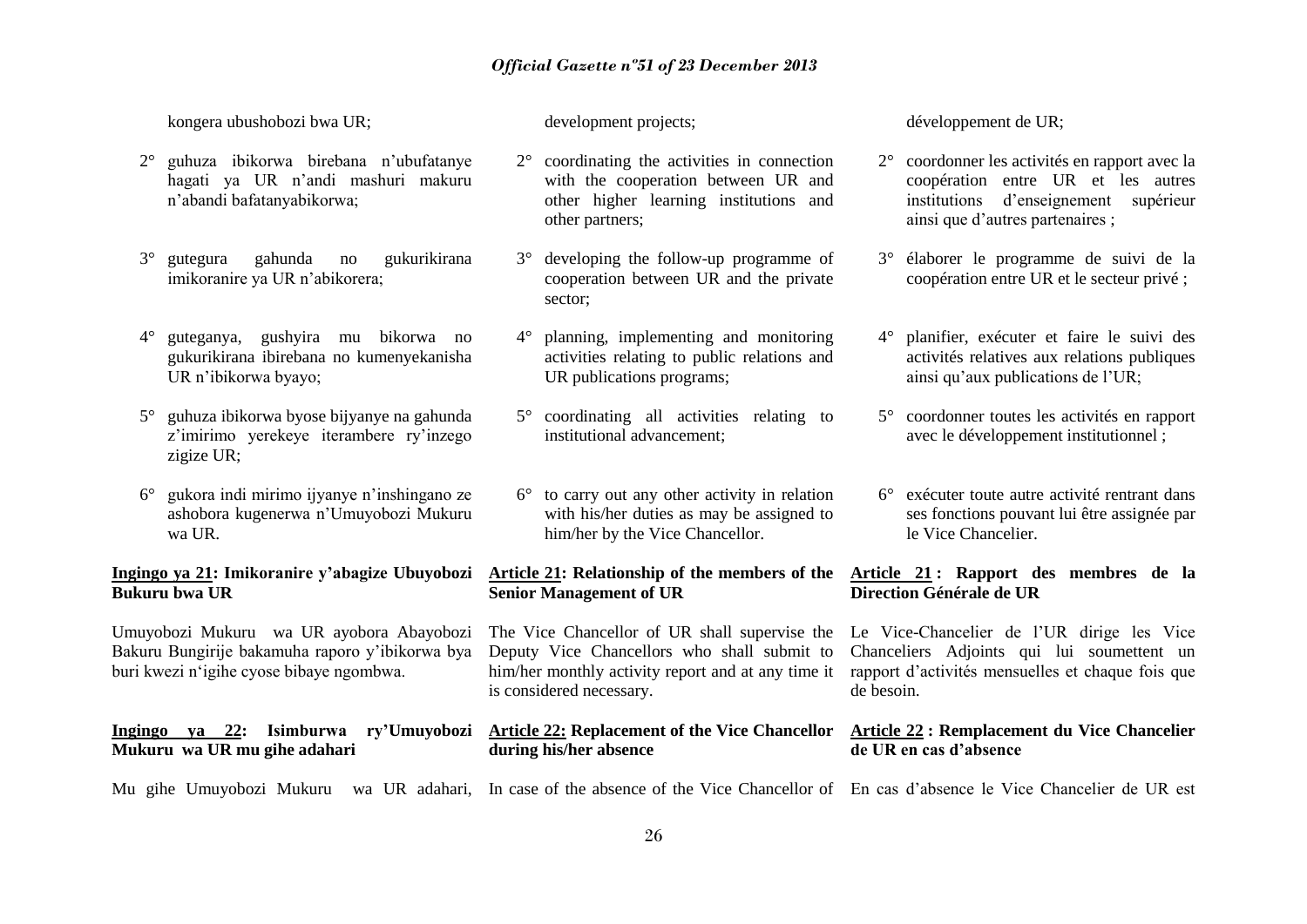| asimburwa n'Umuyobozi Mukuru<br>Wungirije<br>ushinzwe imvigire, imvigishirize n'Ubushakashatsi.                                                                                                                                  | UR, he/she shall be replaced by the Deputy Vice remplace par le Vice Chancelier Adjoint charge<br>Chancellor in charge of Academic Affairs and des Affaires Académiques et de la Recherche.<br>Research.                                                                         |                                                                                                                                                                                                                                                    |
|----------------------------------------------------------------------------------------------------------------------------------------------------------------------------------------------------------------------------------|----------------------------------------------------------------------------------------------------------------------------------------------------------------------------------------------------------------------------------------------------------------------------------|----------------------------------------------------------------------------------------------------------------------------------------------------------------------------------------------------------------------------------------------------|
| Ingingo ya 23: Amasezerano yerekeye gahunda<br>y'ibikorwa hagati y'Ubuyobozi Bukuru bwa UR<br>n'Inama y'Ubuyobozi ya UR                                                                                                          | <b>Governors of UR</b>                                                                                                                                                                                                                                                           | Article 23: Performance contract between the Article 23: Contrat de performance entre la<br>Senior Management of UR and the Board of Direction Générale de UR et le Conseil<br>d'Administration de UR                                              |
| Hagati y'Ubuyobozi Bukuru bwa UR n'Inama<br>y'Ubuyobozi ya UR hakorwa amasezerano yerekeye<br>gahunda y'ibikorwa agaragaza nibura inshingano za<br>buri ruhande n'ibyangombwa bikenewe kugira ngo<br>UR igere ku nshingano zayo. | A performance contract shall be concluded<br>between the the Senior Management of UR and<br>the Board of Governors of UR relating to action<br>plan, indicating at least responsibilities of each<br>party and necessary requirements in order for UR<br>to fulfill its mission. | Il est conclu, entre la Direction Générale de UR et<br>le Conseil d'Administration de UR un contrat de<br>performance déterminant au moins les obligations<br>de chaque partie et les besoins nécessaires à la<br>réalisation de la mission de UR. |
| Akiciro ka 3: Urwego rushinzwe imyigire<br>n'imyigishirize                                                                                                                                                                       | <b>Sub-Section 3: Academic Senate</b>                                                                                                                                                                                                                                            | <b>Sous section 3: Sénat Académique</b>                                                                                                                                                                                                            |
|                                                                                                                                                                                                                                  |                                                                                                                                                                                                                                                                                  |                                                                                                                                                                                                                                                    |
| Ingingo ya 24: Inshingano z'Urwego rushinzwe<br>imyigire n'imyigishirize                                                                                                                                                         | Article 24: Responsibilities of the Academic Article 24: Attributions du Sénat Académique<br><b>Senate</b>                                                                                                                                                                       |                                                                                                                                                                                                                                                    |
| Urwego rushinzwe imyigire n'imyigishirize ni rwo<br>rwego rukuru rushinzwe inyigisho, ubushakashatsi<br>n'uburezi muri UR.                                                                                                       | The Academic Senate shall be the senior organ<br>responsible for academic affairs, research, and<br>education in UR.                                                                                                                                                             | Le Sénat Académique est l'organe supérieur<br>responsable des affaires académiques, de la<br>recherche et de l'éducation au sein de UR.                                                                                                            |
| Inshingano<br>z'urwego<br>rushinzwe<br>imyigire<br>n'imyigishirize ni izi zikurikira:                                                                                                                                            | The responsibilities of the Academic Senate shall<br>be the following:                                                                                                                                                                                                           | Les attributions du Sénat Académique sont les<br>suivantes:                                                                                                                                                                                        |
| $1^\circ$ gushyiraho<br>imirongo<br>ngenderwaho<br>mu $1^\circ$<br>byerekeye<br>abanyeshuri,<br>kwemerera<br>isuzumabumenyi,<br>guha<br>akazi<br>abarimu<br>n'abashakashatsi no kubazamura mu ntera;                             | to determine norms and standards for $1^\circ$<br>students admissions, evaluation, recruitment<br>of teaching and research staff<br>and their<br>promotions;                                                                                                                     | élaborer<br>les<br>normes<br>standards<br>pour<br>l'admission<br>des<br>étudiants<br>et<br>pour<br>l'évaluation, le recrutement et la promotion<br>du personnel académique et des chercheurs;                                                      |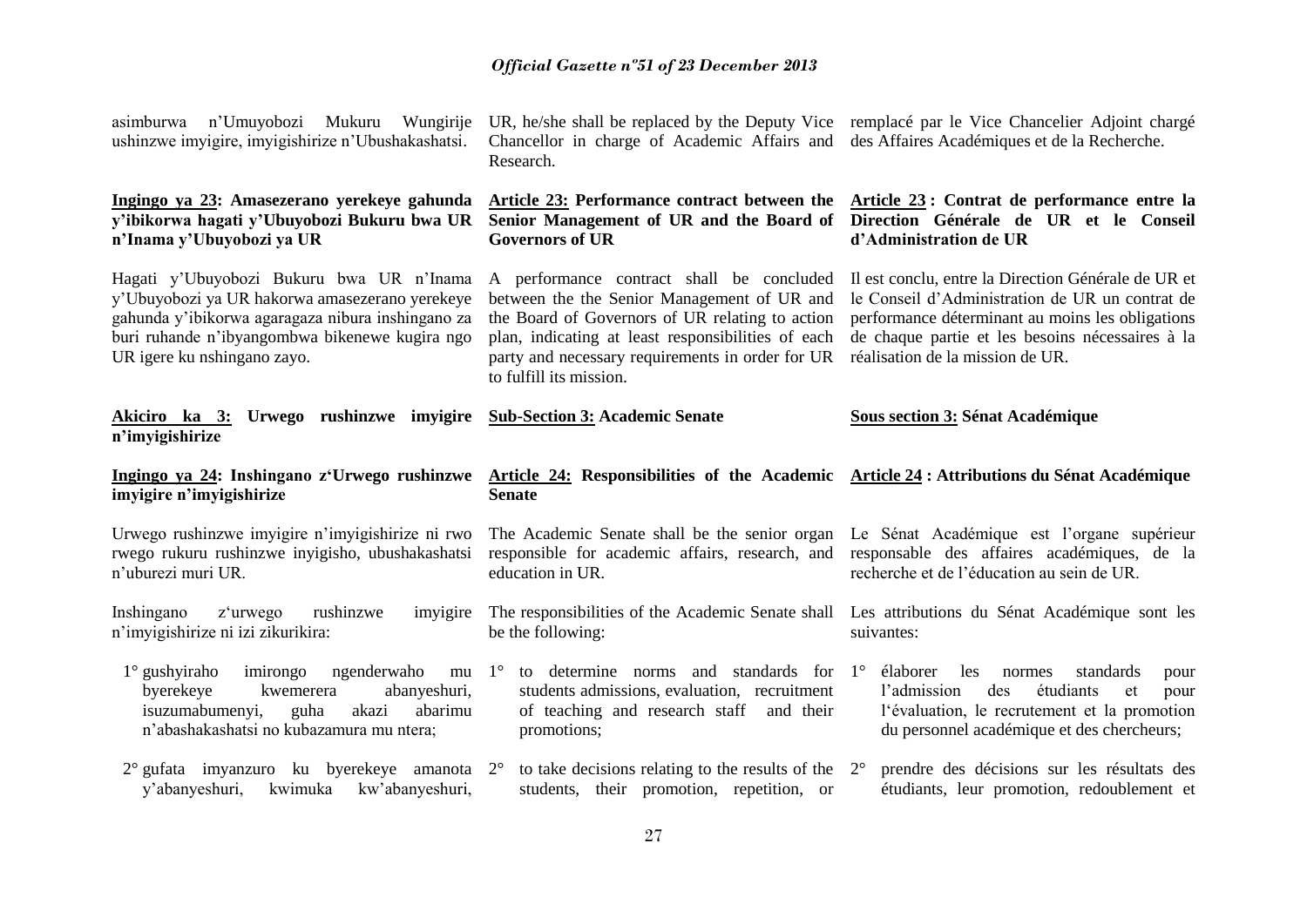| gusibizwa cyangwa kwirukanwa;<br>3° gutegurira Inama y'Ubuyobozi<br>amadosiye $3^\circ$<br>abarimu<br>arebana<br>guha<br>akazi<br>no<br>n'abashakashatsi.<br>kubazamura<br>mu<br>ntera,<br>ibihano<br>kubaha<br>amanota<br>cyangwa<br>no<br>kubasezerera mu kazi; | dismissal;<br>to prepare the records for the Board of $3^\circ$<br>Governors in connection with the recruitment<br>of teaching staff and<br>research,<br>their<br>promotion, the scoring,<br>penalties<br>and<br>dismissal; | renvoi;<br>élaborer les dossiers, à l'intention du Conseil<br>d'Administration, en rapport avec le<br>recrutement du personnel académique et des<br>chercheurs, leur promotion, attribution des<br>cotes, sanctions et révocation; |
|-------------------------------------------------------------------------------------------------------------------------------------------------------------------------------------------------------------------------------------------------------------------|-----------------------------------------------------------------------------------------------------------------------------------------------------------------------------------------------------------------------------|------------------------------------------------------------------------------------------------------------------------------------------------------------------------------------------------------------------------------------|
| 4° kwemeza gahunda y'amasomo ya buri Koleji 4°<br>n'uburyo bukoreshwa mu kuyatanga;                                                                                                                                                                               | to approve the curricula of each College and<br>their teaching methodology;                                                                                                                                                 | approuver les programmes d'enseignement<br>$4^{\circ}$<br>de chaque Collège et leur méthologie<br>d'enseignement;                                                                                                                  |
| $5^\circ$ gusuzuma<br>ibijyanye<br>n'iny andiko $5^\circ$<br>z'ubushakashatsi<br>zitangazwa<br>n'abarimu<br>n'abashakashatsi ba UR;                                                                                                                               | to examine the publications of academic staff $5^\circ$<br>and researchers of UR;                                                                                                                                           | examiner les publications du personnel<br>académique et de recherche de UR;                                                                                                                                                        |
| 6° gusuzuma imyanzuro y'Inama<br>zishinzwe $6^{\circ}$<br>inyigisho muri buri Koleji no gushyikiriza<br>raporo Inama y'Ubuyobozi ya UR;                                                                                                                           | to examine decisions of the Academic 6°<br>Council of each College and submit a report<br>to the Board of Governors of UR;                                                                                                  | décisions<br>examiner<br>les<br>Conseil<br>du<br>Académique de chaque Collège et en faire<br>rapport au Conseil d'Administration de UR;                                                                                            |
| 7° kugenzura imikorere y'Inama<br>zishinzwe $7^\circ$<br>inyigisho muri buri Koleji ya UR.                                                                                                                                                                        | to control the activities of the Academic<br>Councils of each College of UR.                                                                                                                                                | contrôler<br>les<br>activités<br>Conseil<br>$7^{\circ}$<br>du<br>Académique de chaque Collège de UR.                                                                                                                               |
| Ingingo ya 25: Abagize Urwego rushinzwe Article 25: Membership of Academic Senate<br>imyigire n'imyigishirize                                                                                                                                                     |                                                                                                                                                                                                                             | <b>Article 25: Composition du Sénat Académique</b>                                                                                                                                                                                 |
| Urwego rushinzwe imyigire n'imyigishirize rugizwe<br>n'aba bakurikira:                                                                                                                                                                                            | The Academic Senate shall be composed of the Le Sénat académique est composé de membres<br>following persons:                                                                                                               | suivants:                                                                                                                                                                                                                          |
| 1° Umuyobozi Mukuru wa UR, ari na we 1°<br>Perezida;                                                                                                                                                                                                              | the Vice-Chancellor, who shall be the Chair;                                                                                                                                                                                | 1° le Vice-Chancelier, qui en est le<br>Président;                                                                                                                                                                                 |
| Abayobozi bakuru bungirije ba UR;                                                                                                                                                                                                                                 | $2^{\circ}$<br>the Deputy Vice-Chancellors of UR;                                                                                                                                                                           | les Vice-Chancelier Adjoints de UR ;                                                                                                                                                                                               |
| Abayobozi ba za Koleji zigize UR;<br>$3^\circ$                                                                                                                                                                                                                    | $3^{\circ}$<br>the Principals of Colleges of UR;                                                                                                                                                                            | les Directeurs des Collèges de UR;<br>$3^\circ$                                                                                                                                                                                    |
| Umuyobozi w'ishuri uturuka muri buri 4°<br>$4^\circ$<br>Koleji utorwa n'abayobozi b'amashuri                                                                                                                                                                      | a Dean from each College elected by the<br>Deans of that College;                                                                                                                                                           | un Doyen provenant de chaque Collège<br>$4^{\circ}$<br>élu par les doyens de ce Collège;                                                                                                                                           |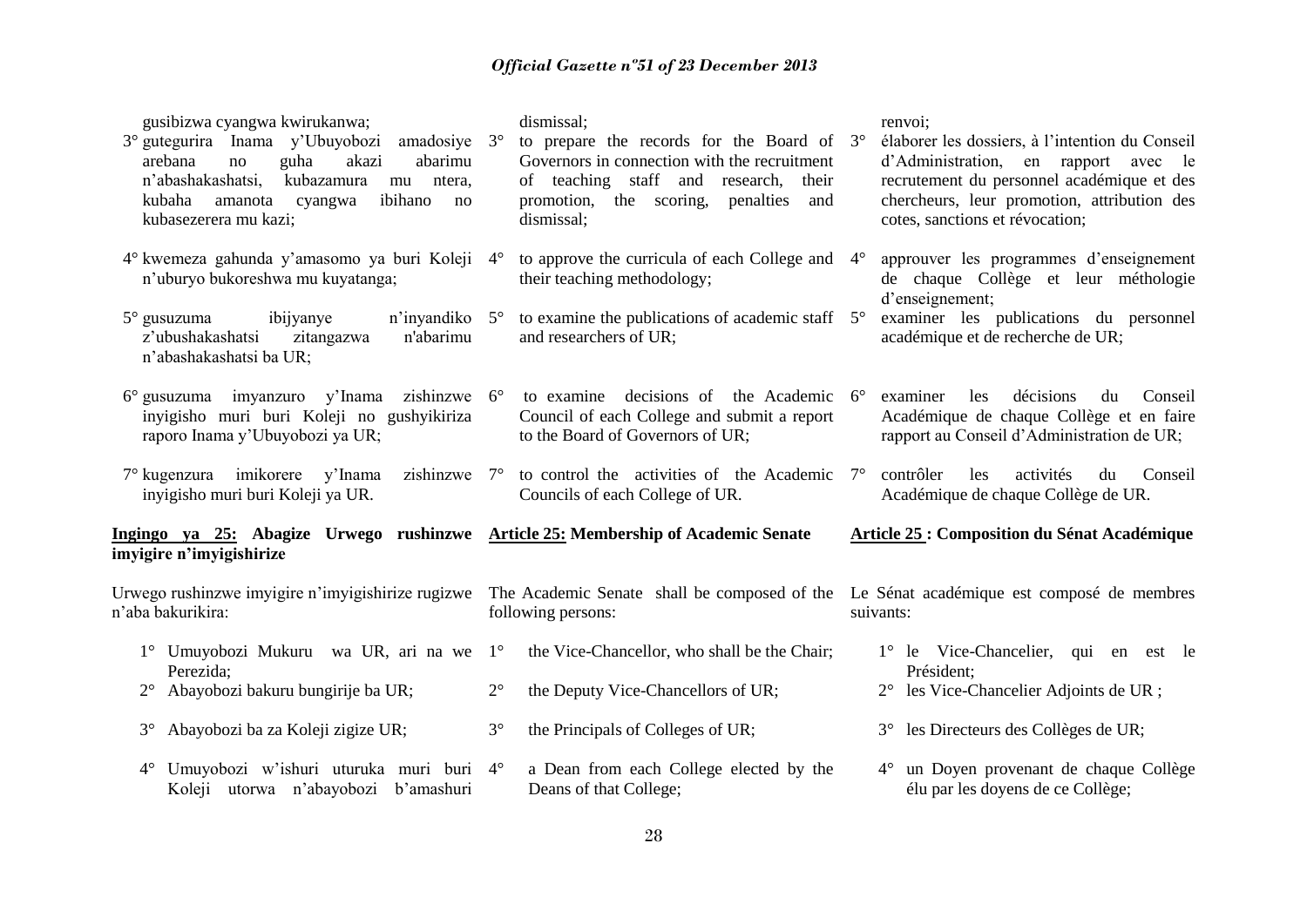b'iyo Koleji;

- 5° Ushinzwe iyandikwa ry'abanyeshuri muri UR;
- 6° Umwarimu uturuka muri buri Koleji utorwa na bagenzi be;
- 7° Umunyeshuri uturuka muri buri Koleji utorwa na bagenzi be.

Umuyobozi Mukuru Wungirije ushinzwe imyigire, The Deputy Vice Chancellor in charge of imyigishirize n'ubushakashatsi ni we Visi-Perezida akaba n'umwanditsi w'Urwego rushinzwe imyigire n'imvigishirize naho Ushinzwe ry'abanyeshuri muri UR akaba umwanditsi wungiririje w'Urwego rushinzwe imyigire n'imyigishirize.

n'imyigishirize kubera imirimo y'ubuyobozi Academic Senate, the term of the members of the Académique, le mandat des membres du Sénat bashinzwe muri UR, abandi batorerwa igihe Academic Senate shall be three (3) years cy'imyaka itatu (3) gishobora kongerwa rimwe renewable only once. gusa.

# **imyigire n'imyigishirize**

Urwego rushinzwe imyigire n'imyigishirize The Academic Senate of UR shall meet once in ruterana rimwe mu mezi abiri (2) n'igihe cyose bibaye ngombwa, rutumiwe na Perezida warwo cyangwa Visi Perezida iyo Perezida adahari, cyangwa bisabwe mu nyandiko na kimwe cya gatatu in writing by a third (1/3) of its members. (1/3) cy'abarugize.

Urwego rushinzwe imyigire n'imyigishirize The Academic Senate shall meet if at least two ruterana iyo hari nibura bibiri bya gatatu (2/3) thirds (2/3) of its members are present. by'abarugize.

- the Registrar of UR;
- an academic staff from each College, elected by peers;
- a student from each College elected by peers.

academic affairs and research shall be the Vice Chairperson and raporteur while the Registrar of UR shall be the Deputy raporteur of Academic Senate.

# **Ingingo ya 26: Iterana ry'Urwego rushinzwe Article 26: Meetings of the Academic Senate**

two (2) months and whenever necessary upon the invitation by its Chairperson or Vice-Chairperson in case the Chairperson is absent, or upon request,

- 5° le chargé de l'enregistrement des étudiants au sein de UR;
- 6° un professeur, provenant de chaque Collège élu par ses collègues;
- 7° un étudiant, provenant de chaque Collège élu par ses collègues.

Le Vice Chancelier Adjoint chargé des affaires académiques et de la Recherche est le Vice Président et rapporteur du Sénat Académique alors que le chargé de l'enregistrement des étudiants au sein de UR est le rapporteur adjoint du Sénat Académique.

Uretse abari mu rwego rushinzwe imyigire With exception of ex-officio members of the A l'exception des membres d'office du Sénat Académique est de trois (3) ans renouvelable une seule fois.

#### **Article 26 : Tenue des réunions du Sénat Académique**

Le Sénat Académique de UR se réunit une fois tous les deux (2) mois, et autant de fois que de besoin sur convocation de son Président ou de son Vice-Président en cas d'absence ou d'empêchement du Président, ou sur demande écrite d'un tiers (1/3) de ses membres.

Le Sénat Académique se réunit lorsqu'au moins deux tiers (2/3) de ses membres sont présents.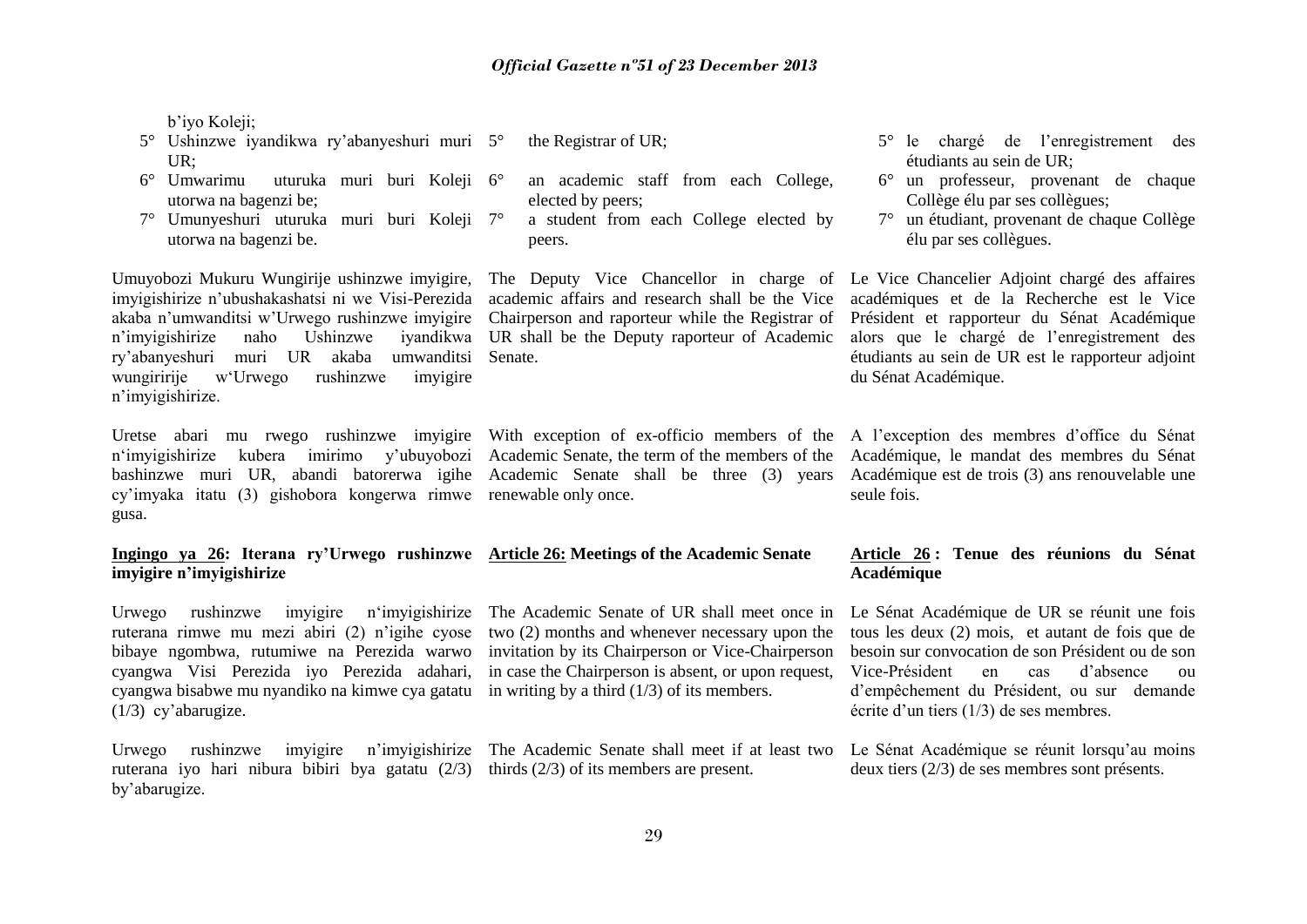| rushinzwe imyigire n'imyigishirize ry'umuntu the meetings of the Academic Senate<br>ushobora kurwungura inama                                                                                                                                                                                  | Ingingo ya 27: Itumira mu nama y'Urwego Article 27: Invitation of a resourceful person in                                                                                                                                                                                             | Article 27: Invitation d'une personne<br>ressource aux réunions du Sénat Académique                                                                                                                                                                                                                        |  |  |
|------------------------------------------------------------------------------------------------------------------------------------------------------------------------------------------------------------------------------------------------------------------------------------------------|---------------------------------------------------------------------------------------------------------------------------------------------------------------------------------------------------------------------------------------------------------------------------------------|------------------------------------------------------------------------------------------------------------------------------------------------------------------------------------------------------------------------------------------------------------------------------------------------------------|--|--|
| rushinzwe<br>n'imyigishirize<br>Urwego<br>imyigire<br>rushobora gutumira mu nama zarwo umuntu wese<br>rubona ashobora kurwungura inama ku ngingo<br>runaka rufite ku murongo w'ibyigwa. Uwatumiwe<br>ntiyemerewe gutora no gukurikirana<br>iyigwa<br>ry'izindi ngingo zitari izo yahamagariwe. | The Academic Senate may invite in its meetings<br>any resourceful person with particular expertise in<br>order to provide advice on particular issues. The<br>invitee shall not be allowed to vote and discuss<br>other issues on the agenda for which he/she was<br>not invited for. | Le Sénat Académique peut inviter à ses réunions<br>toute personne ressource qu'il estime compétente<br>pour l'aider à traiter des questions particulières.<br>La personne invitée n'a pas de voix délibérative et<br>participe uniquement aux débats concernant le<br>point sur lequel elle est consultée. |  |  |
| Ingingo ya 28: Gushyiraho amatsinda yihariye<br>y'Urwego rushinzwe imyigire n'imyigishirize                                                                                                                                                                                                    | <b>Article 28: Establishing specialized committees</b><br>of the Academic Senate                                                                                                                                                                                                      | <b>Création</b><br><b>Article</b><br>28:<br>des<br>commissions<br>spécialisées au sein du Sénat Académique                                                                                                                                                                                                 |  |  |
| Mu mirimo yarwo, Urwego rushinzwe imyigire<br>n'imyigishirize rushobora gushyiraho amatsinda<br>vihariye agizwe na bamwe mu barugize.                                                                                                                                                          | In its responsibilities, the Academic Senate may<br>establish specialized committees composed of<br>some of its members.                                                                                                                                                              | Dans ses fonctions, le Sénat Académique peut<br>créer des commissions spécialisées composées de<br>certains de ses membres.                                                                                                                                                                                |  |  |
|                                                                                                                                                                                                                                                                                                |                                                                                                                                                                                                                                                                                       |                                                                                                                                                                                                                                                                                                            |  |  |
| Icyiciro cya 2: Izindi nzego za UR                                                                                                                                                                                                                                                             | <b>Section 2: Other Organs of UR</b>                                                                                                                                                                                                                                                  | Section 2: Autres organes de UR                                                                                                                                                                                                                                                                            |  |  |
| Akiciro ka mbere: Inama Nshingwabikorwa                                                                                                                                                                                                                                                        | <b>Sub-section One: Executive Council</b>                                                                                                                                                                                                                                             | Sous section première: Conseil Exécutif                                                                                                                                                                                                                                                                    |  |  |
| 29:<br><b>Ingingo</b><br>Inshingano<br>z'Inama<br>va<br>Nshingwabikorwa                                                                                                                                                                                                                        | Article 29: Responsibilities of the Executive<br>Council                                                                                                                                                                                                                              | Article 29: Attributions du Conseil Exécutif                                                                                                                                                                                                                                                               |  |  |
| Inama Nshingwabikorwa ni rwo rwego rushinzwe<br>ibyerekeye ubuyobozi, imari, imicungire y'abakozi<br>n'iterambere ry'inzego muri UR.                                                                                                                                                           | The Executive Council shall be the organ<br>responsible for administrative, financial, human<br>resources and institutional relations issues in UR.                                                                                                                                   | Le Conseil Exécutif est l'organe chargé des<br>affaires administratives, financières, de la gestion<br>des ressources humaines et des relations<br>institutionnelles au sein de UR.                                                                                                                        |  |  |
| Inshingano<br>z'Inama<br>Nshingwabikorwa ni izi<br>zikurikira:                                                                                                                                                                                                                                 | The Executive Council shall have the following Le Conseil Exécutif a pour attributions de:<br>responsibilities:                                                                                                                                                                       |                                                                                                                                                                                                                                                                                                            |  |  |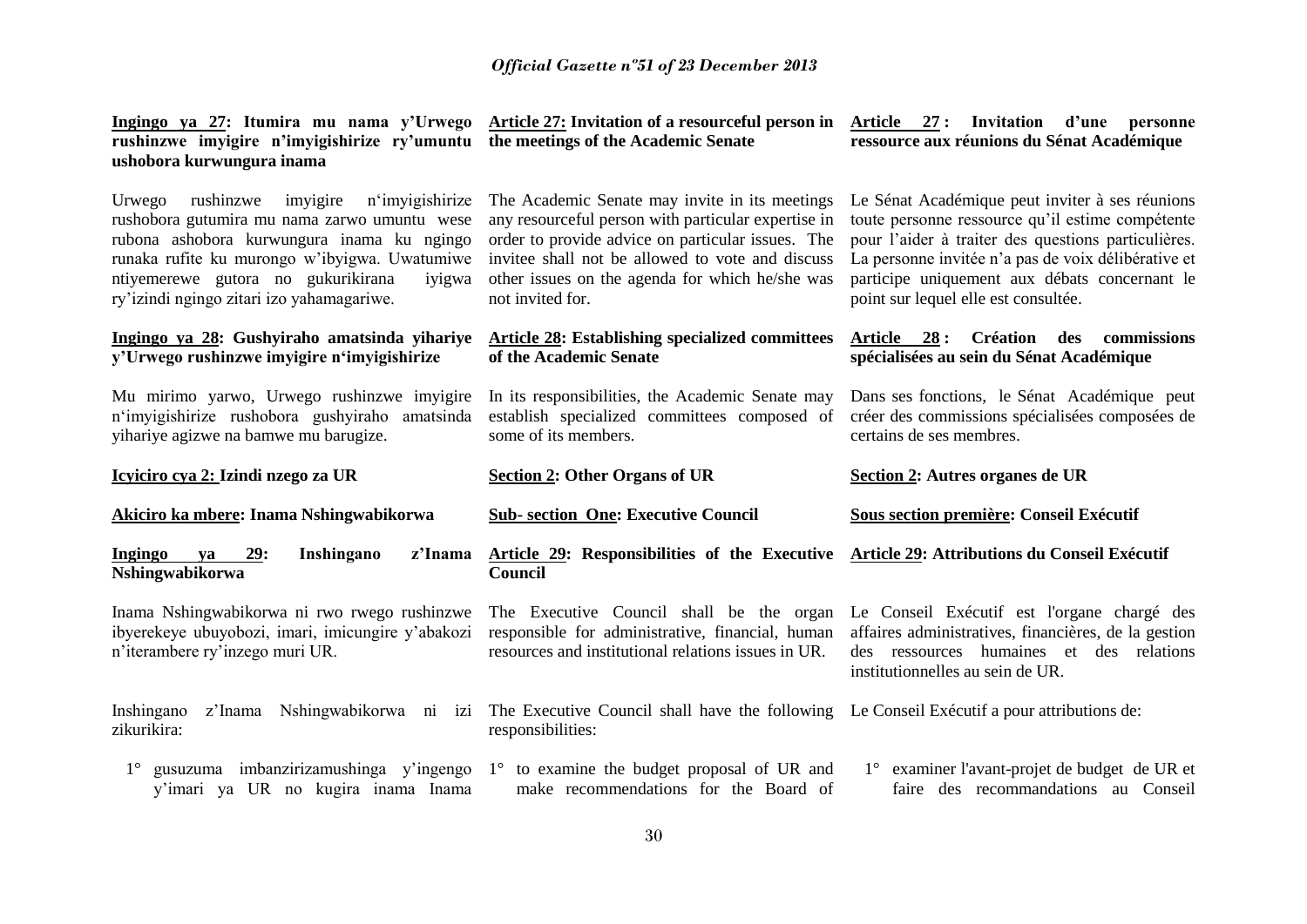|             | y'Ubuyobozi kugira ngo iyemeze;                                                                                                                                                                        |             | Governors for approval;                                                                                                                                                               | d'Administration pour approbation;                                                                                                                                                                                                          |
|-------------|--------------------------------------------------------------------------------------------------------------------------------------------------------------------------------------------------------|-------------|---------------------------------------------------------------------------------------------------------------------------------------------------------------------------------------|---------------------------------------------------------------------------------------------------------------------------------------------------------------------------------------------------------------------------------------------|
| $2^{\circ}$ | gukurikirana<br>ibibazo<br>byose<br>n'imicungire y'umutungo wa UR;                                                                                                                                     |             | birebana $2^{\circ}$ to monitor issues relating to UR property<br>management;                                                                                                         | 2° faire le suivi des questions relatives à la<br>gestion du patrimoine de UR ;                                                                                                                                                             |
| $3^\circ$   | gukurikirana ibibazo byose birebana no 3°<br>gushaka, gushyiraho, kuzamura mu ntera no<br>gusezerera abakozi bo mu buyobozi bwa UR<br>no kubitangaho ibitekerezo bigashyikirizwa<br>Inama y'Ubuyobozi; |             | to monitor issues relating to recruitment,<br>appointment, promotion as well as dismissal<br>of administrative personnel of UR and make<br>recommendations to the Board of Governors; | 3° faire le suivi des questions relatives au<br>recrutement, nomination, promotion ainsi<br>licenciement<br>qu'au<br>du<br>personnel<br>d'UR<br>administratif<br>faire<br>et<br>en<br>Conseil<br>recommandations<br>au<br>d'Administration; |
| $4^{\circ}$ | kugenzura ibyerekeye imicungire y'abakozi, 4°<br>iy'ibikoresho n'iy'imari;                                                                                                                             |             | to control the management of the personnel,<br>equipment and finance;                                                                                                                 | 4° contrôler la gestion du personnel, des<br>équipements et des finances;                                                                                                                                                                   |
| $5^{\circ}$ | gutegura no kugeza ku nama y'Ubuyobozi 5°<br>umushinga w'amategeko ngengamikorere ya<br>UR;                                                                                                            |             | to prepare and submit to the Board of<br>Governors the draft internal rules and<br>regulations of UR;                                                                                 | $5^{\circ}$ préparer<br>et<br>soumettre<br>Conseil<br>au<br>d'Administration le projet du règlement<br>d'ordre intérieur de UR ;                                                                                                            |
| $6^{\circ}$ | gusuzuma ibindi bibazo byose birebana<br>n'imikorere rusange ya UR no kubitangaho<br>inama zigashyikirizwa Inama y'Ubuyobozi.                                                                          | $6^{\circ}$ | to examine any other issues relating to<br>general performance of UR and make<br>recommendations to the Board of Governors.                                                           | 6° examiner toutes les autres questions<br>relatives à la performance générale de UR<br>et faire des recommandations au Conseil<br>d'Administration.                                                                                        |
|             | Ingingo ya 30: Abagize Inama Nshingwabikorwa                                                                                                                                                           |             | <b>Article 30: Members of the Executive Council</b>                                                                                                                                   | Article 30: Membres du Conseil Exécutif                                                                                                                                                                                                     |
|             | Inama Nshingwabikorwa igizwe n'aba bakurikira:                                                                                                                                                         |             | The Executive Council shall be composed of :                                                                                                                                          | Le Conseil Exécutif est composé                                                                                                                                                                                                             |
|             | Umuyobozi Mukuru wa UR, ari na we Perezida<br>wayo;                                                                                                                                                    | $1^{\circ}$ | the Vice Chancellor, who shall be the<br>Chair;                                                                                                                                       | 1° du Vice Chancelier, qui en est le Président du<br>Conseil ;                                                                                                                                                                              |
|             | 2° Umuyobozi Mukuru Wungirije ushinzwe<br>ubutegetsi n'imari, ari na we Visi Perezida<br>akaba n'umwanditsi wayo;                                                                                      | $2^{\circ}$ | administration and finance, who shall be the<br>Vice-Chair and rapporteur;                                                                                                            | the Deputy Vice Chancellor in charge of 2° du Vice Chancelier Adjoint chargé de<br>l'administration et des finances, qui en est le<br>Vice Président et rapporteur;                                                                         |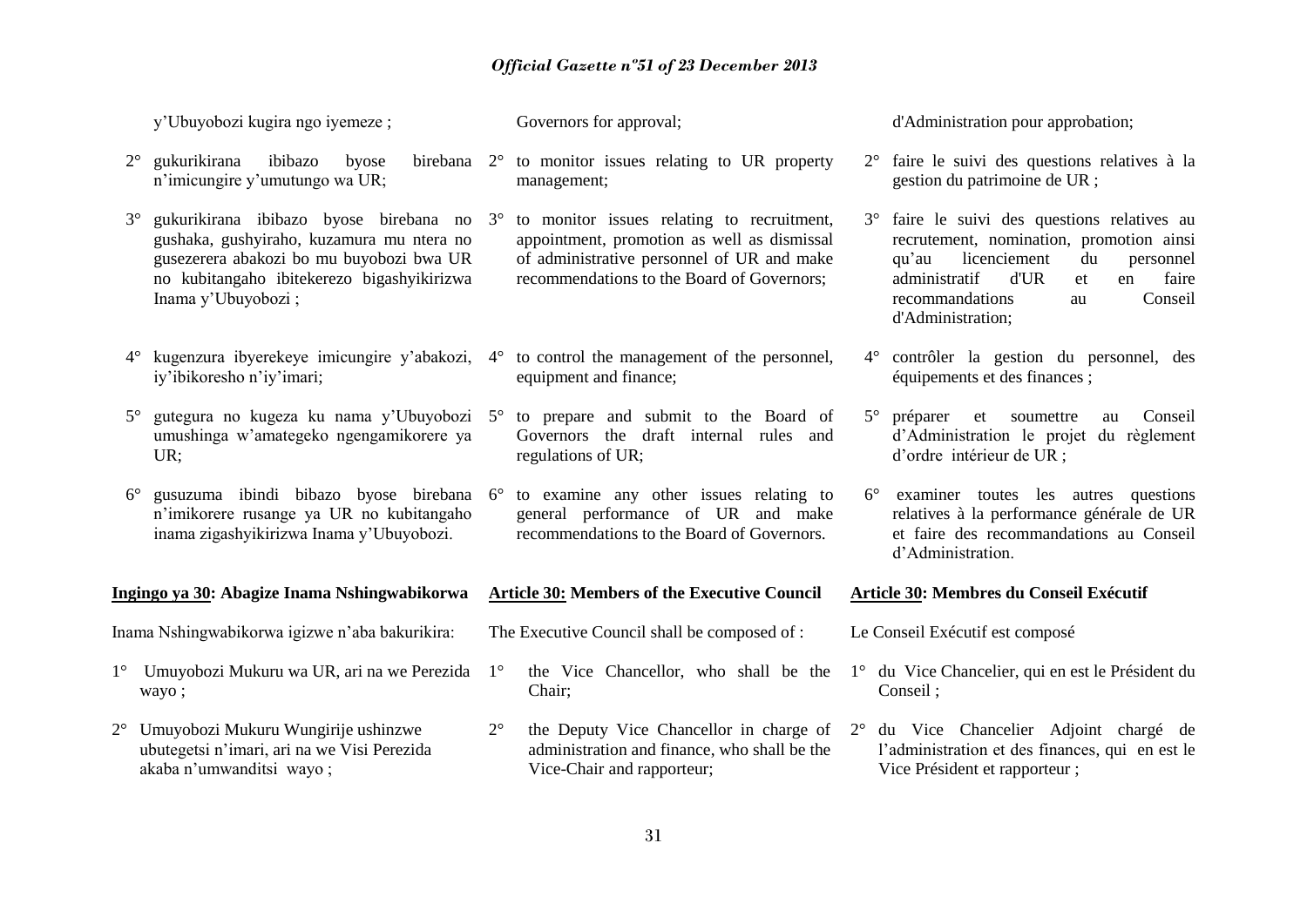academic affairs and research;

3° the Deputy Vice Chancellor in charge of 3° du Vice Chancelier Adjoint chargé des

affaires académiques et de la recherche;

3° Umuyobozi Mukuru Wungirije ushinzwe imyigire, imyigishirize n'ubushakashatsi;

| Umuyobozi Mukuru<br>Wungirije<br>ushinzwe $4^\circ$<br>$4^{\circ}$<br>iterambere rya UR;                                                                                                                                                 | the Deputy Vice Chancellor in charge of<br>institutional advancement;                                                                                                                                                                                  | 4° du Vice Chancelier Adjoint chargé<br>du<br>développement institutionnel;                                                                                                                                                                                                       |
|------------------------------------------------------------------------------------------------------------------------------------------------------------------------------------------------------------------------------------------|--------------------------------------------------------------------------------------------------------------------------------------------------------------------------------------------------------------------------------------------------------|-----------------------------------------------------------------------------------------------------------------------------------------------------------------------------------------------------------------------------------------------------------------------------------|
| 5° Abayobozi ba za Koleji za UR;                                                                                                                                                                                                         | $5^{\circ}$<br>the Principals of Colleges of UR;                                                                                                                                                                                                       | des Directeurs de Collèges de UR;<br>$5^{\circ}$                                                                                                                                                                                                                                  |
| 6° Abayobozi bashinzwe ubutegetsi n'imari<br>baturuka muri Koleji za UR.                                                                                                                                                                 | $6^{\circ}$<br>the Directors of Administration and Finance<br>from Colleges of UR.                                                                                                                                                                     | des Directeurs de l'Administration et des<br>$6^{\circ}$<br>finances provenant des collèges de UR.                                                                                                                                                                                |
| Ingingo<br>31:<br>ry'Inama<br><b>Iterana</b><br>va<br>Nshingwabikorwa                                                                                                                                                                    | <b>Article 31: Meetings of the Executive Council</b>                                                                                                                                                                                                   | Article 31 : Tenue des réunions du Conseil<br><b>Exécutif</b>                                                                                                                                                                                                                     |
| Inama Nshingwabikorwa iterana rimwe mu mezi<br>abiri (2) n'igihe cyose bibaye ngombwa, itumiwe na<br>Perezida wayo cyangwa Visi Perezida iyo Perezida<br>adahari, cyangwa bisabwe mu nyandiko na kimwe<br>cya gatatu (1/3) cy'abayigize. | The Executive Council shall meet once every two<br>(2) months and whenever necessary upon<br>invitation by its Chairperson or Vice-Chairperson<br>in case the Chairperson is absent, or upon request,<br>in writing by a third $(1/3)$ of its members. | Le Conseil Exécutif se réunit une fois tous les<br>deux (2) mois, et autant de fois que de besoin sur<br>convocation de son Président ou de son Vice-<br>Président en cas d'absence ou d'empêchement du<br>Président, ou sur demande écrite d'un tiers $(1/3)$<br>de ses membres. |
| Nshingwabikorwa iterana<br>Inama<br>buryo<br>mu<br>bwemewe n'amategeko iyo hari nibura bibiri bya<br>gatatu $(2/3)$ by abayigize.                                                                                                        | The meeting of the Executive Council shall<br>legally meet if at least two thirds $(2/3)$ of its<br>members are present.                                                                                                                               | Le Conseil Exécutif<br>se réunit valablement<br>lorsqu'au moins deux tiers $(2/3)$ de ses membres<br>sont présents.                                                                                                                                                               |
| 32:<br>Ingingo<br>Itumira<br>ya<br>nama<br>mu<br>Nshingwabikorwa<br>ry'umuntu<br>ushobora<br>kuyungura inama                                                                                                                             | <b>Article 32:</b> Invitation of resourceful person in<br>the meetings of the Executive Council                                                                                                                                                        | <b>Article 32: Invitation d'une personne ressource</b><br>aux réunions du Conseil Exécutif                                                                                                                                                                                        |
| Inama Nshingwabikorwa ishobora gutumira mu<br>nama zayo umuntu wese ibona ashobora kuyungura<br>inama ku ngingo runaka ifite ku murongo<br>w'ibyigwa.                                                                                    | The Executive Council may invite to its meetings<br>any resourceful person with particular expertise in<br>order to provide advice on particular issues on the<br>agenda.                                                                              | Le Conseil Exécutif peut inviter à ses réunions<br>toute personne qu'il estime compétente pour<br>l'aider à traiter des questions particulières à<br>l'ordre du jour.                                                                                                             |
| Uwatumiwe ntiyemerewe gutora no gukurikirana The invitee shall not be allowed to vote or to La personne invitée n'a pas de voix délibérative et                                                                                          |                                                                                                                                                                                                                                                        |                                                                                                                                                                                                                                                                                   |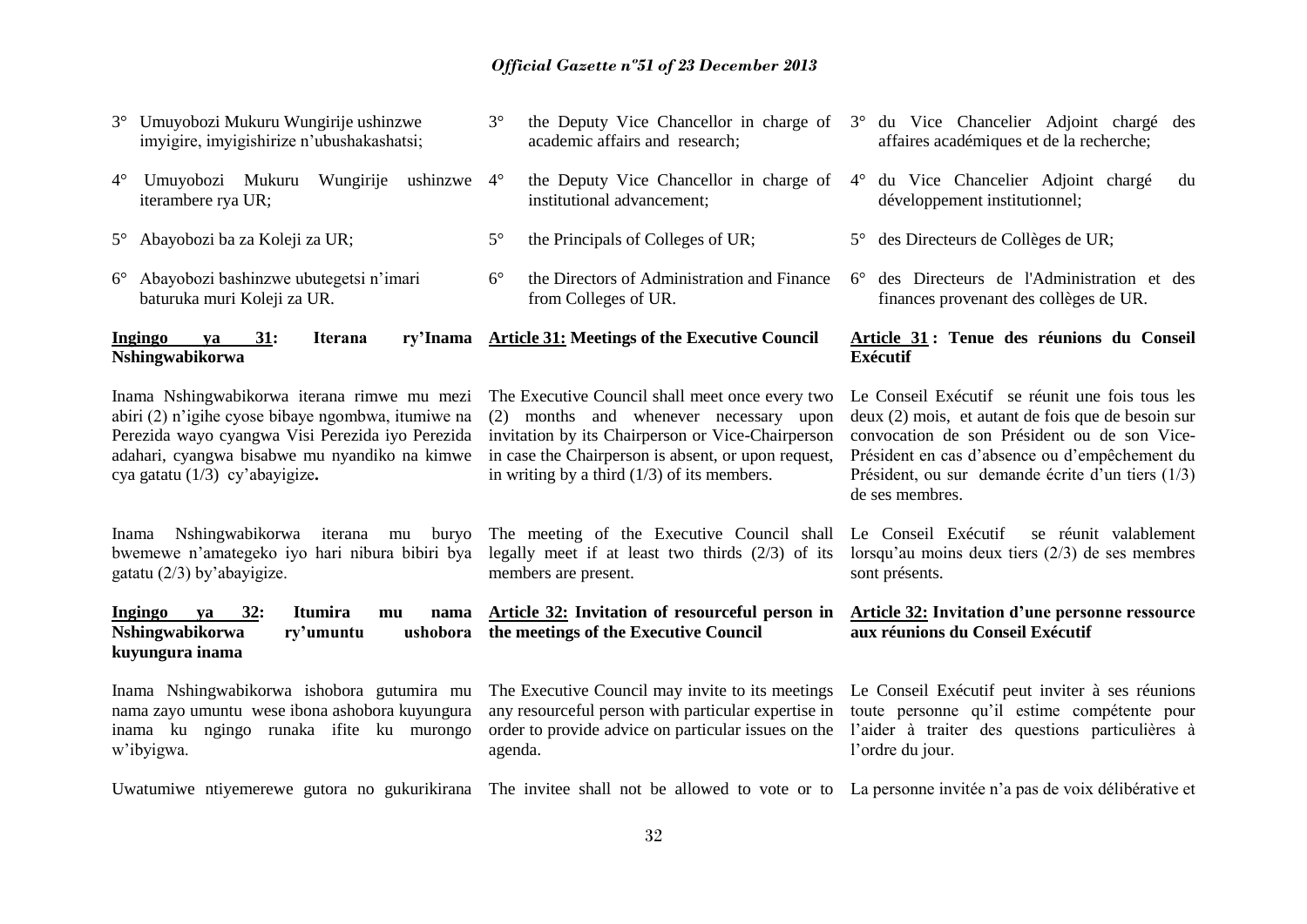iyigwa ry'izindi ngingo zitari iYo yahamagariwe.

### **Ingingo ya 33: Gushyiraho amatsinda yihariye y´Inama Nshingwabikorwa**

Inama Nshingwabikorwa ishobora gushyiraho amatsinda yihariye agizwe na bamwe mu bayigize cyangwa n'abandi bantu isanga ari ngombwa ko bayifasha kugera ku nshingano zayo.

**Akiciro ka 2: Umuyobozi wa Koleji**

#### **Ingingo ya 34: Inshingano z'Umuyobozi wa Koleji**

Umuyobozi wa Koleji ni we uyobora kandi agahuza ibikorwa bya buri munsi bya Koleji mu rwego rw'inyigisho, ubushakashatsi, uburere, ubuyobozi n'icungamutungo.

By'umwihariko Umuyobozi wa Koleji ashinzwe ibi He/she shall be specifically responsible for: bikurikira:

- 1° gushyira mu bikorwa ibyemezo by'Inama y'Ubuyobozi bireba Koleji;
- 2° kwita ku mikoreshereze myiza, imicungire y'imari n'umutungo bya Koleji;
- 3° guhuza ibikorwa by'imyigire, imyigishirize n'ubushakashatsi ku rwego rwa Koleji;

discuss other issues on the agenda for which he/she was not invited for.

#### **Article 33: Establishing specialized committees of the Executive Council**

The Executive Council may establish specialised committees composed of some of its members or any other necessary persons from whom to seek support in order to fulfil its responsibilities.

#### **Sub-Section 2: Principal of College**

### **Article 34: Responsibilities of the Principal of College**

The Principal of a College shall direct and coordinate the daily academic activities, research, education, administration and management of the College.

- 1° implementing decisions of the Board of Governors regarding the College;
- 2° ensuring rational utilisation and management of the finances and assets of the College;
- 3° coordinating the activities related to learning, teaching and research at the College level;

participe uniquement aux débats concernant le point sur lequel elle est consultée.

#### **Article 33 : Création des commissions spécialisées au sein du Conseil Exécutif**

Le Conseil Exécutif peut créer des commissions spécialisées composées de certains de ses membres ou d'autres personnes qu'il trouve nécessaires pour l'aider à remplir ses fonctions.

#### **Sous section 2: Directeur de Collège**

#### **Article 34 : Attributions du Directeur de Collège**

Le Directeur de Collège assure la direction et la coordination des activités journalières académiques, de recherche, d'éducation, d'administration et de gestion du Collège.

Il est particulièrement chargé de :

- 1° mettre en application les décisions du Conseil d'Administration relatives au Collège;
- 2° veiller à l'utilisation rationnelle et à la gestion des finances et du patrimoine du Collège;
- 3° coordonner les activités relatives à l'apprentissage, à l'enseignement et à la recherche au niveau du Collège ;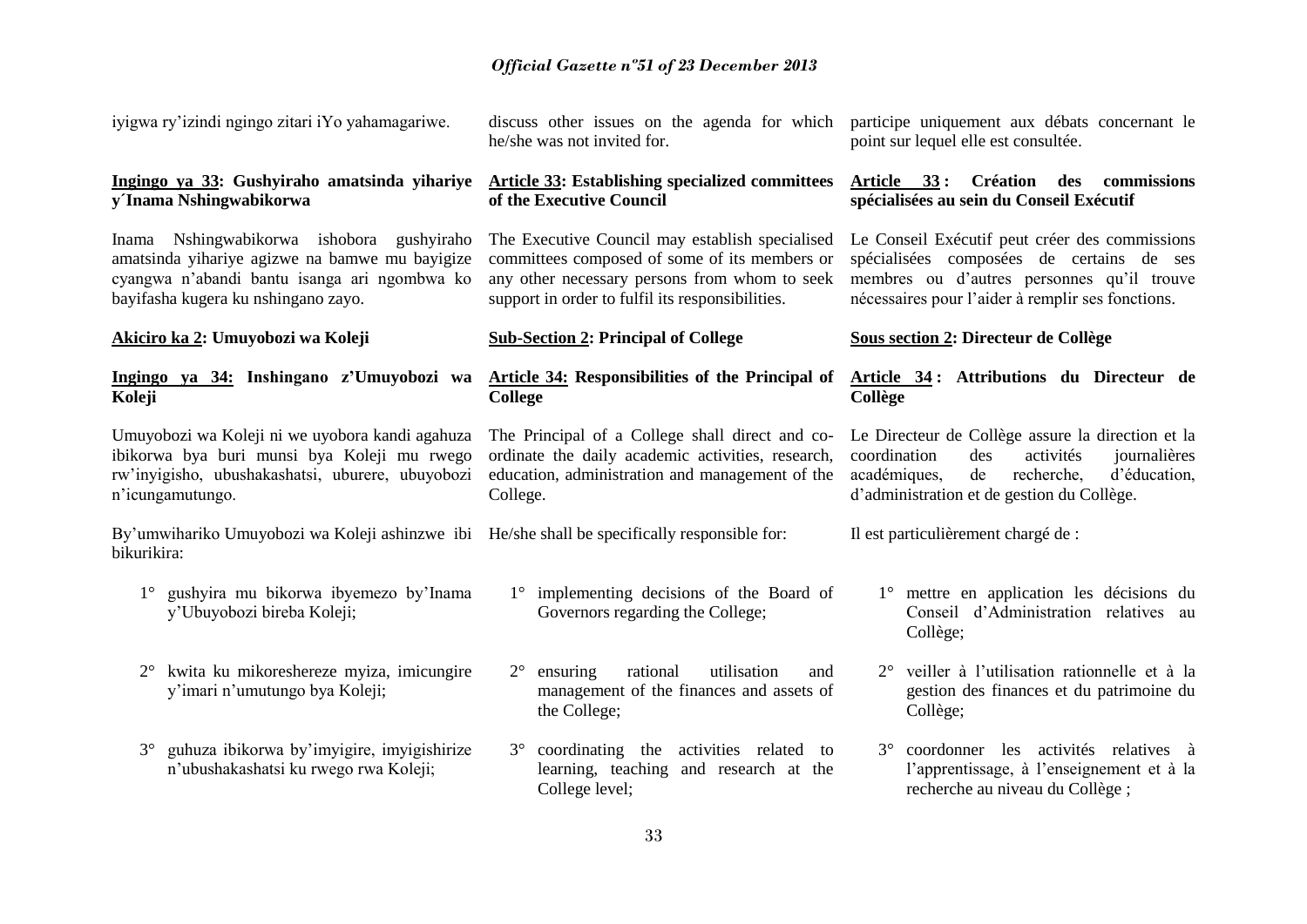- 4° gukurikirana ibijyanye n'imibereho myiza, imyifatire n'imyitwarire by'abanyeshuri;
- 5° gukurikirana ibijyanye n'imikorere n'imyitwarire by'abarimu, abashakashatisi n'abandi bakozi ba Koleji;
- 6° gushyikiriza Umuyobozi Mukuru wa UR umushinga w'ingengo y'imari ya Koleji, umushinga wa gahunda y'ibikorwa bya Koleji y'igihe gito, igiciriritse n'ikirekire ;
- 7° gukora imishinga y'ubufatanye n'andi mashuri makuru, ibigo by'ubushakashatsi cyangwa izindi nzego igashyikirizwa Umuyobozi Mukuru wa UR ;
- 8° gukora buri mwaka raporo rusange y'ibikorwa n'imikoreshereze y'imari bya Koleji no kuyishyikiriza Umuyobozi Mukuru wa UR;
- 9° gukora indi mirimo yose ijyanye n'inshingano ze ashobora kugenerwa n'Umuyobozi Mukuru wa UR.

#### **Ingingo ya 35: Amasezerano ya gahunda Article 35: Performance Contract between the y'ibikorwa hagati y'Umuyobozi Mukuru wa UR Vice Chancellor of UR and the Principal n'Umuyobozi wa Koleji**

Hagati y'Umuyobozi Mukuru n'Umuyobozi wa A performance contract shall be concluded Koleji bya UR hakorwa amasezerano yerekeye between the Vice Chancellor and Principal of the gahunda y'ibikorwa agaragaza nibura inshingano za College of UR relating to an action plan,

- 4° ensuring the welfare, education, discipline and good behavior of the students;
- 5° ensuring the quality of service and discipline of academic and research staff as well as other staff of the College;
- forwarding to the Vice Chancellor of UR the budget proposal as well as the short, medium and long term draft plan of action of the College;
- 7° preparing the cooperation agreement proposals with other higher learning institutions, research centres and other institutions and forwarding them to the Vice Chancellor of UR;
- 8° preparing the annual activity and financial reports of the College and submitting them to the Vice Chancellor;
- 9° carrying out any other duties related to his/her responsibilities as may be assigned to him/her by the Vice Chancellor.

- 4° veiller au bien-être, à l'éducation, à la discipline et à la bonne conduite des étudiants;
- 5° veiller à la qualité de service et à la discipline du personnel académique et de recherche ainsi que d'autre personnels du Collège;
- 6° soumettre au Vice Chancelier de UR le projet de budget du Collège ainsi que le plan d'action du Collège à court, à moyen et à long terme;
- 7° préparer les projets de convention de coopération avec d'autres institutions d'enseignement supérieur, les centres de recherche et d'autres institutions et les soumettre au Vice Chancelier de UR;
- 8° préparer et soumettre chaque année au Vice Chancelier le rapport annuel d'activités et le rapport financier du Collège;
- 9° exécuter toute autre activité en rapport avec ses attributions lui confiée par le Vice Chancelier

#### **Article 35 : Contrat de performance entre le Vice Chancelier de UR et le Directeur de Collège**

buri ruhande n'ibyangombwa bikenewe kugira ngo indicating at least the responsibilities of each de chaque partie et les besoins nécessaires à la Il est conclu, entre le Vice Chancelier de UR et le Directeur de Collège de UR, un contrat de performance déterminant au moins les obligations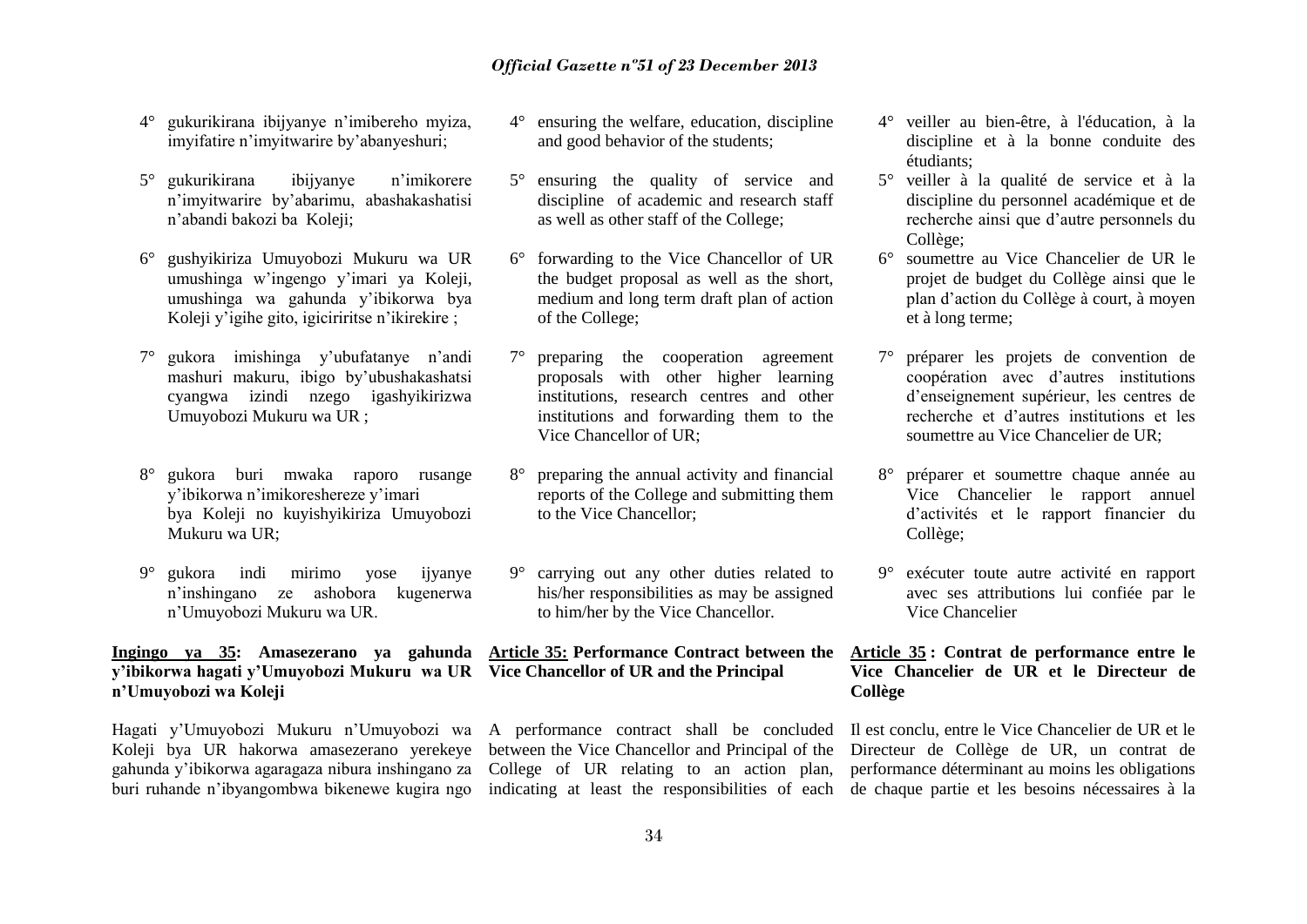| Koleji igere ku nshingano zayo.                                                                                                                                                                                                                                     | party and necessary requirements in order for the réalisation de la mission du Collège.<br>College to fulfill its mission.                                                                                                                                                                 |                                                                                                                                                                                                                                                               |
|---------------------------------------------------------------------------------------------------------------------------------------------------------------------------------------------------------------------------------------------------------------------|--------------------------------------------------------------------------------------------------------------------------------------------------------------------------------------------------------------------------------------------------------------------------------------------|---------------------------------------------------------------------------------------------------------------------------------------------------------------------------------------------------------------------------------------------------------------|
| Ingingo ya 36: Imikoranire y'Umuyobozi<br>Mukuru wa UR n'Abayobozi ba za Koleji                                                                                                                                                                                     | <b>Vice Chancellor and Principals</b>                                                                                                                                                                                                                                                      | Article 36: Working relationship between the Article 36: Relation de travail du Vice<br><b>Chancelier et des Directeurs des Collèges</b>                                                                                                                      |
| Abayobozi ba za Koleji bayoborwa n'Umuyobozi<br>Mukuru wa UR. Bamuha raporo y'ibikorwa bya<br>buri kwezi n'igihe cyose bibaye ngombwa.<br>Abayobozi ba Koleji bagomba kandi kumuha raporo<br>by'agateganyo<br>bafashe<br>y'ibyemezo<br>kubera<br>impamvu zihutirwa. | The Principals of the College shall be<br>responsible to the Vice Chancellor. They shall be<br>required to submit to the Vice Chancellor a<br>monthly activity report or at any other time if<br>considered to be necessary as well as provisional<br>decisions taken due to an emergency. | Les Directeurs de Collèges de UR sont placés<br>sous la direction du Vice Chancelier de UR. Ils lui<br>soumettent un rapport d'activités mensuelles et<br>chaque fois que de besoin et aussi un rapport des<br>décisions provisoires prises en cas d'urgence. |
| Akiciro ka 3: Inama ya Koleji                                                                                                                                                                                                                                       | <b>Sub-Section 3: College Council</b>                                                                                                                                                                                                                                                      | Sous section 3: Conseil de Collège                                                                                                                                                                                                                            |
| Ingingo ya 37: Inshingano z'Inama ya Koleji                                                                                                                                                                                                                         | Article 37: Responsibilities of the College<br><b>Council</b>                                                                                                                                                                                                                              | Article 37: Attributions du Conseil de Collège                                                                                                                                                                                                                |
| Inama ya Koleji ni rwo rwego rushinzwe ibyerekeye<br>ubuyobozi, imari n'abakozi muri buri Koleji ya UR.                                                                                                                                                             | The College Council shall be the organ<br>responsible for administrative, financial and<br>human resource matters in each College of UR.                                                                                                                                                   | Le Conseil de Collège est l'organe chargé des<br>questions administratives, financières et de<br>ressources humaines dans chaque Collège de UR.                                                                                                               |
| Inshingano z'Inama ya Koleji ni izi zikurikira:                                                                                                                                                                                                                     | Responsibilities of the College Council shall be<br>the following:                                                                                                                                                                                                                         | Les attributions du Conseil de Collège sont les<br>suivantes :                                                                                                                                                                                                |
| gutegura ingamba n'iteganyabikorwa bigamije<br>$1^{\circ}$<br>iterambere ry'ibikorwa remezo n'ibikoresho,<br>ibindi bikorwa n'inkomoko y'umutungo bya<br>Koleji;                                                                                                    | to prepare strategies and plans for<br>$1^{\circ}$<br>development of infrastructure and materials,<br>other activities and sources of the property of<br>the College;                                                                                                                      | préparer des stratégies et des plans d'activités<br>$1^{\circ}$<br>pour le développement des infrastructures et<br>des équipements, d'autres activités ainsi que<br>des ressources du Collège;                                                                |
| kwemeza no gukurikirana imikoreshereze 2°<br>$2^{\circ}$<br>y'inyubako n'ibikoresho bya Koleji;                                                                                                                                                                     | to approve and monitor the use of buildings<br>and the equipment of College;                                                                                                                                                                                                               | approuver et faire le suivi de l'utilisation des<br>$2^{\circ}$<br>bâtiments et des équipements du collège;                                                                                                                                                   |
| gutegura no gushyikiriza Ubuyobozi Bukuru 3°<br>$3^{\circ}$<br>bwa UR ibyemezo birebana n'ishyirwaho                                                                                                                                                                | to prepare and to submit to the Senior $3^\circ$<br>Management of UR decisions relating to the                                                                                                                                                                                             | établir et soumettre à la Direction Générale de<br>UR, des décisions relatives à la nomination et                                                                                                                                                             |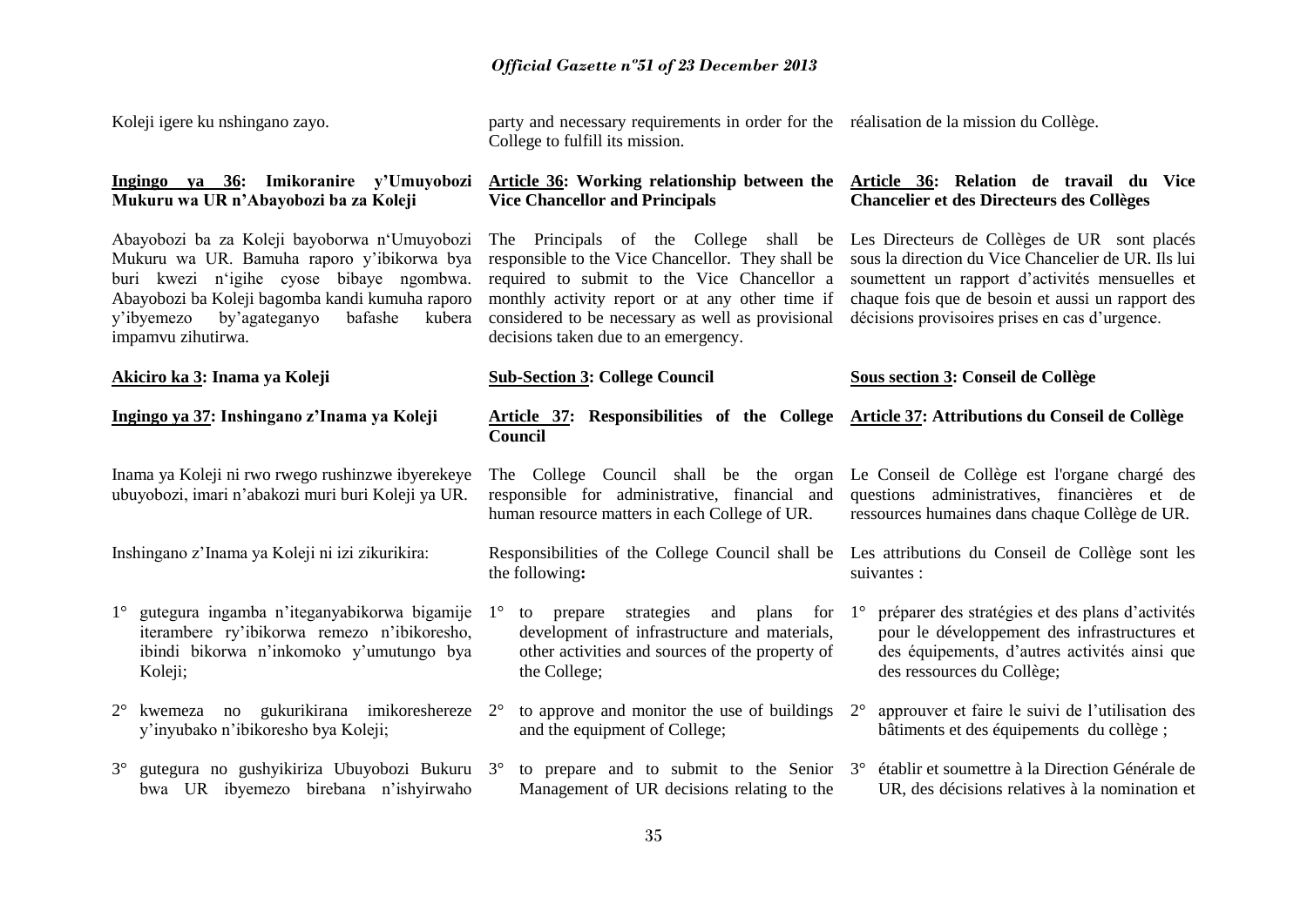or research staff;

Chancellor of UR.

be the Chairperson;

raporteur;

appointment and promotion of non-academic

to review the College budget and action plan prior to submission to the office of Vice

who shall be the Vice Chairperson and

The College Council shall be composed of:

ry'abakozi batari abarimu cyangwa abashakashatsi hamwe n'izamurwa mu ntera ryabo;

4° gusuzuma ingengo y'imari n'iteganyabikorwa bya Koleji mbere y'uko bishyikirizwa ibiro by'Umuyobozi Mukuru wa UR.

#### **Ingingo ya 38: Abagize Inama ya Koleji**

Inama ya Koleji igizwe n'aba bakurikira:

- 1° Umuyobozi wa Koleji ya UR, ari na we 1° the Principal of the College of UR, who shall 1° le Directeur de Collège de UR, qui en est le Perezida;
- 2° Umuyobozi w'Ubutegetsi n'Imari ari na we 2° the Director of Administration and Finance Visi-Perezida n'umwanditsi ;
- 3° Umuyobozi w'ibyerekeye inyigisho ; 3° the Director of Academic Affairs;
- 4° Abayobozi b'Amashuri; 4° the Deans of Schools;
- 5° Abayobozi b'ibigo bishamikiye kuri Koleji. 5° the Directors of Centres and Institutes.

#### **Ingingo ya 39: Iterana ry'Inama ya Koleji**

Inama ya Koleji iterana buri kwezi n'igihe cyose bibaye ngombwa, itumiwe na Perezida wayo cyangwa Visi Perezida iyo Perezida adahari, cyangwa bisabwe mu nyandiko na kimwe cya gatatu (⅓) cy'abayigize.

The College Council shall meet once every month and whenever necessary upon the invitation by its Chairperson or Vice-Chairperson in case the Chairperson is absent, or upon request, in writing of one third (1/3) of its members.

**Article 39: Meetings of the College Council** 

à la promotion du personnel non-académique ou de recherche;

4° examiner le budget du Collège et les plans d'action avant de les soumettre au Bureau du Vice chancelier de UR.

#### **Article 38: Membership of the College Council Article 38: Composition du Conseil de Collège**

Les membres du Conseil de Collège sont les suivants :

- Président ;
- 2° le Directeur de l'Administration et des Finances qui en est le Vice-Président et rapporteur ;
- 3° le Directeur des affaires académiques ;
- 4° les Doyens d'Ecoles;
- 5° les Directeurs des Centres et Instituts.

#### **Article 39: Tenue des réunions du Conseil de Collège**

Le Conseil de Collège se réunit chaque mois, et autant de fois que de besoin sur convocation de son Président ou de son Vice-Président en cas d'absence ou d'empêchement du Président, ou sur demande écrite d'un tiers (1/3) de ses membres.

Inama ya Koleji iterana iyo hari nibura bibiri bya The College Council shall meet if at least two Le Conseil de Collège se réunit lorsqu'au moins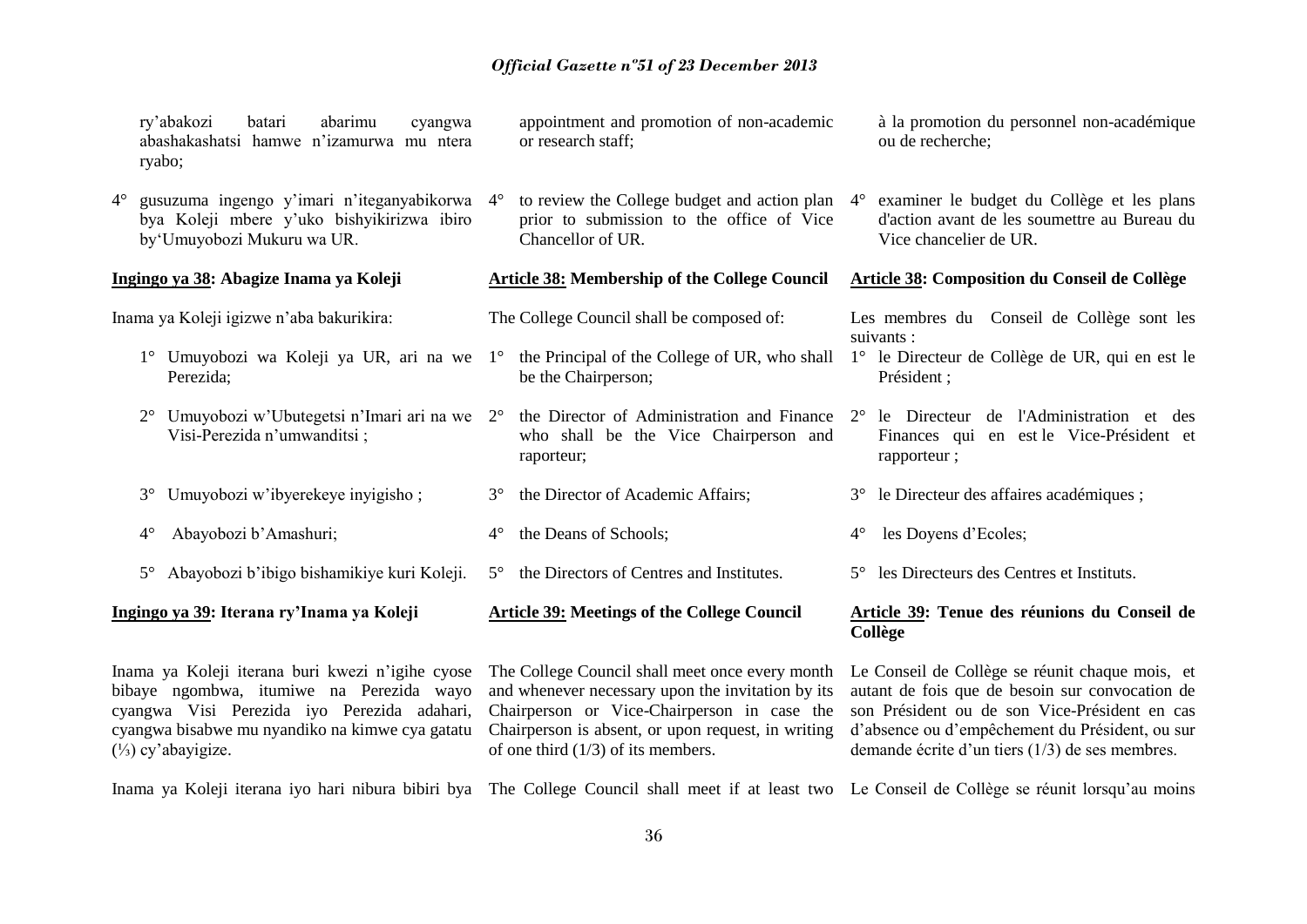| gatatu $(2/3)$ by abayigize.                                                                                                                                                                                                                     | thirds $(2/3)$ of its members are present.                                                                                                                                                                                                                                                | deux tiers $(2/3)$ de ses membres sont présents.                                                                                                                                                                                                                                                   |
|--------------------------------------------------------------------------------------------------------------------------------------------------------------------------------------------------------------------------------------------------|-------------------------------------------------------------------------------------------------------------------------------------------------------------------------------------------------------------------------------------------------------------------------------------------|----------------------------------------------------------------------------------------------------------------------------------------------------------------------------------------------------------------------------------------------------------------------------------------------------|
| Ingingo ya 40: Itumira mu nama z'Inama ya<br>Koleji ry'umuntu ushobora kuyungura inama                                                                                                                                                           | <b>Article 40: Invitation of any resourceful person</b><br>in the meetings of the College Council                                                                                                                                                                                         | <b>Article 40: Invitation d'une personne ressource</b><br>aux réunions du Conseil de Collège                                                                                                                                                                                                       |
| Inama ya Koleji ishobora gutumira mu nama zayo<br>umuntu wese ibona ashobora kuyungura inama ku<br>ngingo runaka ifite ku murongo w'ibyigwa.<br>Uwatumiwe ntiyemerewe gutora no gukurikirana<br>iyigwa ry'izindi ngingo zitari izo yahamagariwe. | The College Council may invite to its meetings<br>any resourceful person with particular expertise in<br>order to provide advice on particular issues. The<br>invitee shall not be not allowed to vote and<br>discuss other issues on the agenda for which<br>he/she was not invited for. | Le Conseil de Collège peut inviter à ses réunions<br>toute personne qu'il estime compétente pour<br>l'aider à traiter des questions particulières. La<br>personne invitée n'a pas de voix délibérative et<br>participe uniquement aux débats concernant le<br>point sur lequel elle est consultée. |
| Ingingo ya 41: Gushyiraho amatsinda yihariye<br>y'Inama ya Koleji                                                                                                                                                                                | <b>Article 41: Establishing specialised committees</b><br>of the College Council                                                                                                                                                                                                          | Article 41: Création des commissions<br>spécialisées au sein du Conseil de Collège                                                                                                                                                                                                                 |
| Inama ya Koleji ishobora gushyiraho amatsinda<br>vihariye agizwe na bamwe mu bayigize.                                                                                                                                                           | The College Council may establish specialised<br>committees composed of some of its members.                                                                                                                                                                                              | Le Conseil de Collège peut créer des commissions<br>spécialisées composés de certains de ses<br>membres.                                                                                                                                                                                           |
|                                                                                                                                                                                                                                                  |                                                                                                                                                                                                                                                                                           |                                                                                                                                                                                                                                                                                                    |
| Akiciro ka 4: Inama ishinzwe inyigisho                                                                                                                                                                                                           | <b>Sub-Section 4: Academic Council</b>                                                                                                                                                                                                                                                    | <b>Sous section 4: Conseil Académique</b>                                                                                                                                                                                                                                                          |
| Ingingo ya 42: Inshingano z'Inama ishinzwe<br>inyigisho                                                                                                                                                                                          | <b>Article 42: Responsibilities of the Academic</b><br><b>Council</b>                                                                                                                                                                                                                     | 42:<br><b>Attributions</b><br><b>Article</b><br><b>Conseil</b><br>du<br>Académique                                                                                                                                                                                                                 |
| Inama ishinzwe inyigisho ni rwo rwego rushinzwe<br>inyigisho, ubushakashatsi n'uburezi muri Koleji ya<br>UR.                                                                                                                                     | The Academic Council shall be the organ<br>responsible for academic affairs, research, and<br>education in the College of UR.                                                                                                                                                             | Le Conseil Académique est l'organe responsable<br>des affaires académiques, de la recherche et de<br>l'éducation au sein du Collège de UR.                                                                                                                                                         |
| Inshingano z'Inama ishinzwe inyigisho ni izi<br>zikurikira:                                                                                                                                                                                      | The responsibilities of the Academic Council Les attributions du Conseil Académique sont les<br>shall be the following:                                                                                                                                                                   | suivantes :                                                                                                                                                                                                                                                                                        |
| gutegura ingamba, gahunda n'ingengabihe<br>$1^{\circ}$<br>z'inyigisho n'iz'ubushakashatsi muri Koleji ya<br>UR, kuzishyikiriza Urwego rushinzwe imyigire<br>n'imyigishirize rwa UR no kuzishyira mu                                              | to design the strategies, program and $1^{\circ}$<br>$1^{\circ}$<br>timetable of courses and research activities in<br>College of UR, transmit them to the<br>Academic Senate of UR and implement                                                                                         | arrêter les stratégies, les programmes et les<br>calendriers académiques et de recherche au<br>sein du Collège de UR, les soumettre au<br>Sénat Académique de UR et les mettre en                                                                                                                  |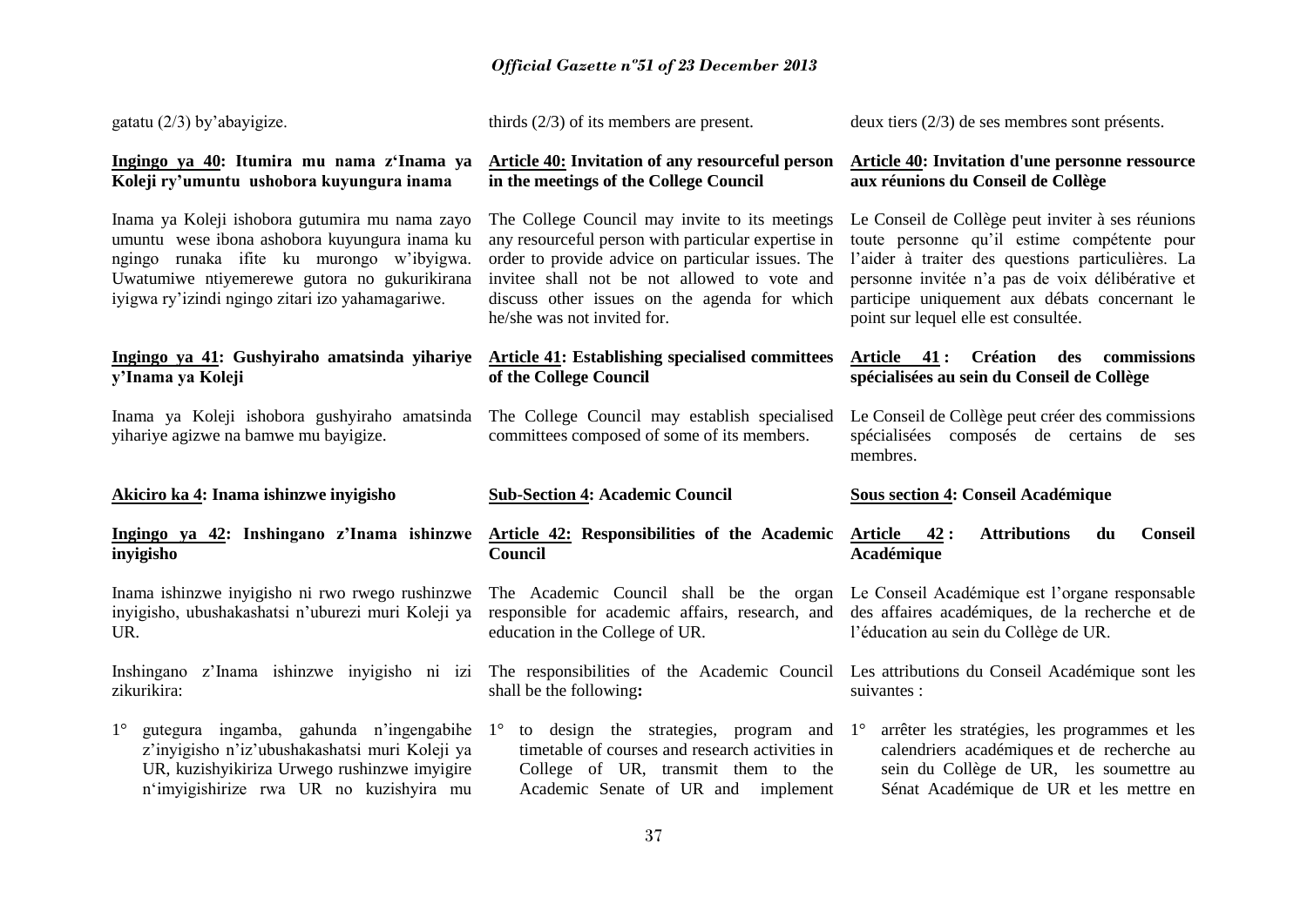bikorwa zimaze kwemezwan'urwego rubishinzwe;

- $2^{\circ}$  gutegura amabwiriza yerekeye uko abanyeshuri  $2^{\circ}$ bemererwa kwiga muri Koleji ya UR, uko biga, uko bitwara, ayerekeye ibizamini n'ayerekeye impamyabumenyi n'impamyabushobozi zitangwa na Koleji ya UR, ikayashyikiriza Urwego rushinzwe imyigire n'imyigishirize;
- 3° gusuzuma imyanzuro yafashwe ku byerekeye ibizamini n'andi masuzuma, ikayishyikiriza Urwego rushinzwe imyigire n'imyigishirize;
- 4° gutegura imyanzuro yerekeranye no gushyira mu myanya no kuzamura mu ntera abarimu n'abashakashatsi no ku kubafatira ibihano;
- 5° kugenzura ibyerekeye inyigisho, ubushakashatsi n'uburere mu Mashuri no mu mashami;
- 6° kugeza ku Rwego rushinzwe imyigire n'imyigishirize ibitekerezo ku byerekeye gushyiraho, kugabanya, guhindura, gukuraho no guhuza Amashuri cyangwa amashami;
- 7° gutegura no kugeza ku Rwego rushinzwe imyigire n'imyigishirize raporo ya buri mwaka ku bikorwa byose byerekeye inyigisho, ubushakashatsi n'uburezi;
- 8° gutunganya izindi nshingano ishobora guhabwa n'Inama y'Ubuyobozi.

them after approval by a competent organ;

- to prepare guidelines relating to admission of  $2^{\circ}$ students in a UR College, mode of studies, conduct of students, examinations and diplomas as well as certificates offered by College of UR and transmit them to Academic Senate;
- to examine the decisions taken on matters  $3^\circ$ relating to examinations and other tests and transmit them to the Academic Senate;
- to prepare decisions relating to appointment,  $4^{\circ}$ promotion of the academic and research staff and take disciplinary measures against them;
- to supervise activities relating to courses,  $5^\circ$ research and education in Schools and departments;
- 6° to submit views to the Academic Senate on matters relating to establishing, reducing, changing, closing and merging of Schools or departments;
- to prepare and submit to the Academic  $7^\circ$ Senate the annual report on all academic, research and education activities;
- 8° to fulfil other duties as may be assigned by 8° exécuter toute autre activité lui confiée par le the Board of Governors.

œuvre après approbation par l'organe compétent;

- 2° préparer pour approbation du Sénat Académique, les directives sur les conditions d'admission des étudiants au Collège de UR, les conditions d'enseignement, la conduite des étudiants, la passation des examens, celles relatives aux diplômes et certificats délivrés par l'UR;
- analyser les décisions prises sur les examens et autres évaluations et les soumettre au Sénat Académique :

4° préparer et soumettre au Sénat Académique les propositions relatives au placement, à l'avancement et aux mesures disciplinaires du personnel académique et de recherche ;

- superviser l'enseignement, la recherche et l'éducation au sein des Ecoles et des départements;
- soumettre au Sénat Académique des propositions de création, de réduction, de changement, de suppression ou de fusion des Ecoles et des départements;
- 7° préparer et soumettre au Sénat Académique le rapport annuel de toutes les activités académiques, de recherche et d'éducation;
- Conseil d'Administration.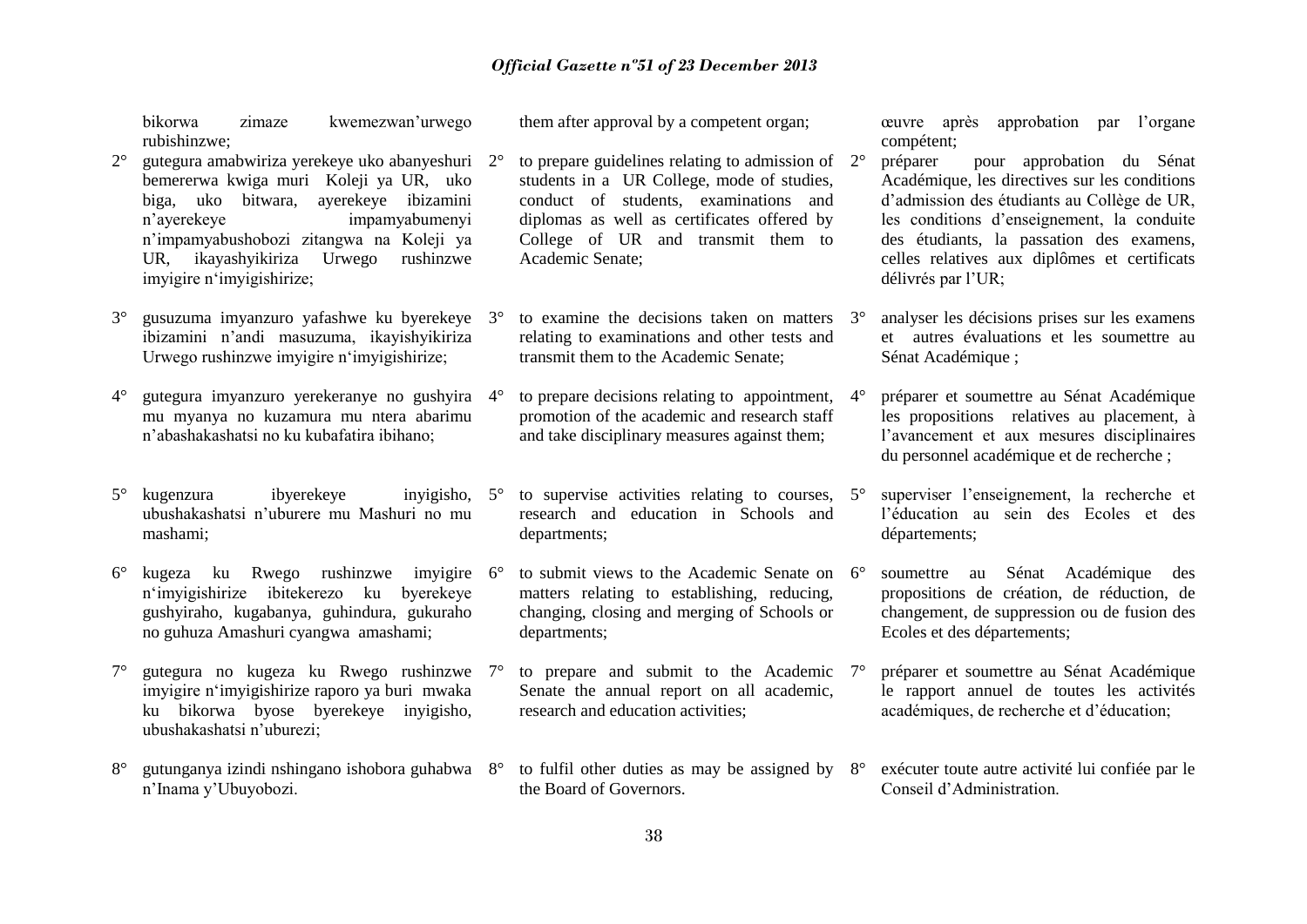| Ingingo ya 43: Abagize Inama ishinzwe inyigisho<br>Inama ishinzwe inyigisho igizwe n'aba bakurikira:                                      |                                                                                                                                               |             | Article 43: Membership of the Academic Article 43:<br>Council<br>The Academic Council shall be composed of the<br>following persons:                                                                     |                            | <b>Composition</b><br><b>Conseil</b><br>du<br>Académique                                                                                                           |  |  |  |  |
|-------------------------------------------------------------------------------------------------------------------------------------------|-----------------------------------------------------------------------------------------------------------------------------------------------|-------------|----------------------------------------------------------------------------------------------------------------------------------------------------------------------------------------------------------|----------------------------|--------------------------------------------------------------------------------------------------------------------------------------------------------------------|--|--|--|--|
|                                                                                                                                           |                                                                                                                                               |             |                                                                                                                                                                                                          |                            | Le Conseil académique est composé de membres<br>suivants:                                                                                                          |  |  |  |  |
| $1^{\circ}$<br>$2^{\circ}$                                                                                                                | Umuyobozi wa Koleji ya UR ari na we 1°<br>Perezida wayo;<br>Umuyobozi ushinzwe inyigisho, ari na we Visi 2°<br>Perezida n'umwanditsi w'Inama; |             | the Principal of the College of UR, who shall<br>be the Chairperson;<br>the Director of academic affairs, who shall<br>be the Vice Chairperson and raporteur of the<br>Council;                          | $1^{\circ}$<br>$2^{\circ}$ | le Directeur du Collège de UR, qui en est le<br>Président ;<br>le Directeur des Affaires académiques, qui<br>en est le Vice Président et rapporteur du<br>Conseil; |  |  |  |  |
| $3^\circ$                                                                                                                                 | Abayobozi b'Amashuri;                                                                                                                         | $3^\circ$   | the Deans of Schools;                                                                                                                                                                                    | $3^{\circ}$                | les Doyens d'Ecoles;                                                                                                                                               |  |  |  |  |
| $4^{\circ}$                                                                                                                               | Abakozi bashinzwe ireme ry'imyigishirize 4°<br>n'ubushakashatsi;                                                                              |             | the officers in charge of academic quality<br>assurance and research;                                                                                                                                    | $4^{\circ}$                | les<br>responsables<br>de<br>la<br>qualité<br>de<br>l'enseignement et de la recherche;                                                                             |  |  |  |  |
| $5^{\circ}$                                                                                                                               | Umwarimu umwe (1) utorwa na bagenzi be $5^{\circ}$<br>muri buri shuri;                                                                        |             | one (1) academic staff elected by his/ her<br>colleagues per School;                                                                                                                                     | $5^\circ$                  | un (1) membre du personnel académique élu<br>par ses pairs au niveau de chaque école;                                                                              |  |  |  |  |
| $6^{\circ}$                                                                                                                               | Abayobozi b'amashami;                                                                                                                         | $6^{\circ}$ | the Heads of Departments;                                                                                                                                                                                | $6^{\circ}$                | les Directeurs de Départements;                                                                                                                                    |  |  |  |  |
| $7^{\circ}$                                                                                                                               | Umunyeshuri umwe (1) ufite mu nshingano ze<br>ibijyanye n'inyigisho mu ishyirahamwe rusange<br>ry'abanyeshuri biga muri Koleji ya UR;         | $7^{\circ}$ | one (1) student in charge of academic affairs<br>in the students' association of the College of<br>UR;                                                                                                   | $7^{\circ}$                | un (1) étudiant, commissaire aux affaires<br>académiques de l'Association générale des<br>étudiants du Collège de UR;                                              |  |  |  |  |
| $8^{\circ}$                                                                                                                               | umunyeshuri umwe (1) muri buri Shuri utorwa 8°<br>na bagenzi be.                                                                              |             | one (1) student per School elected by his/her<br>peers.                                                                                                                                                  | $8^{\circ}$                | un (1) étudiant par Ecole élu par ses pairs.                                                                                                                       |  |  |  |  |
| Abagize Inama ishinzwe inyigisho ya Koleji ya UR<br>bitoramo umwanditsi wungirije mu nama yayo ya<br>mbere utorwa mu bayobozi b'amashuri. |                                                                                                                                               |             | During their first meeting, the members of the<br>Academic Council of the College of UR shall<br>elect among themselves, the deputy raporteur.<br>He/she shall be elected among the Deans of<br>Schools. |                            | A la première séance, le Conseil Académique du<br>Collège de UR élit en son sein un Rapporteur<br>adjoint qui est choisi parmi les Doyens d'Ecoles.                |  |  |  |  |
|                                                                                                                                           | Uretse abari mu Nama ishinzwe inyigisho kubera<br>imirimo bashinzwe,<br>abandi batorerwa igihe                                                |             | With exception of ex-officio members of the A l'exception des membres d'office du Conseil<br>Academic Council, the term of office of the Académique, le mandat des membres du Conseil                    |                            |                                                                                                                                                                    |  |  |  |  |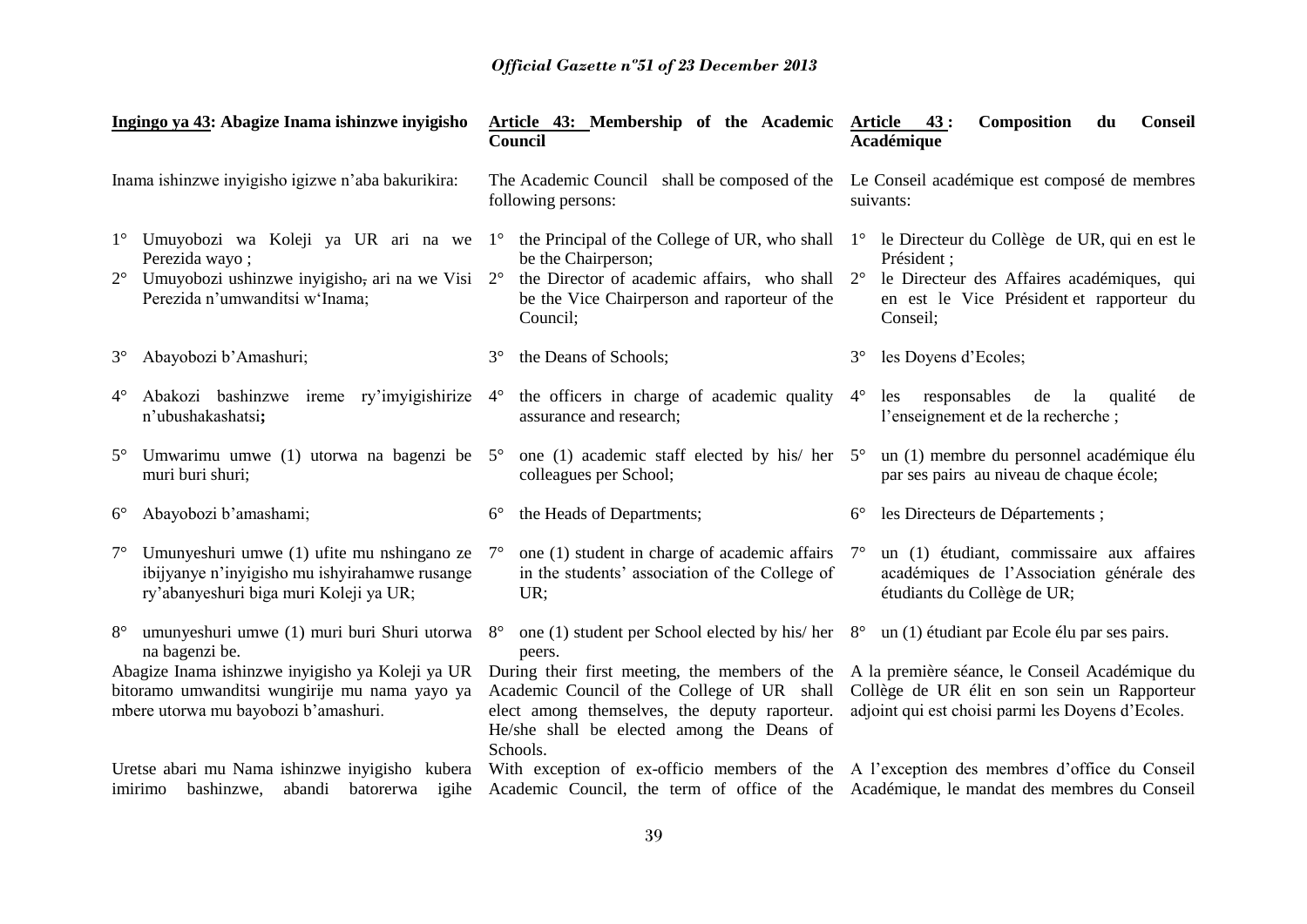cy'imyaka itatu (3) gishobora kongerwa rimwe gusa.

members of the Academic Council shall be three (3) years renewable only once.

#### **Ingingo ya 44: Iterana ry'inama y'Inama Article 44: Meetings of the Academic Council ishinzwe inyigisho**

(1/3) of its members.

Inama ishinzwe inyigisho ya Koleji ya UR iterana The Academic Council of the College of UR shall rimwe mu mezi abiri (2) n'igihe cyose bibaye ngombwa, itumiwe na Perezida wayo cyangwa Visi Perezida iyo Perezida adahari, cyangwa bisabwe mu nyandiko na kimwe cya gatatu (1/3) cy'abayigize**.**

Inama y'Inama ishinzwe inyigisho iterana iyo hari nibura bibiri bya gatatu (2/3) by'abayigize.

#### **Ingingo ya 45: Itumira mu nama z'Inama Article 45: Invitation of a resourceful person in**  ishinzwe inyigisho ry'umuntu **kuyungura inama the meetings of the Academic Council**

Inama ishinzwe inyigisho ya Koleji ya UR ishobora gutumira mu nama zayo umuntu wese ibona ashobora kuyungura inama ku ngingo runaka ifite ku murongo w'ibyigwa.

Uwatumiwe ntiyemerewe gutora no gukurikirana iyigwa ry'izindi ngingo zitari izo yahamagariwe.

#### **Ingingo ya 46: Gushyiraho amatsinda yihariye y'Inama ishinzwe inyigisho**

Inama ishinzwe inyigisho ishobora gushyiraho amatsinda yihariye agizwe na bamwe mu bayigize.

meet once in two (2) months and whenever necessary upon the invitation by its Chairperson or Vice-Chairperson in case the Chairperson is absent, or upon request in writing of one third

The Academic Council shall meet if at least two

thirds (2/3) of its members are present.

regarding particular issues on agenda.

he/she was not invited for.

**of the Academic Council**

**Article 44 : Tenue des réunions du Conseil** 

Académique est de trois (3) ans renouvelable une

seule fois.

# **Académique**

Le Conseil Académique du Collège de UR se réunit une fois tous les deux (2) mois, et autant de fois que de besoin sur convocation de son Président ou de son Vice-Président en cas d'absence ou d'empêchement du Président, ou sur demande écrite d'un tiers (1/3) de ses membres.

Le Conseil Académique se réunit lorsqu'au moins deux tiers (2/3) de ses membres sont présents.

#### **Article 45: Invitation d'une personne ressource aux réunions du Conseil Académique**

The Academic Council of the College of UR may invite in its meeting any resourceful person with particular expertise in order to support it Le Conseil Académique du Collège de UR peut inviter à ses réunions toute personne qu'il estime compétente pour l'aider à traiter des questions particulières à l'ordre du jour.

> La personne invitée n'a pas de voix délibérative et participe uniquement aux débats concernant le point sur lequel elle est consultée.

#### **Article 46: Création des commissions spécialisées au sein du Conseil Académique**

The Academic Council may establish specialized committees composed of some of its members.

**Article 46: Establishing specialized committees** 

The invitee shall not be allowed to vote and discuss other issues on the agenda for which

> Le Conseil Académique peut créer des commissions spécialisées composées de certains de ses membres.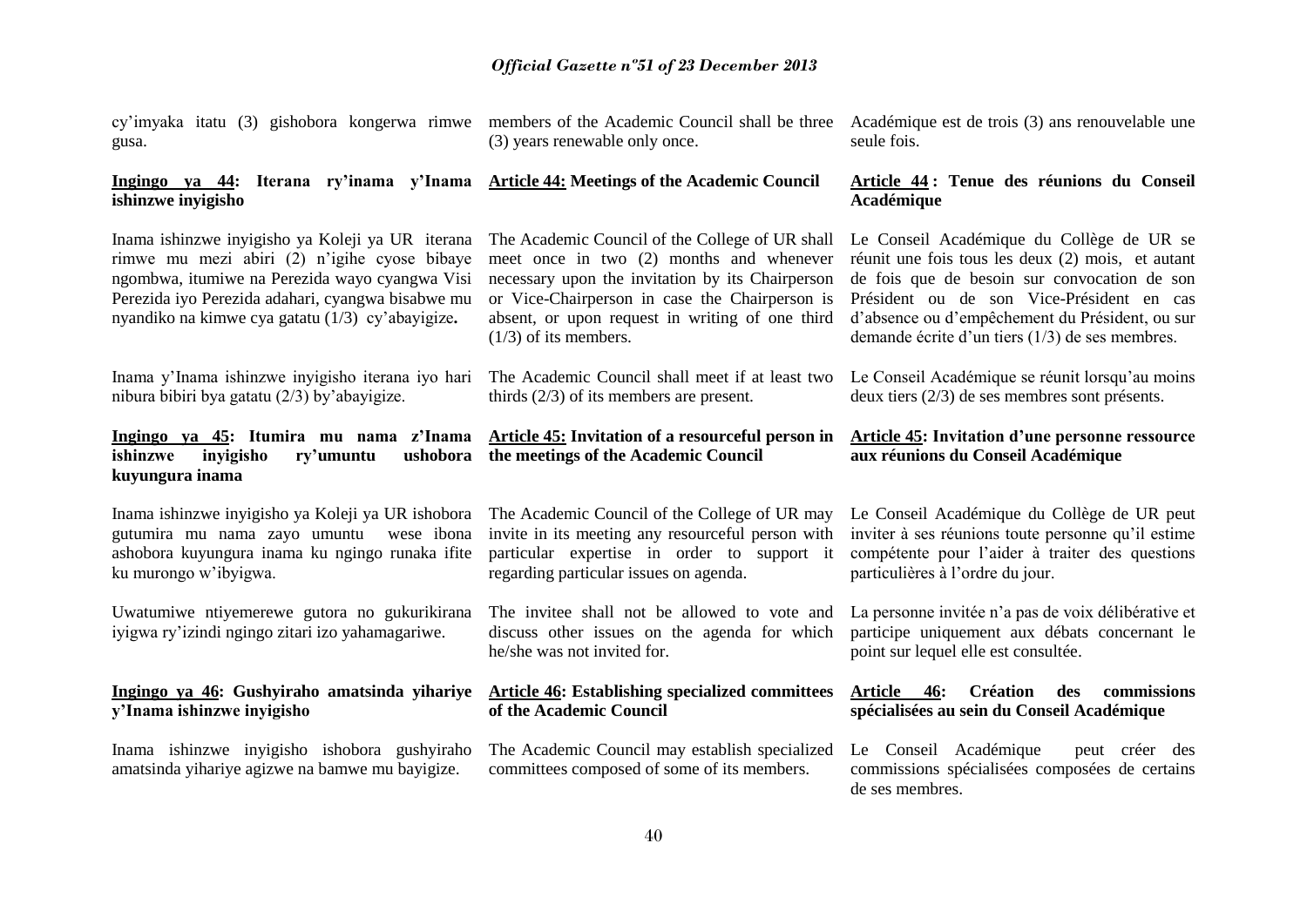| Akiciro ka 5: Inama y'Ishuri                                                                                                                                                                                            | <b>Sub-Section 5: School Council</b>                                                              | <b>Sous section 5: Conseil d'Ecole</b>                                                                                                                                                |  |  |  |  |  |  |
|-------------------------------------------------------------------------------------------------------------------------------------------------------------------------------------------------------------------------|---------------------------------------------------------------------------------------------------|---------------------------------------------------------------------------------------------------------------------------------------------------------------------------------------|--|--|--|--|--|--|
| Ingingo ya 47: Inshingano z'Inama y'Ishuri                                                                                                                                                                              | Article 47: Responsibilities of the School Article 47: Attributions du Conseil d'Ecole<br>Council |                                                                                                                                                                                       |  |  |  |  |  |  |
| Inama y'Ishuri ni rwo rwego rushinzwe inyigisho,<br>ubushakashatsi n'uburere ku rwego rw'Ishuri.                                                                                                                        | for academic affairs, research, and education at<br>the School level.                             | The School Council shall be the organ responsible Le Conseil d'Ecole est l'organe responsable des<br>affaires académiques, de la recherche et de<br>l'éducation au niveau de l'Ecole. |  |  |  |  |  |  |
| Inshingano z'Inama y'ishuri ni izi zikurikira:                                                                                                                                                                          | the following:                                                                                    | The responsibilities of the School Council shall be Les attributions du Conseil d'Ecole sont les<br>suivantes:                                                                        |  |  |  |  |  |  |
| 1° kwita ku mikorere rusange y'imirimo irebana 1° to ensure the general smooth running of 1° s'assurer du déroulement général des activités<br>n'ubuyobozi,<br>imyigishirize,<br>uburezi<br>n'ubushakashatsi mu Ishuri; | administrative, academic, educational and<br>research activities within the School;               | administratives, académiques, d'éducation et<br>de recherche au sein de l'école;                                                                                                      |  |  |  |  |  |  |
| $2^{\circ}$ kwakira no<br>kwemeza<br>raporo<br>z'Amashami;                                                                                                                                                              | z'Inama 2° to receive and approve Departmental Council<br>reports;                                | recevoir et approuver les rapports du Conseil<br>$2^{\circ}$<br>des Départements;                                                                                                     |  |  |  |  |  |  |
| 3° kwemeza amasomo agenewe buri mwarimu;                                                                                                                                                                                | $3^{\circ}$ to approve the workload of each academic $3^{\circ}$<br>staff;                        | approuver la charge horaire de chaque<br>membre du personnel académique;                                                                                                              |  |  |  |  |  |  |
| 4° kwemeza imishinga y'ubushakashatsi;                                                                                                                                                                                  | to approve research projects;<br>$4^{\circ}$                                                      | approuver les projets de recherche;<br>$4^{\circ}$                                                                                                                                    |  |  |  |  |  |  |
| gufata ibyemezo<br>$5^{\circ}$<br>y'abanyeshuri.                                                                                                                                                                        | ku birebana n'amanota $5^\circ$ to deliberate marks of students.                                  | délibération des résultats<br>$5^\circ$ faire la<br>des<br>étudiants.                                                                                                                 |  |  |  |  |  |  |
| Ingingo ya 48: Abagize Inama y'Ishuri                                                                                                                                                                                   | <b>Article 48: Membership of the School Council</b>                                               | <b>Article 48 : Composition du Conseil d'Ecole</b>                                                                                                                                    |  |  |  |  |  |  |
| Inama y'ishuri igizwe n'aba bakurikira:                                                                                                                                                                                 | The School Council shall be composed of:                                                          | Le Conseil d'Ecole est composé des membres<br>suivants:                                                                                                                               |  |  |  |  |  |  |
| 1° Umuyobozi w'ishuri, ari na we Perezida<br>wayo;                                                                                                                                                                      | 1° the Dean of the School, who shall be the<br>Chairperson;                                       | 1° le Doyen d'Ecole, qui en est le Président;                                                                                                                                         |  |  |  |  |  |  |
| Umuyobozi wungirije w'ishuri, ari na we<br>$2^{\circ}$<br>Visi-Perezida wayo;                                                                                                                                           | 2° the Deputy Dean of the School, who shall<br>be the Deputy Chairperson;                         | le Vice-Doyen d'Ecole, qui en est le<br>Vice-président;                                                                                                                               |  |  |  |  |  |  |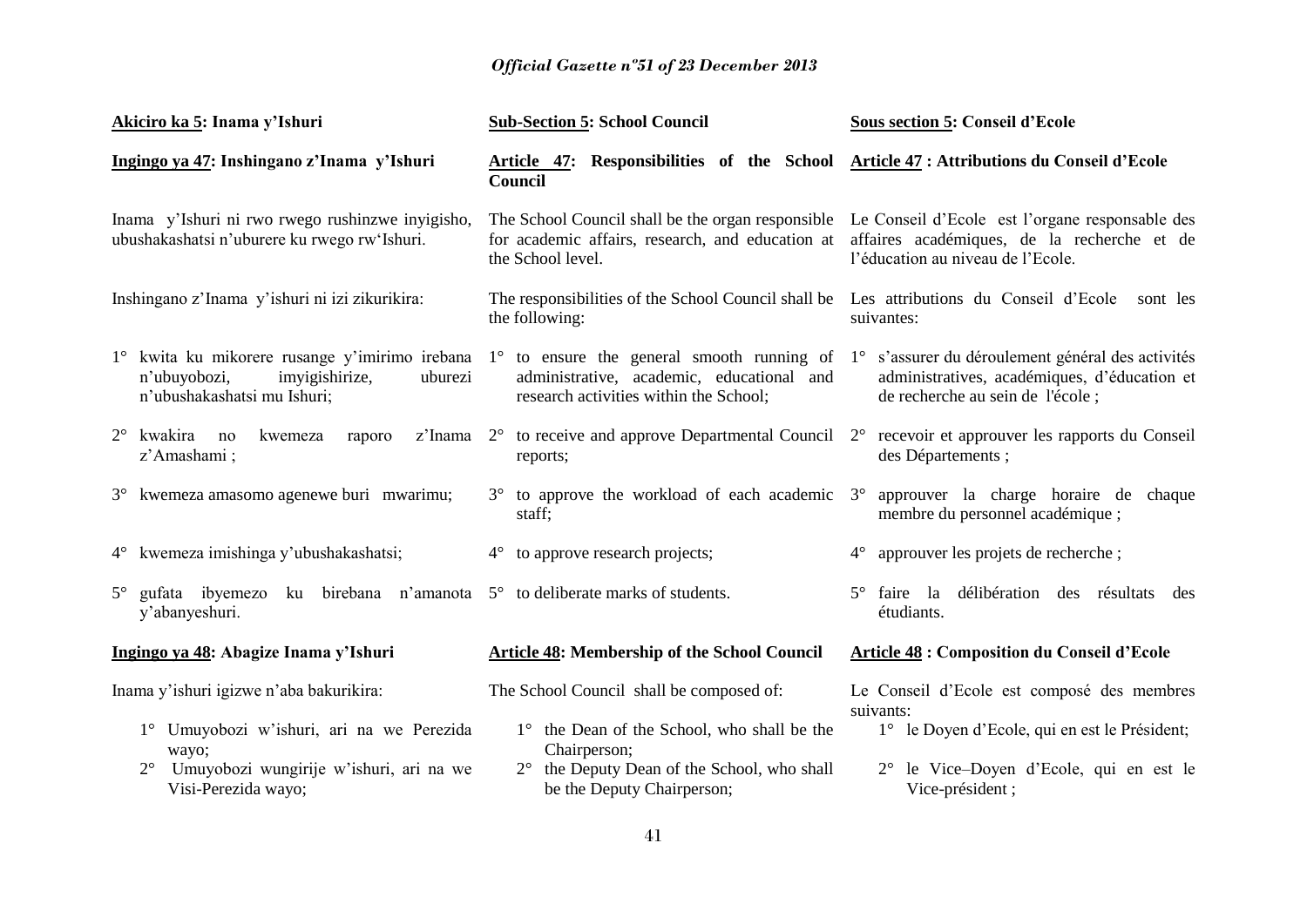| Abayobozi b'amashami;<br>$3^\circ$                                                                                                                               | 3° the Heads of Departments;                                                                                                                                                                   | 3° les Directeurs de Départements;                                                                                                                               |
|------------------------------------------------------------------------------------------------------------------------------------------------------------------|------------------------------------------------------------------------------------------------------------------------------------------------------------------------------------------------|------------------------------------------------------------------------------------------------------------------------------------------------------------------|
| Abarimu<br>n'abashakashatsi<br>bahoraho<br>$4^{\circ}$<br>b'ishuri;                                                                                              | 4° the permanent academic and research<br>staff of the School;                                                                                                                                 | le personnel académique et de recherche<br>$4^{\circ}$<br>permanente de l'école;                                                                                 |
| Umunyeshuri umwe (1) utorwa na bagenzi<br>$5^{\circ}$<br>be muri buri shami ry'ishuri.                                                                           | One (1) student from each Department of<br>$5^{\circ}$<br>the School elected by his/her fellow<br>students.                                                                                    | 5° un (1) étudiant par Département de<br>l'Ecole élu par ses pairs.                                                                                              |
| Abagize Inama ishinzwe inyigisho ya Koleji ya UR<br>bitoramo umwanditsi mu nama yayo ya mbere<br>utorwa mu bayobozi b'amashuri.                                  | During their first meeting, the members of the<br>Academic Council of the College of UR shall<br>elect among themselves, the raporteur. He/she<br>shall be elected among the Deans of Schools. | A la première séance, le Conseil Académique du<br>Collège de UR élit en son sein un rapporteur qui<br>est choisi parmi les Doyens d'Ecoles.                      |
| Uretse abari mu Nama ishinzwe inyigisho kubera<br>bashinzwe,<br>abandi<br>batorerwa<br>igihe<br>imirimo<br>cy'imyaka itatu (3) gishobora kongerwa rimwe<br>gusa. | With exception of ex-officio members of the<br>Academic Council, the term of office of the<br>members of the Academic Council shall be three<br>(3) years renewable only once.                 | A l'exception des membres d'office du Conseil<br>Académique, le mandat des membres du Conseil<br>Académique est de trois (3) ans renouvelable une<br>seule fois. |
|                                                                                                                                                                  |                                                                                                                                                                                                |                                                                                                                                                                  |
| Ingingo ya 49: Imikorere y'inama y'ishuri                                                                                                                        | <b>Article 49: Functioning of the School Council</b>                                                                                                                                           | Fonctionnement du Conseil<br>Article 49:<br>d'Ecole                                                                                                              |
| Ibyerekeye imikorere y'inama y'ishuri bigenwa<br>n'amategeko ngengamikorere ya UR.                                                                               | The functioning of the School Council shall be<br>determined by the internal rules and regulations of<br>UR.                                                                                   | Les modalités de fonctionnement du Conseil<br>d'Ecole sont déterminées par le règlement d'ordre<br>intérieur de UR.                                              |
| Akiciro ka 6: Inama y'Ishami                                                                                                                                     | <b>Sub-Section 6: Department Council</b>                                                                                                                                                       | Sous section 6: Conseil de Département                                                                                                                           |
| Ingingo ya 50: Inshingano z'Inama y'Ishami                                                                                                                       | Article 50: Responsibilities of the Department<br>Council                                                                                                                                      | <b>Attributions</b><br><b>Article 50:</b><br>du Conseil<br>de<br><b>Département</b>                                                                              |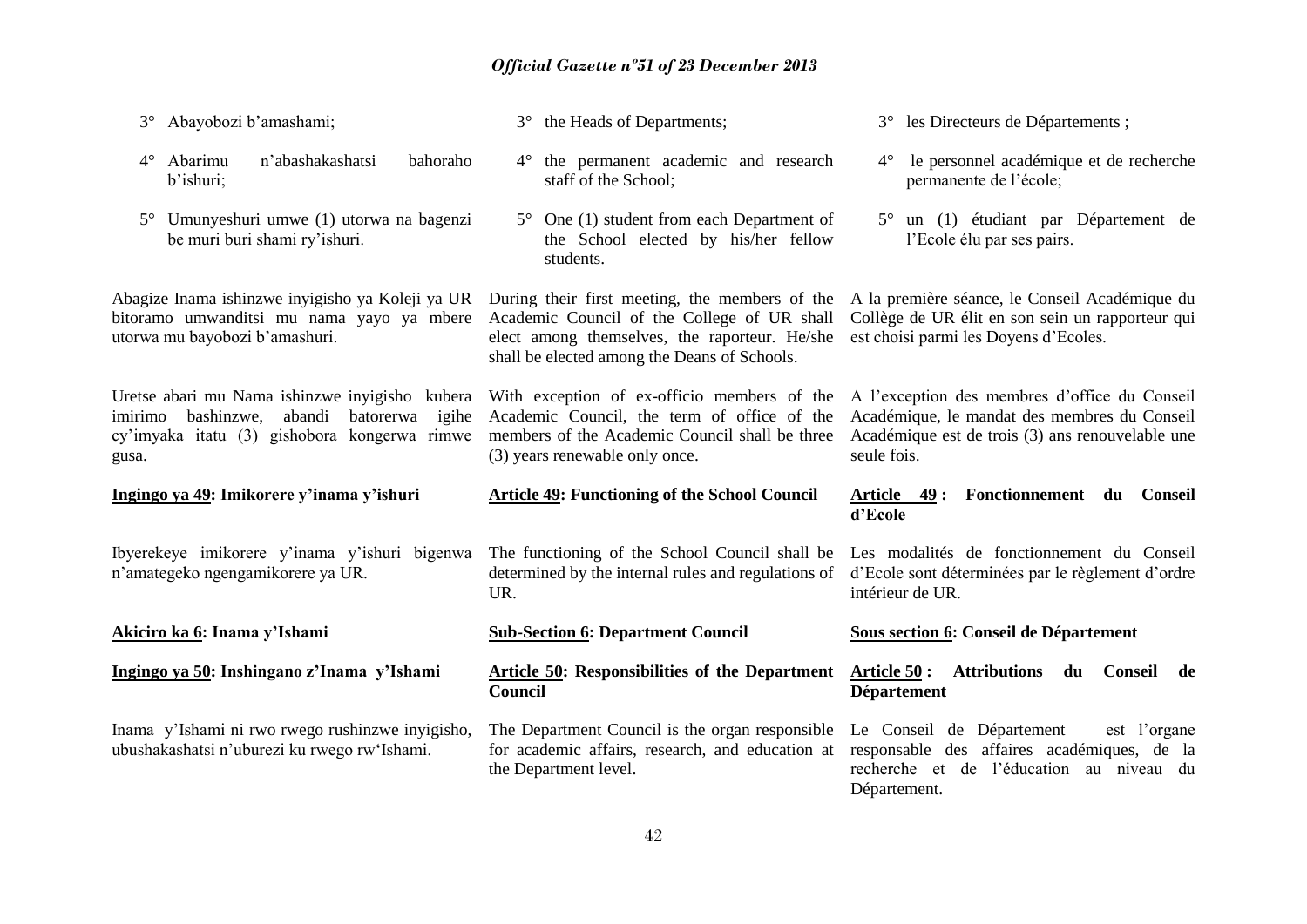Inama y'Ishami ifite inshingano zikurikira:

1° gutegura ingamba, gahunda n'ingengabihe z'inyigisho n'iz'ibikorwa by'ubushakashatsi by'Ishami, kuzishyikiriza ubuyobozi bw'Ishuri no kuzishyira mu bikorwa zimaze kwemezwa n'ubuyobozi bw'Ishuri;

- 2° gushyira mu bikorwa gahunda z'Ishuri zijyanye n'inshingano ziryo shami;
- 3° gutegura gahunda y'inyigisho no gukurikirana imyigire n'imyigishirize mu Ishami;
- 4° kugenzura ibyerekeye inyigisho, ubushakashatsi n'uburere mu Ishami;
- 5° kugira uruhare mu itegurwa ry'iteganyabikorwa ry'Ishuri no gushyira mu bikorwa ibikorwa birebana n'ishami;
- 6° gutegura no kugeza ku buyobozi bw'Ishuri raporo ya buri kwezi ku bikorwa byose byerekeye inyigisho, ubushakashatsi n'uburere;
- 7° gutunganya izindi nshingano ishobora guhabwa n'ubuyobozi bw'Ishuri.

The responsibilities of the Department Council Les attributions du Conseil de Département sont shall be the following**:** les suivantes:

- 1° to develop strategies, the program and the timetable of courses and research activities in the Department, submit them to the school administration and implement them after approval by the School's administration;
- $2^{\circ}$  to implement the programs of the school  $2^{\circ}$ in relation with the mission of the Department:
- $3^\circ$  to prepare the curriculum and follow up  $3^\circ$ on the learning and teaching activities within the Department;
- research and education within the Department;
- $5^\circ$  to actively participate in the development  $5^\circ$ of School's plan of action and implement the activities falling under the department responsibilities;
- $6^{\circ}$  to prepare and submit to the  $6^{\circ}$ administration of the School the monthly report of all activities relating to the teaching, research and education;
- $7^\circ$  to perform any other activity as may be  $7^\circ$ assigned by the School's administration.

- 1° élaborer les stratégies, le programme et l'horaire des cours et des activités de recherche au sein du Département, les soumettre à l'administration de l'école et les mettre en application après approbation par l'administration de l'Ecole;
- 2° mettre en application les programmes de l'école en rapport avec la mission du Département;
- 3° élaborer le programme de cours et faire le suivi de l'apprentissage et de l'enseignement au sein du Département;
- 4° to oversee the activities of teaching, 4° contrôler les activités d'enseignement, de recherche et d'éducation au sein du Département;
	- participer activement à l'élaboration du plan d'action de l'Ecole et mettre en oeuvre les activités sous la responsabilité du Département;
	- 6° élaborer et soumettre à l'administration de l'Ecole le rapport mensuel de toutes les activités relatives à l'enseignement, la recherche et l'éducation;
	- 7° exécuter toute autre activité lui confiée par l'administration de l'Ecole.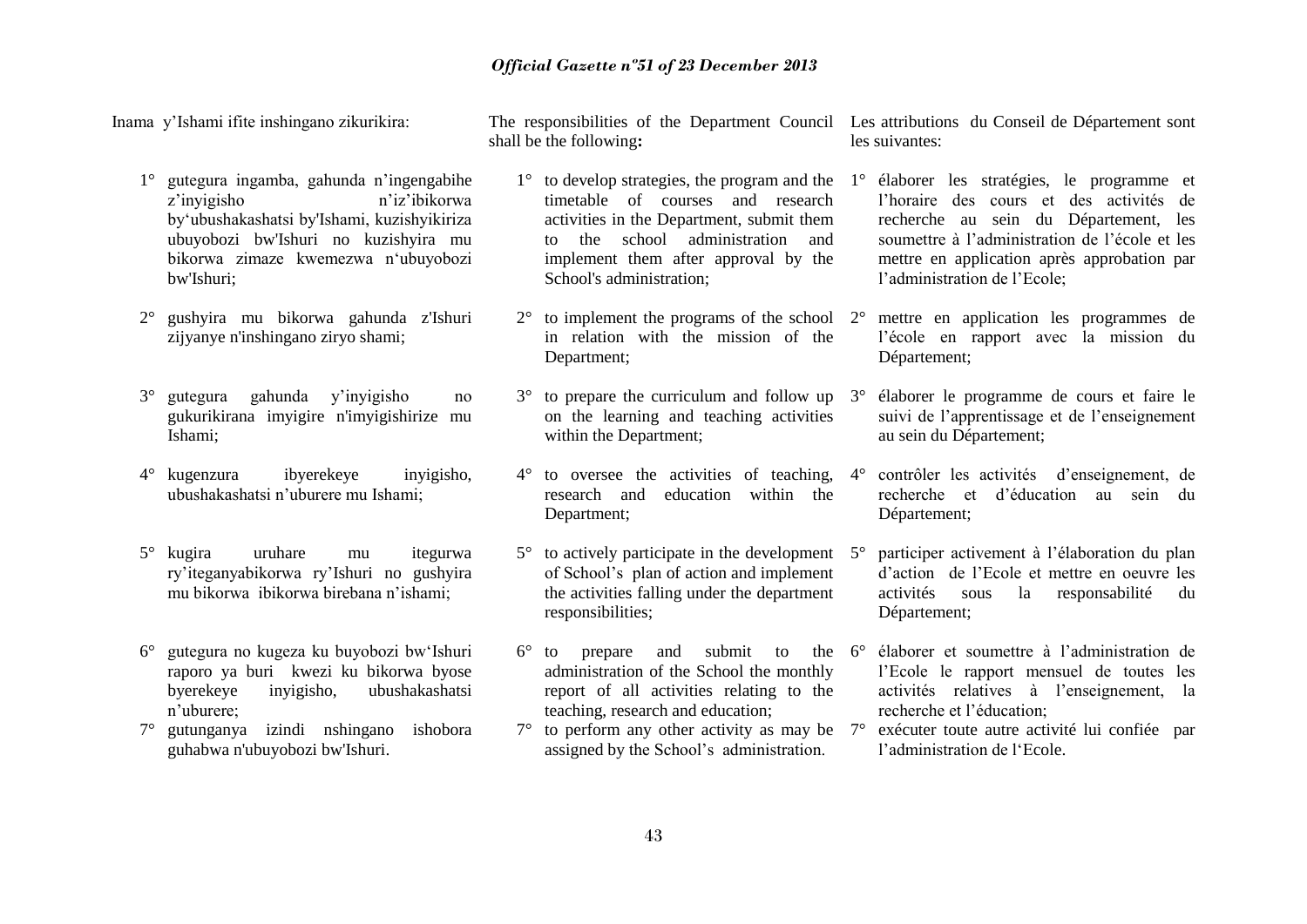| Ingingo ya 51: Abagize Inama y'Ishami                                                                                          | Article 51: Membership of the Department Article 51:<br>Council                                                                                                  | Composition<br>du<br>Conseil de<br><b>Département</b>                                                                                                                              |  |  |  |
|--------------------------------------------------------------------------------------------------------------------------------|------------------------------------------------------------------------------------------------------------------------------------------------------------------|------------------------------------------------------------------------------------------------------------------------------------------------------------------------------------|--|--|--|
| Inama y'Ishami igizwe n'aba bakurikira:                                                                                        | The Department Council shall be composed of:                                                                                                                     | Le Conseil de Département est composé des<br>membres suivants:                                                                                                                     |  |  |  |
| 1° Umuyobozi w'Ishami, ari na we Perezida<br>wayo;                                                                             | 1° the Head of the Department, who shall be<br>the Chairperson;                                                                                                  | 1° le Chef de Département, qui en est le<br>Président;                                                                                                                             |  |  |  |
| n'abashakashatsi<br>Abarimu<br>bahoraho<br>$2^{\circ}$<br>b'Ishami;                                                            | the academic and research permanent<br>$2^{\circ}$<br>staff of the Department;                                                                                   | 2° le personnel académique et permanent de<br>recherche du Département;                                                                                                            |  |  |  |
| Umunyeshuri umwe (1) utorwa na bagenzi<br>$3^\circ$<br>be mu rwego rw'Ishami.                                                  | $3^{\circ}$ One (1) student elected by his/her peers<br>students at the department level.                                                                        | $3^{\circ}$ un (1) étudiant élu par ses pairs au niveau<br>du Département.                                                                                                         |  |  |  |
| Ingingo ya 52: Imikorere y'Inama y'ishami                                                                                      | <b>Article 52: Functioning of the Department</b><br>Council                                                                                                      | Article 52: Fonctionnement du Conseil de<br><b>Département</b>                                                                                                                     |  |  |  |
| ngengamikorere<br>UR<br>Amategeko<br>ya<br>agena<br>ibyerekeye imikorere y'Inama y'Ishami.                                     | The internal rules and regulations of UR shall<br>determine the functioning of the Department<br>Council.                                                        | Le règlement d'ordre intérieur de UR détermine<br>les modalités de fonctionnement du Conseil de<br>Département.                                                                    |  |  |  |
| Icyiciro cya 3: Amategeko ngengamikorere                                                                                       | <b>Section 3: Internal rules and regulations</b>                                                                                                                 | Section 3 : Règlement d'ordre intérieur                                                                                                                                            |  |  |  |
| Ingingo ya 53: Amategeko ngengamikorere                                                                                        | Article 53: Internal rules and regulations                                                                                                                       | Article 53 : Règlement d'ordre intérieur                                                                                                                                           |  |  |  |
| Ibindi bijyanye n'imiterere n'imikorere by'inzego<br>bidateganyijwe n'iri teka biteganywa n'amategeko<br>ngengamikorere ya UR. | Internal rules and regulations shall determine<br>other issues related to the organisation and<br>functioning of organs of UR not provided for by<br>this Order. | Le règlement d'ordre intérieur détermine d'autres<br>dispositions<br>relatives<br>à<br>l'organisation et<br>fonctionnement des organes de UR non prévues<br>par le présent arrêté. |  |  |  |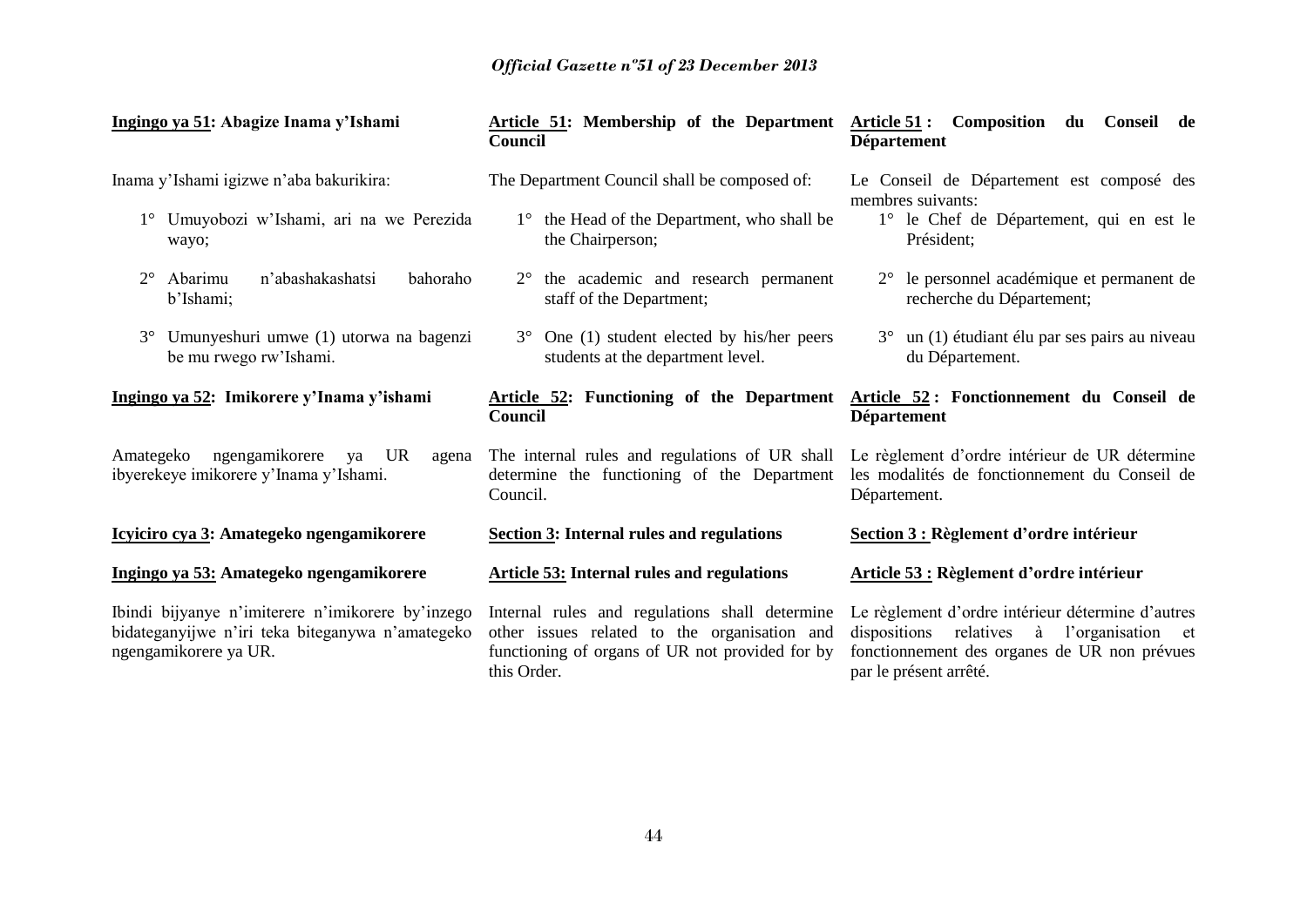| UMUTWE WA IV : INGINGO ZISOZA                                                                                                                | <b>CHAPTER IV: FINAL PROVISIONS</b>                                                                                      | <b>CHAPITRE IV: DISPOSITIONS FINALES</b>                                                                           |  |  |
|----------------------------------------------------------------------------------------------------------------------------------------------|--------------------------------------------------------------------------------------------------------------------------|--------------------------------------------------------------------------------------------------------------------|--|--|
| Ingingo ya 54: Ushinzwe kubahiriza iri teka                                                                                                  | Article 54: Authority responsible for the<br>implementation of this Order                                                | Article 54: Autorité chargée de l'exécution du<br>présent arrêté                                                   |  |  |
| Minisitiri w'Uburezi asabwe kubahiriza iri teka.                                                                                             | The Minister of Education is entrusted with the<br>implementation of this Order.                                         | Le Ministre de l'Education est chargé de<br>l'exécution du présent arrêté.                                         |  |  |
| Ingingo ya 55: Ivanwaho ry'ingingo zinyuranyije Article 55: Repealing provision                                                              |                                                                                                                          | <b>Article 55 : Disposition abrogatoire</b>                                                                        |  |  |
| n'iri teka<br>Ingingo zose z'amateka abanziriza iri kandi All prior provisions contrary to this Order are<br>zinyuranyije na ryo zivanyweho. | hereby repealed.                                                                                                         | Toutes les dispositions antérieures contraires au<br>présent arrêté sont abrogées.                                 |  |  |
| Ingingo ya 56:<br><b>Igihe</b><br>iteka                                                                                                      | ritangirira Article 56 : Commencement                                                                                    | Article 56 : Entrée en vigueur                                                                                     |  |  |
| gukurikizwa<br>Iri teka ritangira<br>gukurikizwa<br>ku munsi<br>ritangarijweho mu Igazeti ya Leta ya Repubulika<br>y'u Rwanda.               | This Order shall come into force on the date of its<br>publication in the Official Gazette of the Republic<br>of Rwanda. | Le présent arrêté entre en vigueur le jour de sa<br>publication au Journal Officiel de la République<br>du Rwanda. |  |  |
| Kigali, kuwa 02/12/2013                                                                                                                      | Kigali, on 02/12/2013                                                                                                    | Kigali, le 02/12/2013                                                                                              |  |  |
| $(s\acute{e})$<br>Dr. HABUMUREMYI Pierre Damien<br>Minisitiri w'Intebe                                                                       | $(s\acute{e})$<br>Dr. HABUMUREMYI Pierre Damien<br>Prime Minister                                                        | $(s\acute{e})$<br>Dr. HABUMUREMYI Pierre Damien<br><b>Premier Ministre</b>                                         |  |  |
| $(s\acute{e})$                                                                                                                               | $(s\acute{e})$                                                                                                           | $(s\acute{e})$                                                                                                     |  |  |
| <b>BIRUTA Vincent</b><br>Minisitiri w'Uburezi                                                                                                | <b>BIRUTA Vincent</b><br>Minister of Education                                                                           | <b>BIRUTA Vincent</b><br>Ministre de l'Education                                                                   |  |  |
| Bibonywe kandi bishyizweho Ikirango cya<br>Repubulika:                                                                                       | Seen and sealed with the Seal of the Republic:                                                                           | Vu et scellé du Sceau de la République :                                                                           |  |  |
| $(s\acute{e})$                                                                                                                               | $(s\acute{e})$                                                                                                           | $(s\acute{e})$                                                                                                     |  |  |
| <b>BUSINGYE Johnston</b>                                                                                                                     | <b>BUSINGYE Johnston</b>                                                                                                 | <b>BUSINGYE Johnston</b>                                                                                           |  |  |

**BUSINGYE Johnston** Ministre de la Justice / Garde des Sceaux

Minister of Justice / Attorney General

Minisitiri w'Ubutabera / Intumwa Nkuru ya Leta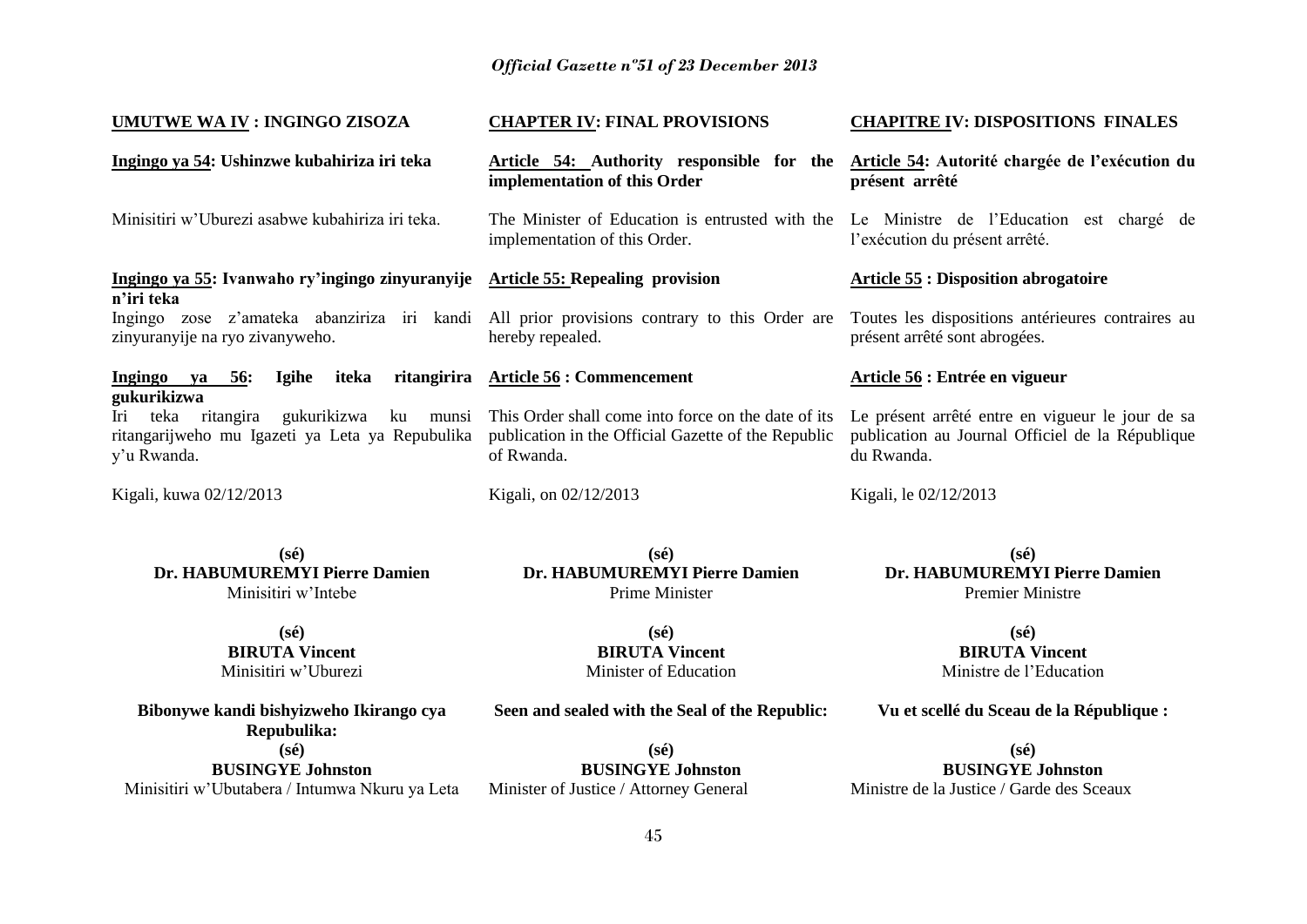#### **ITEKA RYA MINISITIRI W'INTEBE N°219/03 PRIME MINISTER'S ORDER N°219/03 OF ARRETE DU PREMIER MINISTRE N°219/03 RYO KUWA 03/12/2013 RISHYIRAHO 03/12/2013 APPOINTING A DIRECTOR UMUYOBOZI DU 03/12/2013 PORTANT NOMINATION D'UN DIRECTEUR**

#### **ISHAKIRO Ingingo ya mbere** : **Ishyirwaho Ingingo 2** : **Abashinzwe kubahiriza iri teka Ingingo ya 3**: **Ivanwaho ry'ingingo zinyuranyije Article 3 : Repealing provision n'iri teka Ingingo ya 4** : **Igihe iteka ritangira gukurikizwa TABLE OF CONTENTS Article One: Appointment Article 2: Authorities responsible for the Article 2** : **Autorités chargées de l'exécution du implementation of this Order Article 4 : Commencement TABLE DES MATIERES Article premier: Nomination présent arrêté Article 3 : Disposition abrogatoire Article 4 : Entrée en vigueur**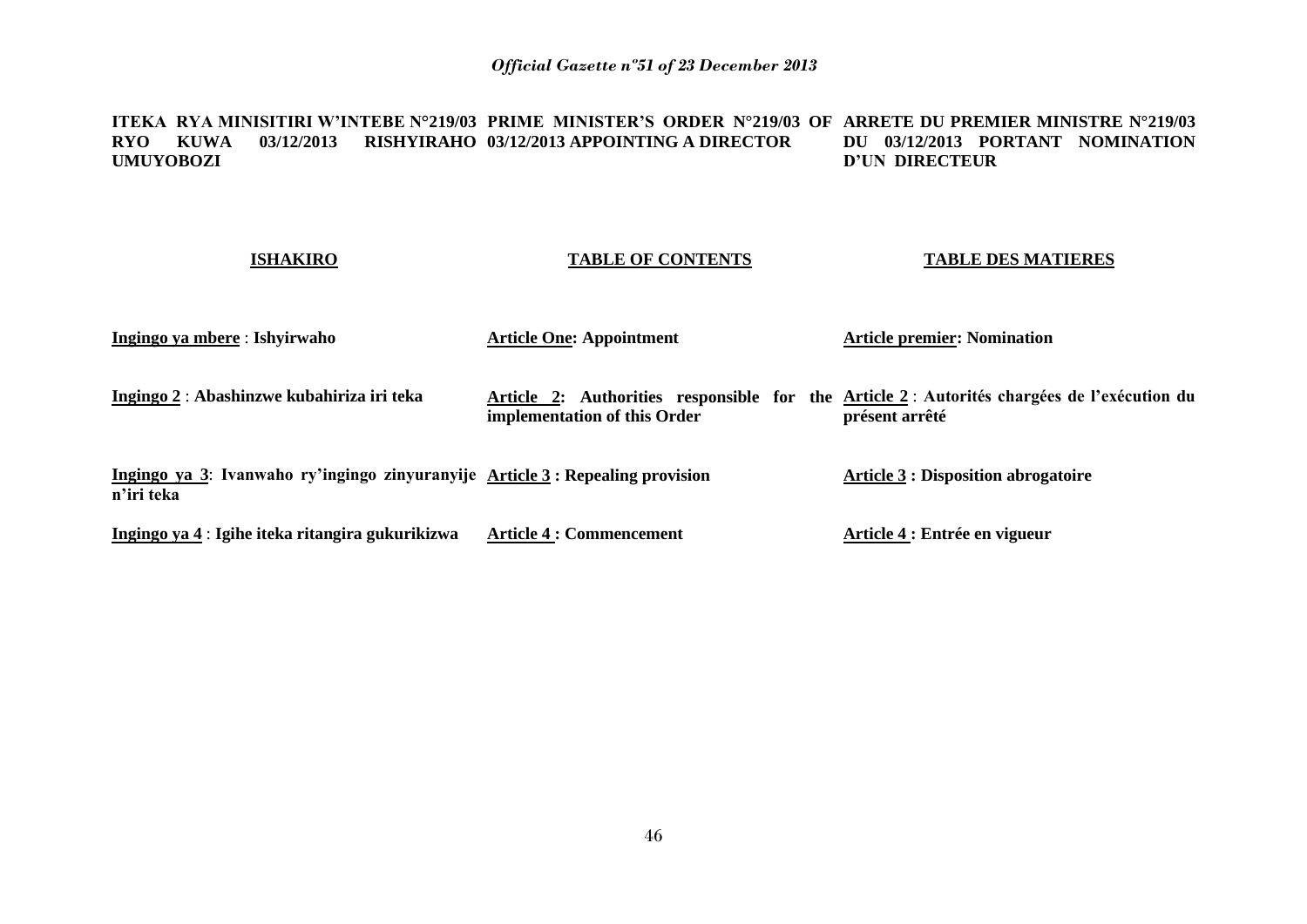#### **ITEKA RYA MINISITIRI N°219/03 RYO KUWA 03/12/2013 03/12/2013 APPOINTING A DIRECTOR RISHYIRAHO UMUYOBOZI PRIME MINISTER'S ORDER N°219/03 OF ARRETE DU PREMIER MINISTRE N°219/03 DU 03/12/2013 PORTANT NOMINATION D'UN DIRECTEUR**

**Minisitiri w'Intebe;**

n'Igenamigambi.

**The Prime Minister;**

**Le Premier Ministre ;**

Economique.

Ashingiye ku Itegeko Nshinga rya Repubulika y'u Pursuant to the Constitution of the Republic of Vu la Constitution de la République du Rwanda du Rwanda ryo kuwa 04 Kamena 2003 nk'uko Rwanda of 04 June 2003 as amended to date, 04 juin 2003 telle que révisée à ce jour, ryavuguruwe kugeza ubu, cyane cyane mu ngingo especially in Articles 118, 119 and 121; zaryo, iya 118 , iya 119 n'iya 121; spécialement en ses articles 118, 119 et 121;

Ashingiye ku Itegeko n° 86/2013 ryo kuwa Pursuant to Law n° 86/2013 of 11/09/2013 Vu la Loi n° 86/2013 du 11/09/2013 portant Statut 11/09/2013 rishyiraho Sitati Rusange igenga establishing the General Statutes for public service, Général de la Fonction Publique, spécialement en Abakozi ba Leta, cyane cyane mu ngingo zaryo, iya especially in Articles 4, 6, 7 and 8; 4, iya 6, iya 7 n'iya 8; ses articles 4, 6, 7 et 8;

Bisabwe na Minisitiri w'Abakozi ba Leta On-proposal-by-the-Minister-of-Public-Service-and-Sur-proposition du Ministre de la Fonction n'Umurimo; Labour; Publique et du Travail ;

Inama y'Abaminisitiri yateranye ku wa 23/10/2013, After consideration and approval by the Cabinet, in Après examen et adoption par le Conseil des imaze kubisuzuma no kubyemeza; its session of 23/10/2013; Ministres en sa séance du 23/10/2013;

**ATEGETSE: HEREBY ORDERS: ARRETE :**

| Ingingo ya mbere : Ishyirwaho |  |  | <b>Article One: Appointment</b>                                                                                                                  |  | <b>Article premier: Nomination</b> |  |  |
|-------------------------------|--|--|--------------------------------------------------------------------------------------------------------------------------------------------------|--|------------------------------------|--|--|
|                               |  |  | Bwana NZAYIKORERA Jonathan agizwe Mr. NZAYIKORERA Jonathan is hereby Monsieur-NZAYIKORERA Jonathan est nommé                                     |  |                                    |  |  |
|                               |  |  | Umuyobozi ushinzwe kwegereza inzego z'ibanze appointed Director of Fiscal Decentralisation in Directeur chargé de la Décentralisation Fiscale au |  |                                    |  |  |
|                               |  |  | ingengo y'imari muri Minisiteri y'Imari the Ministry of Finance and Economic Planning. Ministère des Finances et de la Planification             |  |                                    |  |  |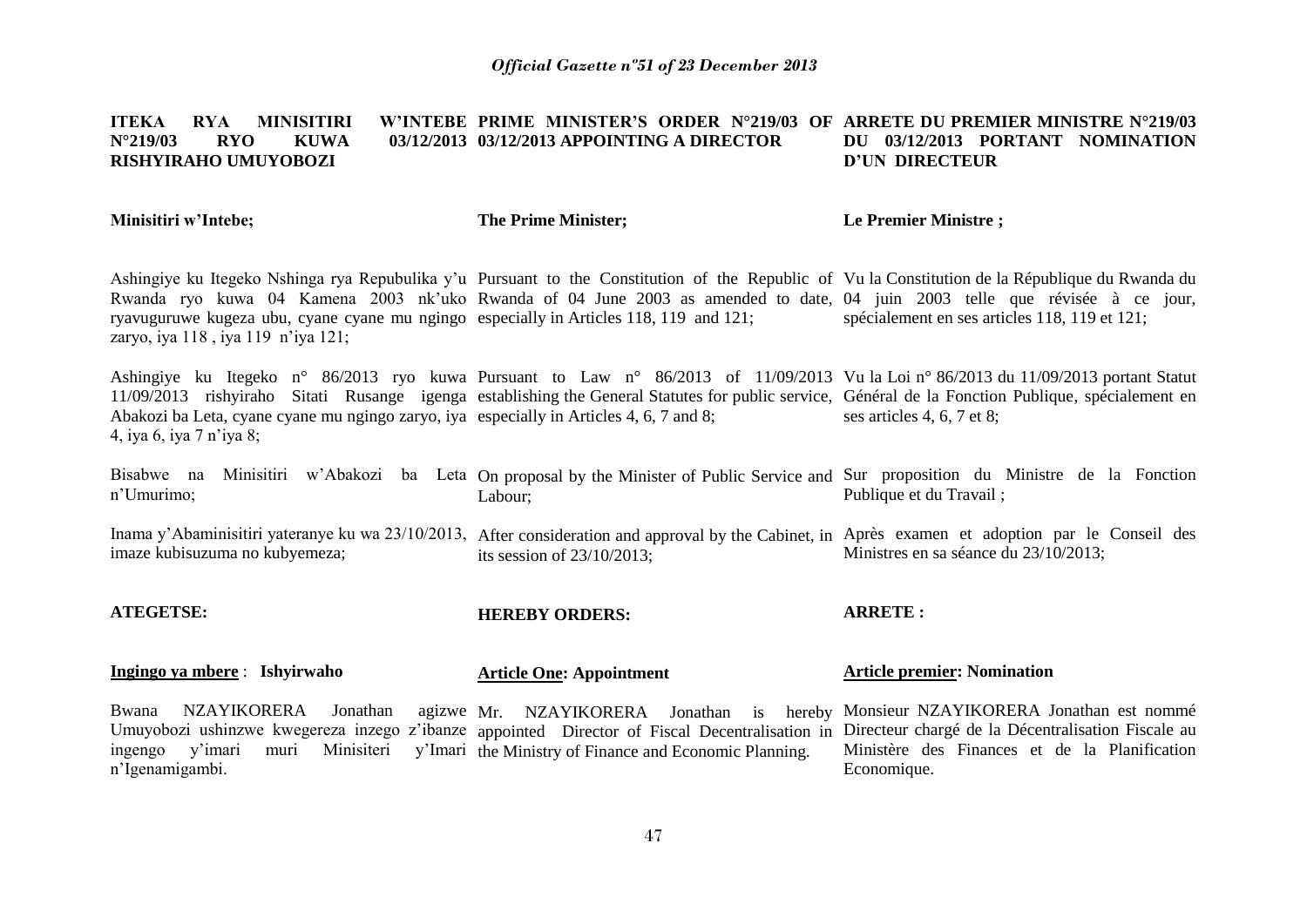| Ingingo ya 2: Abashinzwe kubahiriza iri teka                                                                                                                                                                                                                                                                          | Article 2: Authorities responsible for the Article 2 : Autorités chargées de l'exécution du<br>implementation of this Order | présent arrêté                                                                                            |
|-----------------------------------------------------------------------------------------------------------------------------------------------------------------------------------------------------------------------------------------------------------------------------------------------------------------------|-----------------------------------------------------------------------------------------------------------------------------|-----------------------------------------------------------------------------------------------------------|
| Minisitiri w'Abakozi ba Leta n'Umurimo na The Minister of Public Service and Labour and the Le Ministre de la Fonction Publique et du Travail<br>Minisitiri w'Imari n'Igenamigambi bashinzwe Minister of Finance and Economic Planning are et le Ministre des Finances et de la Planification<br>kubahiriza iri teka. | entrusted with the implementation of this Order.                                                                            | Economique sont chargés de l'exécution du présent<br>arrêté.                                              |
| Ingingo ya 3: Ivanwaho ry'ingingo zinyuranyije Article 3: Repealing provision<br>n'iri teka                                                                                                                                                                                                                           |                                                                                                                             | <b>Article 3 : Disposition abrogatoire</b>                                                                |
| Ingingo zose z'amateka abanziriza iri kandi All prior provisions contrary to this Order are Toutes les dispositions antérieures contraires au<br>zinyuranyije na ryo zivanyweho.                                                                                                                                      | hereby repealed.                                                                                                            | présent arrêté sont abrogées.                                                                             |
| Ingingo ya 4: Igihe iteka ritangira gukurikizwa                                                                                                                                                                                                                                                                       | <b>Article 4: Commencement</b>                                                                                              | Article 4 : Entrée en vigueur                                                                             |
| Iri teka ritangira<br>rishyiriweho umukono. Agaciro karyo gahera ku signature. It takes effect as of 23/10/2013.<br>wa 23/10/2013.                                                                                                                                                                                    | gukurikizwa ku munsi This Order shall come into force on the date of its                                                    | Le présent arrêté entre en vigueur le jour de sa<br>signature. Il sort ses effets à partir du 23/10/2013. |

Kigali, ku wa 03/12/2013 Kigali, on 03/12/2013 Kigali, le 03/12/2013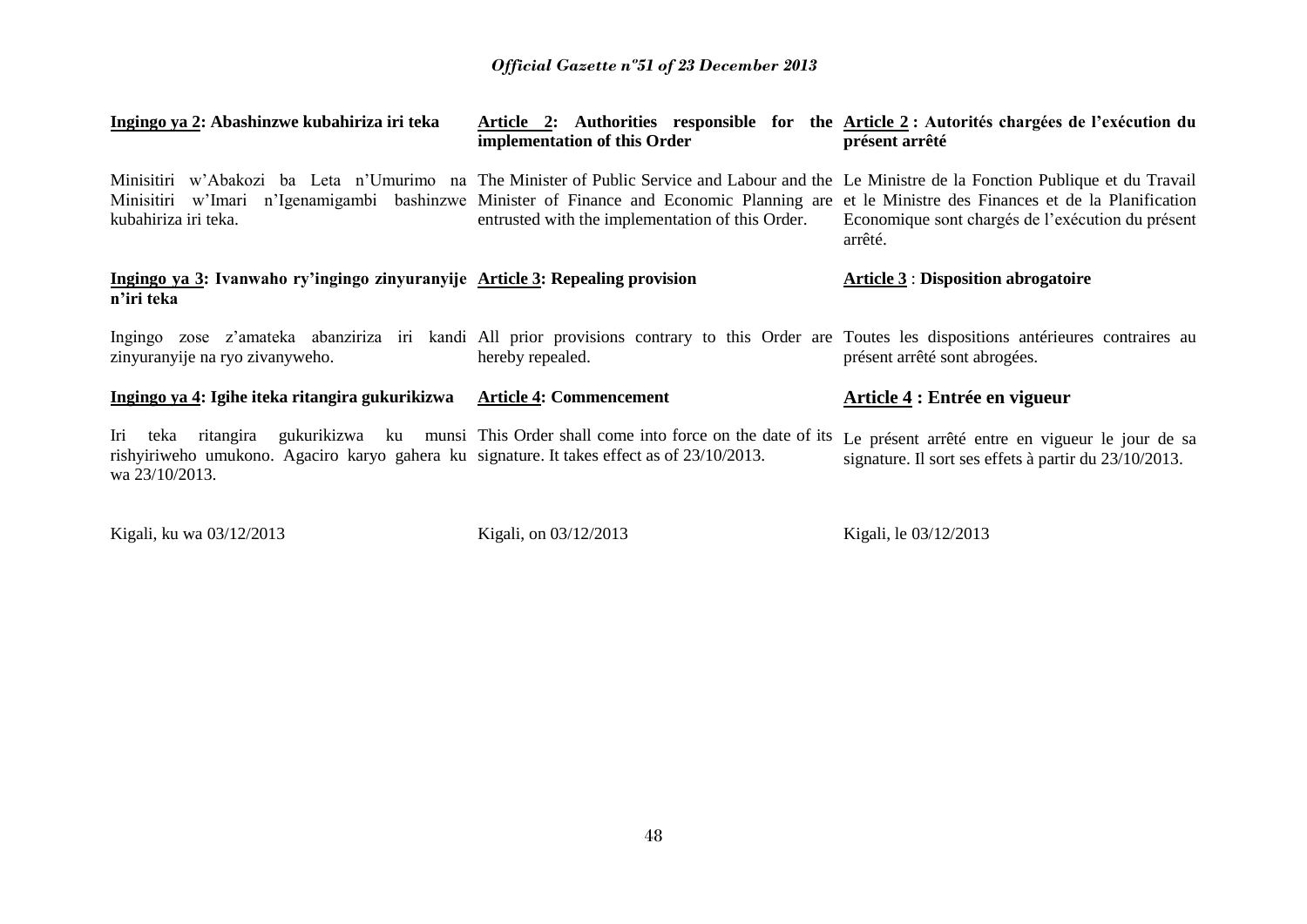**(sé) Dr. HABUMUREMYI Pierre Damien** Minisitiri w'Intebe

**(sé) Dr. HABUMUREMYI Pierre Damien** Prime Minister

**(sé) Dr. HABUMUREMYI Pierre Damien** Premier Ministre

**(sé) MUREKEZI Anastase** Minisitiri w'Abakozi ba Leta n'Umurimo

**(sé) MUREKEZI Anastase** Minister of Public Service and Labour

**(sé) MUREKEZI Anastase** Ministre de la Fonction Publique et du Travail

**Bibonywe kandi bishyizweho Ikirango cya Seen and sealed with the Seal of the Republic: Repubulika:**

**Vu et scellé du Sceau de la République :**

**(sé) BUSINGYE Johnston** Minisitiri w'Ubutabera / Intumwa Nkuru ya Leta

**(sé) BUSINGYE Johnston** Minister of Justice /Attorney General

**(sé) BUSINGYE Johnston** Ministre de la Justice / Garde des Sceaux

49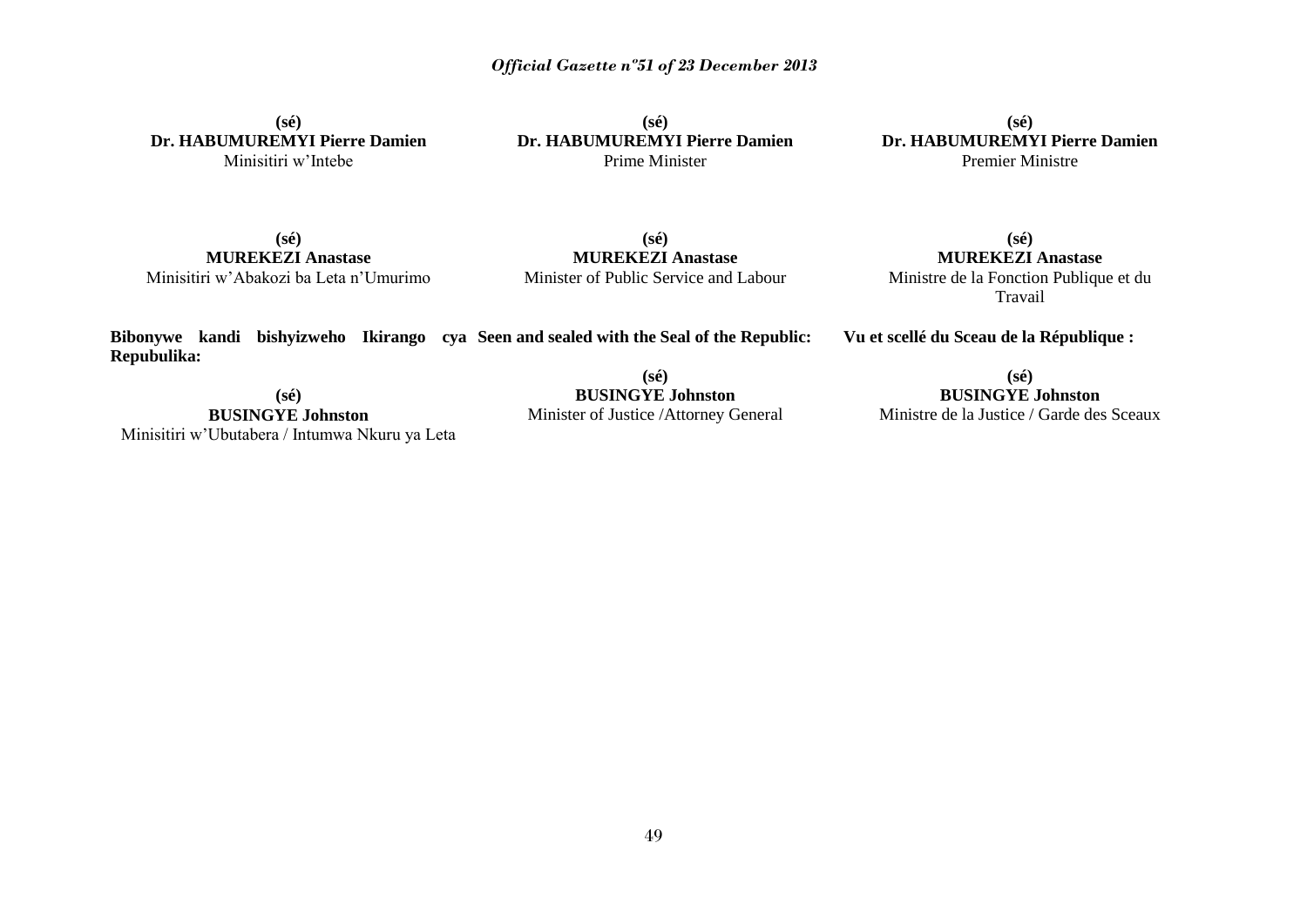**ITEKA RYA MINISITIRI W'INTEBE N° 220/03 PRIME MINISTER'S ORDER N° 220/03 OF ARRETE DU PREMIER MINISTRE N° 220/03 RYO KUWA 03/12/2013 RYEMERERA 03/12/2013 AUTHORIZING A LEAVE OF DU 03/12/2013 ACCORDANT LA MISE EN**  UMUYOBOZI GUHAGARIKA AKAZI MU ABSENCE FOR NON SPECIFIC PERIOD DISPONIBILITE A UN DIRECTEUR **GIHE KITAZWI TO A DIRECTOR** 

| <b>ISHAKIRO</b>                                                                               | <b>TABLE OF CONTENTS</b>                                                                                                     | <b>TABLE DES MATIERES</b>                  |
|-----------------------------------------------------------------------------------------------|------------------------------------------------------------------------------------------------------------------------------|--------------------------------------------|
| Ingingo ya mbere: Icyo iri teka rigamije                                                      | <b>Article One: Purpose of this Order</b>                                                                                    | Article premier: Objet du présent arrêté   |
| Ingingo ya 2: Guhagarika akazi mu gihe kitazwi                                                | Article 2: Leave of absence for non-specific Article 2 : Mise en disponibilité<br>period                                     |                                            |
| Ingingo ya 3: Abashinzwe kubahiriza iri teka                                                  | Article 3 : Authorities responsible for the Article 3 : Autorités chargées de l'exécution du<br>implementation of this Order | présent arrêté                             |
| Ingingo ya 4 : Ivanwaho ry'ingingo zinyuranyije Article 4 : Repealing provision<br>n'iri teka |                                                                                                                              | <b>Article 4 : Disposition abrogatoire</b> |
| Ingingo ya 5 : Igihe iteka ritangira gukurikizwa                                              | <b>Article 5: Commencement</b>                                                                                               | Article 5 : Entrée en vigueur              |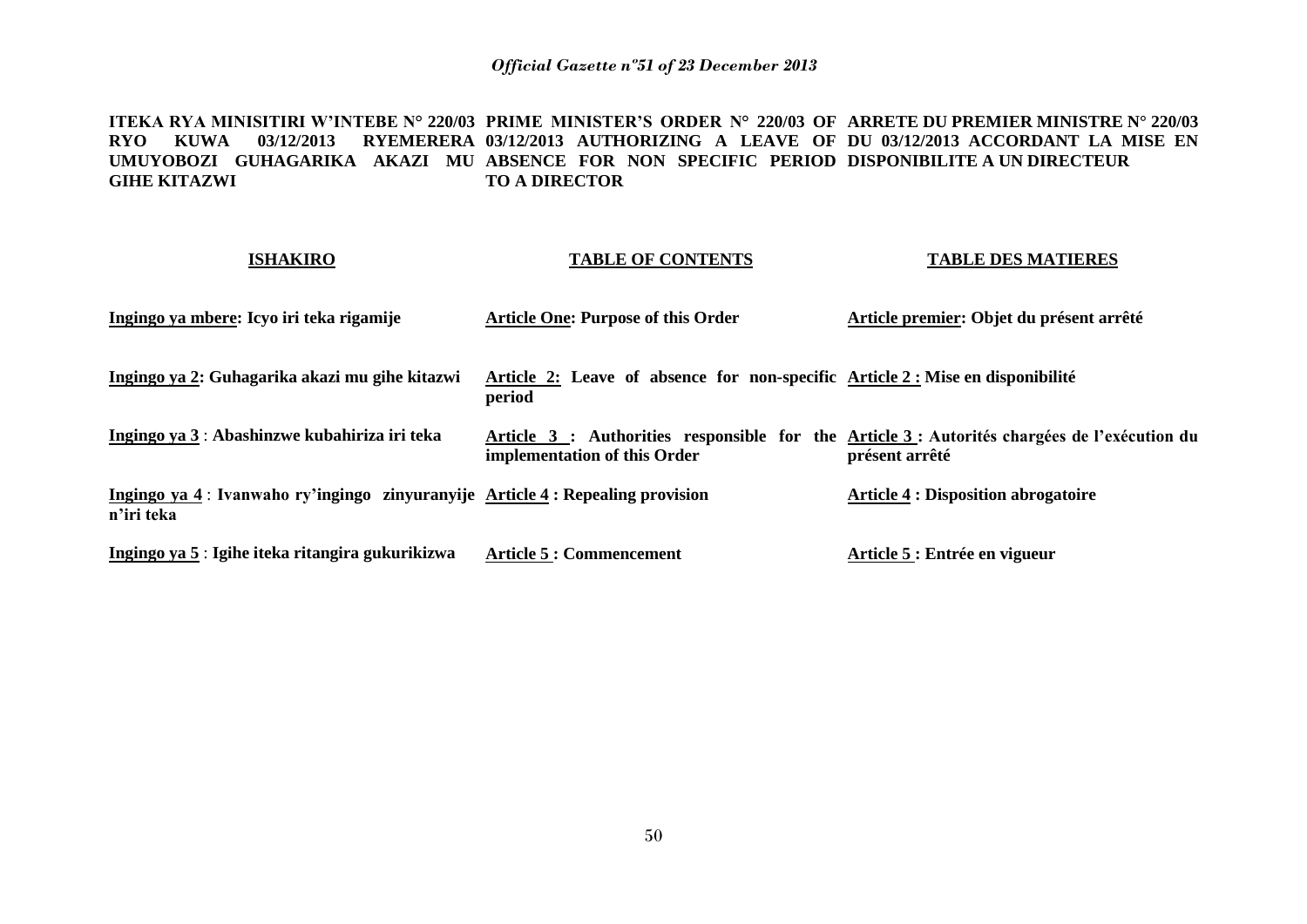#### **ITEKA RYA MINISITIRI W'INTEBE N° 220/03 PRIME MINISTER'S ORDER N° 220/03 OF ARRETE DU PREMIER MINISTRE N° 220/03 RYO KUWA 03/12/2013 RYEMERERA 03/12/2013 AUTHORIZING A LEAVE OF DU 03/12/2013 ACCORDANT LA MISE EN**  UMUYOBOZI GUHAGARIKA AKAZI MU ABSENCE FOR NON SPECIFIC PERIOD DISPONIBILITE A UN DIRECTEUR **GIHE KITAZWI TO A DIRECTOR**

| Minisitiri w'Intebe, | The Prime Minister, | Le Premier Ministre, |
|----------------------|---------------------|----------------------|
|                      |                     |                      |

Ashingiye ku Itegeko Nshinga rya Repubulika y'u Pursuant to the Constitution of the Republic of Vu la Constitution de la République du Rwanda du Rwanda ryo ku wa 04 Kamena 2003 nk'uko Rwanda of 04 June 2003 as amended to date, 04 juin 2003 telle que révisée à ce jour, ryavuguruwe kugeza ubu, cyane cyane mu ngingo especially in Articles 118, 119, 120 and 201; zaryo, iya 118, iya 119, iya 120 n'iya 201; spécialement en ses articles 118, 119, 120 et 201;

Ashingiye ku Itegeko n° 86/2013 ryo ku wa Pursuant to Law n° 86/2013 of 11/09/2013 Vu la Loi n° 86/2013 du 11/09/2013 portant Statut 11/09/2013 rishyiraho Sitati Rusange igenga establishing the General Statutes for Public Général de la Fonction Publique, spécialement en Abakozi ba Leta, cyane cyane mu ngingo yaryo ya Service, especially in Article 105; 105; son article 105;

Bisabwe na Minisitiri w'Abakozi ba Leta On-proposal-by-the-Minister-of-Public-Service-and-Sur-proposition du Ministre de la Fonction n'Umurimo; Labour; Publique et du Travail ;

Inama y'Abaminisitiri yateranye ku wa 09/10/2013 After consideration and approval by the Cabinet Après examen et adoption par le Conseil des imaze kubisuzuma no kubyemeza; in its session of 09/10/2013; Ministres en sa séance du 09/10/2013;

**ATEGETSE: Ingingo ya mbere: Icyo iri teka rigamije** Iri teka ryemerera Umuyobozi guhagarika akazi mu This Order authorizes a leave of absence for non-Le présent arrêté accorde la mise en disponibilité à gihe kitazwi. **HEREBY ORDERS: Article One: Purpose of this Order** specific period to a Director. **ARRETE : Article premier: Objet du présent arrêté**  un Directeur.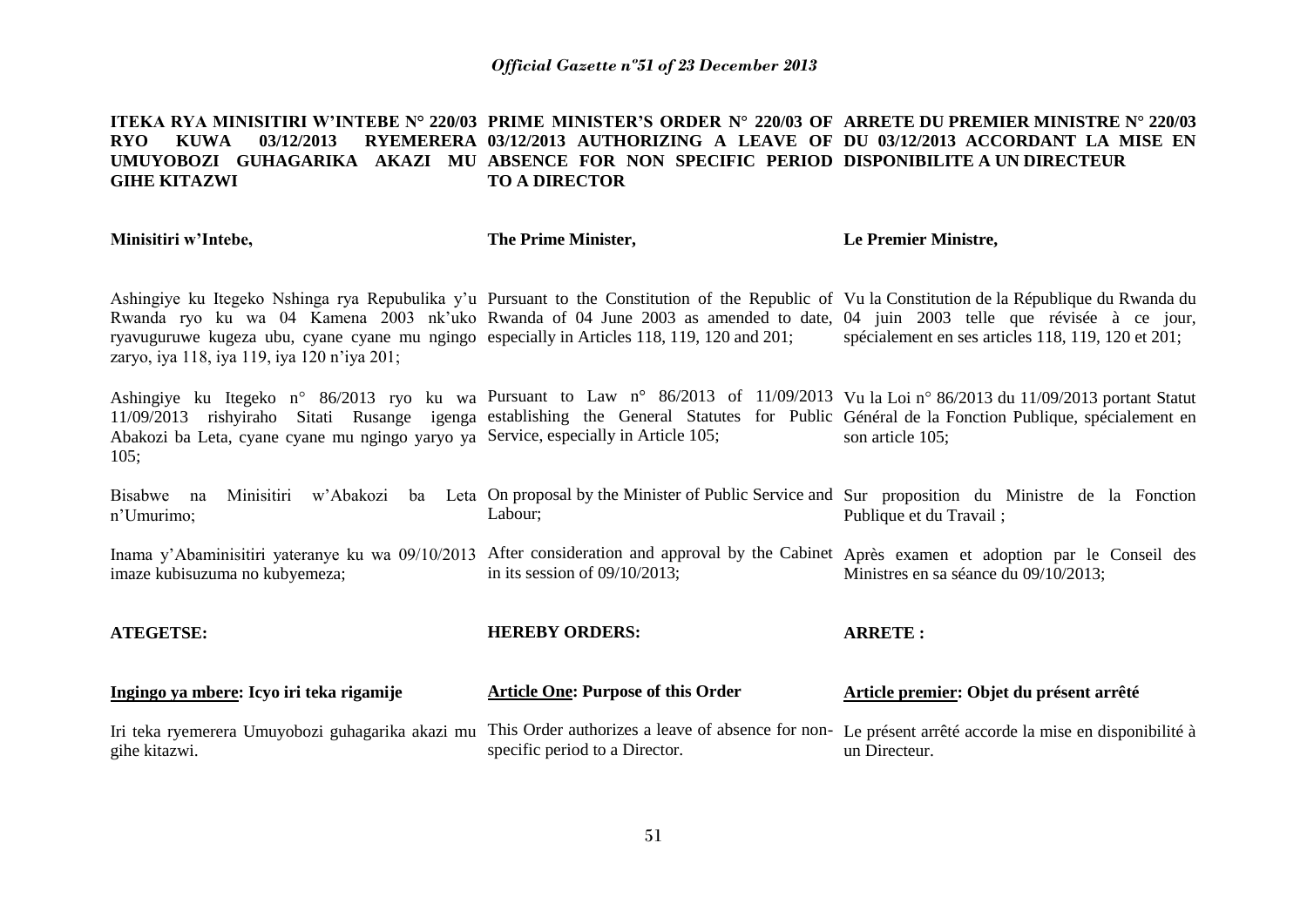| Ingingo ya 2: Guhagarika akazi mu gihe kitazwi                                                                                                                                                                                                                                                                                                                                  | Article 2: Leave of absence for non-specific Article 2 : Mise en disponibilité<br>period                                   |                                                                                                                                                                                                                                                       |
|---------------------------------------------------------------------------------------------------------------------------------------------------------------------------------------------------------------------------------------------------------------------------------------------------------------------------------------------------------------------------------|----------------------------------------------------------------------------------------------------------------------------|-------------------------------------------------------------------------------------------------------------------------------------------------------------------------------------------------------------------------------------------------------|
| Bwana KARENZI Théoneste, Umuyobozi ushinzwe Mr. KARENZI<br>Imari n'Ubutegetsi mu Rwego rw'Igihugu rushinzwe Administration and Finance in the National d'Administration et Finance au Service National de<br>Iperereza n'Umutekano yemerewe guhagarika akazi Intelligence and Security Service, is hereby Renseignements et de Sécurité est autorisé d'être<br>mu gihe kitazwi. | Théoneste, Director of Monsieur<br>authorized a leave of absence for non-specific mis en disponibilité.<br>period.         | KARENZI<br>Théoneste,<br>Directeur                                                                                                                                                                                                                    |
| Article 3: Abashinzwe kubahiriza iri teka                                                                                                                                                                                                                                                                                                                                       | Article 3: Authorities responsible for the Article 3: Autorités chargées de l'exécution du<br>implementation of this Order | présent arrêté                                                                                                                                                                                                                                        |
| Minisitiri w'Abakozi ba Leta n'Umurimo, Minisitiri The Minister of Public Service and Labour, the Le Ministre de la Fonction Publique et du Travail,<br>Remezo<br>Minisitiri<br>w'Ibikorwa<br>na<br>n'Igenamigambi bashinzwe kubahiriza iri teka.                                                                                                                               | with the implementation of this Order.                                                                                     | w'Imari Minister of Infrastructure and the Minister of le Ministre des Infrastructures et le Ministre des<br>Finance and Economic Planning are entrusted Finances et de la Planification Economique sont<br>chargés de l'exécution du présent arrêté. |
| Ingingo ya 4: Ivanwaho ry'ingingo zinyuranyije Article 4: Repealing provision<br>n'iri teka                                                                                                                                                                                                                                                                                     |                                                                                                                            | <b>Article 4 : Disposition abrogatoire</b>                                                                                                                                                                                                            |
| Ingingo zose z'amateka abanziriza iri kandi All prior provisions contrary to this Order are Toutes les dispositions antérieures contraires au<br>zinyuranyije na ryo zivanyweho.                                                                                                                                                                                                | hereby repealed.                                                                                                           | présent arrêté sont abrogées.                                                                                                                                                                                                                         |
| Ingingo ya 5: Igihe iteka ritangira gukurikizwa                                                                                                                                                                                                                                                                                                                                 | <b>Article 5: Commencement</b>                                                                                             | Article 5: Entrée en vigueur                                                                                                                                                                                                                          |
| Iri<br>ritangira<br>teka<br>ritangarijweho mu Igazeti ya Leta ya Repubulika y'u publication in the Official Gazette of the Republic publication au Journal Officiel de la République du<br>Rwanda. Agaciro karyo gahera ku wa 01/10/2013.                                                                                                                                       | of Rwanda. It takes effect as of 01/10/2013.                                                                               | gukurikizwa ku munsi This Order shall come into force on the date of its Le présent arrêté entre en vigueur le jour de sa<br>Rwanda. Il sort ses effets à partir du 01/10/2013.                                                                       |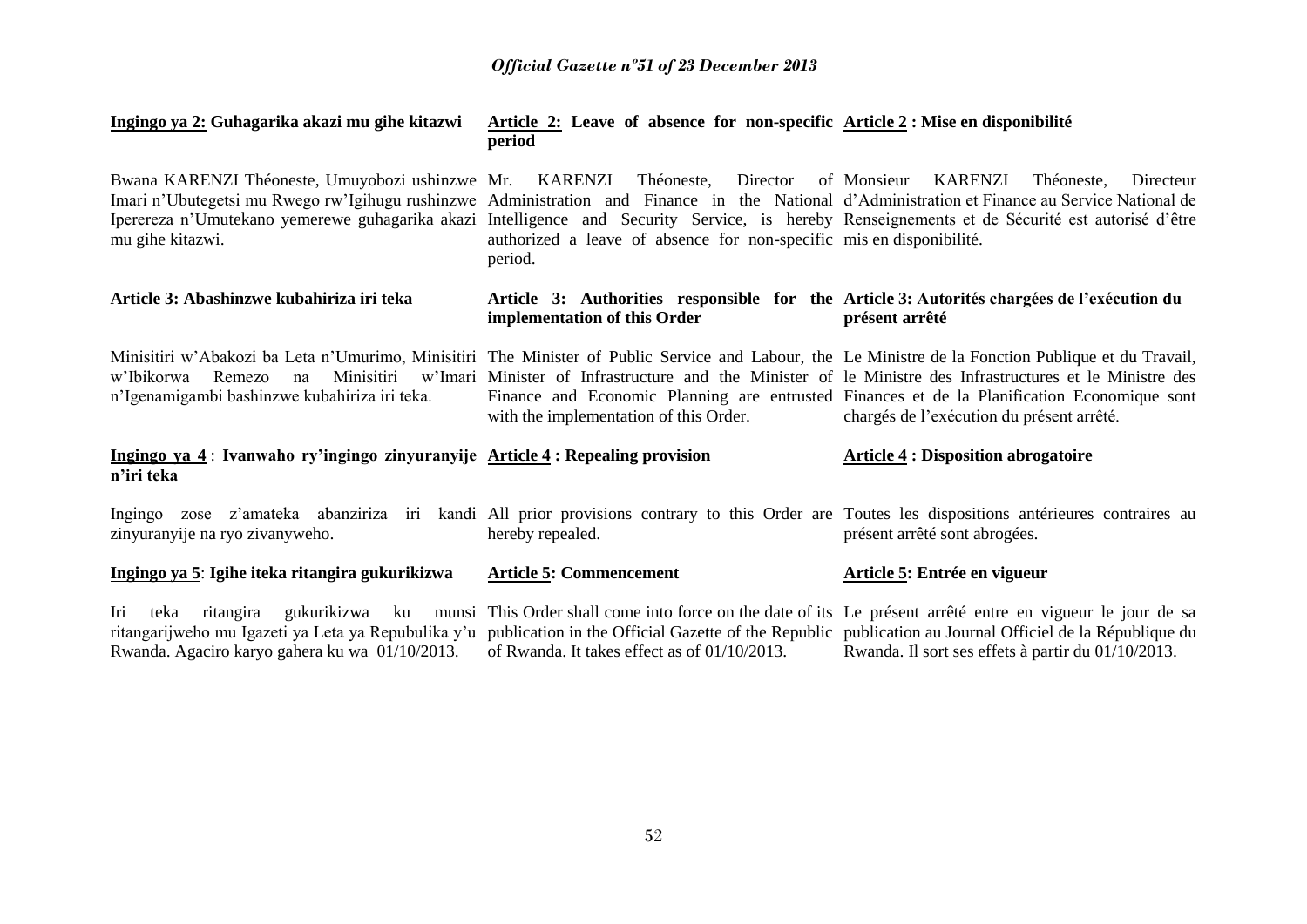Kigali, kuwa 03/12/2013

Kigali, on 03/12/2013

Kigali, le 03/12/2013

**(sé) Dr HABUMUREMYI Pierre Damien** Minisitiri w'Intebe

**(sé) Dr HABUMUREMYI Pierre Damien** Prime Minister

**(sé) Dr HABUMUREMYI Pierre Damien** Premier Ministre

**(sé) MUREKEZI Anastase** Minisitiri w'Abakozi ba Leta n'Umurimo

**(sé) MUREKEZI Anastase** Minister of Public Service and Labour

**(sé) MUREKEZI Anastase** Ministre de la Fonction Publique et du Travail

**Bibonywe kandi bishyizweho Ikirango cya Seen and sealed with the Seal of the Republic: Vu et scellé du Sceau de la République : Repubulika:**

**(sé) BUSINGYE Johnston** Minisitiri w'Ubutabera / Intumwa Nkuru ya Leta

**(sé) BUSINGYE Johnston** Minister of Justice / Attorney General

**(sé) BUSINGYE Johnston** Ministre de la Justice / Garde des Sceaux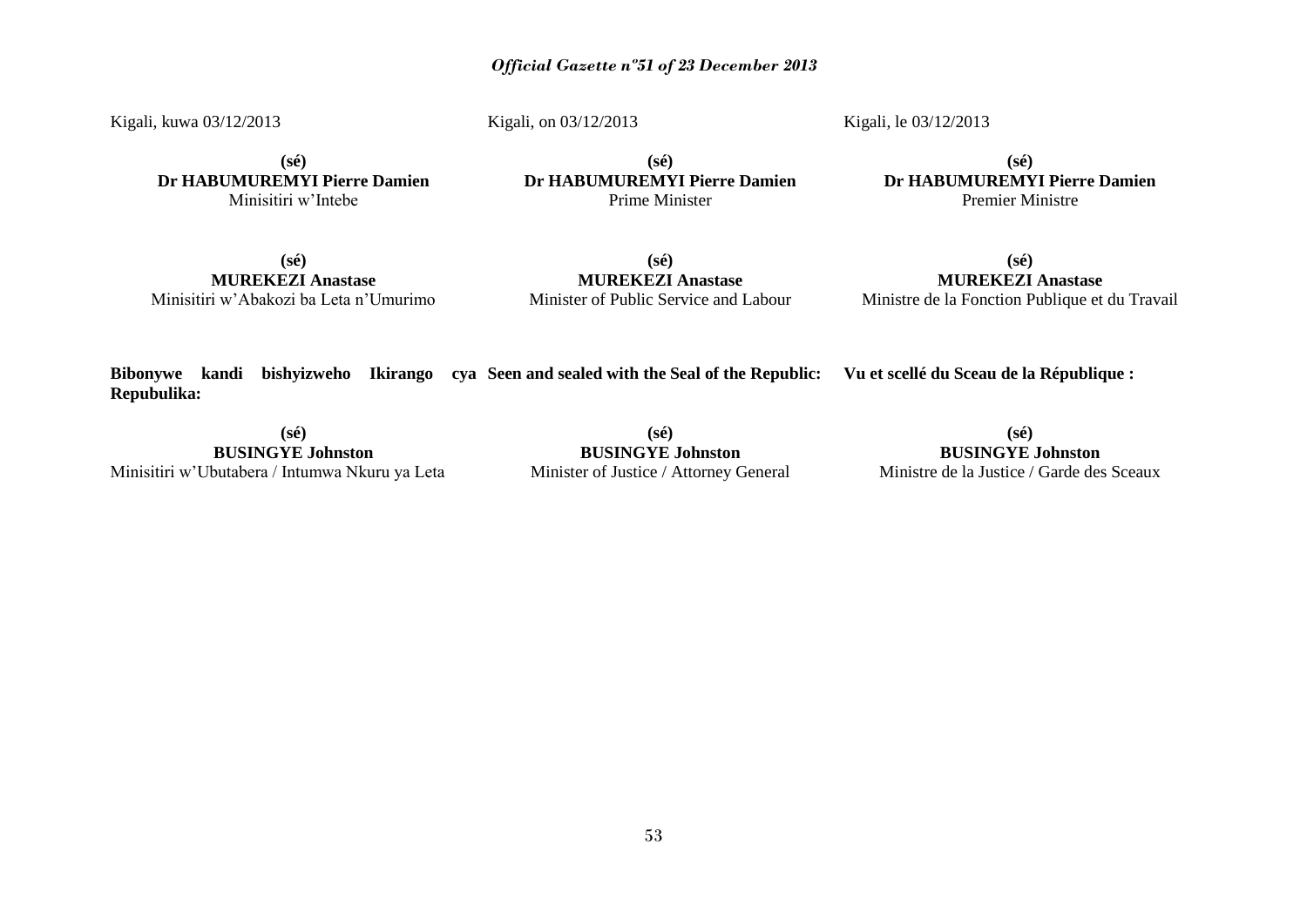**ITEKA RYA MINISITIRI W'INTEBE N° 221/03 PRIME MINISTER'S ORDER N° 221/03 OF ARRETE DU PREMIER MINISTRE N° 221/03 RYO KUWA 03/12/2013 RISEZERERA NTA 03/12/2013 REMOVING A DIRECTOR DU 03/12/2013 PORTANT DEMISSION MPAKA UMUYOBOZI MUKURU GENERAL D'OFFICE D'UN DIRECTEUR GENERAL**

#### **ISHAKIRO**

### **TABLE OF CONTENTS**

**TABLE DES MATIERES**

| Ingingo ya mbere : Gusezererwa nta mpaka                                                    | Article One: Automatic removal from office | Article premier : Démission d'office                                                                          |
|---------------------------------------------------------------------------------------------|--------------------------------------------|---------------------------------------------------------------------------------------------------------------|
| Ingingo 2 : Abashinzwe kubahiriza iri teka                                                  | implementation of this Order               | Article 2: Authorities responsible for the Article 2 : Autorités chargées de l'exécution du<br>présent arrêté |
| Ingingo ya 3: Ivanwaho ry'ingingo zinyuranyije Article 3: Repealing provision<br>n'iri teka |                                            | <b>Article 3 : Disposition abrogatoire</b>                                                                    |
| Ingingo ya 4 : Igihe iteka ritangira gukurikizwa                                            | <b>Article 4 : Commencement</b>            | Article 4 : Entrée en vigueur                                                                                 |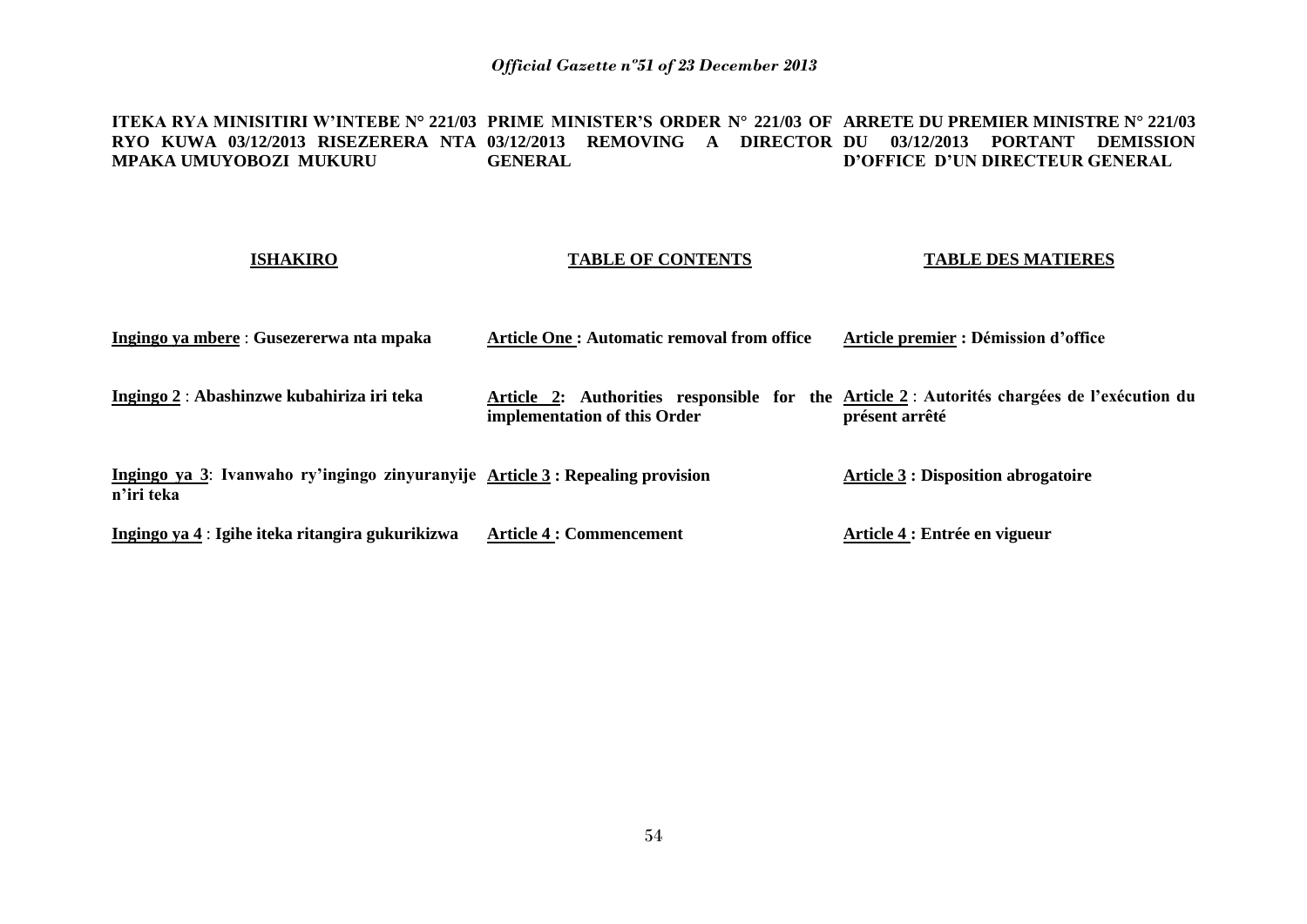#### **ITEKA RYA MINISITIRI W'INTEBE PRIME MINISTER'S ORDER N° 221/03 OF ARRETE DU PREMIER MINISTRE N° 221/03 N°221/03 RYO KUWA 03/12/2013 03/12/2013 REMOVING A DIRECTOR DU 03/12/2013 PORTANT DEMISSION RISEZERERA NTA MPAKA UMUYOBOZI GENERAL MUKURU D'OFFICE D'UN DIRECTEUR GENERAL**

| Minisitiri w'Intebe;                                                                                                                 | <b>The Prime Minister;</b>                                                                                                                                                                                                                                                                                                                                                                                                                  | Le Premier Ministre;                          |  |
|--------------------------------------------------------------------------------------------------------------------------------------|---------------------------------------------------------------------------------------------------------------------------------------------------------------------------------------------------------------------------------------------------------------------------------------------------------------------------------------------------------------------------------------------------------------------------------------------|-----------------------------------------------|--|
| ryavuguruwe kugeza ubu, cyane cyane mu ngingo especially in Articles 118, 119 and 121;<br>zaryo, iya $118$ , iya $119$ n'iya $121$ ; | Ashingiye ku Itegeko Nshinga rya Repubulika y'u Pursuant to the Constitution of the Republic of Vu la Constitution de la République du Rwanda<br>Rwanda ryo kuwa 04 Kamena 2003 nk'uko Rwanda of 04 June 2003 as amended to date, du 04 juin 2003 telle que révisée à ce jour,                                                                                                                                                              | spécialement en ses articles 118, 119 et 121; |  |
| 40, iya 41, iya 42, iya 43, iya 44, iya 93 n'iya 94;                                                                                 | Ashingiye ku Itegeko n° 86/2013 ryo kuwa Pursuant to Law n° 86/2013 of 11/09/2013 Vu la Loi n° 86/2013 du 11/09/2013 portant Statut<br>11/09/2013 rishyiraho Sitati Rusange igenga establishing the General Statutes for public service, Général de la Fonction Publique, spécialement en<br>Abakozi ba Leta, cyane cyane mu ngingo zaryo, iya especially in Articles 40, 41, 42, 43, 44, 93 and 94; ses articles 41, 42, 43, 44, 93 et 94; |                                               |  |
| n'Umurimo;                                                                                                                           | Bisabwe na Minisitiri w'Abakozi ba Leta On proposal by the Minister of Public Service and Sur proposition du Ministre de la Fonction<br>Labour;                                                                                                                                                                                                                                                                                             | Publique et du Travail;                       |  |
| imaze kubisuzuma no kubyemeza;                                                                                                       | Inama y'Abaminisitiri yateranye ku wa 23/10/2013 After consideration and approval by the Cabinet, in Après examen et adoption par le Conseil des<br>its session of $23/10/2013$ ;                                                                                                                                                                                                                                                           | Ministres en sa séance du 23/10/2013;         |  |
| <b>ATEGETSE:</b>                                                                                                                     | <b>HEREBY ORDERS:</b>                                                                                                                                                                                                                                                                                                                                                                                                                       | <b>ARRETE:</b>                                |  |
| Ingingo ya mbere: Gusezererwa nta mpaka                                                                                              | <b>Article One: Automatic removal from office</b>                                                                                                                                                                                                                                                                                                                                                                                           | Article premier: Démission d'office           |  |
| mpaka mu bakozi ba Leta.                                                                                                             | Bwana HAKIZIMANA Khan Jean de Dieu, Mr. HAKIZIMANA Khan Jean de Dieu, Director Monsieur HAKIZIMANA Khan Jean de Dieu,<br>Umuyobozi Mukuru ushinzwe Imirimo Rusange General of Corporate Services in the Ministry of Directeur Général des Services Généraux au<br>muri Minisiteri y'Ibikorwa Remezo asezerewe nta Infrastructure is hereby automatically removed Ministère des Infrastructures est démis d'office de<br>from office.        | ses fonctions.                                |  |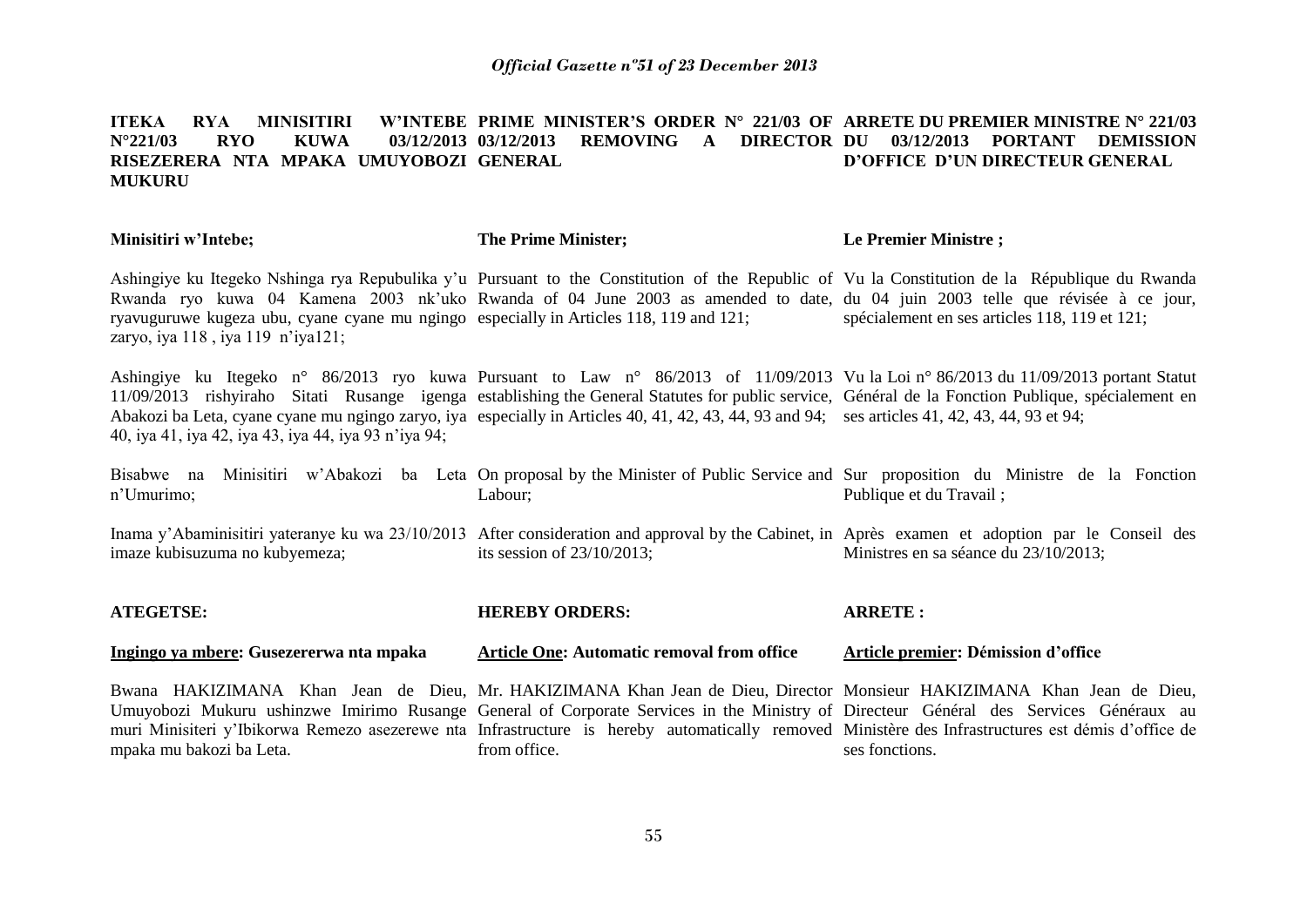| Ingingo ya 2: Abashinzwe kubahiriza iri teka                                                                | Article 2: Authorities responsible for the Article 2 : Autorités chargées de l'exécution du<br>implementation of this Order                                                                                                                                                                                                                                                                                                                        | présent arrêté                                       |
|-------------------------------------------------------------------------------------------------------------|----------------------------------------------------------------------------------------------------------------------------------------------------------------------------------------------------------------------------------------------------------------------------------------------------------------------------------------------------------------------------------------------------------------------------------------------------|------------------------------------------------------|
| Minisitiri<br>w'Ibikorwa<br>Remezo,<br>teka.                                                                | Minisitiri The Minister of Infrastructure, the Minister of Le Ministre des Infrastructures, le Ministre de la<br>w'Abakozi ba Leta n'Umurimo na Minisitiri Public Service and Labour and the Minister of Fonction Publique et du Travail et le Ministre des<br>w'Imari n'Igenamigambi basabwe kubahiriza iri Finance and Economic Planning are entrusted with Finances et de la Planification Economique sont<br>the implementation of this Order. | chargés de l'exécution du présent arrêté.            |
| Ingingo ya 3: Ivanwaho ry'ingingo zinyuranyije Article 3: Repealing provision<br>n'iri teka                 |                                                                                                                                                                                                                                                                                                                                                                                                                                                    | <b>Article 3: Disposition abrogatoire</b>            |
| zinyuranyije na ryo zivanyweho.                                                                             | Ingingo zose z'amateka abanziriza iri kandi All prior provisions contrary to this Order are Toutes les dispositions antérieures contraires au<br>hereby repealed.                                                                                                                                                                                                                                                                                  | présent arrêté sont abrogées.                        |
| Ingingo ya 4: Igihe iteka ritangira gukurikizwa                                                             | <b>Article 4: Commencement</b>                                                                                                                                                                                                                                                                                                                                                                                                                     | Article 4 : Entrée en vigueur                        |
| rishyiriweho umukono. Agaciro karyo gahera ku signature. It takes effect as of 03/02/2013<br>wa 03/02/2013. | Iri teka ritangira gukurikizwa ku munsi This Order shall come into force on the date of its Le présent arrêté entre en vigueur le jour de sa                                                                                                                                                                                                                                                                                                       | signature. Il sort ses effets à partir du 03/02/2013 |

Kigali, ku wa 03/1/2013 Kigali, on 03/1/2013 Kigali, le 03/1/2013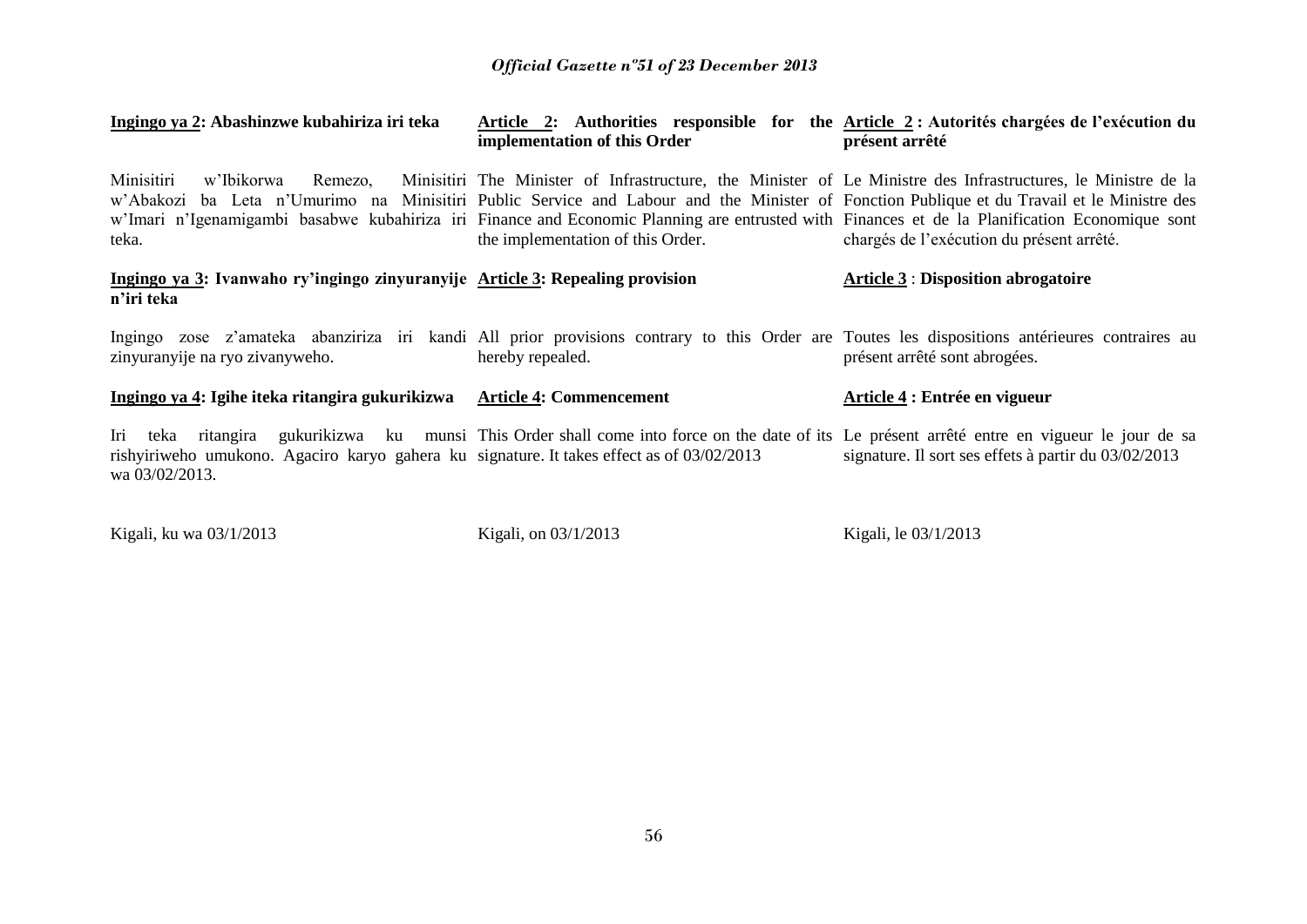**(sé) Dr. HABUMUREMYI Pierre Damien** Minisitiri w'Intebe

**(sé) Dr. HABUMUREMYI Pierre Damien** Prime Minister

**(sé) Dr. HABUMUREMYI Pierre Damien** Premier Ministre

**(sé) MUREKEZI Anastase** Minisitiri w'Abakozi ba Leta n'Umurimo

**(sé) MUREKEZI Anastase** Minister of Public Service and Labour

**(sé) MUREKEZI Anastase** Ministre de la Fonction Publique et du Travail

**Bibonywe kandi bishyizweho Ikirango cya Repubulika:**

**Seen and sealed with the Seal of the Republic:**

**Vu et scellé du Sceau de la République :**

**(sé) BUSINGYE Johnston** Minisitiri w'Ubutabera / Intumwa Nkuru ya Leta

**(sé) BUSINGYE Johnston** Minister of Justice /Attorney General

**(sé) BUSINGYE Johnston** Ministre de la Justice / Garde des Sceaux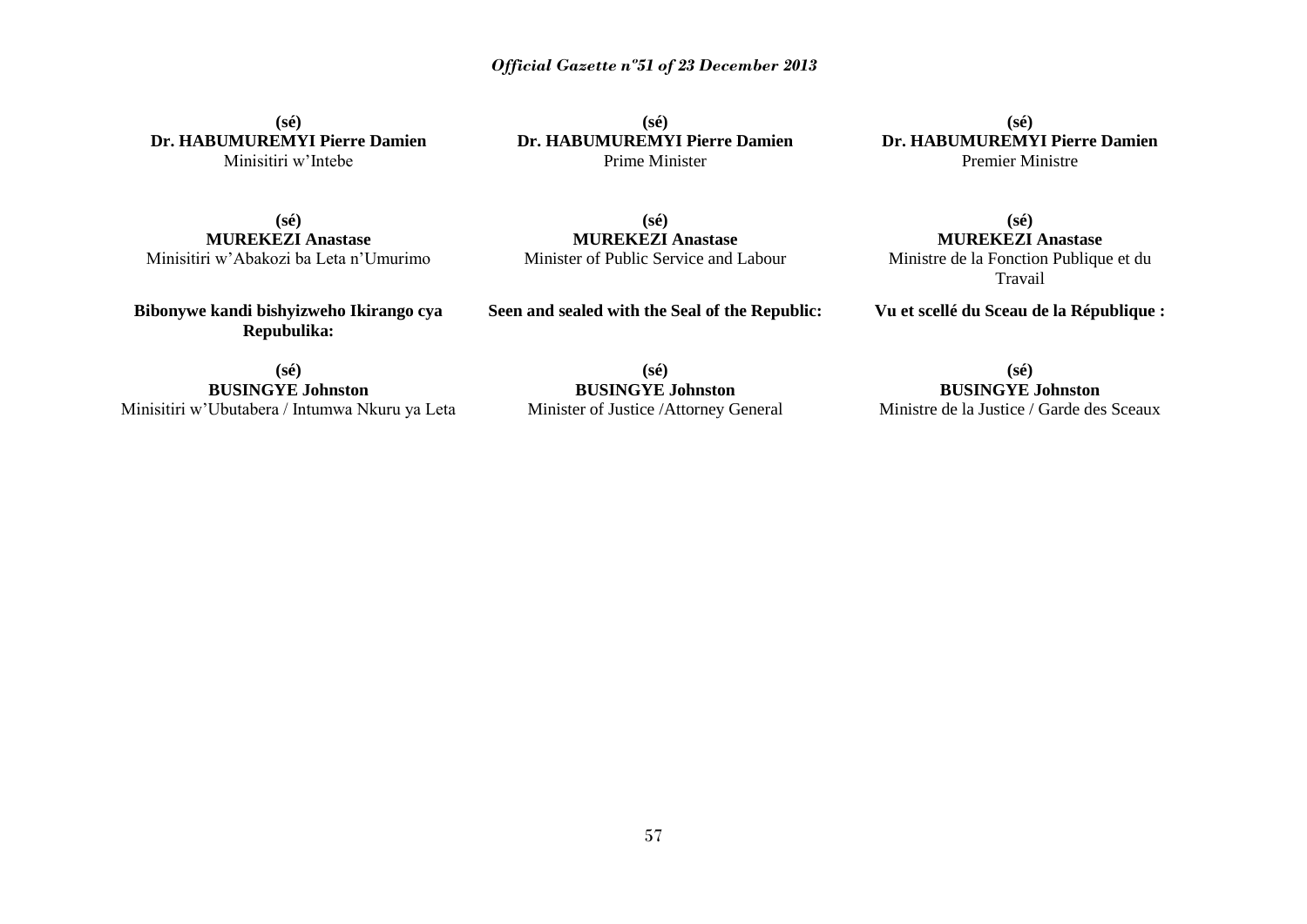**ITEKA RYA MINISITIRI W'INTEBE N°222/03 PRIME MINISTER'S ORDER N° 222/03 OF ARRETE DU PREMIER MINISTRE RYO KUWA 03/12/2013 RYEMERERA 03/12/2013 AUTHORIZING A LEAVE OF N222/03 DU 03/12/2013 ACCORDANT LA**  UMUYOBOZI GUHAGARIKA AKAZI MU ABSENCE FOR NON SPECIFIC PERIOD MISE EN DISPONIBILITE A UN **GIHE KITAZWI TO A DIRECTOR DIRECTEUR** 

| <b>ISHAKIRO</b>                                                                             | <b>TABLE OF CONTENTS</b>                                                                                                   | <b>TABLE DES MATIERES</b>                 |
|---------------------------------------------------------------------------------------------|----------------------------------------------------------------------------------------------------------------------------|-------------------------------------------|
| Ingingo ya mbere: Icyo iri teka rigamije                                                    | <b>Article One: Purpose of this Order</b>                                                                                  | Article premier: Objet du présent arrêté  |
| Ingingo ya 2: Guhagarika akazi mu gihe kitazwi                                              | Article 2: Leave of absence for non-specific Article 2: Mise en disponibilité<br>period                                    |                                           |
| Ingingo ya 3: Abashinzwe kubahiriza iri teka                                                | Article 3: Authorities responsible for the Article 3: Autorités chargées de l'exécution du<br>implementation of this Order | présent arrêté                            |
| Ingingo ya 4: Ivanwaho ry'ingingo zinyuranyije Article 4: Repealing provision<br>n'iri teka |                                                                                                                            | <b>Article 4: Disposition abrogatoire</b> |
| Ingingo ya 5: Igihe iteka ritangira gukurikizwa                                             | <b>Article 5: Commencement</b>                                                                                             | Article 5: Entrée en vigueur              |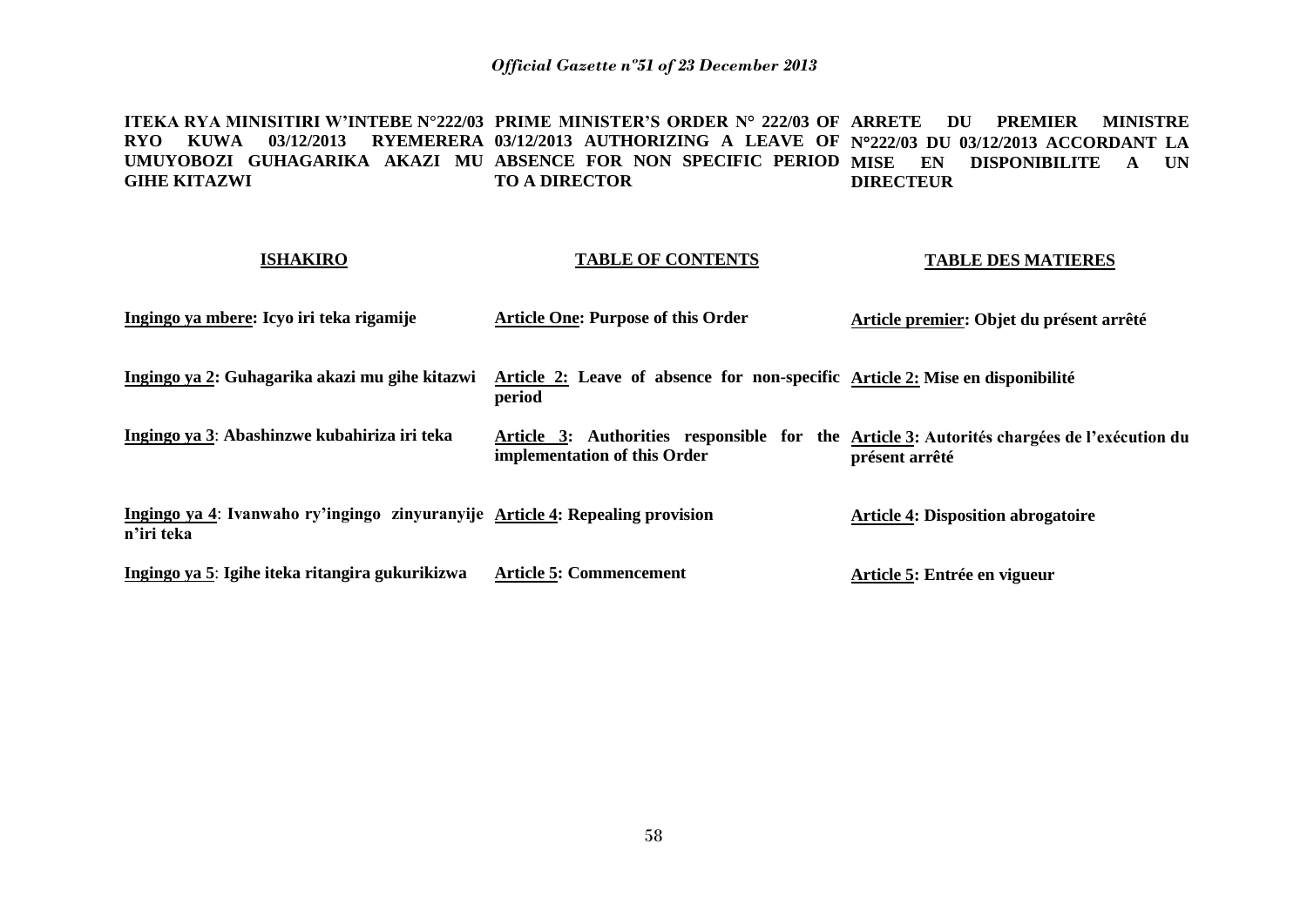#### **ITEKA RYA MINISITIRI W'INTEBE N°222/03 PRIME MINISTER'S ORDER N° 222/03 OF ARRETE DU PREMIER MINISTRE RYO KUWA 03/12/2013 RYEMERERA 03/12/2013 AUTHORIZING A LEAVE OF N222/03 DU 03/12/2013 ACCORDANT LA UMUYOBOZI GUHAGARIKA AKAZI MU ABSENCE FOR NON SPECIFIC PERIOD GIHE KITAZWI TO A DIRECTOR DISPONIBILITE A UN DIRECTEUR**

**Minisitiri w'Intebe,**

**The Prime Minister,**

**Le Premier Ministre,**

Ashingiye ku Itegeko Nshinga rya Repubulika y'u Pursuant to the Constitution of the Republic of Vu la Constitution de la République du Rwanda Rwanda ryo ku wa 04 Kamena 2003 nk'uko Rwanda of 04 June 2003 as amended to date, du 04 juin 2003 telle que révisée à ce jour, ryavuguruwe kugeza ubu, cyane cyane mu ngingo especially in Articles 118, 119, 120 and 201; zaryo, iya 118, iya 119, iya 120 n'iya 201; spécialement en ses articles 118, 119, 120 et 201;

Ashingiye ku Itegeko n° 86/2013 ryo kuwa Pursuant to Law n° 86/2013 of 11/09/2013 Vu la Loi n° 86/2013 du 11/09/2013 portant 11/09/2013 rishyiraho Sitati Rusange igenga establishing the General Statutes for Public Statut Général de la Fonction Publique, Abakozi ba Leta, cyane cyane mu ngingo yaryo ya Service, especially in Article 105; 105; spécialement en son article 105;

Bisabwe na Minisitiri w'Abakozi ba Leta On proposal by the Minister of Public Service and Sur proposition du Ministre de la Fonction n'Umurimo; Labour; Publique et du Travail ;

Inama y'Abaminisitiri yateranye ku wa 09/10/2013 After consideration and approval by the Cabinet Après examen et adoption par le Conseil des imaze kubisuzuma no kubyemeza; in its session of 09/10/2013; Ministres en sa séance du 09/10/2013;

| <b>ATEGETSE:</b>                                                                                                                                                       | <b>HEREBY ORDERS:</b>                     | <b>ARRETE:</b>                           |  |
|------------------------------------------------------------------------------------------------------------------------------------------------------------------------|-------------------------------------------|------------------------------------------|--|
| Ingingo ya mbere: Icyo iri teka rigamije                                                                                                                               | <b>Article One: Purpose of this Order</b> | Article premier: Objet du présent arrêté |  |
| Iri teka ryemerera Umuyobozi guhagarika akazi mu This Order authorizes a leave of absence for non- Le présent arrêté accorde la mise en disponibilité<br>gihe kitazwi. | specific period to a Director.            | à un Directeur.                          |  |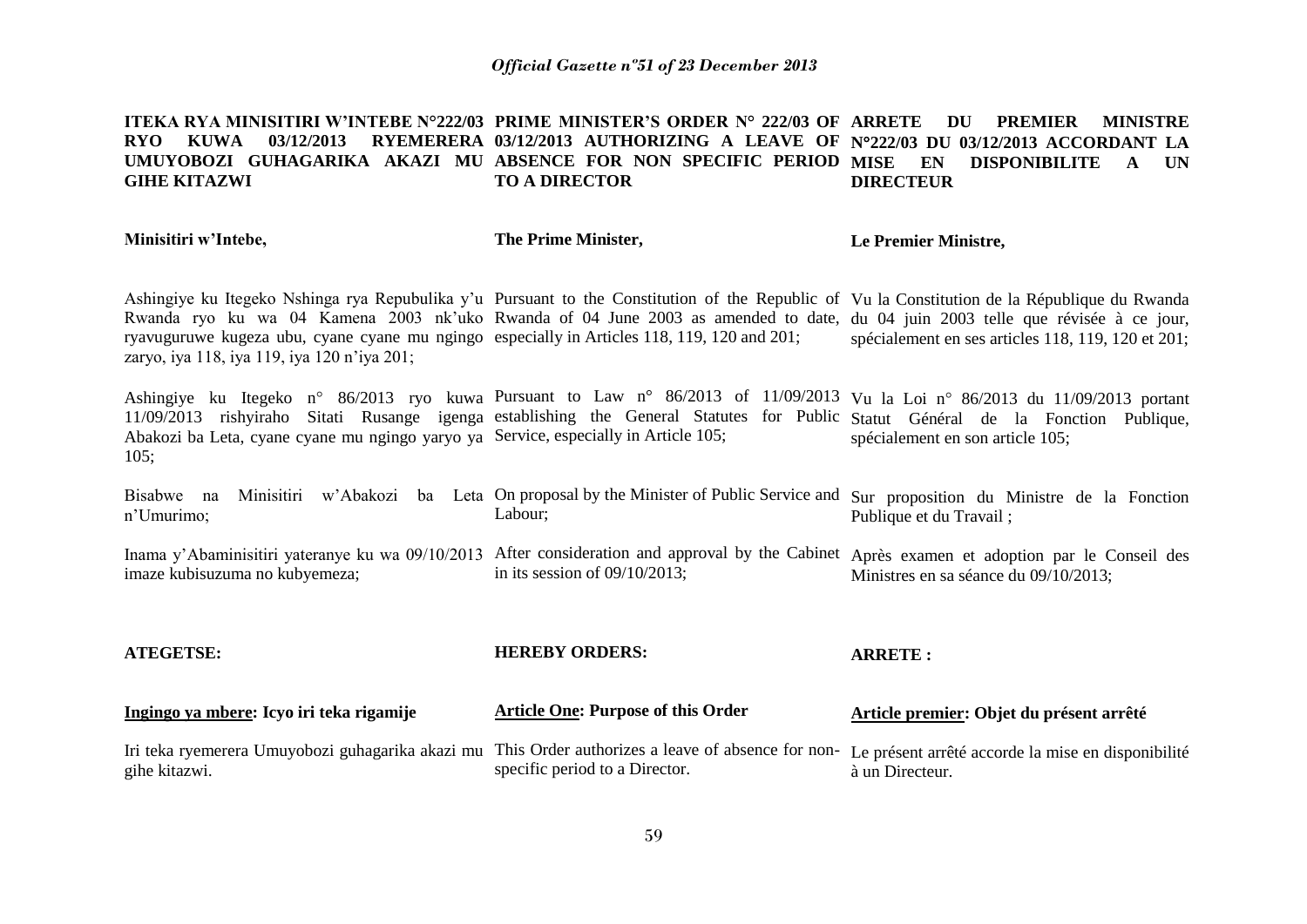| Ingingo ya 2: Guhagarika akazi mu gihe kitazwi Article 2: Leave of absence for non-specific Article 2: Mise en disponibilité |
|------------------------------------------------------------------------------------------------------------------------------|
| period                                                                                                                       |

Bwana RUSIHA Gaston, Umuyobozi w'Ishami Mr. RUSIHA Gaston, Director of Administration Monsieur RUSIHA Gaston, Directeur rishinzwe Ubuyobozi mu Kigo gishinzwe Ubuzima in Rwanda Biomedical Centre, is hereby d'Administration au Centre Biomédical du mu Rwanda yemerewe guhagarika akazi mu gihe authorized a leave of absence for non-specific Rwanda est autorisé à être mis en disponibilité. kitazwi. period.

#### **Article 3: Abashinzwe kubahiriza iri teka Article 3: Authorities responsible for the Article 3: Autorités chargées de l'exécution du implementation of this Order présent arrêté**

Minisitiri w'Abakozi ba Leta n'Umurimo, Minisitiri The Minister of Public Service and Labour, the Le Ministre de la Fonction Publique et du w'Ibikorwa Remezo na Minisitiri w'Imari Minister of Infrastructure and the Minister of Travail, le Ministre des Infrastructures et le n'Igenamigambi bashinzwe kubahiriza iri teka. Finance and Economic Planning are entrusted Ministre des Finances et de la Planification with the implementation of this Order. Economique sont chargés de l'exécution du présent arrêté.

#### **Ingingo ya 4** : **Ivanwaho ry'ingingo zinyuranyije Article 4 : Repealing provision n'iri teka Article 4 : Disposition abrogatoire**

Ingingo zose z'amateka abanziriza iri kandi All prior provisions contrary to this Order are Toutes les dispositions antérieures contraires au zinyuranyije na ryo zivanyweho. hereby repealed. présent arrêté sont abrogées.

#### **Ingingo ya 5**: **Igihe iteka ritangira gukurikizwa Article 5: Commencement Article 5: Entrée en vigueur**

Iri teka ritangira gukurikizwa ku munsi This Order shall come into force on the date of its Le présent arrêté entre en vigueur le jour de sa ritangarijweho mu Igazeti ya Leta ya Repubulika publication in the Official Gazette of the Republic y'u Rwanda. Agaciro karyo gahera ku wa of Rwanda. It takes effect as of 01/10/2013. 01/10/2013. publication au Journal Officiel de la République du Rwanda. Il sort ses effets à partir du 01/10/2013.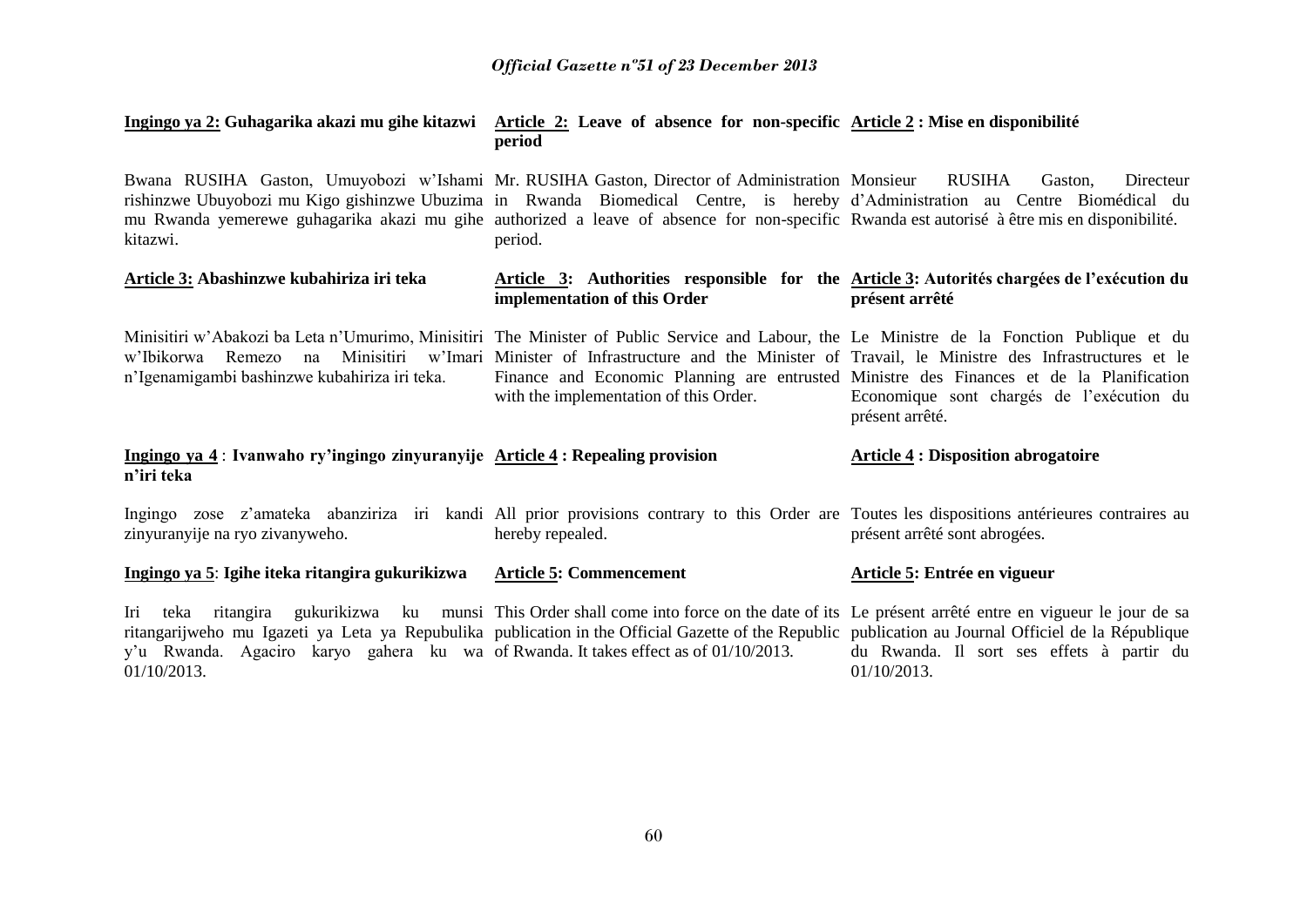Kigali, ku wa 03/12/2013

Kigali, on 03/12/2013

Kigali, le 03/12/2013

**(sé) Dr HABUMUREMYI Pierre Damien** Minisitiri w'Intebe

**(sé) Dr HABUMUREMYI Pierre Damien** Prime Minister

**(sé) Dr HABUMUREMYI Pierre Damien** Premier Ministre

**(sé) MUREKEZI Anastase** Minisitiri w'Abakozi ba Leta n'Umurimo

**(sé) MUREKEZI Anastase** Minister of Public Service and Labour

**(sé) MUREKEZI Anastase** Ministre de la Fonction Publique et du Travail

**Bibonywe kandi bishyizweho Ikirango cya Repubulika:**

**Seen and sealed with the Seal of the Republic:**

**Vu et scellé du Sceau de la République :**

**(sé) BUSINGYE Johnston** Minisitiri w'Ubutabera / Intumwa Nkuru ya Leta

**(sé) BUSINGYE Johnston** Minister of Justice / Attorney General

**(sé) BUSINGYE Johnston** Ministre de la Justice / Garde des Sceaux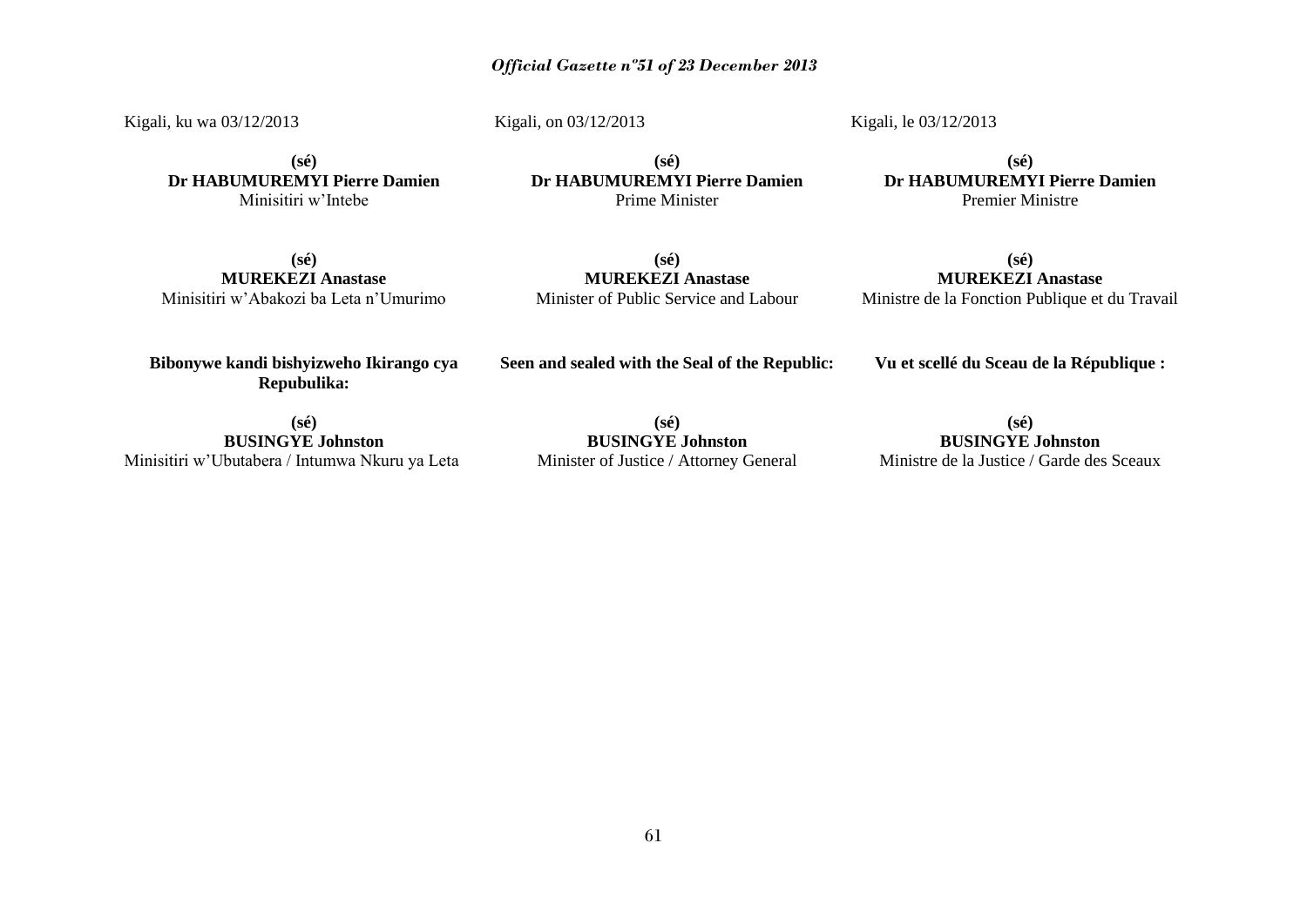**ITEKA RYA MINISITIRI W'INTEBE N° 223/03 PRIME MINISTER'S ORDER N°223/03 OF ARRETE DU PREMIER MINISTRE RYO KUWA 03/12/2013 RYEMERERA 03/12/2013 AUTHORIZING A LEAVE OF N223/03 DU 03/12/2013 ACCORDANT LA UMUYOBOZI MUKURU GUHAGARIKA AKAZI ABSENCE FOR NON SPECIFIC PERIOD TO MISE EN DISPONIBILITE A UN CHEF DE MU GIHE KITAZWI A HEAD OF DIVISION DIVISION**

| <b>ISHAKIRO</b>                                                                             | <b>TABLE OF CONTENTS</b>                                                                                                  | <b>TABLE DES MATIERES</b>                  |
|---------------------------------------------------------------------------------------------|---------------------------------------------------------------------------------------------------------------------------|--------------------------------------------|
| Ingingo ya mbere: Icyo iri teka rigamije                                                    | <b>Article One: Purpose of this Order</b>                                                                                 | Article premier: Objet du présent arrêté   |
| Ingingo ya 2: Guhagarika akazi mu gihe kitazwi                                              | Article 2: Leave of absence for non-specific Article 2: Mise en disponibilité<br>period                                   |                                            |
| Ingingo ya 3 : Abashinzwe kubahiriza iri teka                                               | Article 3 : Authorities responsible for the Article 3 : Autorités chargées de l'exécution<br>implementation of this Order | du présent arrêté                          |
| Ingingo ya 4: Ivanwaho ry'ingingo zinyuranyije Article 4: Repealing provision<br>n'iri teka |                                                                                                                           | <b>Article 4 : Disposition abrogatoire</b> |
| Ingingo ya 5 : Igihe iteka ritangira gukurikizwa                                            | <b>Article 5: Commencement</b>                                                                                            | Article 5 : Entrée en vigueur              |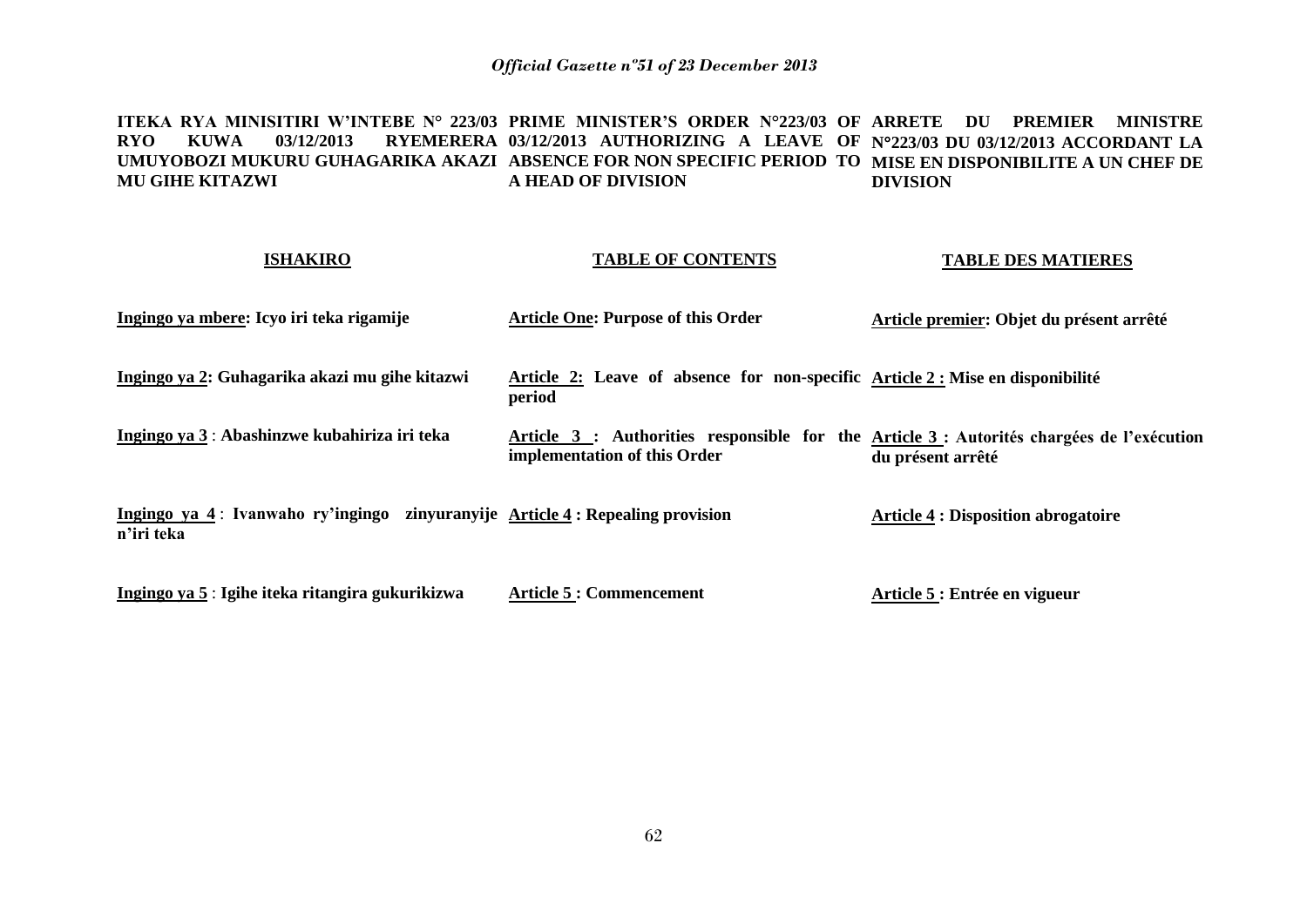#### **ITEKA RYA MINISITIRI W'INTEBE N° 223/03 PRIME MINISTER'S ORDER N°223/03 OF ARRETE DU PREMIER MINISTRE RYO KUWA 03/12/2013 RYEMERERA 03/12/2013 AUTHORIZING A LEAVE OF N223/03 DU 03/12/2013 ACCORDANT LA UMUYOBOZI MUKURU GUHAGARIKA AKAZI ABSENCE FOR NON SPECIFIC PERIOD TO MISE EN DISPONIBILITE A UN CHEF DE MU GIHE KITAZWI A HEAD OF DIVISION DIVISION**

**Minisitiri w'Intebe,**

**The Prime Minister,**

**Le Premier Ministre,**

Ashingiye ku Itegeko Nshinga rya Repubulika y'u Pursuant to the Constitution of the Republic of Vu la Constitution de la République du Rwanda Rwanda ryo ku wa 04 Kamena 2003 nk'uko Rwanda of 04 June 2003 as amended to date, du 04 juin 2003 telle que révisée à ce jour, ryavuguruwe kugeza ubu, cyane cyane mu ngingo especially in Articles 118, 119, 120 and 201; zaryo, iya 118, iya 119, iya 120 n'iya 201; spécialement en ses articles 118, 119, 120 et 201;

Ashingiye ku Itegeko n° 86/2013 ryo kuwa 11/09/2013 Pursuant to Law n° 86/2013 of 11/09/2013 Vu la Loi n° 86/2013 du 11/09/2013 portant rishyiraho Sitati Rusange igenga Abakozi ba Leta, establishing the General Statutes for Public Statut Général de la Fonction Publique, cyane cyane mu ngingo yaryo ya 105; Service, especially in Article 105; spécialement en son article 105;

Bisabwe na Minisitiri w'Abakozi ba Leta n'Umurimo; On proposal by the Minister of Public Service and Sur proposition du Ministre de la Fonction Labour; Publique et du Travail;

Inama y'Abaminisitiri yateranye kuwa 09/10/2013 After consideration and approval by the Cabinet in Après examen et adoption par le Conseil des imaze kubisuzuma no kubyemeza; its session of 09/10/2013; Ministres en sa séance du 09/10/2013;

**ATEGETSE: Ingingo ya mbere: Icyo iri teka rigamije HEREBY ORDERS: Article One: Purpose of this Order ARRETE : Article premier: Objet du présent arrêté** 

Iri teka ryemerera Umuyobozi Mukuru guhagarika This Order authorizes a leave of absence for nonakazi mu gihe kitazwi. specific period to a Head of Division. Le présent arrêté accorde la mise en disponibilité à un Chef de Division.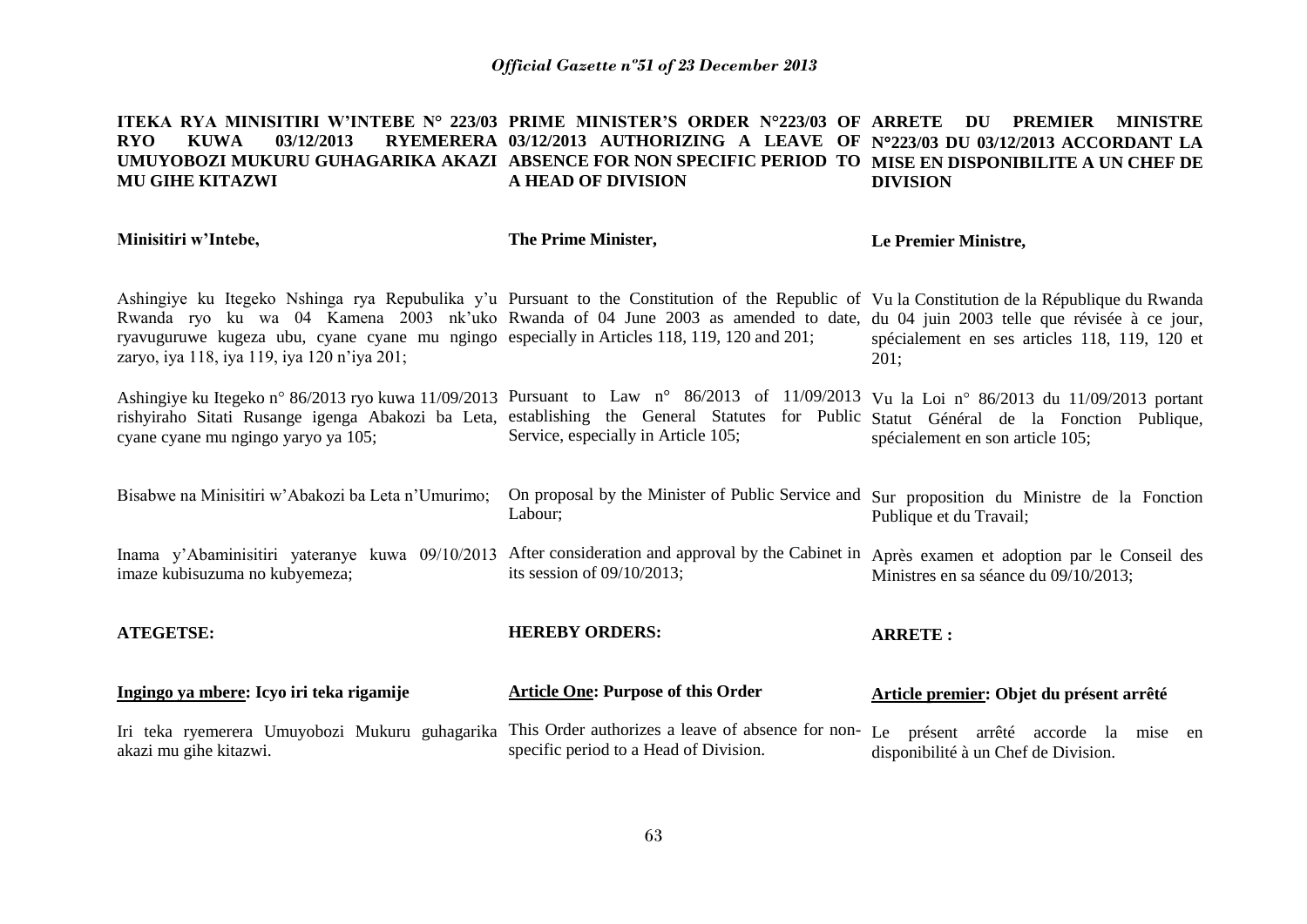| Ingingo ya 2: Guhagarika akazi mu gihe kitazwi                                                                                                                                                                                                                                                                                                                                                                                                                                | Article 2: Leave of absence for non-specific Article 2: Mise en disponibilité<br>period                                                                                                                                                     |                                                              |  |
|-------------------------------------------------------------------------------------------------------------------------------------------------------------------------------------------------------------------------------------------------------------------------------------------------------------------------------------------------------------------------------------------------------------------------------------------------------------------------------|---------------------------------------------------------------------------------------------------------------------------------------------------------------------------------------------------------------------------------------------|--------------------------------------------------------------|--|
| Sheikh HABIMANA Saleh, Umuyobozi Mukuru Sheikh HABIMANA Saleh, Head of Division in Sheikh HABIMANA Saleh, Chef de Division<br>ushinzwe Imitwe ya Politiki, Imiryango ishingiye ku charge of Political Parties, Religious Based chargée des formations<br>idini n'Imiryango nyarwanda itari iya Leta mu Kigo Organizations and Local Non-Governmental organisations fondées sur la religion et des<br>Imiyoborere<br>cy'Igihugu gishinzwe<br>guhagarika akazi mu gihe kitazwi. | yemerewe Organizations in Rwanda Governance Board, is organisations non-gouvernementales nationales<br>hereby authorized a leave of absence for non- à l'Office Rwandais de la Gouvernance est<br>specific period.                          | politiques,<br>des<br>autorisé à être mis en disponibilité.  |  |
| Article 3: Abashinzwe kubahiriza iri teka                                                                                                                                                                                                                                                                                                                                                                                                                                     | Article 3: Authorities responsible for the Article 3: Autorités chargées de l'exécution<br>implementation of this Order                                                                                                                     | du présent arrêté                                            |  |
| Minisitiri w'Abakozi ba Leta n'Umurimo, Minisitiri The Minister of Public Service and Labour, the Le Ministre de la Fonction Publique et du<br>Minisitiri<br>w'Ibikorwa<br>Remezo<br>na<br>n'Igenamigambi bashinzwe kubahiriza iri teka.                                                                                                                                                                                                                                      | w'Imari Minister of Infrastructure and the Minister of Travail, le Ministre des Infrastructures et le<br>Finance and Economic Planning are entrusted with Ministre des Finances et de la Planification<br>the implementation of this Order. | Economique sont chargés de l'exécution du<br>présent arrêté. |  |
| Ingingo ya 4: Ivanwaho ry'ingingo zinyuranyije Article 4: Repealing provision<br>n'iri teka                                                                                                                                                                                                                                                                                                                                                                                   |                                                                                                                                                                                                                                             | <b>Article 4: Disposition abrogatoire</b>                    |  |
| Ingingo zose z'amateka abanziriza iri<br>zinyuranyije na ryo zivanyweho.                                                                                                                                                                                                                                                                                                                                                                                                      | kandi All prior provisions contrary to this Order are Toutes les dispositions antérieures contraires au<br>hereby repealed.                                                                                                                 | présent arrêté sont abrogées.                                |  |
| Ingingo ya 5: Igihe iteka ritangira gukurikizwa                                                                                                                                                                                                                                                                                                                                                                                                                               | <b>Article 5: Commencement</b>                                                                                                                                                                                                              | Article 5: Entrée en vigueur                                 |  |
| Iri teka ritangira gukurikizwa ku munsi ritangarijweho This Order shall come into force on the date of its Le présent arrêté entre en vigueur le jour de sa<br>mu Igazeti ya Leta ya Repubulika y'u Rwanda. publication in the Official Gazette of the Republic publication au Journal Officiel de la République<br>Agaciro karyo gahera ku wa 01/10/2013.                                                                                                                    | of Rwanda. It takes effect as of 01/10/2013.                                                                                                                                                                                                | du Rwanda. Il sort ses effets à partir du<br>01/10/2013.     |  |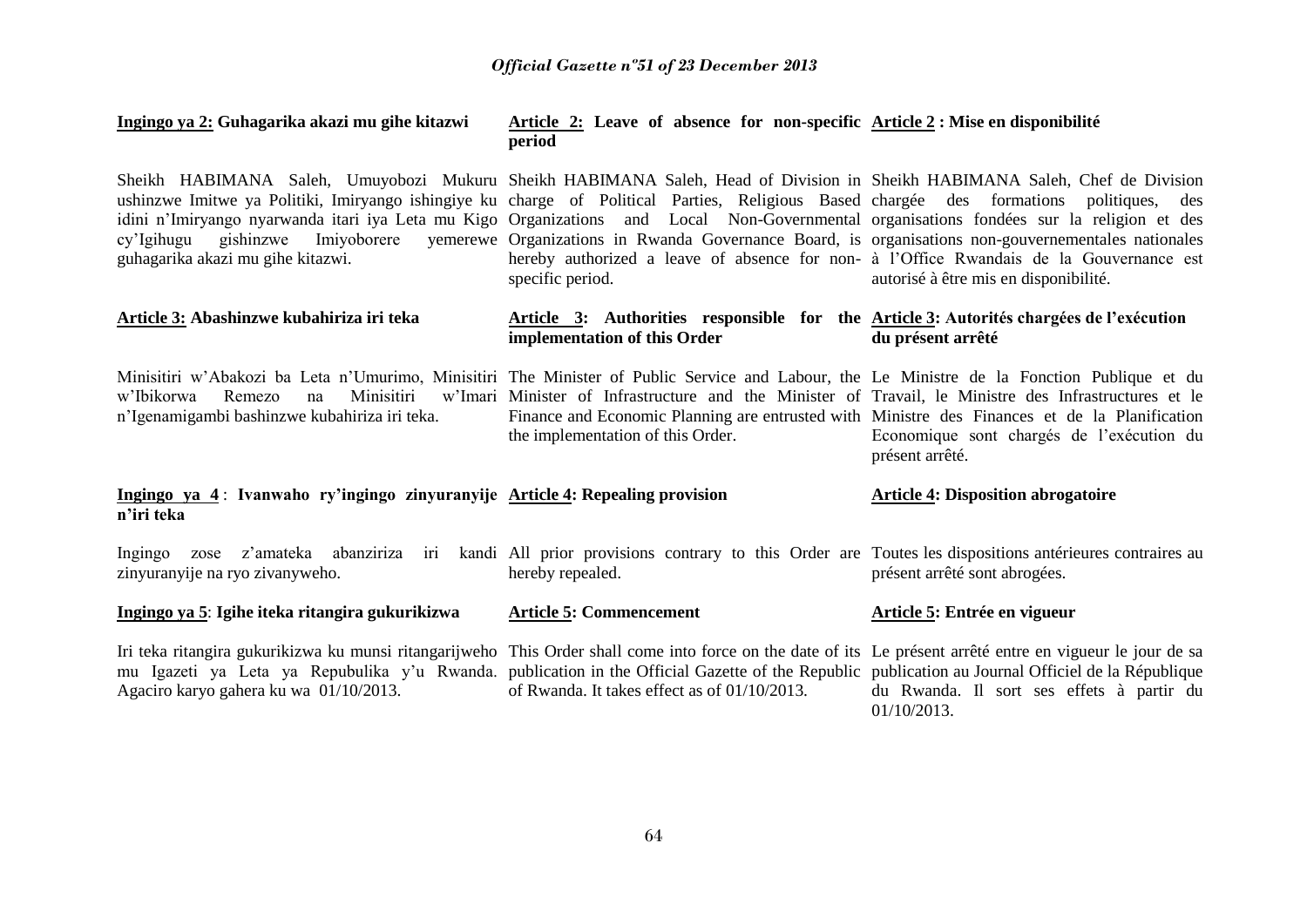Kigali, ku wa 03/12/2013

Kigali, on 03/12/2013

Kigali, le 03/12/2013

**(sé) Dr HABUMUREMYI Pierre Damien** Minisitiri w'Intebe

**(sé) Dr HABUMUREMYI Pierre Damien** Prime Minister

**(sé) Dr HABUMUREMYI Pierre Damien** Premier Ministre

**(sé) MUREKEZI Anastase** Minisitiri w'Abakozi ba Leta n'Umurimo

**(sé) MUREKEZI Anastase** Minister of Public Service and Labour

**(sé) MUREKEZI Anastase** Ministre de la Fonction Publique et du Travail

**Bibonywe kandi bishyizweho Ikirango cya Repubulika:**

**Seen and sealed with the Seal of the Republic:**

**Vu et scellé du Sceau de la République :**

**(sé) BUSINGYE Johnston** Minisitiri w'Ubutabera / Intumwa Nkuru ya Leta

**(sé) BUSINGYE Johnston** Minister of Justice / Attorney General

**(sé) BUSINGYE Johnston** Ministre de la Justice / Garde des Sceaux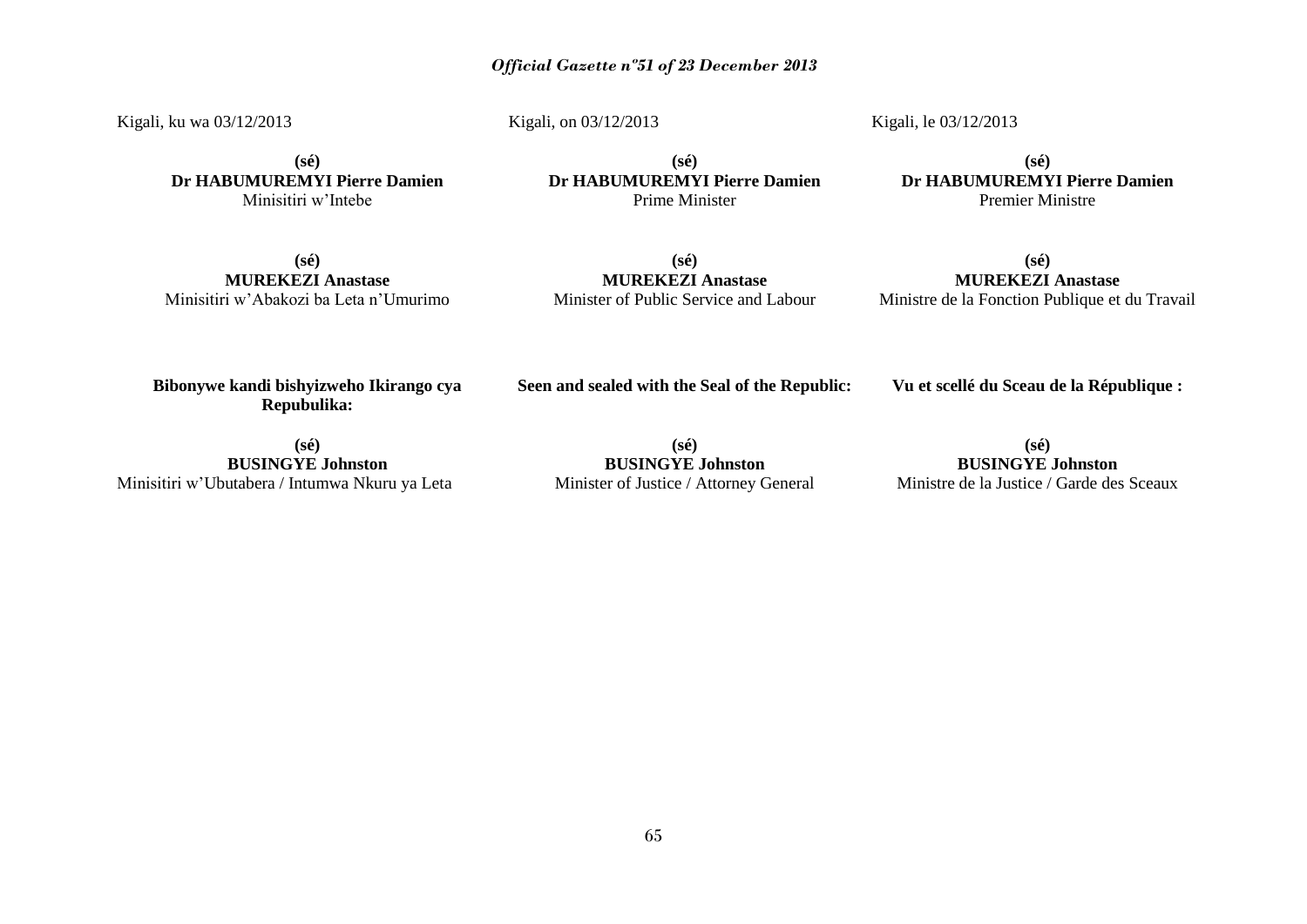**ITEKA RYA MINISITIRI MINISTERIAL ORDER N°001/MINEDUC/2013 RYO KUWA 15/11/2013 N°001/MINEDUC/2013 OF 15/11/2013** RIGENA IBISABWA ISHURI RIKURU DETERMINING THE CONDITIONS FOR DETERMINANT LES CONDITIONS **RYIGENGA KUGIRA NGO RYEMERERWE GRANTING ACCREDITATION TO A D'ACCREDITATION D'UNE INSTITUTION**  GUTANGIRA GUKORA, KUZAMURA PRIVATE INSTITUTION OF HIGHER PRIVEE D'ENSEIGNEMENT SUPERIEUR, **ICYICIRO CY'INYIGISHO, GUTANGIZA LEARNING, UPGRADING THE LEVEL OF KOLEJI, ISHURI, ISHAMI CYANGWA TEACHING, OPENING A COLLEGE, A D'ENSEIGNEMENT, CREER UN IKIGO CY'UBUSHAKASHATSI SCHOOL, A FACULTY OR AN KIRISHAMIKIYEHO** 

**AFFILIATED RESEARCH INSTITUTE**

**ORDER ARRETE MINISTERIEL N°001/MINEDUC/2013 DU 15/11/2013 DE REHAUSSER LE NIVEAU COLLEGE, UNE ECOLE, UNE FACULTE OU UN INSTITUT DE RECHERCHE AFFILIE** 

#### **ISHAKIRO**

#### **TABLE OF CONTENTS**

### **TABLE DES MATIERES**

| Ingingo ya mbere: Icyo iri teka rigamije                                                                                                                    | <b>Article One: Purpose of this Order</b>                                                                                                                   | Article premier : Objet du présent arrêté                                                                                                                           |
|-------------------------------------------------------------------------------------------------------------------------------------------------------------|-------------------------------------------------------------------------------------------------------------------------------------------------------------|---------------------------------------------------------------------------------------------------------------------------------------------------------------------|
| Ingingo ya 2: Ibisabwa ishuri rikuru ryigenga<br>kugira ngo ryemererwe gutangira gukora                                                                     | <b>Article 2: Conditions for a private institution of</b><br>higher learning to acquire accreditation                                                       | Article 2: Conditions d'accréditation d'une<br>institution privée d'enseignement supérieur                                                                          |
| Ingingo ya 3: Ibisabwa ishuri rikuru ryigenga<br>ryemererwe gutangira gukora kugira ngo<br>ritange impamyabumenyi bwa mbere                                 | Article 3: Conditions for a private institution<br>of higher learning accredited to issue its first<br>exit awards                                          | Article 3: Conditions pour une institution<br>privée d'enseignement supérieur<br>accrédité<br>pour délivrer ses premiers diplômes                                   |
| Ingingo ya 4: Ibisabwa ishuri rikuru ryigenga<br>icyiciro<br>kugirango<br>kuzamura<br>rvemererwe<br>cy'inyigisho                                            | <b>Article 4: Conditions for a private institution of</b><br>higher learning to upgrade a level of teaching                                                 | Article 4: Conditions pour une institution<br>privée d'enseignement supérieur de rehausser<br>le niveau d'enseignement                                              |
| Ingingo ya 5: Ibisabwa Ishuri rikuru ryigenga<br>kugira ngo ryemererwe gutangiza ishuri, koleji<br>ikigo<br>cy'ubushakashatsi<br>cyangwa<br>kirishamikiyeho | Article 5: Conditions for a private institution<br>of higher learning to establish a college, a<br>school, a faculty or an affiliated research<br>institute | Article 5: Conditions pour une institution<br>privée d'enseignement supérieur de créer un<br>collège, une école, une faculté ou un institut de<br>recherche affilié |
| Ingingo ya 6: Ibisabwa Ishuri rikuru ryo mu<br>mahanga risaba gufungura ishami mu Rwanda                                                                    | Article 6: Conditions for a foreign institution<br>of higher learning to establish a campus in<br>Rwanda                                                    | Article 6: Conditions pour une institution<br>étrangère d'enseignement supérieur d'ouvrir<br>un campus au Rwanda                                                    |
| Ingingo ya 7: Ivanwaho ry'ingingo zinyuranyije<br>n'iri teka                                                                                                | <b>Article 7: Repealing provision</b>                                                                                                                       | <b>Article 7 : Disposition Abrogatoire</b>                                                                                                                          |
| Ingingo ya 8: Igihe iteka ritangira gukurikizwa                                                                                                             | <b>Article 8: Commencement</b>                                                                                                                              | <b>Article 8: Entrée en vigueur</b>                                                                                                                                 |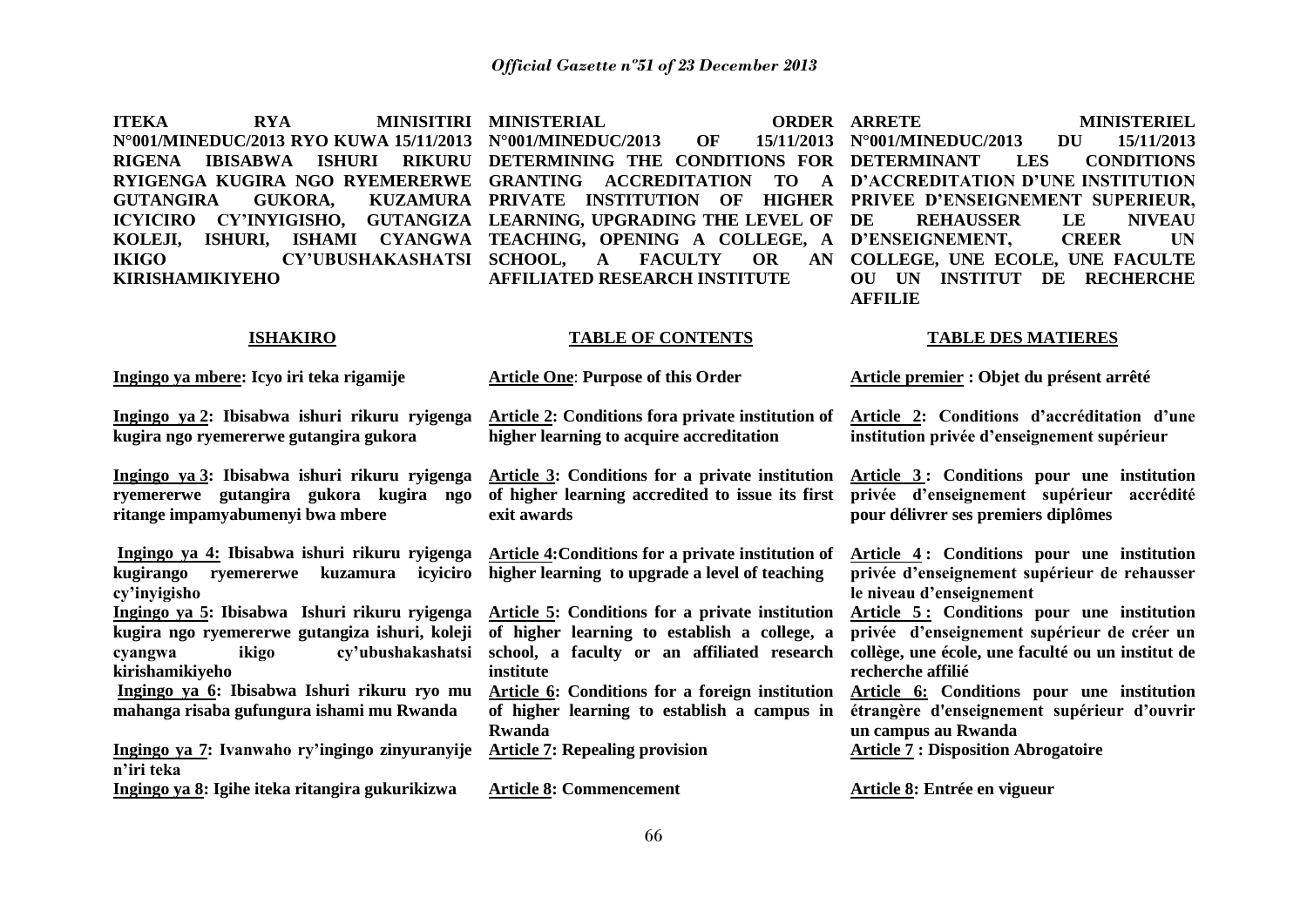**ITEKA RYA MINISITIRI MINISTERIAL ORDER N°001/MINEDUC/2013 RYO KUWA 15/11/2013 N°001/MINEDUC/2013 OF 15/11/2013** RIGENA IBISABWA ISHURI RIKURU DETERMINING THE CONDITIONS FOR DETERMINANT LES CONDITIONS **RYIGENGA KUGIRA NGO RYEMERERWE GRANTING ACCREDITATION TO A D'ACCREDITATION D'UNE INSTITUTION GUTANGIRA GUKORA. ICYICIRO CY'INYIGISHO, GUTANGIZA LEARNING, UPGRADING THE LEVEL OF KOLEJI, ISHURI, ISHAMI CYANGWA TEACHING, OPENING A COLLEGE, A D'ENSEIGNEMENT, CREER UN IKIGO CY'UBUSHAKASHATSI SCHOOL, A FACULTY OR AN KIRISHAMIKIYEHO Minisitiri w'Uburezi;** Ashingiye ku Itegeko Nshinga rya Repubulika y'u Pursuant to the Constitution of the Republic of Rwanda ryo ku wa 04 Kamena 2003 nk'uko ryavuguruwe kugeza ubu, cyane cyane mu ngingo especially in Articles 40, 120, 121 and 201; zaryo, iya 40, iya 120, iya 121 n'iya 201; Ashingiye ku Itegeko n° 27/2013 ryo ku wa Pursuant to Law nº 27/2013 of 24/05/2013 24/05/2013 rigena imiterere, imitunganyirize n'imikorere by'amashuri makuru, cyane cyane mu ngingo zaryo iya 10 n'iya 15; Inama y'Abaminisitiri yateranye ku wa 11/09/2013 imaze kubisuzuma no kubyemeza; **ATEGETSE: Ingingo ya mbere: Icyo iri teka rigamije** Iri teka rigena ibisabwa ishuri rikuru ryigenga kugira ngo ryemererwe gutangira gukora, kuzamura icyiciro cy'inyigisho, gutangiza koleji, ishuri, ishami cyangwa ikigo cy'ubushakashatsi kirishamikiyeho. PRIVATE INSTITUTION OF HIGHER PRIVEE-D'ENSEIGNEMENT-SUPERIEUR, **AFFILIATED RESEARCH INSTITUTE The Minister of Education;** Rwanda of 04 June 2003 as amended to date, governing the organisation and functioning of higher education, especially in Articles 10 and 15: After consideration and approval by the Cabinet, in its session of 11/09/2013 ; **HEREBY ORDERS: Article One: Purpose of this Order** This Order determines the conditions for granting accreditation to a private institution of higher learning, upgrading the level of teaching, opening a college, a school, a faculty or an affiliated research institute. **ORDER ARRETE MINISTERIEL N°001/MINEDUC/2013 DU 15/11/2013 DE REHAUSSER LE NIVEAU COLLEGE, UNE ECOLE, UNE FACULTE OU UN INSTITUT DE RECHERCHE AFFILIE Le Ministre de l'Education;** Vu la Constitution de la République du Rwanda du 04 Juin 2003 telle que révisée à ce jour, spécialement en ses articles 40, 120, 121 et 201 ; Vu la Loi n° 27/2013 du 24/05/2013 portant organisation et fonctionnement de l'enseignement supérieur, spécialement en ses articles 10 et 15; Après examen et adoption par le Conseil des Ministre, en sa séance du 11/09/2013; **ARRETE: Article premier: Objet du présent l'arrêté**  Le présent arrêté détermine les conditions d'accréditation d'une institution d'enseignement supérieur privée, de rehausser le niveau d'enseignement, de créer un collège, une école, une faculté ou un institut de recherche affilié.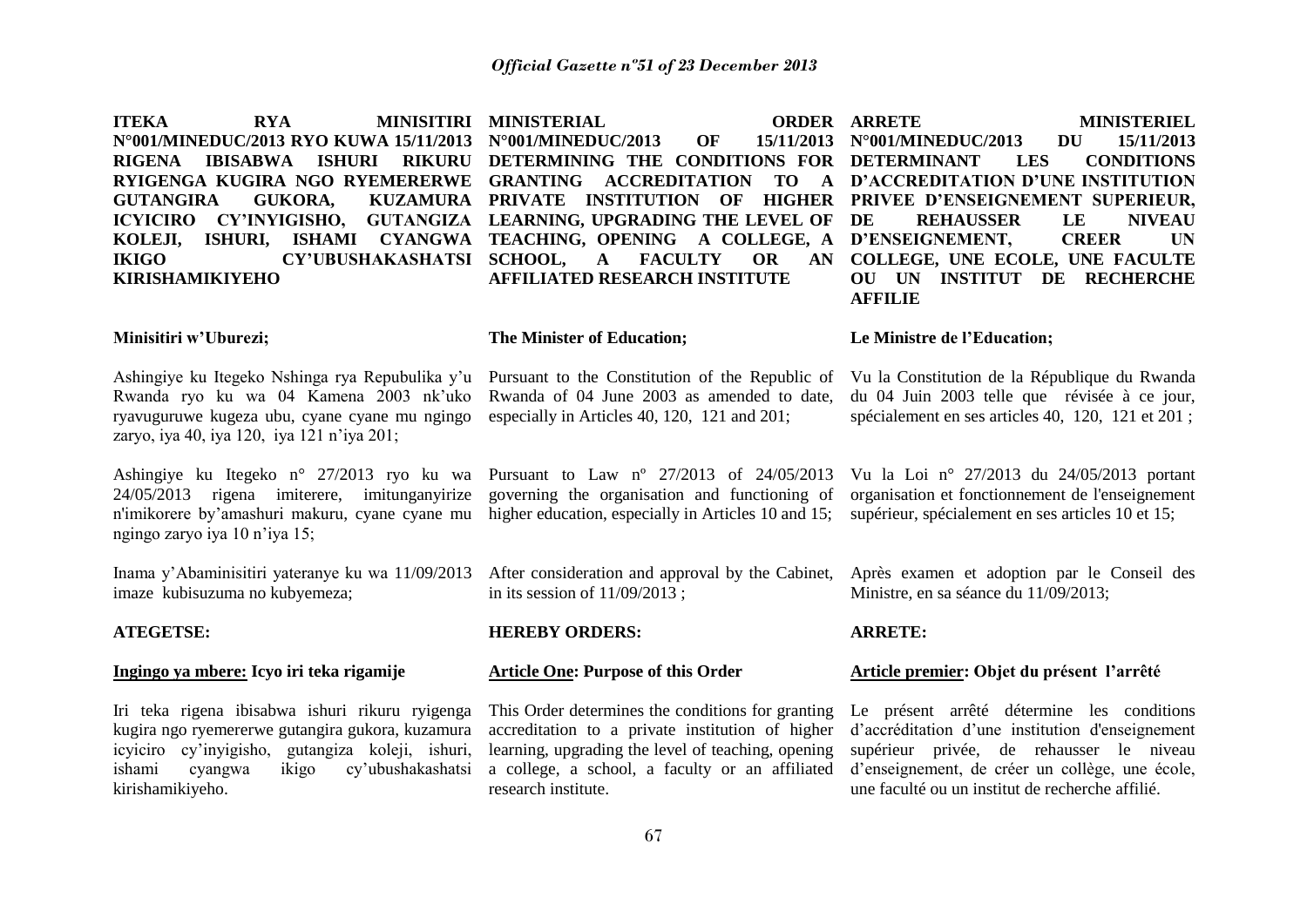| Ingingo ya 2: Ibisabwa ishuri rikuru ryigenga<br>kugira ngo ryemererwe gutangira gukora                                                                                                                                       | Article 2: Conditions for a private institution<br>of higher learning to acquire accreditation                                                                                                                                                 | Article 2: Conditions d'accréditation d'une<br>institution d'enseignement supérieur privée                                                                                                                                          |  |
|-------------------------------------------------------------------------------------------------------------------------------------------------------------------------------------------------------------------------------|------------------------------------------------------------------------------------------------------------------------------------------------------------------------------------------------------------------------------------------------|-------------------------------------------------------------------------------------------------------------------------------------------------------------------------------------------------------------------------------------|--|
| Kugira ngo ishuri rikuru ryigenga ryemererwe<br>gutangira gukora, nyir'ishuri abisaba mu nyandiko<br>Minisitiri ufite Amashuri Makuru mu nshingano ze.                                                                        | The request for accreditation of a private<br>institution of higher learning shall be made in<br>writing to the Minister in charge of higher<br>education by the owner of the institution.                                                     | La demande d'accréditation d'une institution<br>d'enseignement supérieur privée se fait par écrit<br>adressée au Ministre ayant l'enseignement<br>supérieur dans ses attributions,<br>par son<br>propriétaire de l'institution.     |  |
| Ibaruwa isaba ko ishuri rikuru ryigenga ryemererwa<br>iherekezwa<br>n'inyandiko<br>gukora<br>gutangira<br>zikurikira:                                                                                                         | The application letter for accreditation of a private<br>institution of higher<br>learning<br>shall<br>be<br>accompanied by the following documents:                                                                                           | La lettre de demande d'accréditation d'une<br>institution d'enseignement supérieur privée est<br>accompagnée des documents suivants:                                                                                                |  |
| umwirondoro wa nyir'ishuri mu gihe ishuri<br>$1^{\circ}$<br>rikuru rishaka gushingwa n'umuntu ku giti cye<br>cyangwa icyemezo cy'ubuzimagatozi mu gihe<br>rishakwa gushingwa n'umuryango;                                     | $1^{\circ}$<br>physical person or a certificate of legal<br>personality when it is a legal entity;                                                                                                                                             | identification of the owner when he/she is a $1^{\circ}$ l'identification du propriétaire, lorsque celui-<br>ci est une personne physique, ou un certificat<br>de personalité juridique lorsque il s'agit d'une<br>personne morale; |  |
| urutonde rw'abarimu, abakozi bo mu buyobozi 2°<br>$2^{\circ}$<br>n'abo mu birebana na tekiniki bahoraho<br>impamyabumenyi<br>rugaragaza<br>n'impamyabushobozi<br>zabo,<br>n'amabaruwa<br>agaragaza ubushake bwabo bwo gukora; | a list of full time academic, administrative 2°<br>staff<br>technical<br>indicating<br>their<br>and<br>qualifications and letters of consent for their<br>intent to be employed;                                                               | la liste des membres du personnel enseignant,<br>administratif et technique ainsi que leurs<br>qualifications et des lettres indiquant leur<br>consentement d'être employés ;                                                       |  |
| inyandiko irambuye igaragaza izina, icyicaro<br>$3^\circ$<br>cy'ishuri,<br>ubutaka,<br>inyubako<br>gikuru<br>n'ibikoresho byimukanwa harimo ibijyanye<br>n'inyigisho ziteganywa gutangwa n'iryo shuri<br>rikuru;              | a detailed document describing the name of $3^\circ$<br>$3^{\circ}$<br>the institution, head office, land, buildings<br>and movable property including those related<br>to the programmes to be offered by the<br>higher learning institution; | un document détaillé indiquant le nom, le<br>siège, la propriété foncière, les bâtiments, les<br>biens meubles y compris ceux relatifs aux<br>programmes à dispenser par cette institution<br>d'enseignement supérieur;             |  |
| inyandiko irambuye igaragaza ibisabwa kugira<br>$4^{\circ}$<br>ngo abanyeshuri bemererwa kwiga muri buri<br>bwoko bw'inyigisho zizatangirwa muri iryo<br>shuri rikuru;                                                        | a detailed document on the conditions of 4°<br>$4^\circ$<br>admission of students in each programme to<br>be offered by the institution;                                                                                                       | un document détaillé sur les conditions<br>d'admission des étudiants dans chaque<br>programme d'enseignement qui sera dispensé<br>dans cette institution;                                                                           |  |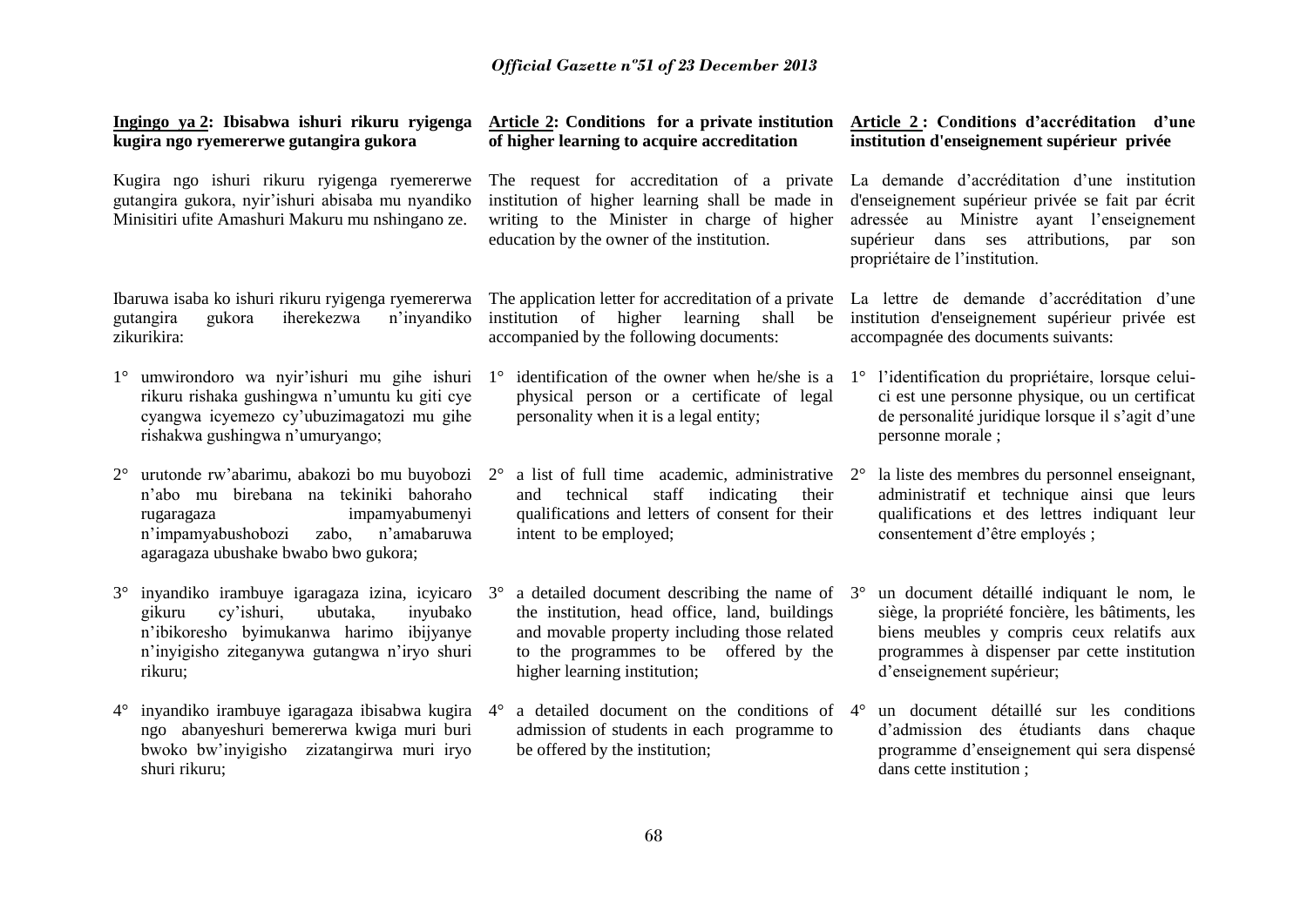- 5° umubare w'abanyeshuri ishuri riteganya 5° an estimate number of expected students and 5° l'estimation du nombre d'étudiants prévu et kwakira n'ibyiciro ishuri riteganya gutangirana;
- 6° inyandiko igararaza ingengo y'imari ishuri 6° a document indicating the initial annual ritangiranye;
- $7^{\circ}$  indi nyandiko yose yasabwa na Minisitiri ufite  $7^{\circ}$  any other document that may be required by amashuri makuru mu nshingano ze.

#### **Ingingo ya 3: Ibisabwa ishuri rikuru ryigenga ryemerewe gutangira gukora kugira ngo ritange impamyabumenyi bwa mbere**

Ishuri rikuru ryigenga ryemerewe gutangira gukora, rikorerwa isuzumamikorere n'Inama y'Igihugu y'Amashuri Makuru (HEC), umwaka umwe mbere y'uko ritanga impamyabumenyi ku nshuro ya mbere.

Iyo raporo y'isuzumamikorere igaragaje ko ishuri rikuru ryigenga ryifuza gutanga impamyabumenyi bwa mbere, ritubahirije ibiteganywa n'Itegeko n° 27/2013 ryo ku wa 24/05/2013 rigena imiterere, imitunganyirize n'imikorere by'amashuri makuru, mu ngingo yaryo ya 18, ishuri rikuru rihagarikwa by'agateganyo hamwe n'itangwa ry'impamyabumenyi riteganya gutanga.

**Ingingo ya 4: Ibisabwa ishuri rikuru ryigenga kugira ngo ryemererwe kuzamura icyiciro cy'inyigisho**

Kugira ngo ishuri rikuru ryigenga ryemererwe The request for upgrading a level of teaching shall La demande d'autorisation de rehausser le niveau

- expected teaching levels of the institution;
- budget;
- the Minister in charge of higher education.

#### **Article 3: Conditions for a private institution of higher learning accredited to issue its first exit awards**

A private institution of higher learning granted an operating license shall undergo an overall assessment of its performance by Higher Education Council (HEC) a year prior to its level of issuing its first exit awards.

If the overall assessment of the institution's performance indicates failure of the institution's application of the Law  $n^{\circ}$  27/2013 of 24/05/2013 governing the organization and functioning of higher education, in Article 18, the institution of higher learning shall be suspended from its operation and issuing of the proposed exit awards.

**Article 4: Conditions for a private institution of higher learning to upgrade the level of teaching**

- les cycles d'enseignement initialement prévus ;
- 6° un document spécifiant le budget annuel initial de l'institution ;
- 7° tout autre document pouvant être exigé par le Ministre ayant l'enseignement supérieur dans ses attributions.

#### **Article 3 : Conditions pour une institution privée d'enseignement supérieur accrédité pour délivrer les diplômes pour la première fois**

Une institution d'enseignement supérieur privée ayant obtenu l'autorisation d'ouverture, doit être soumise à l'audit du Haut Conseil de l'Enseignement Supérieur (HEC) au cours de l'année qui précède la première cérémonie d'octroi des diplômes.

Si le rapport d'audit indique que l'institution d'enseignement supérieur privée ne se conforme pas à la Loi n° 27/2013 du 24/05/2013 portant organisation et fonctionnement de l'enseignement supérieur, en son article 18, l'Etablissement d'enseignement supérieur, est suspendu ainsi que son programme d'octroi des diplômes.

### **Article 4 : Conditions pour une institution privée d'enseignement supérieur de rehausser un cycle d'enseignement supérieur**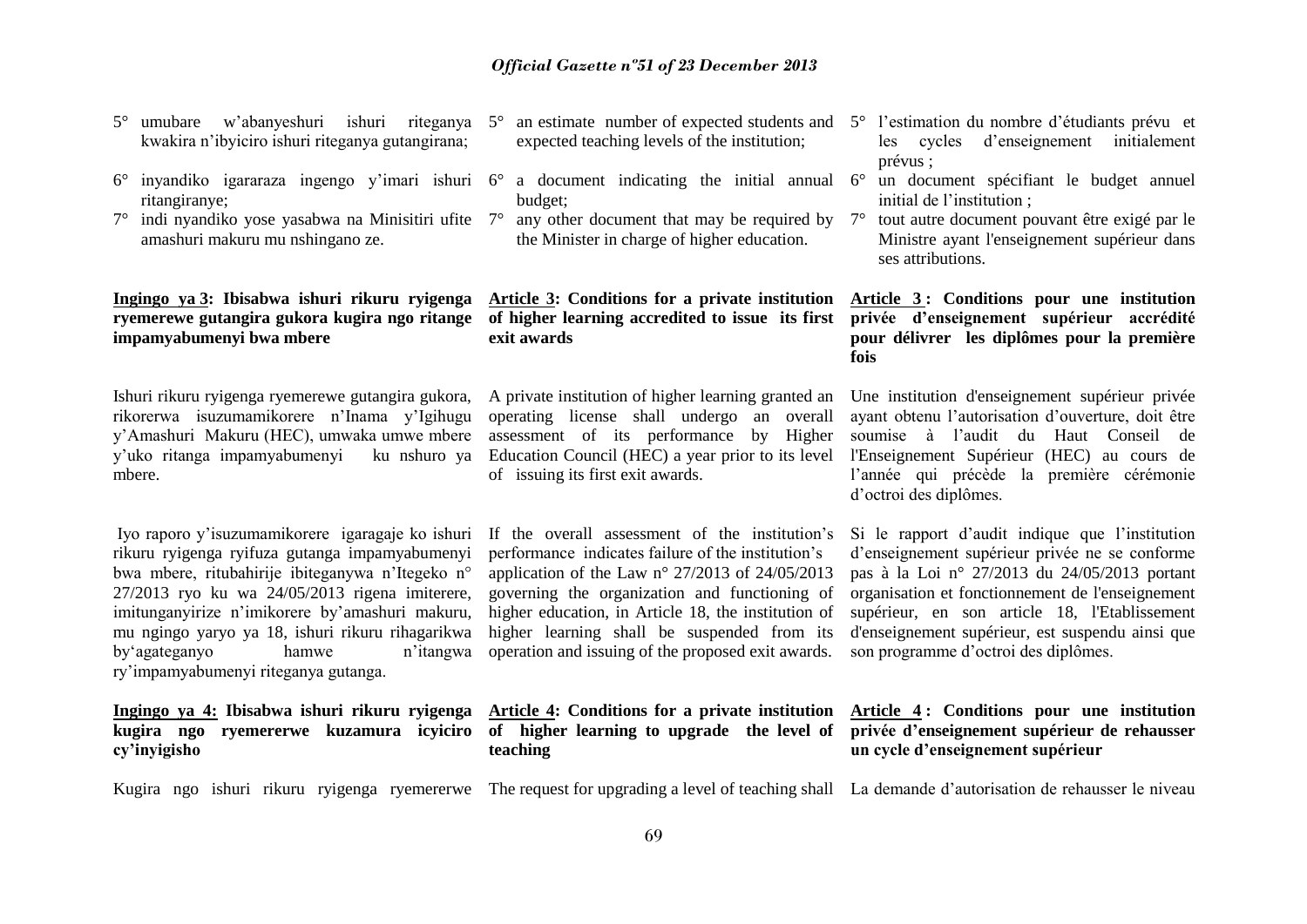| kuzamura icyiciro cy'inyigisho, nyir'iryo shuri be made in writing to the Minister in charge of<br>abisaba mu nyandiko Minisitiri ufite amashuri<br>makuru mu nshingano ze. |                                                                                                                                                                                                                                                                                             | higher education, by the owner of the concerned<br>private institution of higher learning.                       |                                                                                                                                                                                                                           | d'enseignement supérieur se fait par un écrit<br>addressé au Ministre ayant l'enseignement<br>supérieur dans ses attributions par le propriétaire<br>de l'institution privée d'enseignement supérieur<br>concernée. |                                                                                                                                                                                                                                             |  |
|-----------------------------------------------------------------------------------------------------------------------------------------------------------------------------|---------------------------------------------------------------------------------------------------------------------------------------------------------------------------------------------------------------------------------------------------------------------------------------------|------------------------------------------------------------------------------------------------------------------|---------------------------------------------------------------------------------------------------------------------------------------------------------------------------------------------------------------------------|---------------------------------------------------------------------------------------------------------------------------------------------------------------------------------------------------------------------|---------------------------------------------------------------------------------------------------------------------------------------------------------------------------------------------------------------------------------------------|--|
| Ibaruwa isaba kuzamura icyiciro cy'inyigisho<br>iherekezwa n'inyandiko zikurikira:                                                                                          |                                                                                                                                                                                                                                                                                             | The application letter for upgrading to level of<br>teaching shall be accompanied by the following<br>documents: |                                                                                                                                                                                                                           | La lettre de demande de rehausser un cycle<br>d'enseignement supérieur est accompagnée des<br>documents suivants:                                                                                                   |                                                                                                                                                                                                                                             |  |
|                                                                                                                                                                             | 1° izina ry'ishuri rikuru, aho riherereye, n'ibyiciro 1° the name of the institution of higher learning,<br>by'inyigisho ritanga;                                                                                                                                                           |                                                                                                                  | location and education levels offered;                                                                                                                                                                                    |                                                                                                                                                                                                                     | $1^\circ$ le nom de l'institution<br>d'enseignement<br>supérieur,<br>son<br>siège<br>et<br>cycles<br>ses<br>d'enseignement;                                                                                                                 |  |
|                                                                                                                                                                             | irambuye<br>$2^{\circ}$ inyandiko<br>igaragaza<br>icyiciro<br>cy'inyigisho giteganyijwe kuzamurwa, intego<br>n'ikigamijwe mu kuzamura icyo cyiciro<br>cy'inyigisho,                                                                                                                         | $2^{\circ}$                                                                                                      | a detailed document indicating the education<br>level to be upgraded, the mission and<br>objectives of the institution to upgrade the<br>level of teaching;                                                               | $2^{\circ}$                                                                                                                                                                                                         | un document detaillé indiquant le niveau<br>d'enseignement à rehausser, la mission et les<br>objectifs de l'institution en rehaussant les<br>niveaux d'enseignement ;                                                                       |  |
|                                                                                                                                                                             | 3° urutonde rw'abarimu, abakozi bo mu buyobozi 3°<br>n'abo mu birebana na tekiniki bahoraho<br>basanzwe bakorera ishuri rikuru hamwe<br>n'abateganijwe gukora no kwigisha mu cyiciro<br>cy'inyigisho<br>gisabirwa<br>kuzamurwa<br>impamyabumenyi<br>hagaragazwa<br>n'impamyabushobozi zabo; |                                                                                                                  | a list of existing full time academic,<br>administrative and technical staff of the<br>higher learning institution and planned<br>personnel to work for the level of teaching to<br>be upgraded and their qualifications; | $3^\circ$                                                                                                                                                                                                           | une liste des membres du<br>personnel<br>enseignant,<br>administratif<br>technique<br>et<br>permanents en place ainsi que du personnel<br>prévu pour le cycle d'enseignement à<br>rehausser en spécifiant leur niveaux de<br>qualification; |  |
|                                                                                                                                                                             | 4° umubare w'abanyeshuri ishuri risanganywe<br>hamwe n'uw'abateganywa<br>kwakirwa mu<br>cyiciro cy'inyigisho gisabirwa kuzamurwa;                                                                                                                                                           | $4^\circ$                                                                                                        | an number of existing and expected students<br>to be admitted in the level of teaching to be<br>upgraded;                                                                                                                 | $4^\circ$                                                                                                                                                                                                           | le nombre d'étudiants en place et celui prévu<br>dans les cycles d'enseignement à rehausser ;                                                                                                                                               |  |
|                                                                                                                                                                             | 5° inyandiko igararaza ingengo y'imari yihariye<br>y'ishuri rikuru izakoreshwa mu bijyanye<br>n'inyigisho z'icyiciro gishyirwaho;                                                                                                                                                           | $5^{\circ}$                                                                                                      | a document indicating the allocated budget to<br>the level of teaching to be established;                                                                                                                                 |                                                                                                                                                                                                                     | 5° un document spécifiant le budget de<br>l'institution alloué au niveau d'enseignement<br>à créer;                                                                                                                                         |  |
|                                                                                                                                                                             | $6^{\circ}$ indi nyandiko yose yasabwa na Minisitiri ufite $6^{\circ}$ any other document that may be required by $6^{\circ}$ tout autre document pouvant être exigé par le                                                                                                                 |                                                                                                                  |                                                                                                                                                                                                                           |                                                                                                                                                                                                                     |                                                                                                                                                                                                                                             |  |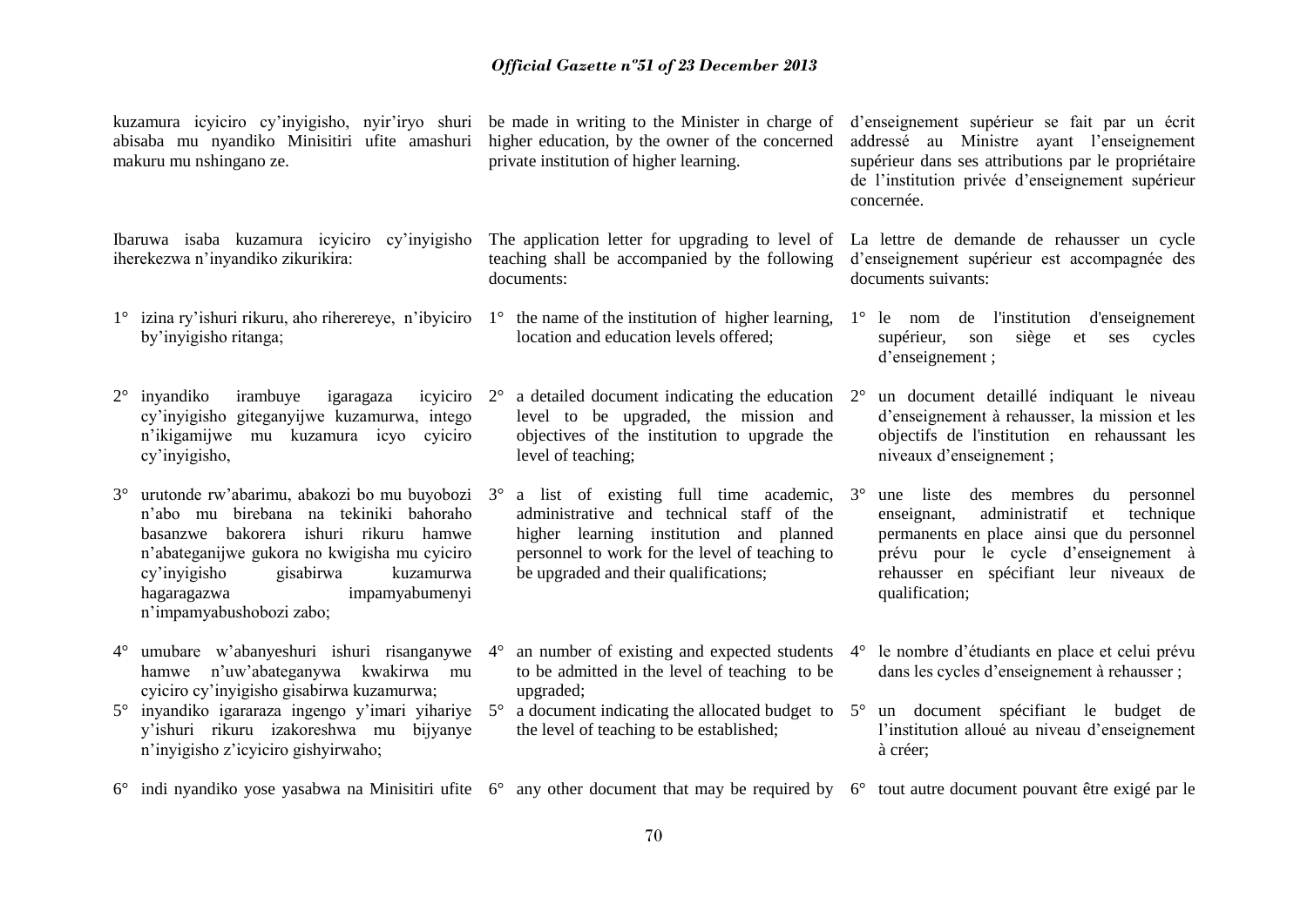amashuri makuru mu nshingano ze.

the Minister in charge of higher education.

ses attributions.

### **Ingingo 5: Ibisabwa ishuri rikuru ryigenga kugira ngo ryemererwe gutangiza koleji, ishuri, ishami cyangwa ikigo cy'ubushakashatsi school, a faculty or an affiliated research kirishamikiyeho**

Kugira ngo ishuri rikuru ryigenga ryemererwe gutangiza koleji, ishuri, ishami cyangwa ikigo cy'ubushakashatsi kirishamikiyeho, nyir'ishuri abisaba mu nyandiko Minisitiri ufite amashuri makuru mu nshingano ze.

Ibaruwa y'ishuri rikuru ryigenga isaba gutangiza koleji, ishuri, ishami cyangwa ikigo cy'ubushakashatsi kirishamikiyeho iherekezwa n'inyandiko zikurikira:

- 1° izina ry'ishuri rikuru, aho riherereye, ibyiciro by'inyigisho, imiterere ya koleji, ishuri, ishami cyangwa ikigo cy'ubushakashatsi bisabirwa gutangira;
- 2° intego n'ikigamijwe mu gutangiza koleji, ishuri, ishami cyangwa ikigo cy'ubushakashatsi kirishamikiyeho;
- 3° urutonde rw'abarimu, abakozi bo mu buyobozi n'abo mu birebana na tekiniki bahoraho basanzwe bakorera ishuri rikuru hamwe

**Article 5: Conditions for a private institution of higher learning to establish a college, a institute**

The request for a private institution of higher learning to establish a college, a school, a faculty or an affiliated research institute shall be made in writing, by the owner of the institution, to the Minister in charge of higher education.

The application letter of a private institution of higher learning to establish a college, a school, a faculty or an affliated research institute shall be accompanied by the following ducuments:

- learning, location, teaching programs and structure of the college, the school, the faculty or the affiliated research institute to be established;
- $2^{\circ}$  the mission and objectives of the institution  $2^{\circ}$ for establishing a college, a school, a faculty or an affliated research institute;
- 3° a list of existing full time academic, administrative and technical staff of the higher learning institution and planned

**Article 5 : Conditions pour une institution d'enseignement supérieur privée de créer un collège, une école, une faculté ou un institut de recherche affilié** 

Ministre ayant l'enseignement supérieur dans

La demande d'autorisation de créer un collège, une école, une faculté ou un institut de recherche affilié à une institution d'enseignement supérieur privée, se fait par une lettre adressée au Ministre ayant l'enseignement supérieur dans ses attributions, par le propriétaire de l'instituttion.

La lettre de demande d'une institution d'enseignement supérieur privée de créer un collège, une école, une faculté ou un institut de recherche affilié à une institution d'enseignement supérieur privée est accompagnée des documents suivants:

- 1° the name of the institution of higher 1° le nom de l'institution d'enseignement supérieur, son siège, son domaine, ses cycles d'enseignement et la structure du collège, de l'école, de la faculté ou de l'institut de recherche affilié à créer;
	- 2° la mission et les objectifs de l'institution en créant un collège, une école, une faculté ou un institut de recherche affilié;
	- 3° une liste des membres du personnel enseignant, administratif et technique permanents, en place, ainsi que du personnel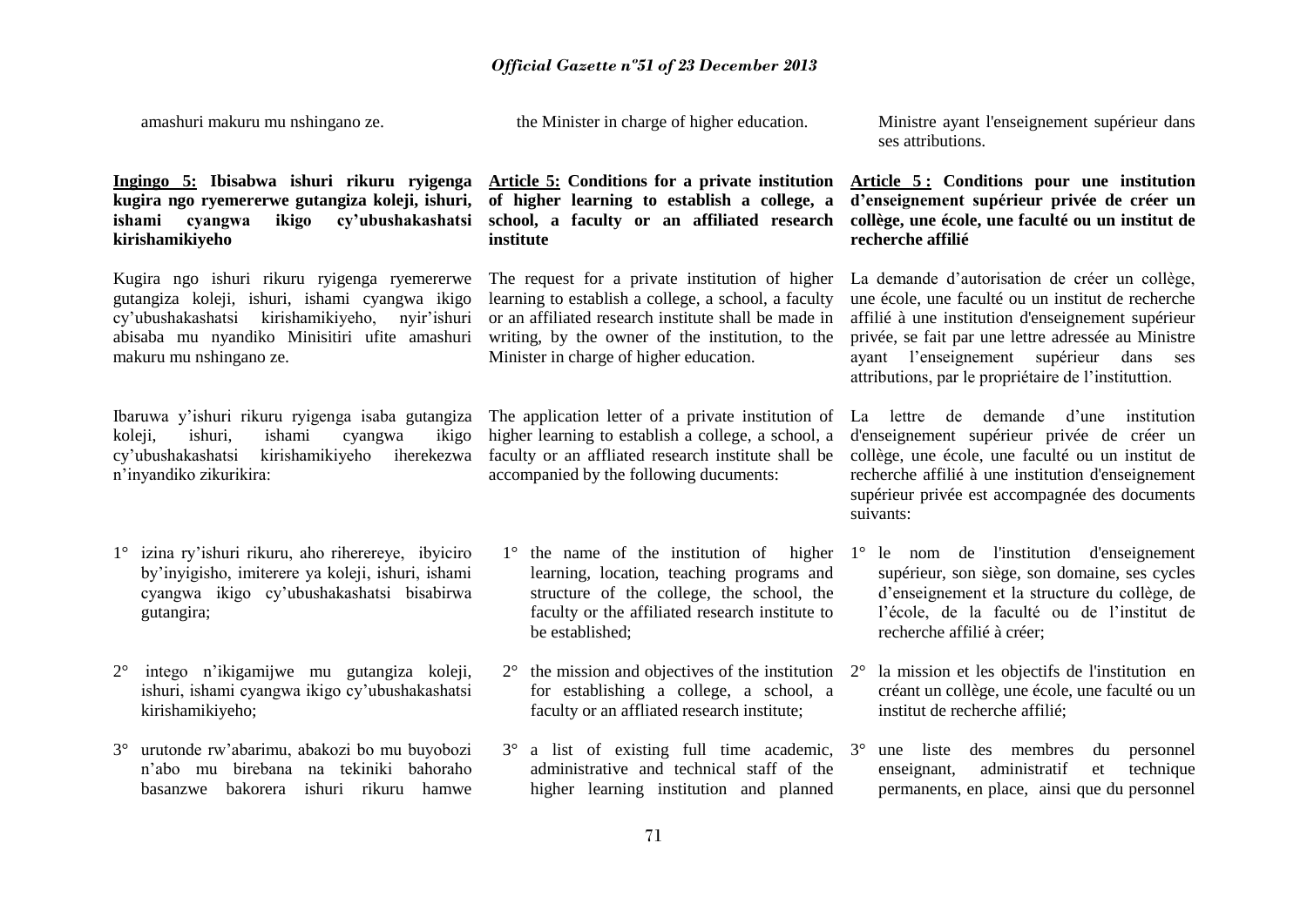n'abateganyijwe gukora muri koleji, Ishuri, Ishami cyangwa Ikigo cy'ubushakashatsi gisabirwa gutangira hagaragazwa impamyabumenyi n'impamyabushobozi zabo;

- 4° inyandiko irambuye igaragaza icyicaro, ubutaka, inyubako n'ibikoresho byimukanwa harimo ibijyanye n'inyigisho ziteganywa gutangwa n'iryo shuri, koleji, ishami cyangwa ikigo cy'ubushakashatsi gishamikiye kuri iryo shuri rikuru;
- 5° umubare w'abanyeshuri ishuri rikuru risanganywe hamwe n'uw'abateganywa kwakirwa muri koleji, ishuri cyangwa ishami risabirwa gutangira;
- 6° inyandiko igararaza ingengo y'imari y'ishuri rikuru ;
- 7° indi nyandiko yose yasabwa na Minisitiri ufite amashuri makuru mu nshingano ze.

### **Ingingo ya 6: Ibisabwa Ishuri rikuru ryo mu mahanga risaba gufungura ishami mu Rwanda**

Kugira ngo ishuri rikuru ryo mu mahanga ryemererwe gufungura ishami mu Rwanda, nyir'ishuri, abisaba mu nyandiko Minisitiri ufite amashuri makuru mu nshingano ze.

personnel to work in the college, school, faculty or affiliated research institute to be established indicating their qualifications;

- 4° a detailed document describing location, land, buildings and movable property including those related to the programmes to be offered by the established college, school, faculty or affiliated research institute;
- expected students to be admited in the college, school or faculty to be established;
- the institution;
- $7^\circ$  any other document that may be required by  $7^\circ$ the Minister in charge of Higher Education.

**Article 6: Conditions for a foreign institution of higher learning to establish a campus in Rwanda**

The request for a foreign institution of higher learning to establish a campus in Rwanda shall be made in writing, by the owner of the institution, to the Minister in charge of higher education.

prévu pour le collège, l'école, la faculté ou l'institut de recherche affilié à créer en spécifiant leur qualifications;

- 4° un document détaillé sur la propriété foncière, les bâtiments et les biens meubles y compris ceux relatifs aux programmes à dispenser par le collège, l'école, la faculté ou l'institut de recherche affilié à créer ;
- 5° an estimate number of existing and 5° le nombre d'étudiants en place et celui prévu dans le collège, l'école ou la faculté à créer ;
- 6° a document indicating the annual budget of 6° un document spécifiant le budget annuel de l'institution ;
	- 7° tout autre document pouvant être exigé par le Ministre ayant l'Enseignement Supérieur dans ses attributions.

### **Article 6: Conditions pour une institution étrangère d'enseignement supérieur d'ouvrir un campus au Rwanda**

La demande d'autorisation d'ouvrir un campus au Rwanda, par une institution étrangère d'enseignement supérieur, se fait par une lettre adressée au Ministre ayant l'enseignement supérieur dans ses attributions, par le proprietaire de l'institution.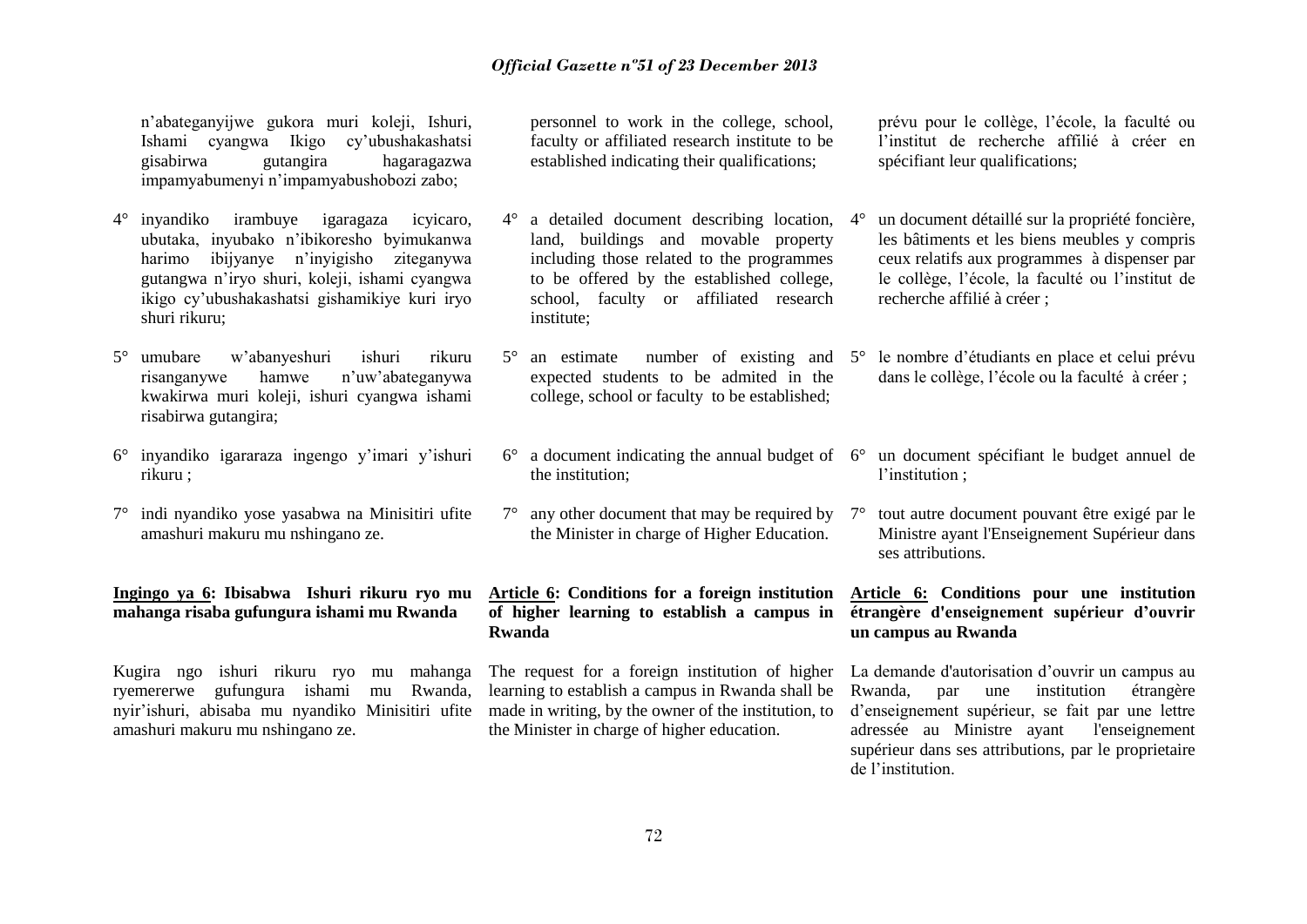#### *Official Gazette nº51 of 23 December 2013*

Ibaruwa y'ishuri rikuru ryo mu mahanga isaba ko ryemererwe gufungura ishami mu Rwanda iherekezwa n'inyandiko zikurikira:

- 1° inyandiko yemeza ko ishuri rikuru ikigo gishamikiyeho ryemewe mu gihugu ribarizwamo;
- 2° inyandiko yemeza ko gahunda y'inyigisho y'icyo kigo yemewe;
- 3° inyandiko igaragagaza inyubako n'ibikoresho, cyane cyane isomero ririmo ibitabo bihagije kandi bigezweho by'aho ikigo gishamikiye ku ishuri rikuru giteganya gukorera;
- 4° urutonde rw'abarimu, abakozi bo mu buyobozi n'abo mu birebana na tekiniki hamwe n'impamyabumenyi zabo bateganyijwe gukora mu ishami rishamikiye ku ishuri rikuru risabirwa gutangira;
- 5° umubare w'abanyeshuri uteganywa kwakirwa n'ishami rishamikiye ku ishuri rikuru ryo mu mahanga risabirwa gutangira;
- 6° inyandiko igaragaza ibigenderwaho mu kwandika abanyeshuri mu ishami risabirwa gutangira;
- 7° indi nyandiko yose yasabwa na Minisitiri ufite amashuri makuru mu nshingano ze.

The application letter of a foreign institution of La higher learning to establish a campus in Rwanda shall be accompanied by the following documents:

- 1° the white paper or charter accrediting the parent institution;
- 2° a document that accredits the curricula to be offered;
- 3° a detailed document describing buildings and movable property, especially a well stocked and updated library of both physical materials, within the premises intended for operation;
- 4° a list of academic, administrative and technical staff planned for the campus to be established and their qualifications;
- 5° an estimate number of expected students to be admitted in the campus to be established;
- 6° a document describing the admission criteria in the campus to be established ;
- 7° any other document that may be required by the Minister in charge of higher education.

La lettre d'une institution étrangère d'enseignement supérieur portant demande d'autorisation d'ouvrir un campus au Rwanda est accompagnée des documents suivants:

- 1° la charte ou tout autre document accréditant l'institution mère ;
- 2° un document d'accréditation des programmes qui seront dispensés ;
- 3° un document détaillé décrivant les bâtiments et autres biens meubles, spécialement une bibliothèque équipée de livres suffisants et utiles du lieu où le campus désire exercer ses opérations ;
- 4° une liste du personnel enseignant, administratif et technique prévu pour le campus à ouvrir et leurs qualifications;
- 5° le nombre estimatif d'étudiants prévu pour le campus à ouvrir;
- 6° un document décrivant les critères d'admission dans le campus à ouvrir;
- 7° tout autre document pouvant être exigé par le Ministre ayant l'enseignement supérieur dans ses attributions.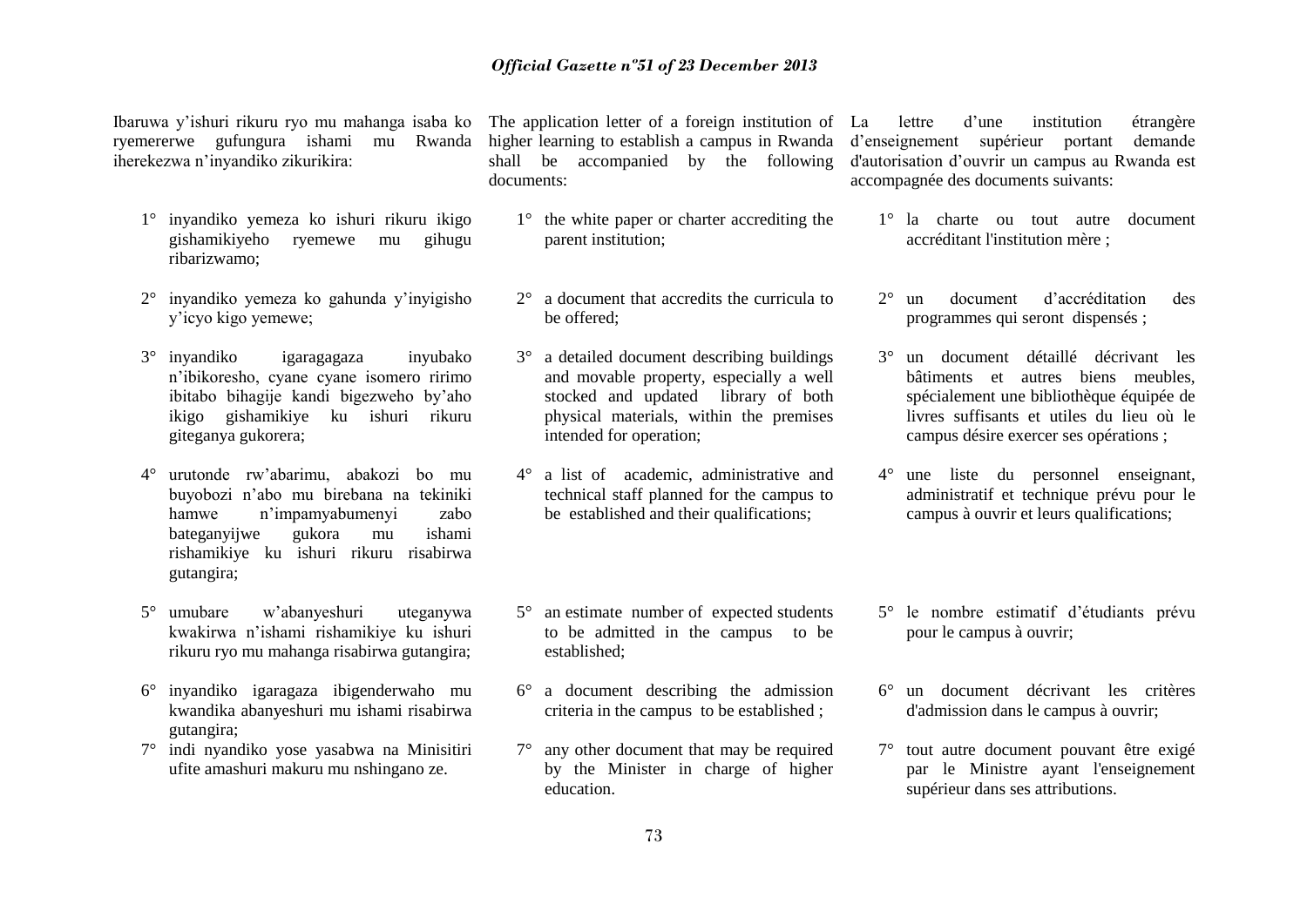#### *Official Gazette nº51 of 23 December 2013*

| Ishami rifunguwe mu Rwanda n'ishuri rikuru ryo<br>mu mahanga rifatwa nk'ishui rikuru ryigenga mu<br>Rwanda.                                                                      | A campus of foreign institution of higher learning<br>established in Rwanda shall be considered as a<br>private institution of higher learning in Rwanda. | Le campus d'une institution étrangère ouvert au<br>Rwanda est considéré comme une institution<br>privée d'enseignement supérieur au Rwanda. |
|----------------------------------------------------------------------------------------------------------------------------------------------------------------------------------|-----------------------------------------------------------------------------------------------------------------------------------------------------------|---------------------------------------------------------------------------------------------------------------------------------------------|
| Ingingo ya 7: Ivanwaho ry'ingingo zinyuranyije Article 7: Repealing provision<br>n'iri teka                                                                                      |                                                                                                                                                           | <b>Article 7: Dispositions abrogatoire</b>                                                                                                  |
| Ingingo zose z'amateka abanziriza iri kandi All prior provisions contrary to this Order are Toutes les dispositions antérieures contraires au<br>zinyuranyije na ryo zivanyweho. | hereby repealed.                                                                                                                                          | présent arrêté sont abrogées.                                                                                                               |
| Ingingo ya 8 : Igihe iteka ritangira gukurikizwa                                                                                                                                 | <b>Article 8: Commencement</b>                                                                                                                            | Article 8: Entrée en vigueur                                                                                                                |
| gukurikizwa<br>Iri<br>ritangira<br>ku<br>teka<br>munsi<br>ritangarijweho mu Igazeti ya Leta ya Repubulika<br>y'u Rwanda.                                                         | This Order shall come into force on the day of its<br>publication in the Official Gazette of the Republic<br>of Rwanda.                                   | Le présent arrêté entre en vigueur le jour de sa<br>publication au Journal Officiel de la République<br>du Rwanda.                          |
| Kigali, kuwa 15/11/2013                                                                                                                                                          | Kigali, on 15/11/2013                                                                                                                                     | Kigali, le 15/11/2013                                                                                                                       |
| $(s\acute{e})$<br><b>BIRUTA Vincent</b><br>Minisitiri w'Uburezi                                                                                                                  | $(s\acute{e})$<br><b>BIRUTA Vincent</b><br><b>Minister of Education</b>                                                                                   | $(s\acute{e})$<br><b>BIRUTA Vincent</b><br>Ministre de l'Education                                                                          |
| Bibonywe kandi bishyizweho Ikirango cya                                                                                                                                          | Seen and sealed with the seal of the Republic:                                                                                                            | Vu et scellé du Sceau de la République :                                                                                                    |

**(sé) BUSINGYE Johnston** Minisitiri w'Ubutabera/Intumwa Nkuru ya Leta

**Repubulika:**

**(sé) BUSINGYE Johnston** Minister of Justice/Attorney General

**(sé) BUSINGYE Johnston** Ministre de la Justice/Garde des Sceaux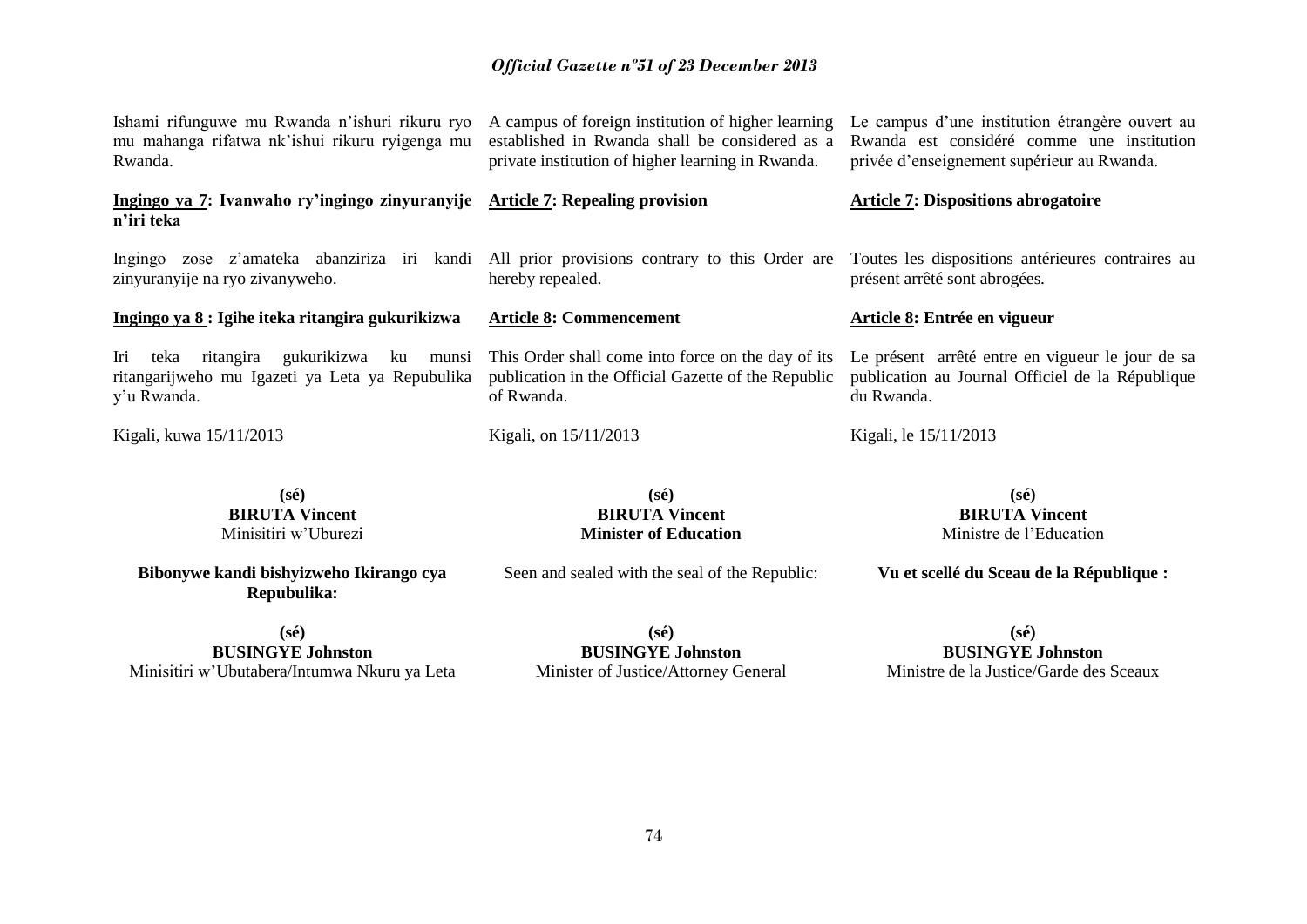# **ICYEMEZO** *N<sup>O</sup>RCA /829/2013* **CYO KUWA 03/09/2013 GIHA UBUZIMAGATOZI «NGOMA FARMERS COOPERATIVE URUHONGORE» (NFC URUHONGORE)**

#### **Umuyobozi w'Ikigo cy'Igihugu gishinzwe guteza imbere Amakoperative;**

Ashingiye ku Itegeko nº 50/2007 ryo kuwa 18 Nzeri 2007 rigena ishyirwaho, imiterere n'imikorere y'Amakoperative mu Rwanda, nk'uko ryavuguruwe kandi ryujujwe kugeza ubu, cyane cyane mu ngingo yaryo ya 23, igika cya 3;

Ashingiye ku Itegeko nº 48/2013 ryo kuwa 28/06/2013 rishyiraho Ikigo cy'Igihugu gishinzwe guteza Imbere Amakoperative, cyane cyane mu ngingo yaryo ya 3, igika cya 2;

Abisabwe na Perezidante wa Koperative **«NFC URUHONGORE»** ifite icyicaro mu Kagari ka Butare, Umurenge wa Ngoma, Akarere ka Huye, Intara y'Amajyepfo;

### **YEMEJE:**

#### **Ingingo ya mbere:**

Koperative **«NFC URUHONGORE»**, ifite icyicaro mu Kagari ka Butare, Umurenge wa Ngoma, Akarere ka Huye, Intara y'Amajyepfo, ihawe ubuzimagatozi.

#### **Ingingo ya 2:**

Koperative **«NFC URUHONGORE»** igamije guteza imbere ubucuruzi bw'amata. Ntiyemerewe gukora indi mirimo inyuranye n'iyo iherewe ubuzimagatozi, keretse ibanje kubisaba ikanabiherwa uburenganzira.

#### **Ingingo ya 3:**

Koperative « **NFC URUHONGORE** » itegetswe gutangaza iki Cyemezo mu Igazeti ya Leta ya Repubulika y'u Rwanda mu gihe kitarenze iminsi mirongo itatu (30) ikimara kugihabwa.

**Kigali, kuwa 03/09/2013**

#### **(sé)**

#### **MUGABO Damien**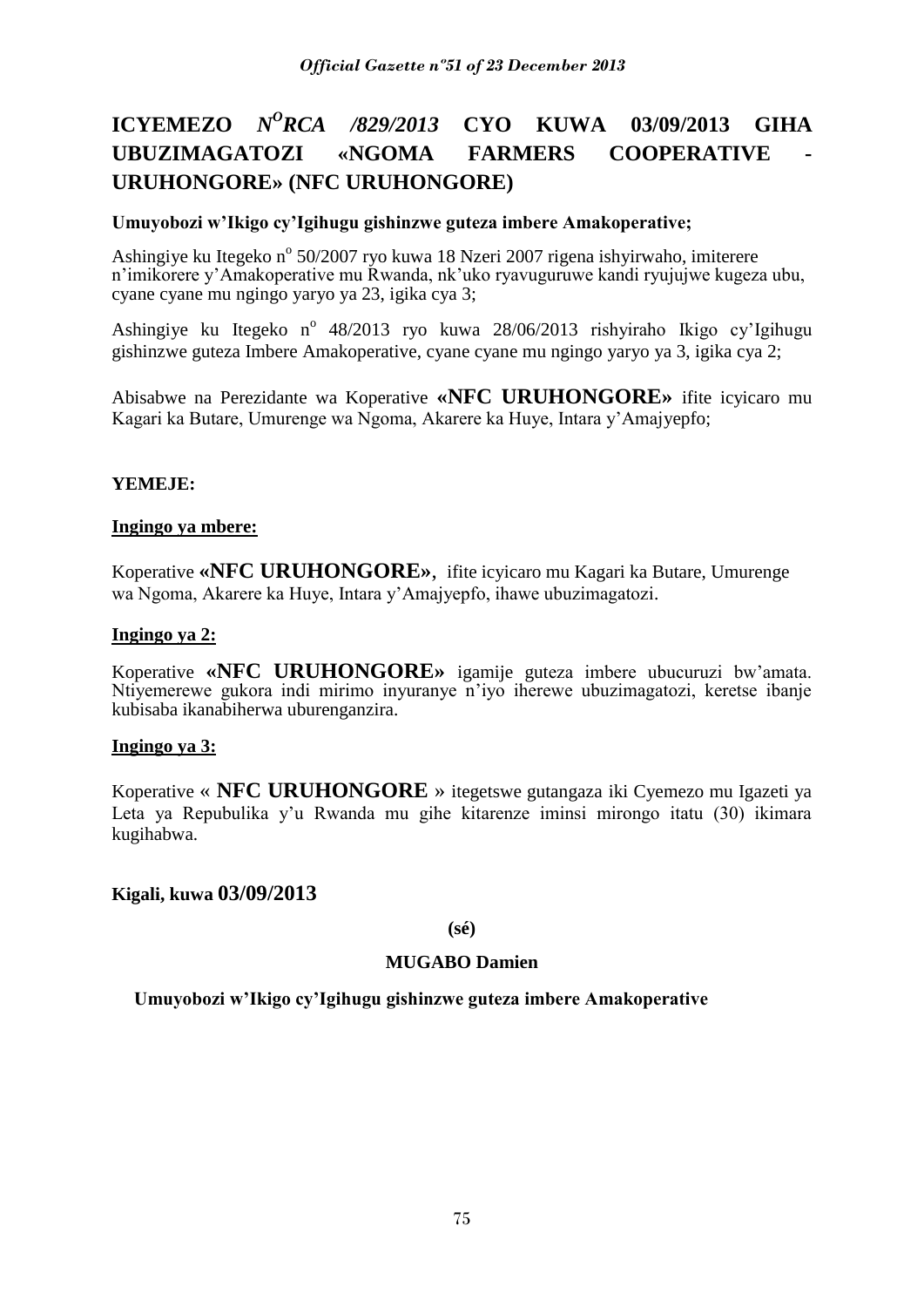# **ICYEMEZO** *N<sup>O</sup>RCA /965/2013* **CYO KUWA 17/10/2013 GIHA UBUZIMAGATOZI KOPERATIVE «URUMURI MUHIMA»**

## **Umuyobozi w'Ikigo cy'Igihugu gishinzwe guteza imbere Amakoperative;**

Ashingiye ku Itegeko nº 50/2007 ryo kuwa 18 Nzeri 2007 rigena ishyirwaho, imiterere n'imikorere y'Amakoperative mu Rwanda, nk'uko ryavuguruwe kandi ryujujwe kugeza ubu, cyane cyane mu ngingo yaryo ya 23, igika cya 3;

Ashingiye ku Itegeko nº 48/2013 ryo kuwa 28/06/2013 rishyiraho Ikigo cy'Igihugu gishinzwe guteza Imbere Amakoperative, cyane cyane mu ngingo yaryo ya 3, igika cya 2;

Abisabwe na Perezidante wa Koperative **«URUMURI MUHIMA»** ifite icyicaro i Nyabugogo, Umurenge wa Muhima, Akarere ka Nyarugenge, Umujyi wa Kigali;

#### **YEMEJE:**

#### **Ingingo ya mbere:**

Koperative **«URUMURI MUHIMA»**, ifite icyicaro i Nyabugogo, Umurenge wa Muhima, Akarere ka Nyarugenge, Umujyi wa Kigali, ihawe ubuzimagatozi.

#### **Ingingo ya 2:**

Koperative **«URUMURI MUHIMA»** igamije guteza imbere ubudozi bw'imyenda. Ntiyemerewe gukora indi mirimo inyuranye n'iyo iherewe ubuzimagatozi, keretse ibanje kubisaba ikanabiherwa uburenganzira.

#### **Ingingo ya 3:**

Koperative « **URUMURI MUHIMA** » itegetswe gutangaza iki Cyemezo mu Igazeti ya Leta ya Repubulika y'u Rwanda mu gihe kitarenze iminsi mirongo itatu (30) ikimara kugihabwa.

## **Kigali, kuwa 17/10/2013**

**(sé)**

## **MUGABO Damien**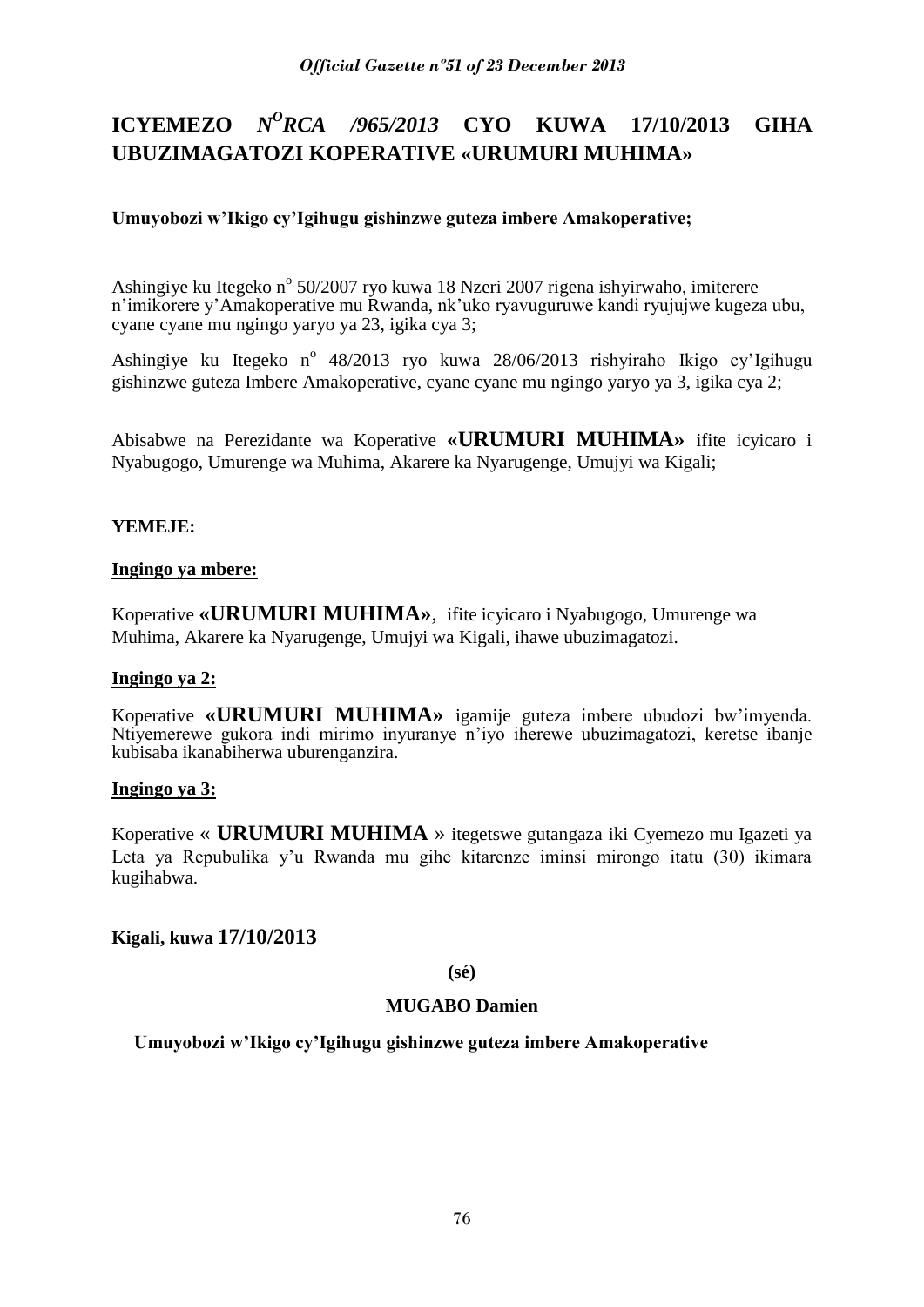# **ICYEMEZO** *N<sup>O</sup>RCA /550/2010* **CYO KUWA 19/04/2010 GIHA UBUZIMAGATOZI «COOPERATIVE DE PRODUCTION DU RIZ DANS LE MARAIS DE NGIRYI» (COOPRORIZ - NGIRYI)**

### **Umuyobozi w'Ikigo cy'Igihugu gishinzwe guteza imbere Amakoperative;**

Ashingiye ku Itegeko nº 50/2007 ryo kuwa 18 Nzeri 2007 rigena ishyirwaho, imiterere n'imikorere y'Amakoperative mu Rwanda, cyane cyane mu ngingo yaryo ya 23, igika cya 3;

Ashingiye ku Itegeko nº 16/2008 ryo kuwa 11/06/2008 rishyiraho Ikigo cy'Igihugu gishinzwe guteza Imbere Amakoperative, cyane cyane mu ngingo yaryo ya 3, igika cya 2;

Abisabwe na Perezidante wa Koperative **«COOPRORIZ - NGIRYI»** ifite icyicaro mu Kagari ka Butare, Umurenge wa Ngoma, Akarere ka Huye, Intara y'Amajyepfo;

### **YEMEJE:**

### **Ingingo ya mbere:**

Koperative **«COOPRORIZ - NGIRYI»**, ifite icyicaro mu Kagari ka Butare, Umurenge wa Ngoma, Akarere ka Huye, Intara y'Amajyepfo, ihawe ubuzimagatozi.

#### **Ingingo ya 2:**

Koperative **«COOPRORIZ - NGIRYI»** igamije guteza imbere ubucuruzi bw'amata. Ntiyemerewe gukora indi mirimo inyuranye n'iyo iherewe ubuzimagatozi, keretse ibanje kubisaba ikanabiherwa uburenganzira.

#### **Ingingo ya 3:**

Iki Cyemezo kigira agaciro guhera umunsi cyatangarijweho mu Igazeti ya Leta ya Repubulika y'u Rwanda.

#### **Kigali, kuwa 19/04/2010**

#### **(sé)**

#### **MUGABO Damien**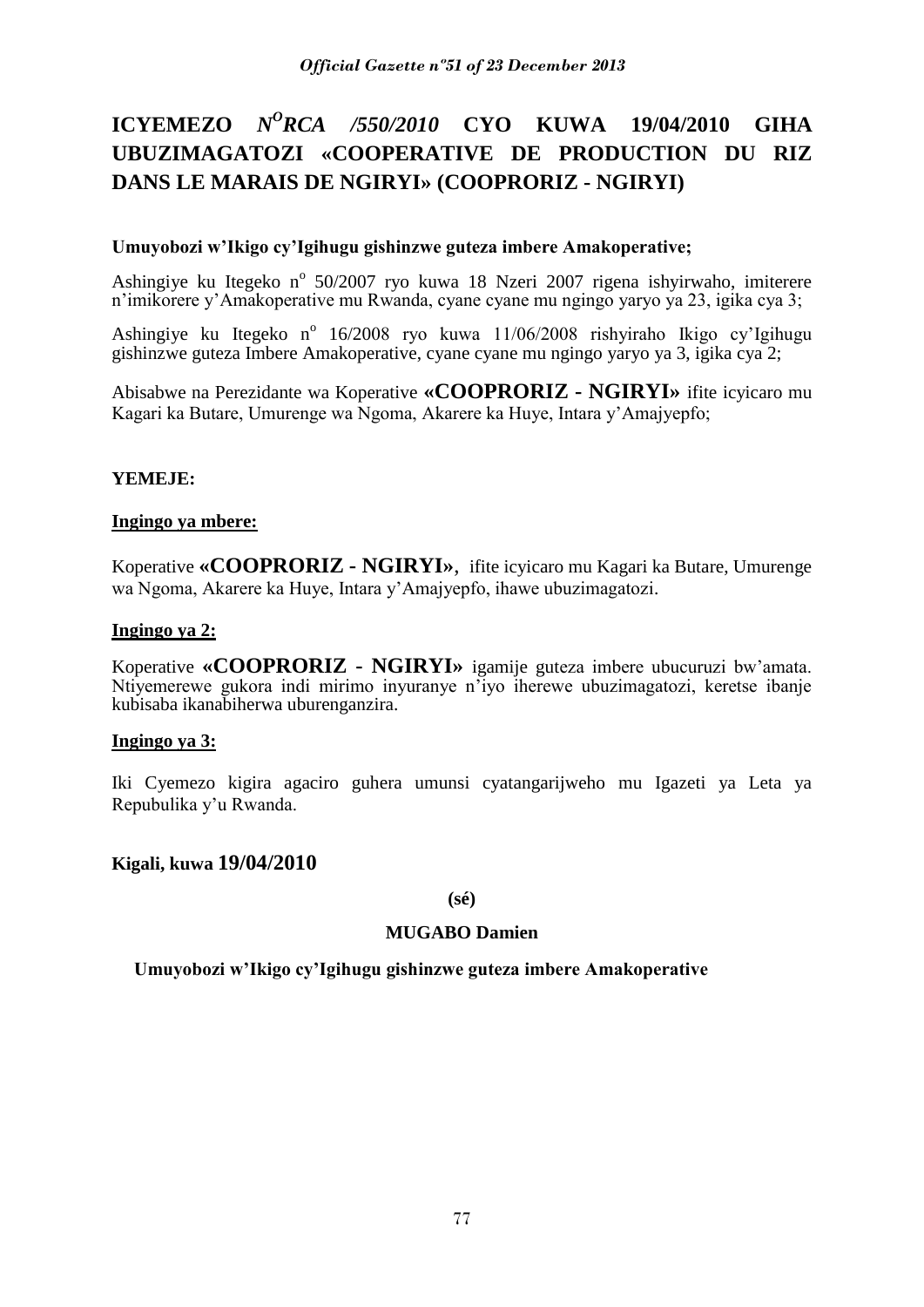## **ICYEMEZO** *N<sup>O</sup>RCA /508/2011* **CYO KUWA 13/06/2011 GIHA UBUZIMAGATOZI KOPERATIVE «TUGIRE UBUZIMA BUTARO»**

### **Umuyobozi w'Ikigo cy'Igihugu gishinzwe guteza imbere Amakoperative;**

Ashingiye ku Itegeko nº 50/2007 ryo kuwa 18 Nzeri 2007 rigena ishyirwaho, imiterere n'imikorere y'Amakoperative mu Rwanda, cyane cyane mu ngingo yaryo ya 23, igika cya 3;

Ashingiye ku Itegeko nº 16/2008 ryo kuwa 11/06/2008 rishyiraho Ikigo cy'Igihugu gishinzwe guteza Imbere Amakoperative, cyane cyane mu ngingo yaryo ya 3, igika cya 2;

Abisabwe na Perezidante wa Koperative **«TUGIRE UBUZIMA BUTARO»** ifite icyicaro i Butaro, Umurenge wa Butaro, Akarere ka Burera, Intara y'Amajyaruguru, mu rwandiko rwe rwakiriwe kuwa 20 Gicurasi 2011;

### **YEMEJE:**

#### **Ingingo ya mbere:**

Koperative **«TUGIRE UBUZIMA BUTARO»**, ifite icyicaro i Butaro, Umurenge wa Butaro, Akarere ka Burera, Intara y'Amajyaruguru, ihawe ubuzimagatozi.

### **Ingingo ya 2:**

Koperative **«TUGIRE UBUZIMA BUTARO»** igamije gutanga serivisi zijyanye na Restaurant ku isoko rya Rusumo-Butaro. Ntiyemerewe gukora indi mirimo inyuranye n'iyo iherewe ubuzimagatozi, keretse ibanje kubisaba ikanabiherwa uburenganzira.

#### **Ingingo ya 3:**

Iki Cyemezo kigira agaciro guhera umunsi cyatangarijweho mu Igazeti ya Leta ya Repubulika y'u Rwanda.

#### **Kigali, kuwa 13/06/2011**

**(sé)**

#### **MUGABO Damien**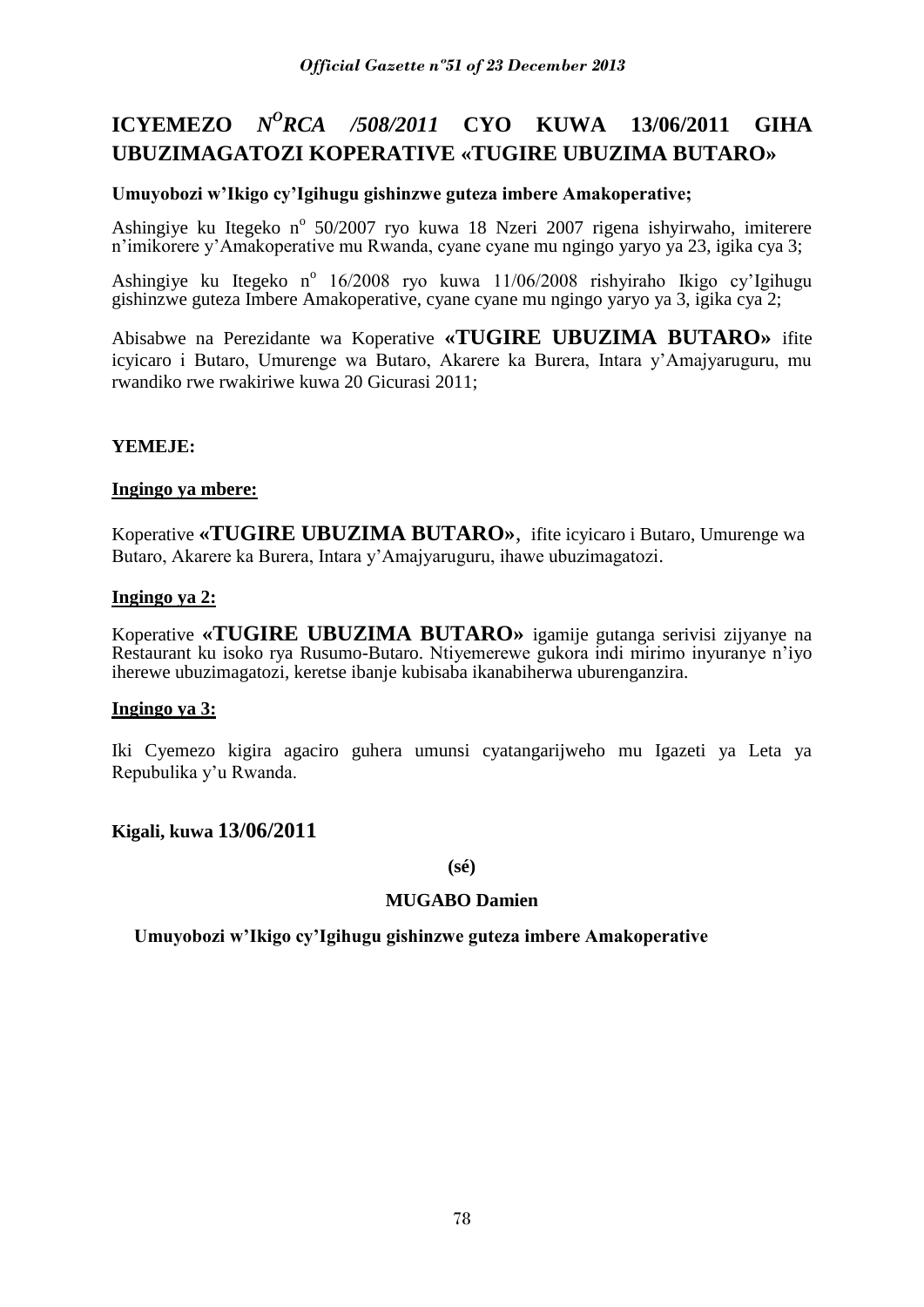# **ICYEMEZO** *N<sup>O</sup>RCA /946/2013* **CYO KUWA 11/10/2013 GIHA UBUZIMAGATOZI KOPERATIVE «DUTABARE ABAGENZI BUSHOGA» (DAB)**

#### **Umuyobozi w'Ikigo cy'Igihugu gishinzwe guteza imbere Amakoperative;**

Ashingiye ku Itegeko nº 50/2007 ryo kuwa 18 Nzeri 2007 rigena ishyirwaho, imiterere n'imikorere y'Amakoperative mu Rwanda, nk'uko ryahinduwe kandi ryujujwe kugeza ubu, cyane cyane mu ngingo yaryo ya 23, igika cya 3;

Ashingiye ku Itegeko nº 16/2008 ryo kuwa 11/06/2008 rishyiraho Ikigo cy'Igihugu gishinzwe guteza Imbere Amakoperative, cyane cyane mu ngingo yaryo ya 3, igika cya 2;

Abisabwe na Perezidante wa Koperative **«DAB»** ifite icyicaro i Bushoga, Umurenge wa Nyagatare, Akarere ka Nyagatare, Intara y'Iburasirazuba;

#### **YEMEJE:**

#### **Ingingo ya mbere:**

Koperative **«DAB»**, ifite icyicaro i Bushoga, Umurenge wa Nyagatare, Akarere ka Nyagatare, Intara y'Iburasirazuba, ihawe ubuzimagatozi.

#### **Ingingo ya 2:**

Koperative **«DAB»** igamije gutanga serivisi zijyanye no gutwara abagenzi hakoreshejwe amapikipiki (Motos). Ntiyemerewe gukora indi mirimo inyuranye n'iyo iherewe ubuzimagatozi, keretse ibanje kubisaba ikanabiherwa uburenganzira.

#### **Ingingo ya 3:**

Koperative « **DAB** » itegetswe gutangaza iki Cyemezo mu Igazeti ya Leta ya Repubulika y'u Rwanda mu gihe kitarenze iminsi mirongo itatu (30) ikimara kugihabwa.

#### **Kigali, kuwa 11/10/2013**

**(sé)**

#### **MUGABO Damien**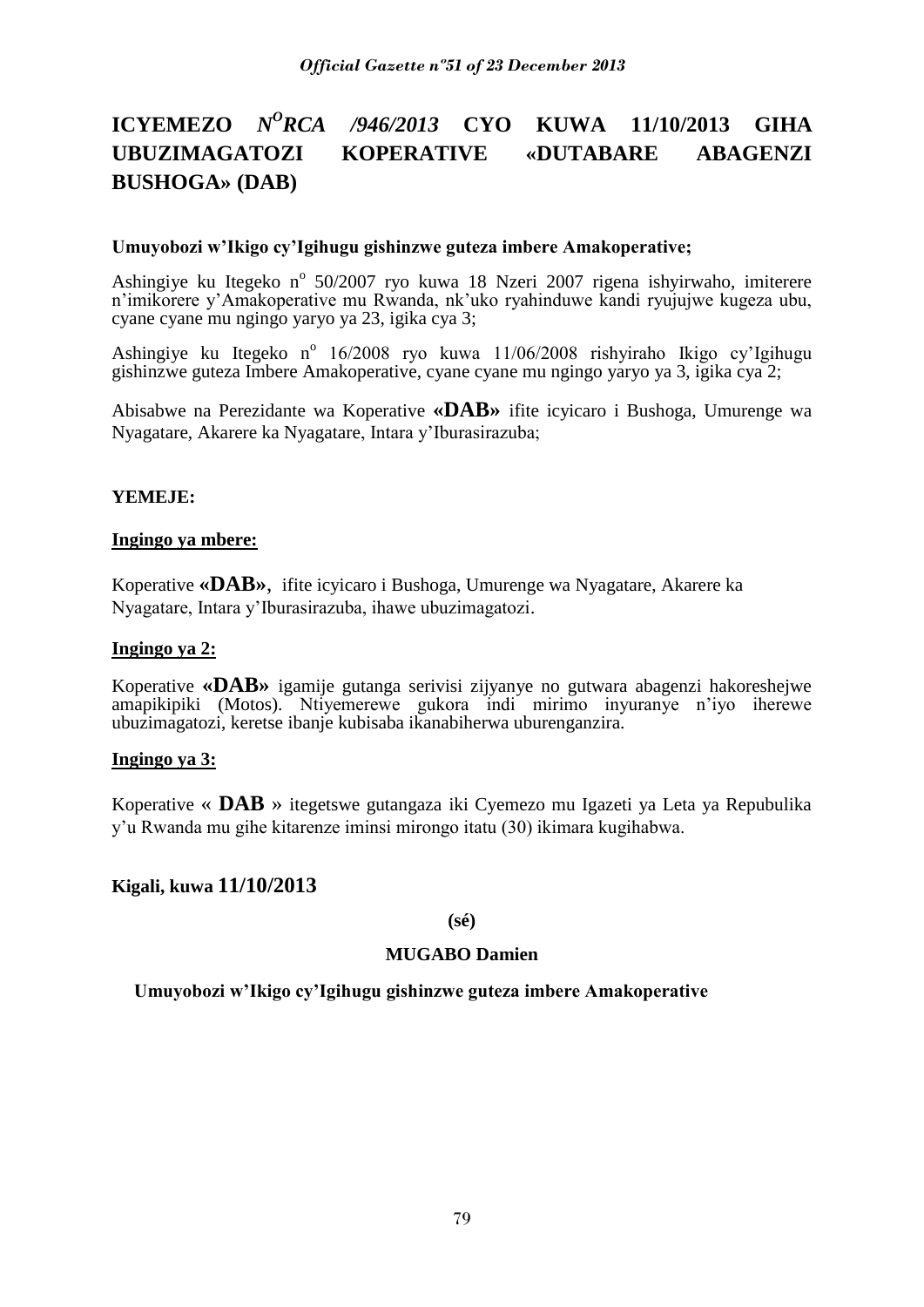# **ICYEMEZO** *N<sup>O</sup>RCA /926/2013* **CYO KUWA 03/10/2013 GIHA UBUZIMAGATOZI KOPERATIVE «INDANGAMIRWA KIGARAMA NIBOYE» (KOIKINI)**

#### **Umuyobozi w'Ikigo cy'Igihugu gishinzwe guteza imbere Amakoperative;**

Ashingiye ku Itegeko nº 50/2007 ryo kuwa 18 Nzeri 2007 rigena ishyirwaho, imiterere n'imikorere y'Amakoperative mu Rwanda, nk'uko ryavuguruwe kandi ryujujwe kugeza ubu, cyane cyane mu ngingo yaryo ya 23, igika cya 3;

Ashingiye ku Itegeko nº 48/2013 ryo kuwa 28/06/2013 rishyiraho Ikigo cy'Igihugu gishinzwe guteza Imbere Amakoperative, cyane cyane mu ngingo yaryo ya 3, igika cya 2;

Abisabwe na Perezidante wa Koperative **«KOIKINI»** ifite icyicaro i Kigarama, Akagari ka Gatare, Umurenge wa Niboye, Akarere ka Kicukiro, Umujyi wa Kigali;

### **YEMEJE:**

#### **Ingingo ya mbere:**

Koperative **«KOIKINI»**, ifite icyicaro i Kigarama, Akagari ka Gatare, Umurenge wa Niboye, Akarere ka Kicukiro, Umujyi wa Kigali, ihawe ubuzimagatozi.

#### **Ingingo ya 2:**

Koperative **«KOIKINI»** igamije guteza imbere ubucuruzi bw'ibinyobwa bya BRALIRWA, BMC n'INYANGE n'ibiribwa (umuceri, kawunga, isukari, umunyu n'amavuta yo guteka). Ntiyemerewe gukora indi mirimo inyuranye n'iyo iherewe ubuzimagatozi, keretse ibanje kubisaba ikanabiherwa uburenganzira.

#### **Ingingo ya 3:**

Koperative « **KOIKINI** » itegetswe gutangaza iki Cyemezo mu Igazeti ya Leta ya Repubulika y'u Rwanda mu gihe kitarenze iminsi mirongo itatu (30) ikimara kugihabwa.

#### **Kigali, kuwa 03/10/2013**

**(sé)**

#### **MUGABO Damien**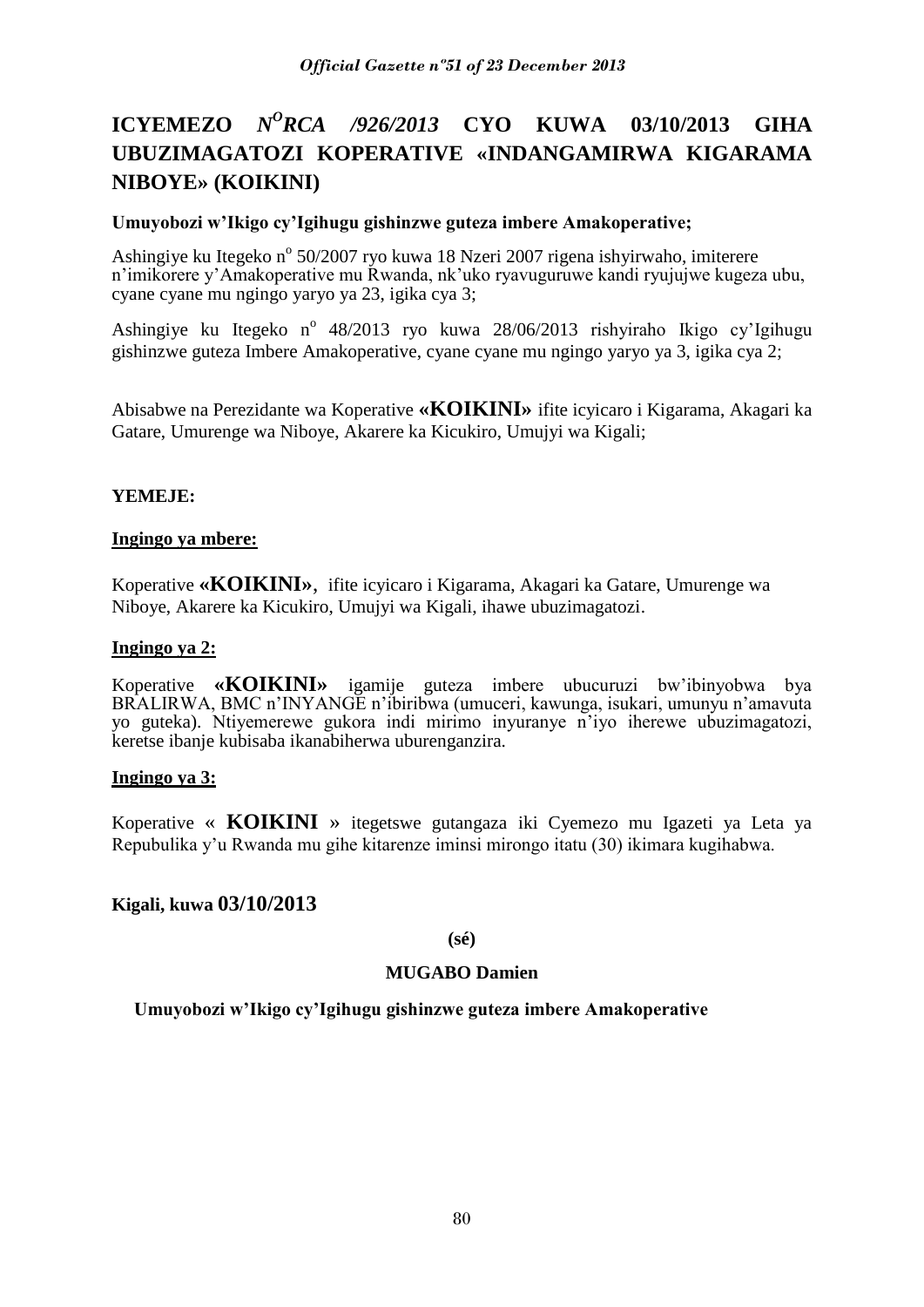# **ICYEMEZO** *N<sup>O</sup>RCA /0087/2009* **CYO KUWA 15/01/2009 GIHA UBUZIMAGATOZI «COOPERATIVE DE LA PROPRIETE ET LA PROTECTION DE L'ENVIRONNEMENT» (COPPE)**

#### **Umuyobozi w'Ikigo cy'Igihugu gishinzwe guteza imbere Amakoperative;**

Ashingiye ku Itegeko nº 50/2007 ryo kuwa 18 Nzeri 2007 rigena ishyirwaho, imiterere n'imikorere y'Amakoperative mu Rwanda, cyane cyane mu ngingo yaryo ya 23, igika cya 3;

Ashingiye ku Itegeko nº 16/2008 ryo kuwa 11/06/2008 rishyiraho Ikigo cy'Igihugu gishinzwe guteza Imbere Amakoperative, cyane cyane mu ngingo yaryo ya 3, igika cya 2;

Abisabwe na Perezidante wa Koperative **«COPPE»** ifite icyicaro mu Kidakama, Umurenge wa Gahunga, Akarere ka Burera, Intara y'Amajyaruguru, mu rwandiko rwe rwakiriwe kuwa 25 Gashyantare 2008;

### **YEMEJE:**

#### **Ingingo ya mbere:**

Koperative **«COPPE»**, ifite icyicaro mu Kidakama, Umurenge wa Gahunga, Akarere ka Burera, Intara y'Amajyaruguru, ihawe ubuzimagatozi.

#### **Ingingo ya 2:**

Koperative **«COPPE»** igamije kurengera ibidukikije hakorwa isuku muri Centre z'ubucuruzi, mu masoko, mu bigo byigenge no kubyaza ibishingwe ifumbire. Ntiyemerewe gukora indi mirimo inyuranye n'iyo iherewe ubuzimagatozi, keretse ibanje kubisaba ikanabiherwa uburenganzira.

#### **Ingingo ya 3:**

Iki Cyemezo kigira agaciro guhera umunsi cyatangarijweho mu Igazeti ya Leta ya Repubulika y'u Rwanda.

#### **Kigali, kuwa 15/01/2009**

**(sé)**

#### **MUGABO Damien**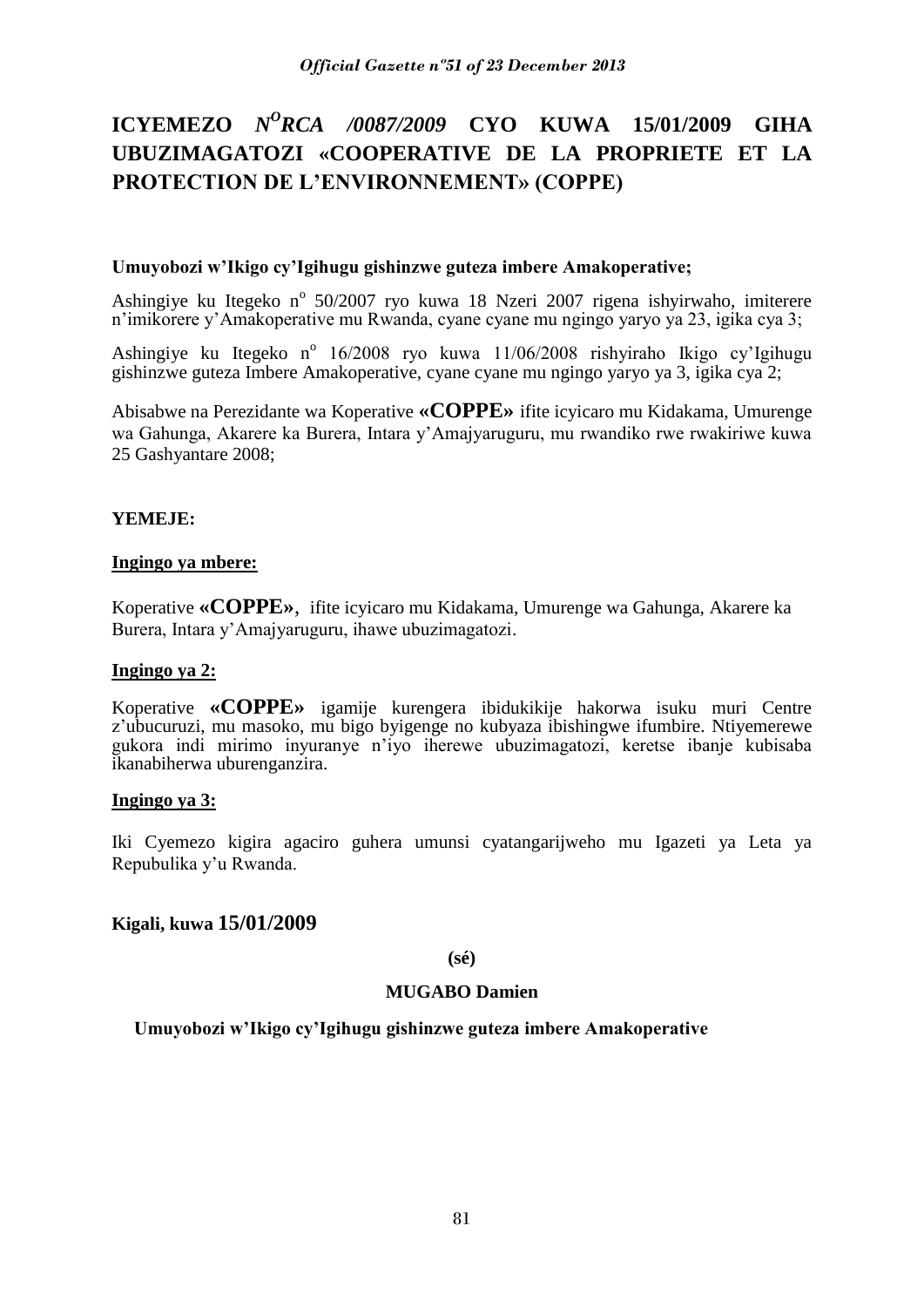# **ICYEMEZO** *N<sup>O</sup>RCA /951/2013* **CYO KUWA 14/10/2013 GIHA UBUZIMAGATOZI KOPERATIVE «UBUMWE MUSENYI» (K U M U)**

### **Umuyobozi w'Ikigo cy'Igihugu gishinzwe guteza imbere Amakoperative;**

Ashingiye ku Itegeko nº 50/2007 ryo kuwa 18 Nzeri 2007 rigena ishyirwaho, imiterere n'imikorere y'Amakoperative mu Rwanda, nk'uko ryavuguruwe kandi ryujujwe kugeza ubu, cyane cyane mu ngingo yaryo ya 23, igika cya 3;

Ashingiye ku Itegeko nº 48/2013 ryo kuwa 28/06/2013 rishyiraho Ikigo cy'Igihugu gishinzwe guteza Imbere Amakoperative, cyane cyane mu ngingo yaryo ya 3, igika cya 2;

Abisabwe na Perezidante wa Koperative **«K U M U»** ifite icyicaro mu Kagari ka Mubuga, Umurenge wa Butaro, Akarere ka Burera, Intara y'Amajyaruguru;

### **YEMEJE:**

#### **Ingingo ya mbere:**

Koperative **«K U M U»**, ifite icyicaro mu Kagari ka Mubuga, Umurenge wa Butaro, Akarere ka Burera, Intara y'Amajyaruguru, ihawe ubuzimagatozi.

#### **Ingingo ya 2:**

Koperative **«K U M U»** igamije guteza imbere ubuhinzi bw'ibirayi n'ibigori. Ntiyemerewe gukora indi mirimo inyuranye n'iyo iherewe ubuzimagatozi, keretse ibanje kubisaba ikanabiherwa uburenganzira.

#### **Ingingo ya 3:**

Koperative « **K U M U** » itegetswe gutangaza iki Cyemezo mu Igazeti ya Leta ya Repubulika y'u Rwanda mu gihe kitarenze iminsi mirongo itatu (30) ikimara kugihabwa.

## **Kigali, kuwa 14/10/2013**

#### **(sé)**

## **MUGABO Damien**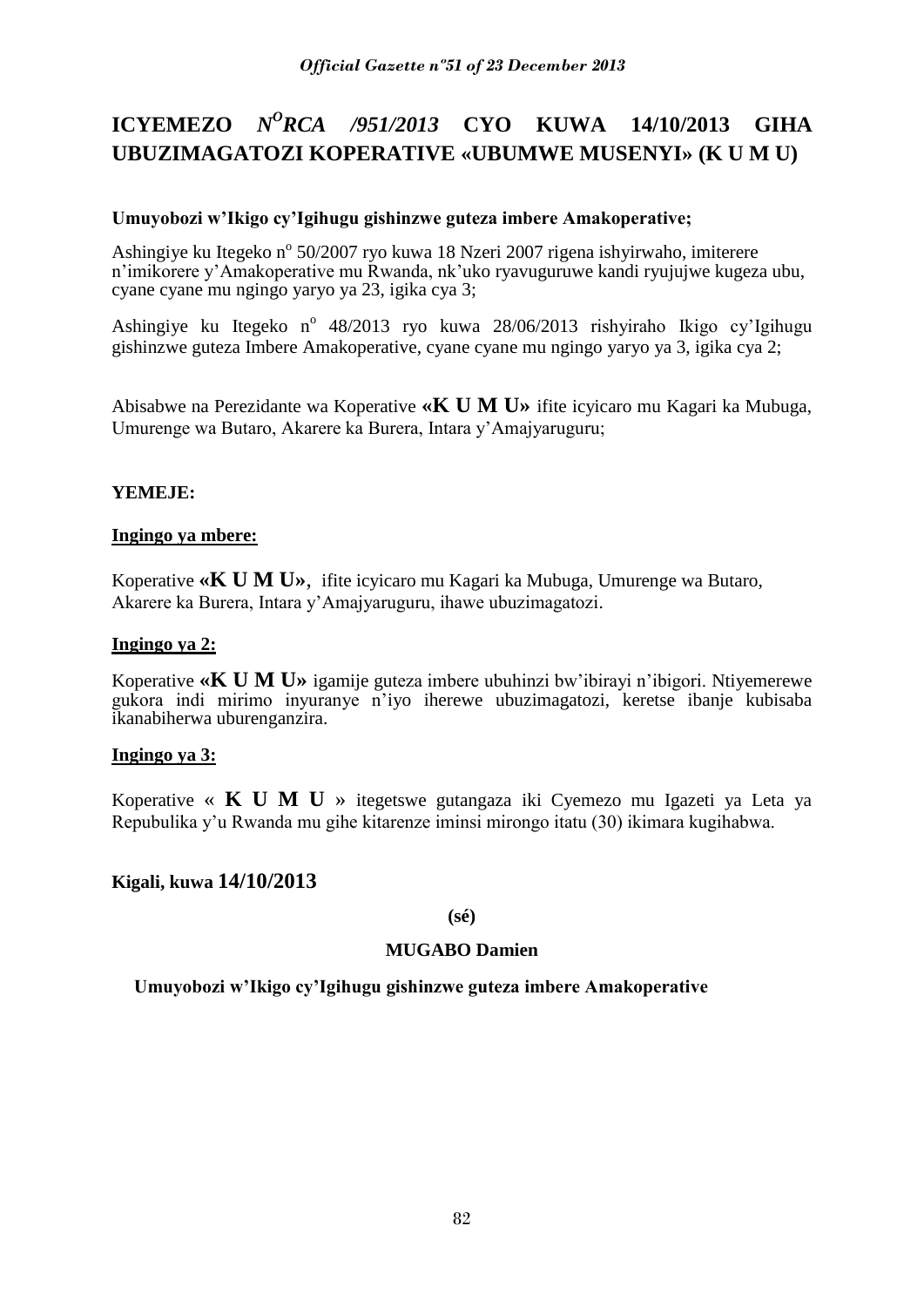# **ICYEMEZO** *N<sup>O</sup>RCA /746/2013* **CYO KUWA 09/08/2013 GIHA UBUZIMAGATOZI «KOPERATIVE TUGEMURE IBITUNGURU BUSASAMANA» (KOTUIBU)**

#### **Umuyobozi w'Ikigo cy'Igihugu gishinzwe guteza imbere Amakoperative;**

Ashingiye ku Itegeko nº 50/2007 ryo kuwa 18 Nzeri 2007 rigena ishyirwaho, imiterere n'imikorere y'Amakoperative mu Rwanda, nk'uko ryahinduwe kandi ryujujwe kugeza ubu, cyane cyane mu ngingo yaryo ya 23, igika cya 3;

Ashingiye ku Itegeko nº 16/2008 ryo kuwa 11/06/2008 rishyiraho Ikigo cy'Igihugu gishinzwe guteza Imbere Amakoperative, cyane cyane mu ngingo yaryo ya 3, igika cya 2;

Abisabwe na Perezidante wa Koperative **«KOTUIBU»** ifite icyicaro i Makoro, Umurenge wa Busasamana, Akarere ka Rubavu, Intara y'Iburengerazuba;

### **YEMEJE:**

#### **Ingingo ya mbere:**

Koperative **«KOTUIBU»**, ifite icyicaro i Makoro, Umurenge wa Busasamana, Akarere ka Rubavu, Intara y'Iburengerazuba, ihawe ubuzimagatozi.

#### **Ingingo ya 2:**

Koperative **«KOTUIBU»** igamije guteza imbere ubuhinzi bw'ibitunguru. Ntiyemerewe gukora indi mirimo inyuranye n'iyo iherewe ubuzimagatozi, keretse ibanje kubisaba ikanabiherwa uburenganzira.

#### **Ingingo ya 3:**

Koperative « **KOTUIBU** » itegetswe gutangaza iki Cyemezo mu Igazeti ya Leta ya Repubulika y'u Rwanda mu gihe kitarenze iminsi mirongo itatu (30) ikimara kugihabwa.

## **Kigali, kuwa 09/08/2013**

**(sé)**

## **MUGABO Damien**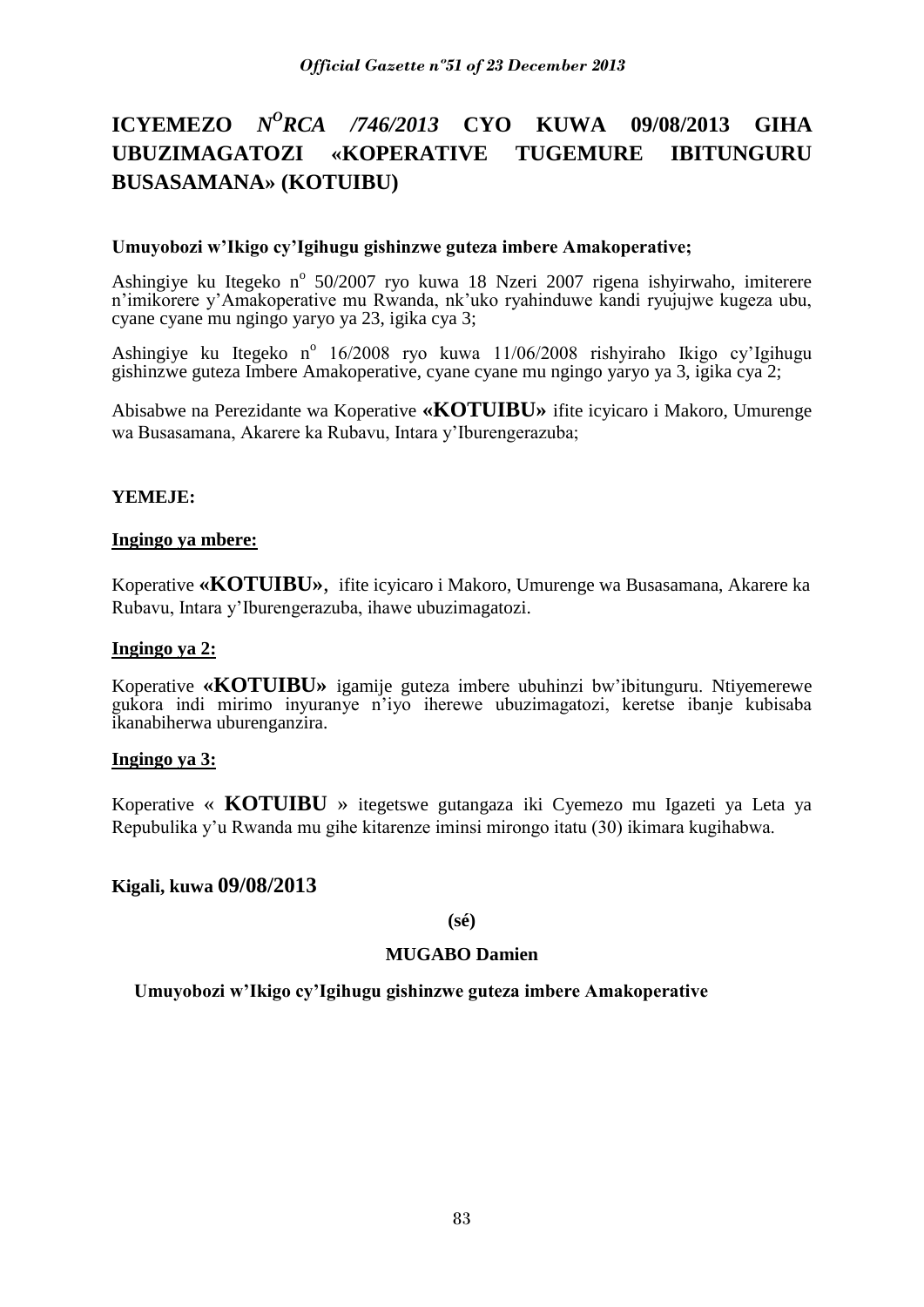#### **ICYEMEZO** *N <sup>O</sup>RCA /931/2013* **CYO KUWA 08/10/2013 GIHA**  UBUZIMAGATOZI KOPERATIVE «ABADATATIRANA **RARANZIGE»**

#### **Umuyobozi w'Ikigo cy'Igihugu gishinzwe guteza imbere Amakoperative;**

Ashingiye ku Itegeko nº 50/2007 ryo kuwa 18 Nzeri 2007 rigena ishyirwaho, imiterere n'imikorere y'Amakoperative mu Rwanda, nk'uko ryahinduwe kandi ryujujwe kugeza ubu, cyane cyane mu ngingo yaryo ya 23, igika cya 3;

Ashingiye ku Itegeko nº 16/2008 ryo kuwa 11/06/2008 rishyiraho Ikigo cy'Igihugu gishinzwe guteza Imbere Amakoperative, cyane cyane mu ngingo yaryo ya 3, igika cya 2;

Abisabwe na Perezidante wa Koperative **«ABADATATIRANA - RARANZIGE»**  ifite icyicaro i Raranzige, Umurenge wa Rusenge, Akarere ka Nyaruguru, Intara y'Amajyepfo;

### **YEMEJE:**

#### **Ingingo ya mbere:**

Koperative **«ABADATATIRANA - RARANZIGE»**, ifite icyicaro i Raranzige, Umurenge wa Rusenge, Akarere ka Nyaruguru, Intara y'Amajyepfo, ihawe ubuzimagatozi.

#### **Ingingo ya 2:**

Koperative **«ABADATATIRANA - RARANZIGE»** igamije guteza imbere ubworozi bw'amafi. Ntiyemerewe gukora indi mirimo inyuranye n'iyo iherewe ubuzimagatozi, keretse ibanje kubisaba ikanabiherwa uburenganzira.

#### **Ingingo ya 3:**

Koperative « **ABADATATIRANA - RARANZIGE** » itegetswe gutangaza iki Cyemezo mu Igazeti ya Leta ya Repubulika y'u Rwanda mu gihe kitarenze iminsi mirongo itatu (30) ikimara kugihabwa.

#### **Kigali, kuwa 08/10/2013**

**(sé)**

#### **MUGABO Damien**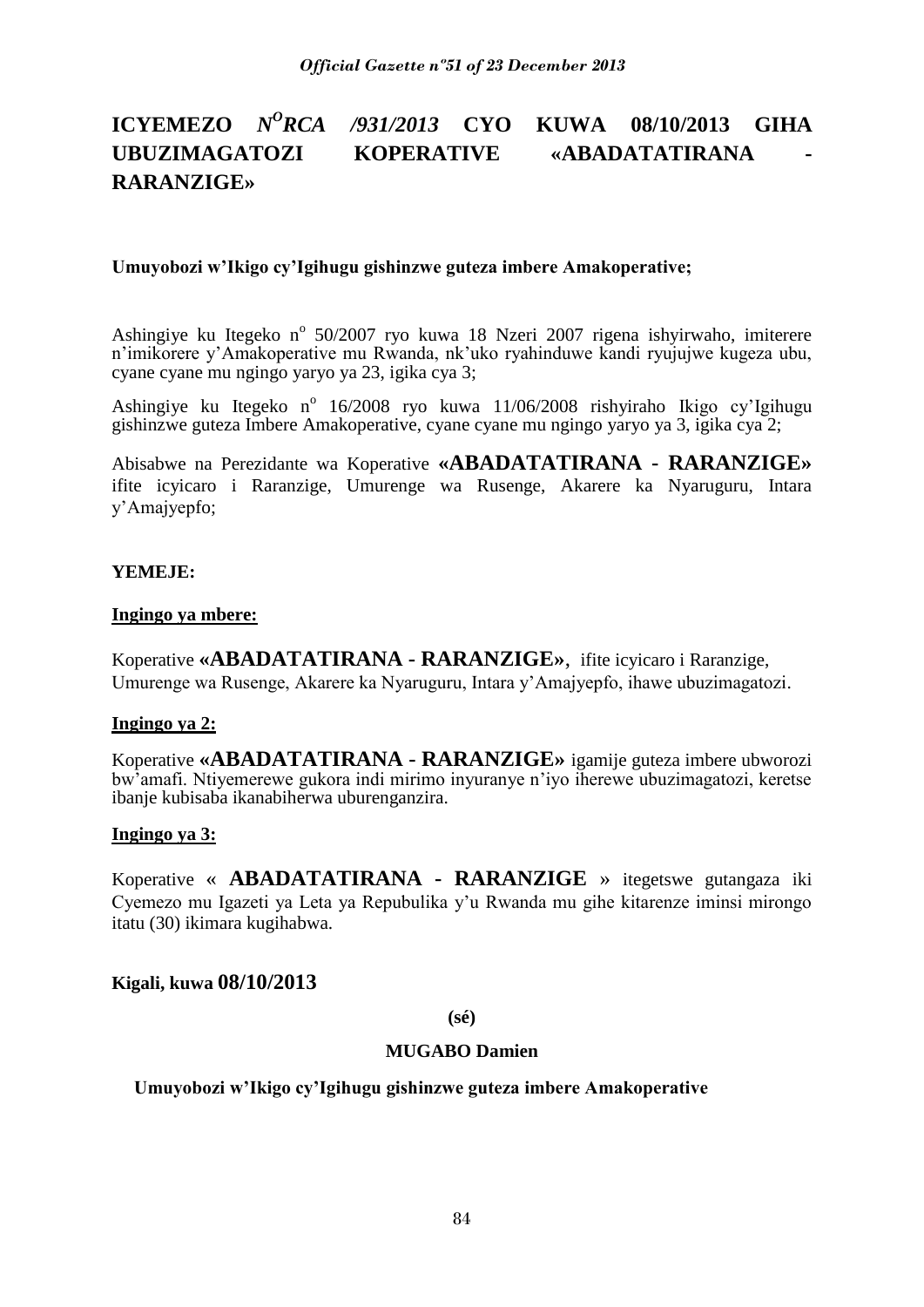# **ICYEMEZO** *N<sup>O</sup>RCA /874/2013* **CYO KUWA 17/09/2013 GIHA UBUZIMAGATOZI KOPERATIVE «TWITEZIMBERE RUHUNDE»**

## **Umuyobozi w'Ikigo cy'Igihugu gishinzwe guteza imbere Amakoperative;**

Ashingiye ku Itegeko n<sup>o</sup> 50/2007 ryo kuwa 18 Nzeri 2007 rigena ishyirwaho, imiterere n'imikorere y'Amakoperative mu Rwanda, nk'uko ryavuguruwe kandi ryujujwe kugeza ubu, cyane cyane mu ngingo yaryo ya 23, igika cya 3;

Ashingiye ku Itegeko nº 48/2013 ryo kuwa 28/06/2013 rishyiraho Ikigo cy'Igihugu gishinzwe guteza Imbere Amakoperative, cyane cyane mu ngingo yaryo ya 3, igika cya 2;

Abisabwe na Perezidante wa Koperative **«TWITEZIMBERE RUHUNDE»** ifite icyicaro mu Kagari ka Gitovu, Umurenge wa Ruhunde, Akarere ka Burera, Intara y'Amajyaruguru;

## **YEMEJE:**

#### **Ingingo ya mbere:**

Koperative **«TWITEZIMBERE RUHUNDE»**, ifite icyicaro mu Kagari ka Gitovu, Umurenge wa Ruhunde, Akarere ka Burera, Intara y'Amajyaruguru, ihawe ubuzimagatozi.

#### **Ingingo ya 2:**

Koperative **«TWITEZIMBERE RUHUNDE»** igamije guteza imbere ubucuruzi bw'ibirayi. Ntiyemerewe gukora indi mirimo inyuranye n'iyo iherewe ubuzimagatozi, keretse ibanje kubisaba ikanabiherwa uburenganzira.

#### **Ingingo ya 3:**

Koperative « **TWITEZIMBERE RUHUNDE** » itegetswe gutangaza iki Cyemezo mu Igazeti ya Leta ya Repubulika y'u Rwanda mu gihe kitarenze iminsi mirongo itatu (30) ikimara kugihabwa.

**Kigali, kuwa 17/09/2013**

#### **(sé)**

#### **MUGABO Damien**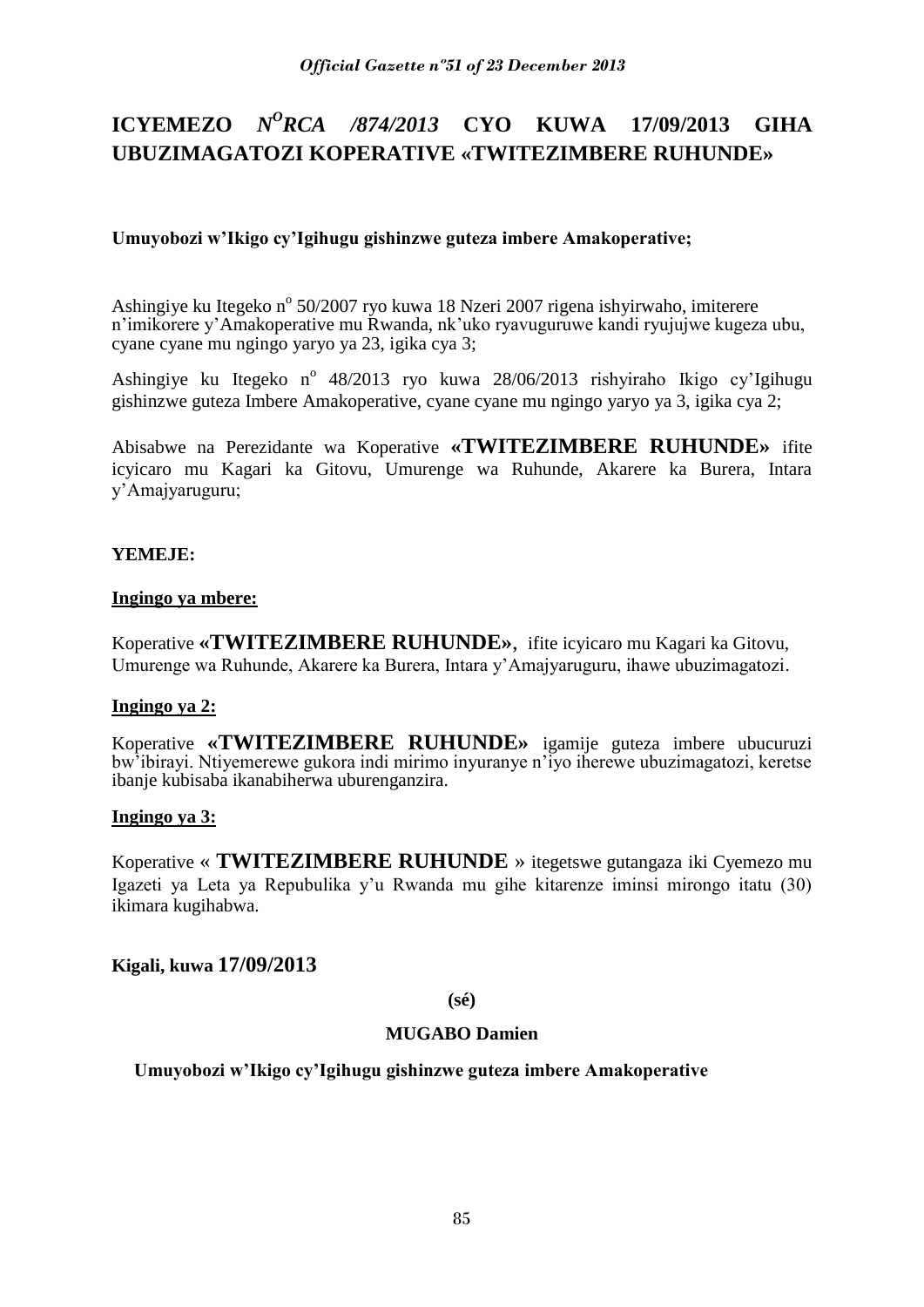# **ICYEMEZO** *N<sup>O</sup>RCA /885/2013* **CYO KUWA 18/09/2013 GIHA UBUZIMAGATOZI KOPERATIVE «TWITEZIMBERE RUREMBO»**

## **Umuyobozi w'Ikigo cy'Igihugu gishinzwe guteza imbere Amakoperative;**

Ashingiye ku Itegeko n<sup>o</sup> 50/2007 ryo kuwa 18 Nzeri 2007 rigena ishyirwaho, imiterere n'imikorere y'Amakoperative mu Rwanda, nk'uko ryavuguruwe kandi ryujujwe kugeza ubu, cyane cyane mu ngingo yaryo ya 23, igika cya 3;

Ashingiye ku Itegeko nº 48/2013 ryo kuwa 28/06/2013 rishyiraho Ikigo cy'Igihugu gishinzwe guteza Imbere Amakoperative, cyane cyane mu ngingo yaryo ya 3, igika cya 2;

Abisabwe na Perezidante wa Koperative **«TWITEZIMBERE RUREMBO»** ifite icyicaro i Rurembo, Umurenge wa Rugarama, Akarere ka Burera, Intara y'Amajyaruguru;

### **YEMEJE:**

### **Ingingo ya mbere:**

Koperative **«TWITEZIMBERE RUREMBO»**, ifite icyicaro i Rurembo, Umurenge wa Rugarama, Akarere ka Burera, Intara y'Amajyaruguru, ihawe ubuzimagatozi.

#### **Ingingo ya 2:**

Koperative **«TWITEZIMBERE RUREMBO»** igamije guteza imbere ubuhinzi bw'ibigori n'ibishyimbo. Ntiyemerewe gukora indi mirimo inyuranye n'iyo iherewe ubuzimagatozi, keretse ibanje kubisaba ikanabiherwa uburenganzira.

#### **Ingingo ya 3:**

Koperative « **TWITEZIMBERE RUREMBO** » itegetswe gutangaza iki Cyemezo mu Igazeti ya Leta ya Repubulika y'u Rwanda mu gihe kitarenze iminsi mirongo itatu (30) ikimara kugihabwa.

## **Kigali, kuwa 18/09/2013**

**(sé)**

#### **MUGABO Damien**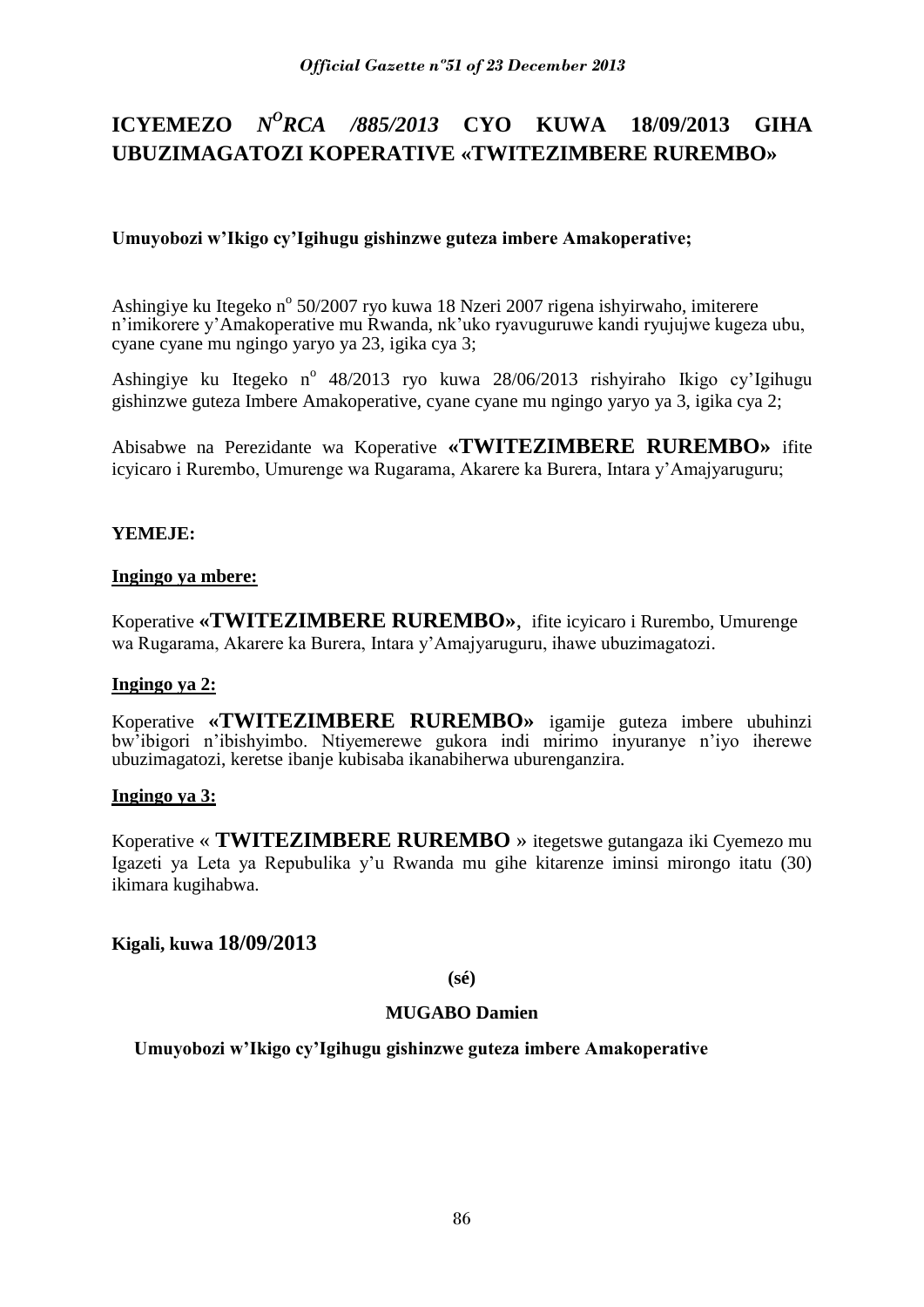# **ICYEMEZO** *N<sup>O</sup>RCA /791/2013* **CYO KUWA 28/08/2013 GIHA UBUZIMAGATOZI KOPERATIVE «URUNANA/ NGOMA»**

## **Umuyobozi w'Ikigo cy'Igihugu gishinzwe guteza imbere Amakoperative;**

Ashingiye ku Itegeko n<sup>o</sup> 50/2007 ryo kuwa 18 Nzeri 2007 rigena ishyirwaho, imiterere n'imikorere y'Amakoperative mu Rwanda, nk'uko ryavuguruwe kandi ryujujwe kugeza ubu, cyane cyane mu ngingo yaryo ya 23, igika cya 3;

Ashingiye ku Itegeko nº 48/2013 ryo kuwa 28/06/2013 rishyiraho Ikigo cy'Igihugu gishinzwe guteza Imbere Amakoperative, cyane cyane mu ngingo yaryo ya 3, igika cya 2;

Abisabwe na Perezidante wa Koperative **«URUNANA/ NGOMA»** ifite icyicaro i Ngoma, Umurenge wa Ngoma, Akarere ka Huye, Intara y'Amajyepfo;

#### **YEMEJE:**

#### **Ingingo ya mbere:**

Koperative **«URUNANA/ NGOMA»**, ifite icyicaro i Ngoma, Umurenge wa Ngoma, Akarere ka Huye, Intara y'Amajyepfo, ihawe ubuzimagatozi.

#### **Ingingo ya 2:**

Koperative **«URUNANA/ NGOMA»** igamije guteza imbere ubuhinzi bw'idabo. Ntiyemerewe gukora indi mirimo inyuranye n'iyo iherewe ubuzimagatozi, keretse ibanje kubisaba ikanabiherwa uburenganzira.

#### **Ingingo ya 3:**

Koperative « **URUNANA/ NGOMA** » itegetswe gutangaza iki Cyemezo mu Igazeti ya Leta ya Repubulika y'u Rwanda mu gihe kitarenze iminsi mirongo itatu (30) ikimara kugihabwa.

#### **Kigali, kuwa 28/08/2013**

**(sé)**

#### **MUGABO Damien**